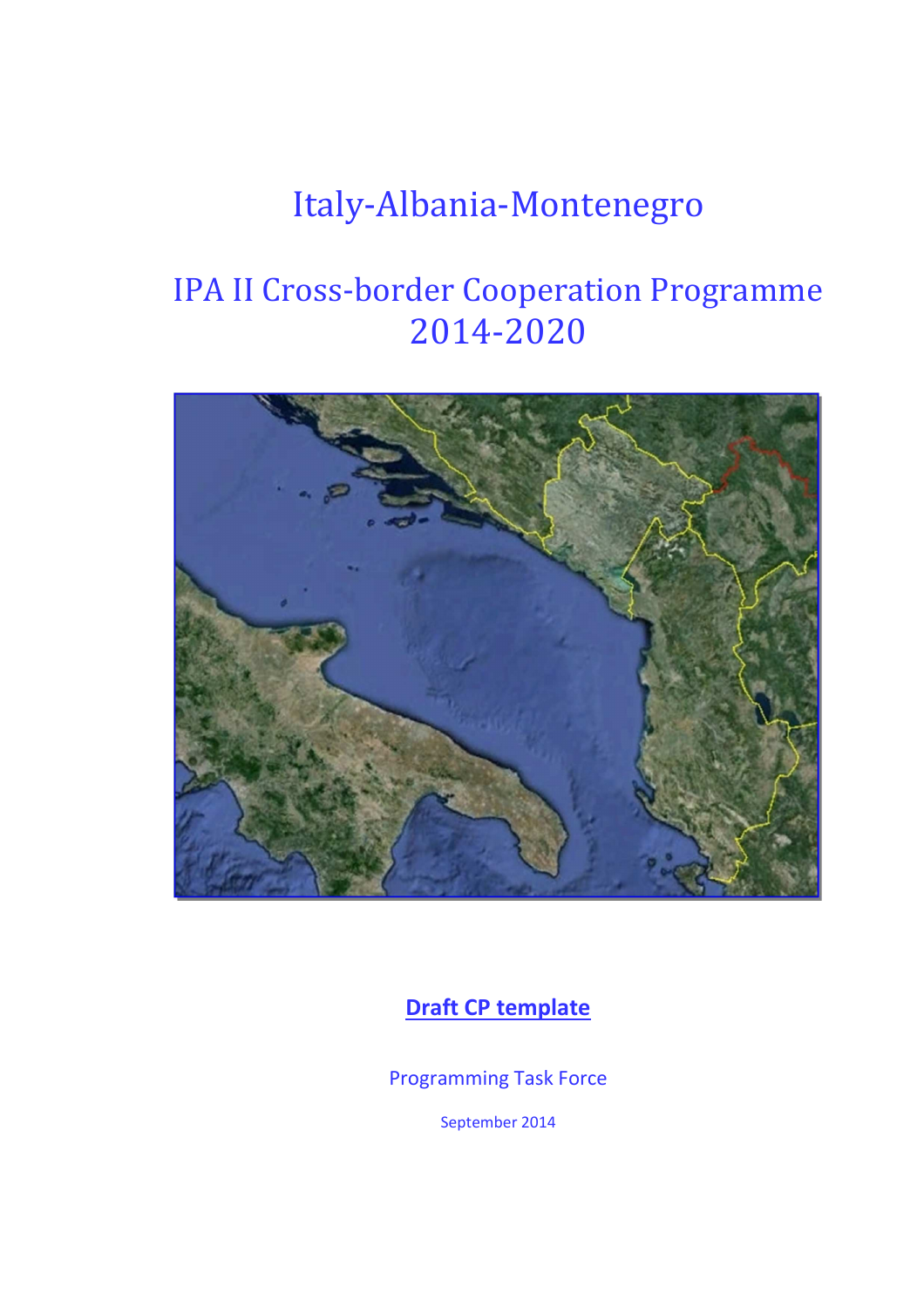| <b>CCI</b>                        | <0.1 type='S' maxlength='15' input='S'> $1$                 |
|-----------------------------------|-------------------------------------------------------------|
| Title                             | <0.2 type='S' maxlength='255' input='M'>                    |
| Version                           | <0.3 type='N' input='G'>                                    |
| First year                        | <0.4 type='N' maxlength='4' input='M'>                      |
| Last year                         | <0.5 type='N' maxlength='4' input='M'>>                     |
| Eligible from                     | <0.6 type= $'D'$ input= $'G'$ >                             |
| Eligible until                    | <0.7 type='D' input='G'>>                                   |
| EC decision number                | <0.8 type='S' input='G'>>                                   |
| EC decision date                  | <0.9 type='D' input='G'>>                                   |
| MS amending decision              | <0.10 type='S' maxlength='20' input='M'>>                   |
| number                            |                                                             |
| MS amending decision date         | <0.11 type='D' input=' $M'$ >>                              |
| MS amending decision entry        | $\langle 0.12 \text{ type} = D' \text{ input} = M' \rangle$ |
| into force date                   |                                                             |
| NUTS level III regions (or        | <0.13 type='S' input='S'>>                                  |
| equivalent regions in the non-MS) |                                                             |
| covered by the cross-border       |                                                             |
| cooperation programme             |                                                             |

<sup>1</sup> Legend:

l

*type: N=Number, D=Date, S=String, C=Checkbox, P=Percentage, B=Boolean decision: N=Not part of the Commission decision approving the cooperation programme input: M=Manual, S=Selection, G=Generated by system*

*"maxlength"= Maximum number of characters including spaces.*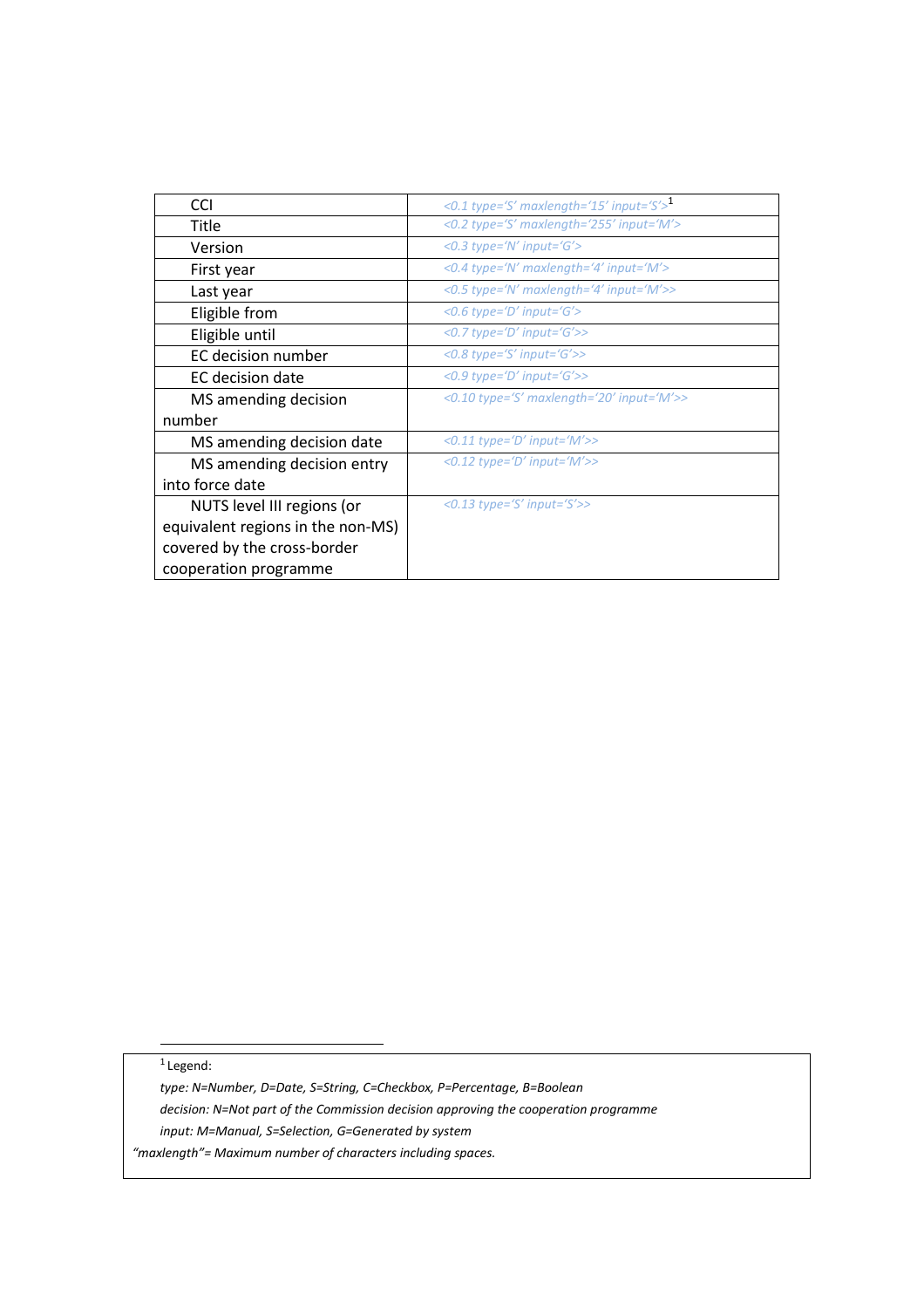- **SECTION 1 STRATEGY FOR THE COOPERATION PROGRAMME'S CONTRIBUTION TO THE SELECTED THEMATIC PRIORITIES AND THE RELEVANT PARTNERSHIP AGREEMENT AND COUNTRY STRATEGIC PAPER(S)**
- **1.1 Strategy for the cooperation programme's contribution to the selected thematic priorities and the relevant Partnership Agreement and Country Strategic Paper(s)**
- **1.1.1. Description of the cooperation programme's strategy for contributing to the selected thematic priorities and the relevant Partnership Agreement and Country Strategic Paper(s)**

## **Introduction**

This cooperation programme (CP) describes the context and priorities for cross-border cooperation (CBC) between Italy, Albania and Montenegro for 2014-2020.

This programme enables regional and local stakeholders from 3 countries to exchange knowledge and experiences, to develop and implement pilot actions, to test the feasibility of new policies, products and services and to support investments. The programme is part-funded by the European Regional Development Fund (ERDF) and by IPA funds.

The chapter presents the programme territory and analyses its main features for selecting a list of key development assets and challenges in the Programme area that may be addressed through the cross-border cooperation.

The current version of the CP offers the analysis in its comprehensive form. It serves as a point of departure for unfolding a programme strategy which aims to improve an economic, social and territorial cohesion of the area and – at the same time – to contribute to the EU2020 Strategy, to SEE2020 and to EUSAIR pillars. Future versions of the document will report a summarized version able to fit with the length requirements of the EC programmes' template.

The IT-AL-MN Programme Area comprises the Italian Provinces of Foggia, Bari, Brindisi, Lecce, Barletta-Andria-Trani (BAT) and Taranto (Apulia Region) as well as Isernia and Campobasso (Molise Region), the entire countries of Albania and Montenegro.

The Programme is a newly settled one for the programming period 2014-2020 with a total budget of 78.800,00\_euro and a co-financing rate of 10%

The Strategy of the programme will be based upon the results of the territorial analysis and the consultation process with the relevant stakeholders and where relevant on the lessons learnt from other Cooperation Programmes covering the same eligible area in the period 2007-2013.

A key future of the Programme strategy will be based on the coherence of the thematic priorities with the Pillars of the Macro-regional strategy for Adriatic Ionian region (Eusair) and with the SEE2020 strategy.

The territorial analysis has been drafted based upon the following documents:

- Italian Partnership agreement
- The 2 Regional ERDF Operational programmes for Molise and Puglia
- EC progress report 2013 and Country Strategy Paper for Albania
- EC progress report 2013 and Country Strategy Paper for Montenegro
- Thematic reports on Innovation and smart specialization for the 3 countries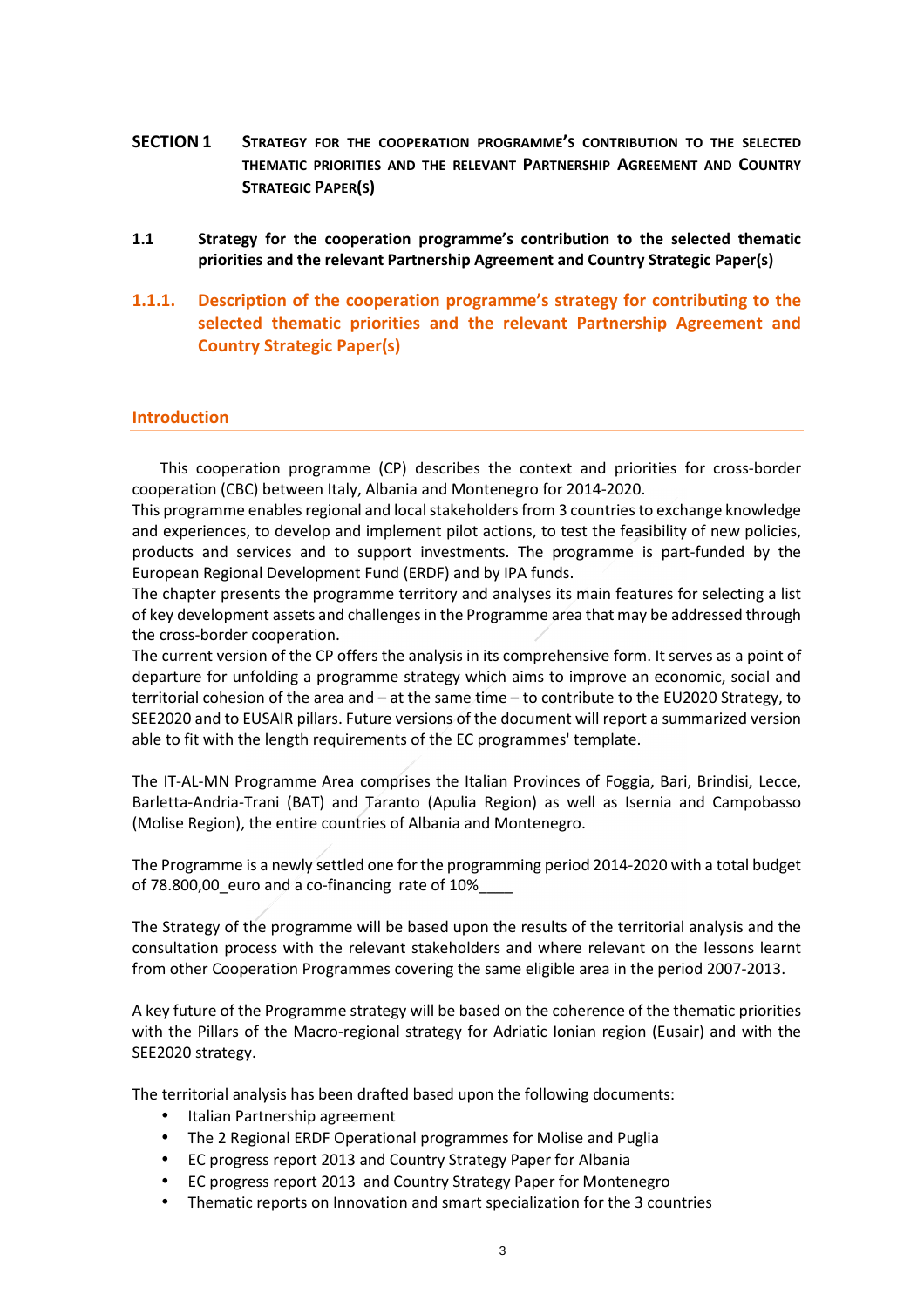- Eurostat and national Statistic for all the countries
- Other Territorial analysis drafted in the framework of other ETC programmes 2014-2020 whose area overlaps with the IT AL MN programme.

# **Basic Socio-Economic Data for the Area**

The Programme Area encompasses an area of 66.365km2 with a total population of 7.805.809 inhabitants. 50% of the population is concentrated in Puglia region which is also the most densely populated part of the territory four times more than Montenegro. Albania covers the largest part of the Programme Area (more than 40%) while Molise has the smallest geographical area and number of inhabitants. Albania has also the most alarming negative demographic trend of all regions presenting a reduction of 8.8% from 2001 to 2011 census. Unemployment rate remains high in the region especially for young people reflecting the effect of the crisis.

## **Puglia**

*Demography:* Puglia has a population of 4,050 million inhabitants for a total area of 19366 km2. Census data of 2010 shows that the region has a positive demographic trend compared with 2001 census data. Population increased of around 30.000 or +1.52%. Average density os 209.14 inhabitants per sqm showing significant differences between Bari and Foggia.

|                 |         |           |         | Population   |         |         |
|-----------------|---------|-----------|---------|--------------|---------|---------|
| <b>NUTS III</b> | Surface | Pop 2010  | Density | 2001         | Density | Var     |
| Bari            | 3.825   | 1.246.742 | 325,91  | 1,218.038,00 | 318,41  | 7,5     |
| <b>Brindisi</b> | 1.839   | 400.504   | 217,73  | 402.422,00   | 218,77  | $-1,04$ |
| <b>BT</b>       | 1.539   | 391.770   | 254,61  | 383.018,00   | 248,93  | 5,69    |
| Foggia          | 6.966   | 625.657   | 89,81   | 649.598,00   | 93,25   | $-3,44$ |
| Lecce           | 2.759   | 801.170   | 290,34  | 787.825,00   | 285,51  | 4,84    |
| Taranto         | 2.437   | 584.229   | 239,77  | 579.806,00   | 237,95  | 1,82    |
| <b>TOTAL</b>    | 19.366  | 4.050.072 | 209,14  | 4.020.707,00 | 207,62  | 1,52    |

Source: ISTAT

*Geography:* the region borders the Adriatic Sea in the east, the Ionian Sea to the southeast, and the Strait of Òtranto and Gulf of Taranto in the south. Its southernmost portion, known as Salento peninsula, forms a high heel on the "boot" of Italy. Puglia is mostly a plain; its low coast, however, is broken by the mountainous Gargano Peninsula in the north, and there are mountains in the north central part of the region. It is bordered by the other Italian regions of Molise to the north, Campania to the west, and Basilicata to the southwest. It neighbors Albania, Bosnia-Herzegovina, Croatia, Greece, and Montenegro, across the Adriatic and Ionian Seas, respectively. Its capital city is Bari.

*Employment:* After a negative trend until 2010, labour market conditions slightly improved during 2010 and 2011 but the registered unemployment rate remains high at 15.9% (2012) on an Italian average of 10,8%. Whilst in services the situation is stable, some improvements can be reported in the agriculture (+2,2) and industry (+1,2). Construction sector reports a dramatic -5,5%. 2012 figures reports positive trends – started since 2010 – in women employment.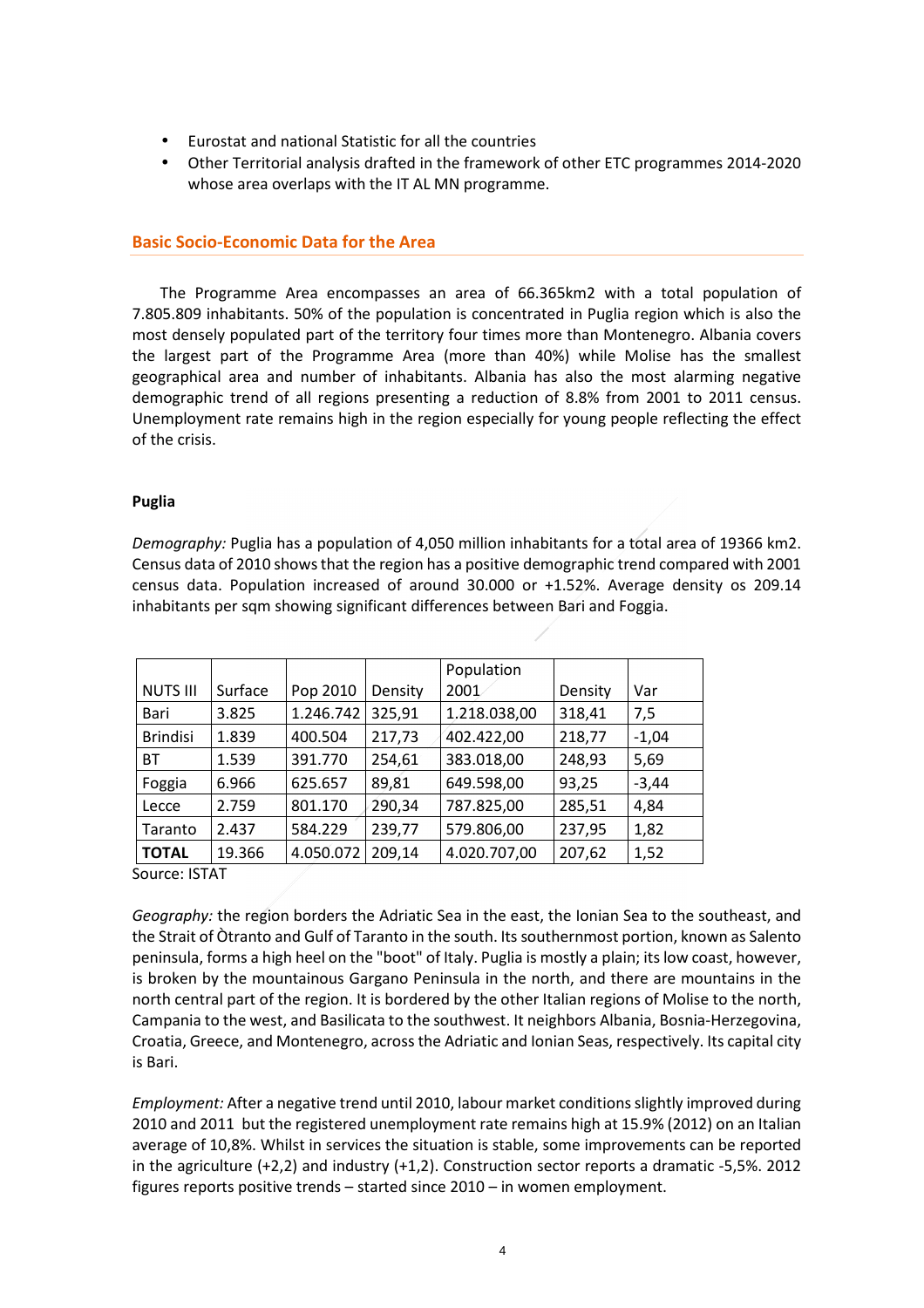## **Molise**

*Demography:* Molise has a population of 319.780 inhabitants for a total area of 4437 km2. Census data of 2010 shows that the region has a negative demographic trend compared with 2001 census data. Population decreased of around 1000 or -0.57%. Average density of 63,60 inhabitants per sqm making it the second-smallest, least populous, and least densely populated region of Italy.

| <b>NUTS III</b> | Sur   | Pop 2010 | Density | Population<br>2001 | Density | Var     |
|-----------------|-------|----------|---------|--------------------|---------|---------|
| Campobasso      | 2.908 | 231.086  | 79.47   | 230.692            | 79.33   | 0.42    |
| Isernia         | 1.529 | 88.694   | 58,01   | 89.775             | 58,71   | $-0,71$ |
| Regione         | 4.437 | 319.780  | 63,60   | 320.467            | 63,68   | $-0,57$ |

Source: ISTAT

*Geography*: Molise borders Abruzzo to the north-west, Lazio to the west, Campania to the south, Puglia to the southeast and the Adriatic Sea to the northeast. The territory is characterized by mountainous inlands surrounded by hilly coastal plain. The highest peak is Mount Meta and is 2,241 mt. high

*Employment:* In the period 2010-2012 the region shows an employment rate which is equal to 54,7% concerning people aged 20-64. Negative trends in employment dynamics start after 2008, when employees percentage was at the top level: 58,5, as it was in Southern Italy (50,2) and in Italy (61,2). Unemployment rate (people aged 15-24) in 2011-2012 changed from 28,6% to 41,9%. In the meanwhile the overall southern value changed too: from 40,4% to 46,9%. National average arose to 35,3% (from 29,1%).

## *Albania*

*Demography:* Albania has a population of 2,816 million inhabitants for a total area of 28750 km². Census data of 2011 shows that Albania has a negative demographic growth compare with 2001 census data. Population of Albania 3,069 thousand in 2001 decreased to 2,800 thousand in 2011 or -8.8%. Such decrease is due to continue trend of emigration of Albania mainly to neighboring countries such Greece and Italy, as well as in the rest of Europe. However the below table shows that population in some regions namely Durresi, Lezha and Tirana marked an increase in population. This is due to internal migration since the western part of Albania (mainly costal area and Tirana capital) is by far the most developed area of Albania. This is also the most densely populated area as it held 155 inhabitants per km2 compared with 97 inhabitants of Albania average.

|               | 2001      | 2011      | % change | Territory<br>(km2) | Density 2011 |
|---------------|-----------|-----------|----------|--------------------|--------------|
| Albania       | 3,069,275 | 2,800,138 | $-8.8$   | 28,748             | 97           |
| <b>Durres</b> | 245,179   | 262,785   | $+7.2$   | 766                | 343          |
| Lezhe         | 122,126   | 159,182   | $+30.3$  | 1,588              | 100          |
| Tirane        | 597,899   | 749,365   | $+25.3$  | 1,586              | 472          |

Source: Instat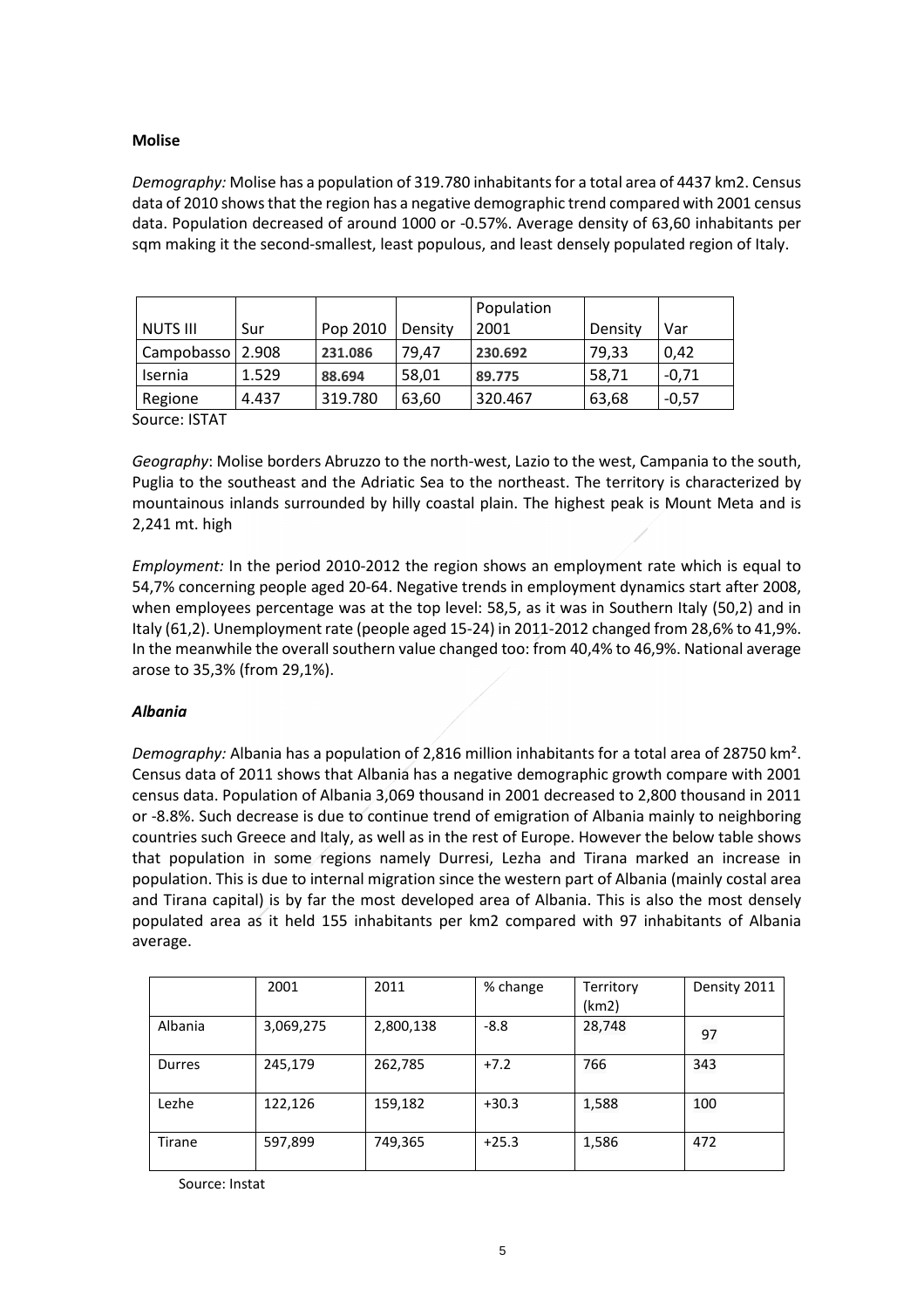Demographic indicators are stable with male life expectancy of 75.3 years and female 76.9. Infant mortality rate for 2012 amounts to 8.8 deaths of children under one year of age per 1000 live births. It should be noted that progress has been made in the area of statistics but the credibility and independence of INSTAT has to be ensured.

*Employment:* Labour market conditions improved during 2012, but the registered unemployment rate remained high at 13% on average, down slightly from 13.4% in 2011 (source INSTAT). Employment grew by 2.8% both due to more private-sector, non-agricultural jobs and a higher estimated number of employees in the agricultural sector. Labour market participation and employment rates remain low, especially for women, while the informal economy remains an important provider of jobs. Labour market statistics need to be improved. Child labour remains an important challenge as 7.7% of all Albanian children aged 5-17 work.

*Administrative capacity:* Poor level of administrative capacities is a major challenge in Albania with regard to pursuing IPA objectives and priorities. The large scale territorial administrative reform that just passed in the Parliament in July 2014, which led to a consolidation of 385 local government units into 61, is expected to have a lot of side effects in the short to medium term in the regional development performance of local government due to geographical readjustment of competences and reorganization of offices.

Albania obtained the EU candidate status on 27 June 2014.

## *Montenegro*

Montenegro became an independent state after the referendum on independence in 2006. The country obtained the EU candidate status on 17 December 2010 and was invited to start EU accession negotiations on 29 June 2012. In the meantime, Montenegro has put significant efforts into the adopting of a compatible legislation with the Acquis Communitaire.

*Demography:* The population of Montenegro over the past two decades has remained practically unchanged in terms of total numbers, from 615,035 in 1991 to 620,029 in 2011, as per the census of the same year2. Since the country has 13 812 km2 the density of population is 44.9 per km2. The demographic structure of the country, however, has significantly changed due to large migration of the previously predominant rural population to the urban areas. The internal migration from the less developed North to the more developed central and coastal areas has resulted in a dramatic 9.34% decrease of population in the northern region in the period 2007 – 2012 alone. Along with depopulation, the rural areas and smaller cities have been hurt by a 'brain drain' process leaving them without skilled human resources. Demographic indicators are stable with male life expectancy of 73.5 years and female 78.4 (2010 data). Infant mortality rate has been decreasing from 14.6 deaths of children under one year of age per 1000 live births in 2001 to 4.4 in 2012. In the same period the natural growth rate passed from 5.5 to 2.5.

*Geographical Description:* Montenegrin diverse topography includes 288.21 km long coast with unique landscapes characterised by beautiful bays and relevant tourist centres, the central plain area and the mountainous terrain in the north that belong to the most rugged in Europe. Its rivers flow into either the Adriatic Sea or the Black Sea basin. In the mountains, the rivers flow along deep canyons such as the Tara River Canyon which is the deepest canyon in Montenegro and in Europe, at 78 km in length and 1,300 meters at its deepest point. The climate varies, but in general, the northern part is characterized by a continental climate, with cold winters and hot,

l

<sup>2</sup> Montenegro 2011 census figure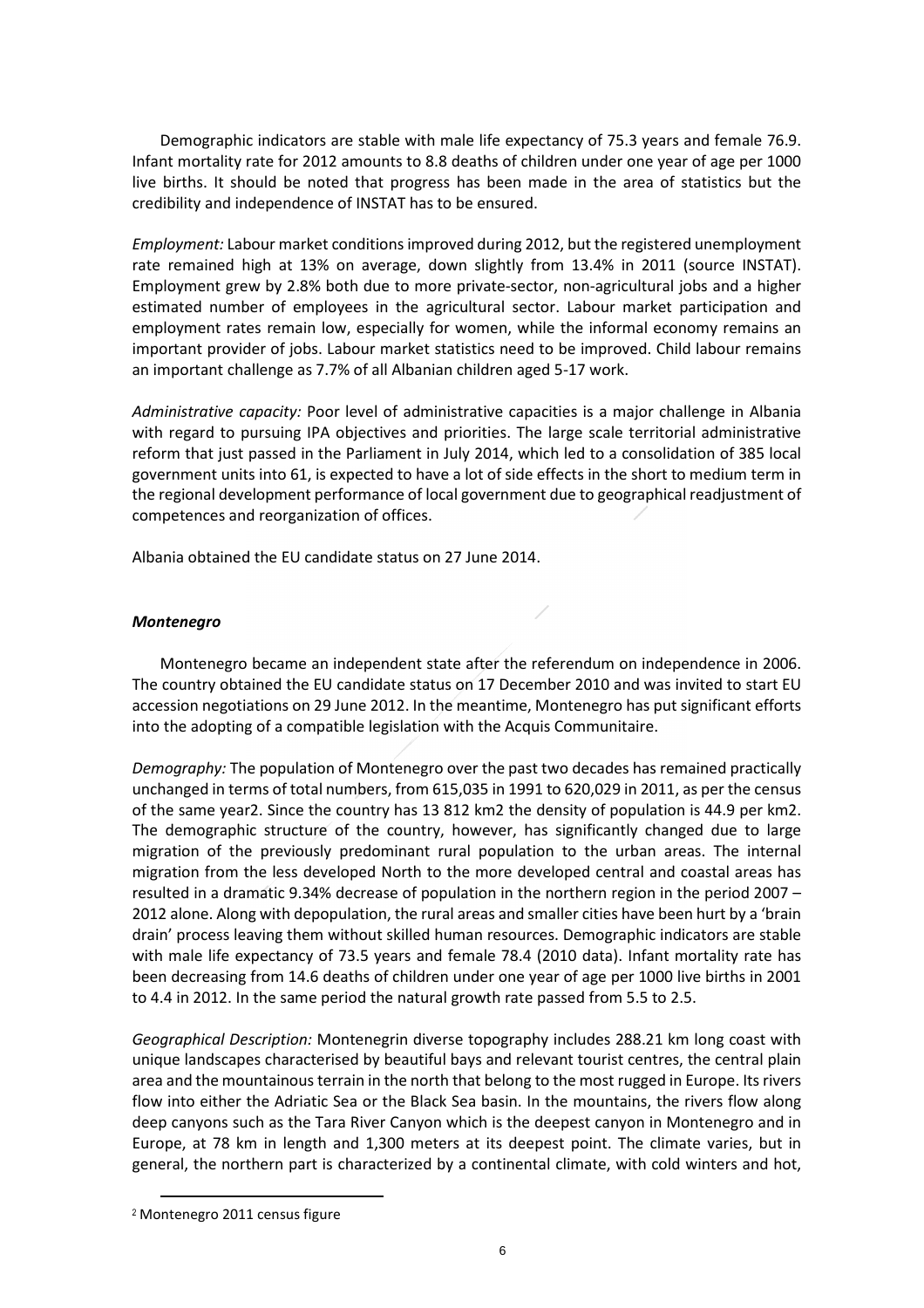relatively humid summers with well distributed rainfall patterns and heavy inland snowfall, while the southern part enjoys a more Adriatic climate with hot, dry summers and autumns and mild winters. Differences in elevation and proximity to the Adriatic Sea, as well as the exposure to the winds, account for variations in climate.

*Employment:* Unemployment remains very high at approximately 20%, practically unchanged since 2010. In 2012, labour market participation improved marginally to 50% compared to 49% a year before. Regional disparities are significant: in the coastal and central regions, the unemployment rate is 10% and 15.6% respectively, but it rises to 36.7% in northern Montenegro. Overall, a poorly performing labour market with low participation and high unemployment rates, particularly among the young (15-24 years, who account for more than 40% of the total) and the long-term unemployed, since 68% of unemployed persons have been out of work for more than two years, remains a serious challenge. The lack of employment opportunities is a major reason for concern, in view of its detrimental impact on the already low income and standard of living of the majority of the population

*Education and Health:* The system of education is relatively well developed with regard to primary and secondary schools, and university level education. The same assessment applies for the system of health, which provides relatively good services to citizens.

# **Economic Structure and Performance**

The global economic crisis of the past five years affected both the EU and IPA Countries. The EU entered a recession in the second quarter of 2008 which lasted five quarters. Since the recession, overall growth in terms of GDP has been sluggish. The crisis has reversed the process of convergence of regional GDP per capita and unemployment within the EU. On the other hand, the economic crisis hit the Balkan region just as it was consolidating the progress it had made after emerging from years of war, political instability and painful economic reform programmes. For most countries in the region, the period 2003-2007 was one of the strongest in more than a decade, with annual real GDP growth averaging about 6%, while the region also received large inflows of FDI in 2003-2007. The economic slowdown in EU countries – the main recipients of Balkan exports – and the decreased influx of foreign direct investment triggered the first symptoms of the crisis in the region by the last quarter of 2008. By mid 2009 the effects on the financial sector were being felt more strongly, particularly with a slowdown in foreign bank lending activities. Thus, the review and strengthening of economic governance has become a top economic priority for the Western Balkans, together with intensified reforms to return to sustainable growth.

In the following table the main figures about some fundamental indicators for the 3 participating countries according to the available statistic (Eurostat, World Bank and ILO) are given.

|                  | <b>Italy</b>      | <b>Albania</b>      | <b>MNE</b>        |
|------------------|-------------------|---------------------|-------------------|
| GDP growth rate: | $-1.9$ {2013}     | 1.6 provisional     | $-2,5$ {2012}     |
|                  |                   | estimation {2012}   |                   |
| GDP per capita:  | 101 {2013}        | 30 {2012}           | 41 {2012}         |
| Population:      | 59.685.227 {2013} | 2.816.000 estimated | 621.000 {2013}    |
|                  |                   | ${2012}$            |                   |
| Employment:      | 59,8% {2013}      | 47% 2012 estimated  | 40% estimated ILO |
|                  |                   |                     | 2012              |
| Unemployment:    | 12.6 {2014} M04   | 13% {2012}          | 19.6% {2012}      |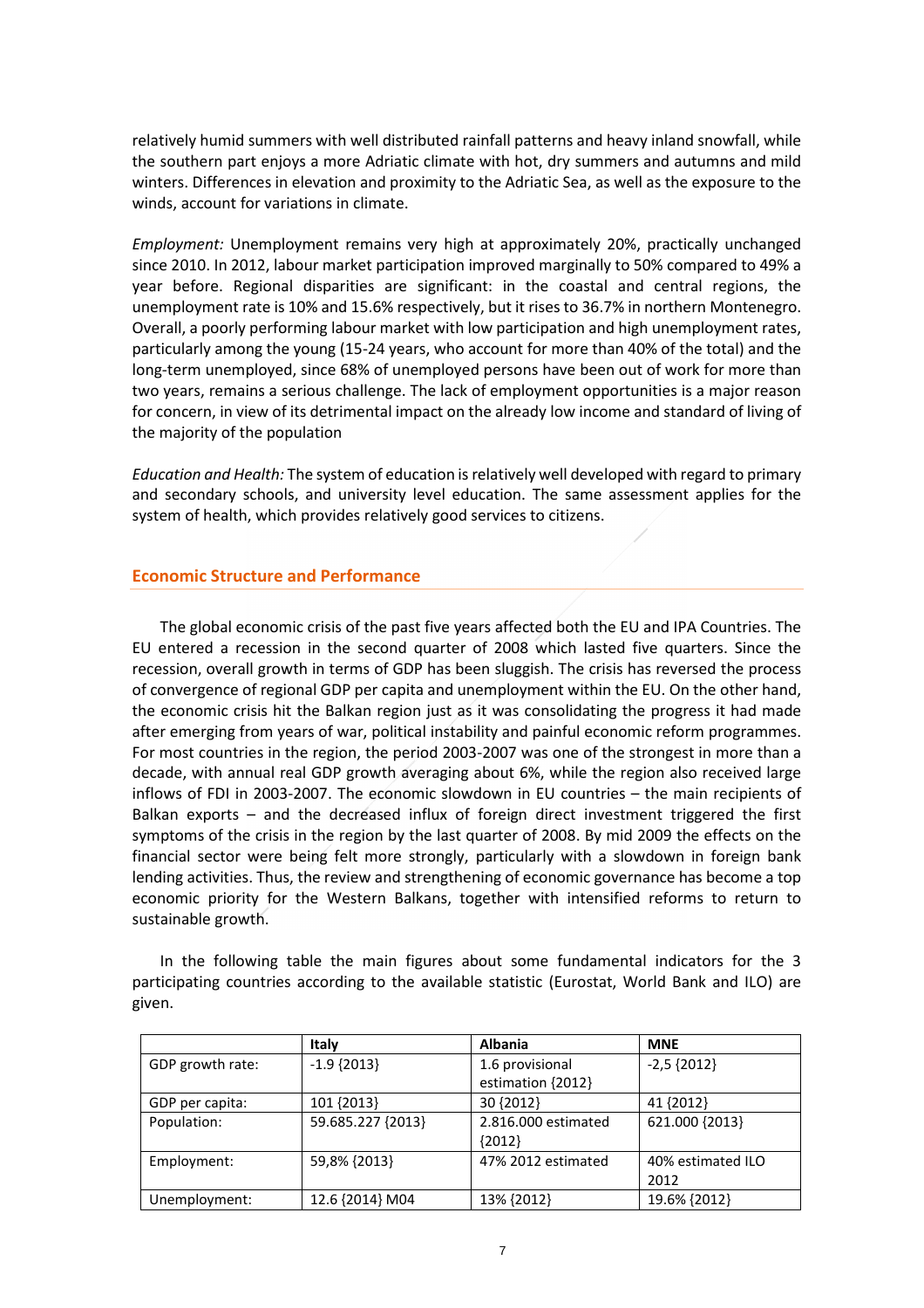|                        | 12.7 {2014} M02        |                  |                       |
|------------------------|------------------------|------------------|-----------------------|
| Trade balance: current | -9.8 provisional{2013} | $-1.999$ {2012}  | -1.389 Mio Eur {2012} |
| account transactions   | $-6.7$ {2012}          |                  |                       |
| Tourism (number of     | 103.733.157 {2012}     | 3.514.000 {2012} | 1.264.000 {2012}      |
| tourists)* arrival or  |                        |                  |                       |
| residents/non          |                        |                  |                       |
| residents at tourism   |                        |                  |                       |
| accommodation          |                        |                  |                       |
| establishments         |                        |                  |                       |

Source: AIO Cooperation Programme 2014-2020

## *Italy*

In relation to the overall GDP value, in **Italy** after massive and generalized contractions for the years 2008 and 2009, signals of recovery at national level (+1.3% and +0.4% respectively in 2010 and 2011) have to be reported for the following years. **Puglia** has shown a similar trend (+0.6% and +0.7%). With regard to the GDP pro-capita, instead, after the first negative signals already recorded in the previous year Puglia has suffered from the collapse of gross domestic product, to a lesser extent to the Italian average but still registering a negative percentage change in that year of GDP of -5.5%, compared with the corresponding percentage equal to -6.1% to - 5.3% in Italy. From the following year, in Puglia, there has been some recovery in GDP per capita (0.4 in 2010 and 0.6 in 2011) into a dynamic that also turned positive at the national level (1.3 in 2010 and 0.4 in 2011), instead remaining negative for the overall South (-0.2 in 2010 and -0.4 in 2011).

In reference to the macro-economic framework of the **Molise**, year 2012 registers a decrease in the levels of regional GDP per capita in the order of -2.3%, among the most significant registered at the national level; This decrease continues the downward trend of recent years. The forecast Unioncamere provides data of 2013 show that, compared to a contraction 1% of national GDP, a decline in the Molise in the order of -1.3%. So over the years has continued phenomenon of outsourcing of the local economy, in line with what is happening at the national level.

## *Albania*

Economic growth slowed to 1.6% in 2012 from 3.1% a year earlier. Financial constraints, low confidence among consumers and investors and the presence of spare production capacity held back private consumption and investment spending. Overall, while growth remained positive, Albania experienced a slowdown in 2012 due to weak private domestic spending, which also extended to the first quarter of 2013. The year 2013 marks the lowest economic performance of Albania in the past 10 years. Economic weakness was caused not only by a weak domestic aggregate demand by reduction of remittances due to weak economic situation in Greece and Italy, but also weak performance of public sector, reduction of government budget revenues and consequently lower public investment in infrastructures and other important sectors (see table below). In 2013 GDP growth is estimated 0.7% down from 3.1% in 2011. Another factor that generated such a weak economy in Albania was due to transition period of government, which has weakened the economic confidence of both Albania and foreign investors. Due to such circumstances unemployment in 2013 reached 16.9% from 13.9% in 2011..

| Indicators           | 2008 | 2009       | 2010      | 2011                   | 2012 | 2013 |
|----------------------|------|------------|-----------|------------------------|------|------|
| Population (million) | 2.9  | າ ດ<br>د.ء | っぺ<br>2.J | 2.8                    | ۵.۵  | 2.8  |
| GDP growth (%)       | ر ،  | د.د        | 3.8       | 2 <sub>1</sub><br>⊥. د | ر    | 0.7  |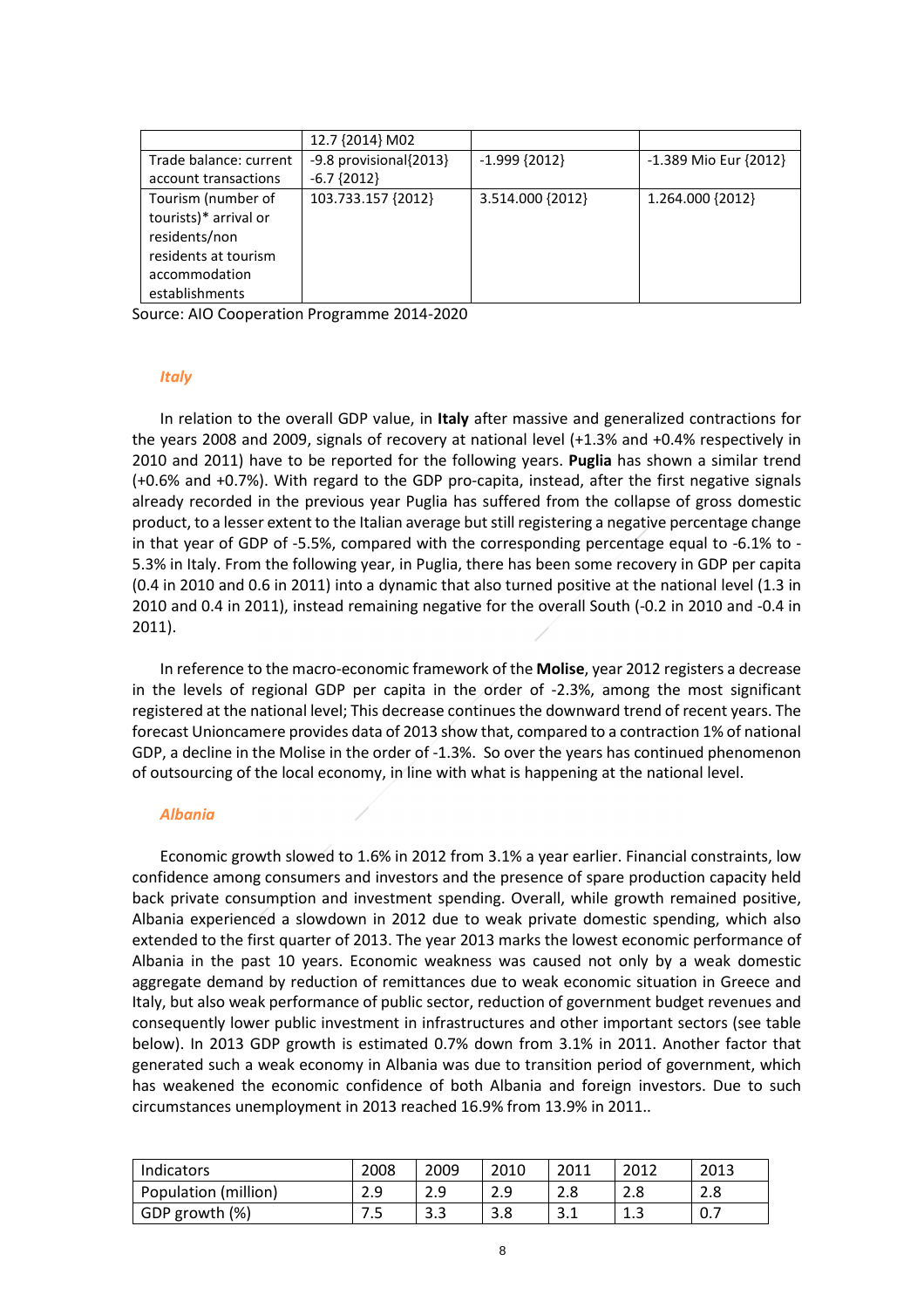| Euro GDP per capita             | 3,031   | 3,010   | 3,092   | 3,209   | 3,388   | 3,473   |
|---------------------------------|---------|---------|---------|---------|---------|---------|
| USD PPP GDP per capita          | 8,900   | 9,488   | 9,578   | 9,922   | 10,359  | 10,716  |
| Inflation (average)             | 3.4     | 2.3     | 3.6     | 3.5     | 2.0     | 1.9     |
| $(15-64)$<br>Employment<br>rate | 53.9    | 53.5    | 53.5    | 58.7    | 56.3    | 50.2    |
| year)                           |         |         |         |         |         |         |
| Fiscal expenditures (% GDP)     | 32.3    | 33.1    | 29.7    | 29.3    | 28.4    | 30.1    |
| Total revenues (% GDP)          | 26.7    | 26.0    | 26.6    | 25.8    | 24.9    | 24.0    |
| Public debt total (%GDP)        | 54.7    | 59.5    | 58.5    | 60.3    | 62.5    | 70.5    |
| Exports (% GDP)                 | 10.3    | 8.6     | 13.2    | 15.4    | 16.0    | 17.8    |
| Imports (%GDP)                  | $-37.7$ | $-35.0$ | $-36.7$ | $-40.0$ | $-36.9$ | $-34.8$ |
| Balance of goods                | $-27.4$ | $-26.4$ | $-23.5$ | $-24.6$ | $-21$   | $-17.0$ |
| balance<br>Trade<br>(goods and  | $-26.6$ | $-24.4$ | $-20.8$ | $-23.1$ | $-18.9$ | $-16.0$ |
| services)                       |         |         |         |         |         |         |
| FDI (million EURO)              | 665     | 717     | 793     | 742     |         |         |

Source: INSTAT, Ministry of Finance and Bank of Albania estimation, UNDP (FDI data)

#### *Montenegro*

Montenegro still experiences the consequences of the wars in the region in the nineties and of the more recent global economic crisis. The GDP in 2012 amounted to 3.34 billion €.

Its industrially oriented economy is shifting to services. In 2012 some 76% of workers were employed in services and 18% in industry. Small and medium size companies who are leading this process of change are exposed to unfair competition from informal sector, have difficulties accessing credit and count on limited public support. The key sectors of the economy are increasingly becoming tourism and agriculture, along with already strong energy sector.

The land available for agriculture accounts for 38% of the territory and food production represents one fifth of Montenegro's GDP. Agricultural production is based on small-scale family households due to existing natural conditions and property issues. The challenge of the sector is that the young generation is losing interest to maintain this family tradition and is increasingly seeking job opportunities in urban areas.

In Montenegro, the agriculture sector accounts for 7.9% of GDP, but with only 2.54% of total labour force employed in the sector (in the programme area, 1.53% of total employed population). Among the total imported goods for Montenegro, food has the biggest share (in 2013, 24% of total imported goods). Montenegrin agriculture is characterized by a large number of small agricultural households, with different crops and types of cattle. The households (31.58%) are typically of the size of 0.10 - 0.50 ha.

After two years of moderate growth, the economy entered into recession in 2012 having difficulties to attract foreign investment needed for its reactivation. Real GDP contracted by 2.5%, pulled downward by the poor performance of industry, construction, transport, financial services and agriculture. Following heavy borrowing over the last several years, the fiscal position of the government remains challenged by substantial contingent liabilities and growing debt. In 2013, the public debt increased to almost 60% of GDP. External indebtedness is expanding rapidly year-on-year and accounts for over three quarters of total public debt.

## **Regional Indicators for Smart Growth**

Smart Growth as a Europe 2020 priority entails the following goals for improving the EU's performance: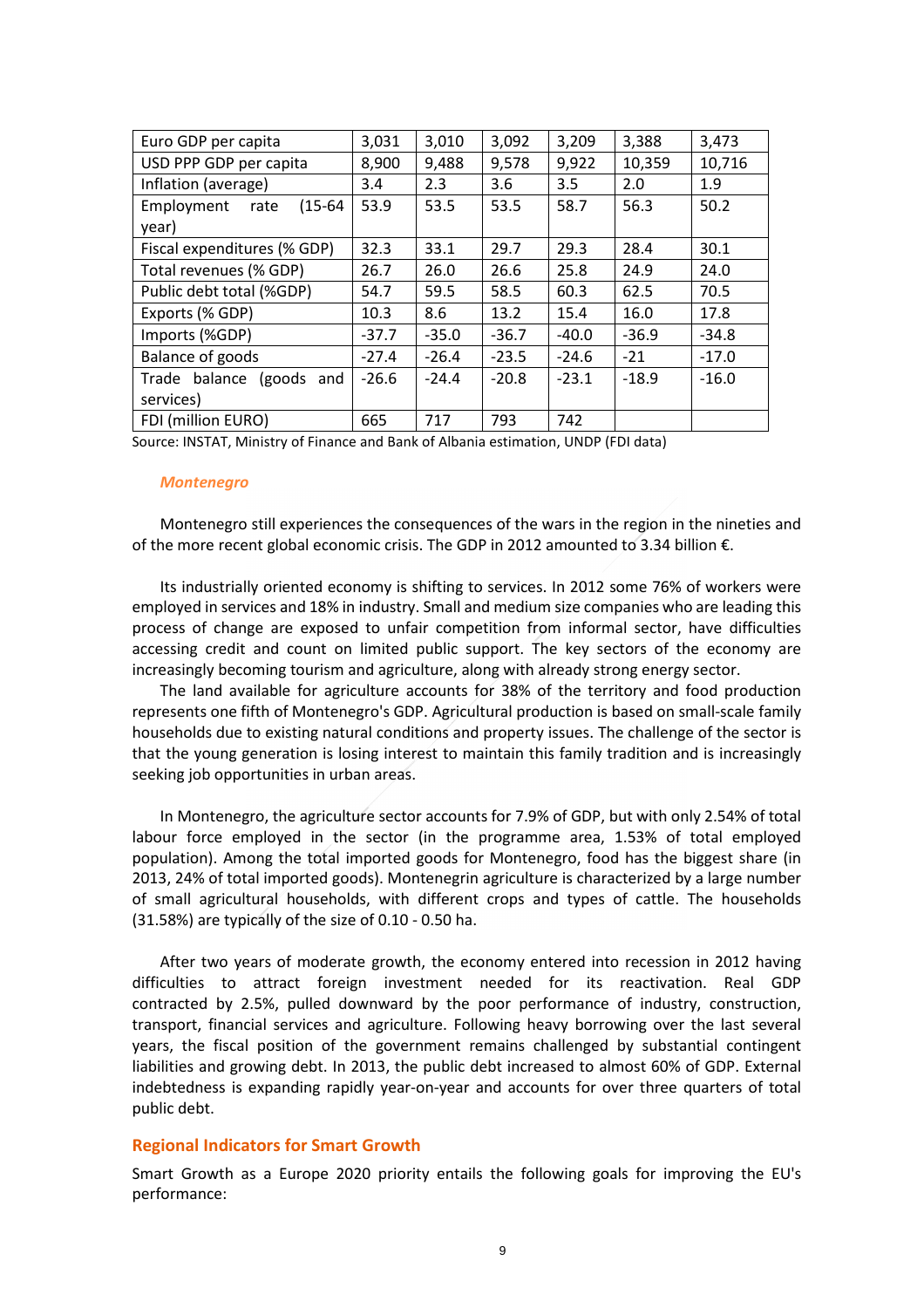- (1) Strengthening research, technological development and innovation;
- (2) Enhancing access to, and use and quality of, information and communication technologies;
- (3) Enhancing the competitiveness of small and medium-sized enterprises, the agricultural sector (for the EAFRD) and the fisheries and aquaculture sector (for the EMFF).

# *1.1.1.1 Research, Innovation & SME Competitiveness*

# Introduction

# Innovation and SMEs

SMEs are key actors of the European economy, providing two out of three private sector jobs and more than half of the total value-added created by business. In recent years (2000-2010) SMEs had the double employment growth rate (1% annually) than large enterprises (0.5% a year). SMEs cover a wide range of businesses with very different sizes, capacities and types of activities<sup>3</sup>.

SME innovation is dealt as a horizontal issue in the new programming period; it is one of the major drivers for competitiveness and obviously it necessitates measures of support. However, it is important that Smart Specialisation Strategies (RIS3) are employed in order to highlight the truly unique competitive advantages of each region/ country and focus support in business and innovation support services that would enable SMEs to leverage new markets resulting from the RIS3 visioning and priority-setting.

In addition sectoral/cross-sectoral specialisations in which businesses and (tech and nontech) centres of excellence of each region/ country should be identified and promoted; in parallel to this generalist services need to exist alongside high-value added services and their provision needs to be segmented to meet  $/$  the needs of the different categories of businesses/entrepreneurs (e.g. high-tech, low-tech, start-ups, micro-businesses and crafts, growth companies, social enterprises, champions of successful sector diversification, etc.).

SME Support services relevant to the scope of research and innovation may take the following indicative forms:

- Support for the **commercialization of new products and services** and optimal use of the innovation potential of regional enterprises;
- **Innovation management advice, IP advice, tech transfer**, prototyping, market replication/market penetration, demonstrator projects, large scale demonstrators, proof-of concept;
- **Market intelligence**, analysis of emerging market opportunities;
- Facilitating the **recruitment and retention of talent**;
- **Internationalisation** support.

# 3. Regional Context- Key statistics

 $\overline{a}$ 

<sup>&</sup>lt;sup>3</sup> "Draft Thematic Guidance Fiche For Desk Officers Competitiveness Of Small And Medium-Sized Enterprises (SME)", Version 2 - 13/03/2014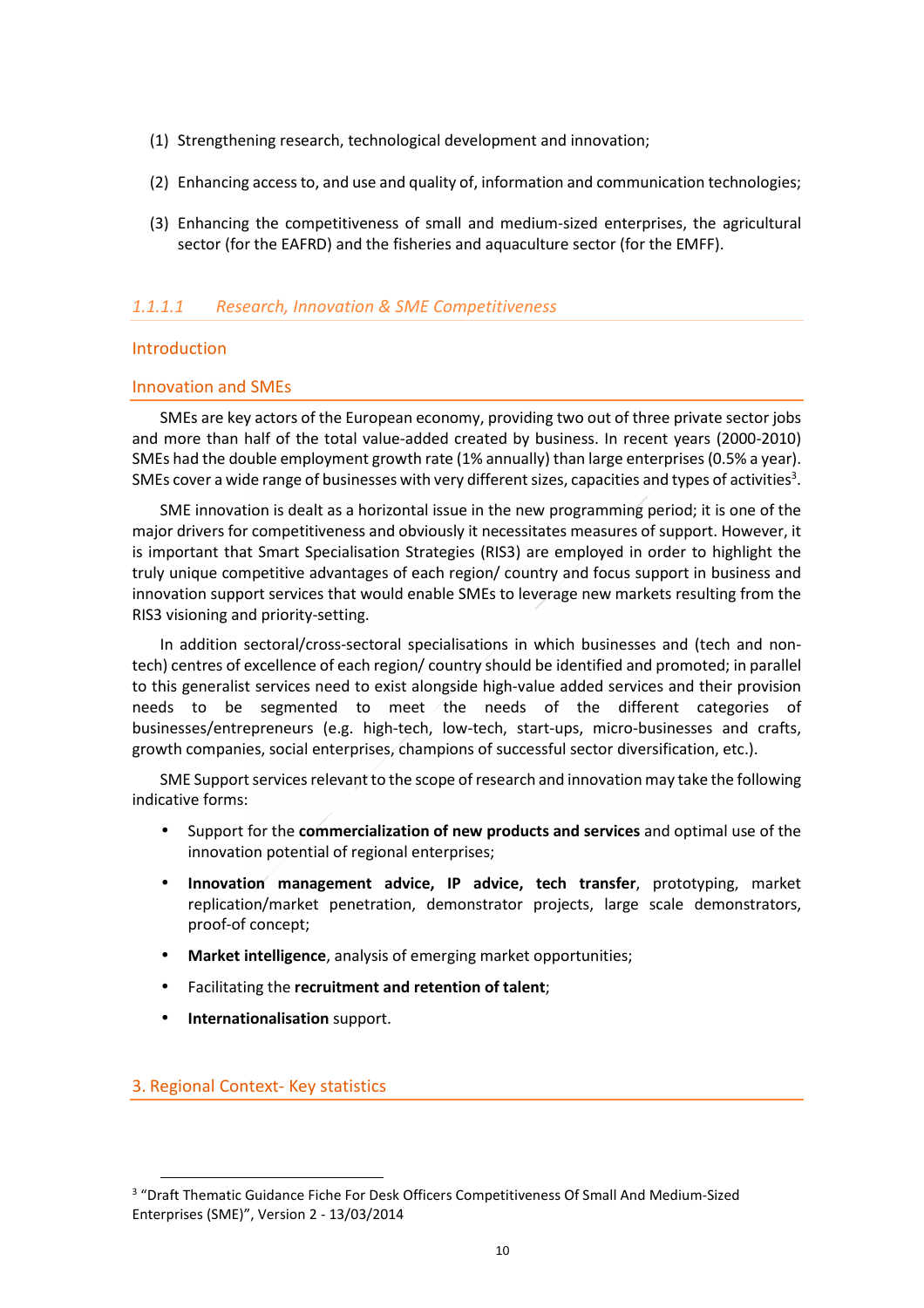## *Italy*

The following table summarises some key statistics for the entrepreneurship, competitiveness and innovation performance of the eligible Italian regions of Molise and Puglia (the majority of indicators were not made available at a regional NUTS 2 level) as well as Italy and the EU average (for comparison):

| <b>Region</b>                                                                                          | <b>Molise</b>            | <b>Puglia</b>      | <b>Italy</b> | EU<br>average |
|--------------------------------------------------------------------------------------------------------|--------------------------|--------------------|--------------|---------------|
| <b>R&amp;D and Innovation</b>                                                                          |                          |                    |              |               |
| GERD (2012 data)                                                                                       | 0.5                      | 0.7                | 1.3          | 2.1           |
| BERD as a % of total GERD (2012 data)                                                                  |                          |                    | 58.1         | 66.6          |
| GDP (Euro per inhabitant) (2011 data)                                                                  | 20,100                   | 17,100             | 26,000       | 25,100        |
| Patent applications to the EPO (per<br>inhabitant), (2010-2011 data)                                   | 4.8 (2010<br>data)       | 9.1 (2010<br>data) | 60.7         | 100.0         |
| High-tech patent applications to the EPO<br>(2010 data)                                                | 0.29                     | 5.06               | 199.89       | 5,025.13      |
| Employment in high-technology sectors<br>$(2012 \text{ data})$                                         | $\overline{\phantom{0}}$ | 1.8                | 3.3          | 3.8           |
| Employment in knowledge- intensive<br>services (2012 data)                                             | 34.1                     | 33.2               | 33.5         | 38.9          |
| Employment in technology and knowledge-<br>intensive sectors (% of total employment)<br>(2008 data)    | 100                      | 100                | 100          |               |
| <b>Researchers</b>                                                                                     |                          |                    |              |               |
| Total R&D personnel (% of active<br>population) (2010 data)                                            | 0.7                      | 0.7                | 1.4          | 1.7           |
| Researchers (2010 data)                                                                                | 0.3                      | 0.4                | 0.6          | 1.02          |
| <b>Education indicators</b>                                                                            |                          |                    |              |               |
| Pupils and Students in all levels of education<br>(ISCED 0-6)- as % of total population (2011<br>data) | 17.1                     | 19.6               | 18.5         | 21.6          |
| Human resources in science and technology<br>(HRST) (2012 data)                                        | 20                       | 15.1               | 21.2         |               |
| <b>Competitiveness and business environment</b>                                                        |                          |                    |              |               |
| Competitiveness Index (2013 data)                                                                      |                          |                    | 38.5         | 52.5          |
| <b>Employment</b>                                                                                      |                          |                    |              |               |
| Employment rate, ages 20 - 64 (2012 data)                                                              | 54.7                     | 48.8               | 61.0         | 68.4          |
| Unemployment rate (2012 data)                                                                          | 11.8                     | 15.2               | 10.7         | 10.9          |
| <b>Economic policy and public finance</b>                                                              |                          |                    |              |               |
| GDP (Euro per inhabitant) (2011 data)                                                                  | 20,100                   | 17,100             | 26,000       | 25,100        |
| Total investment (2012 data)                                                                           |                          |                    | 17.9         | 17.9          |
| Net foreign direct investment (inflow) (2012<br>data)                                                  |                          |                    | 0.0          |               |
| Public investment (2012 data)                                                                          |                          |                    | 1.9          | 2.3           |
| <b>Economic structure</b>                                                                              |                          |                    |              |               |
| Employment in Industry (NACE B to E),<br>(2012 data)                                                   |                          |                    | 19.0         | 16.0          |
| Employment in ICT, Financial and Real<br>Estate Services (NACE J to L), (2012 data)                    |                          |                    | 5.6          | 6.6           |

*Table 3. R&I and SME competitiveness performance indicators. Source: Eurostat*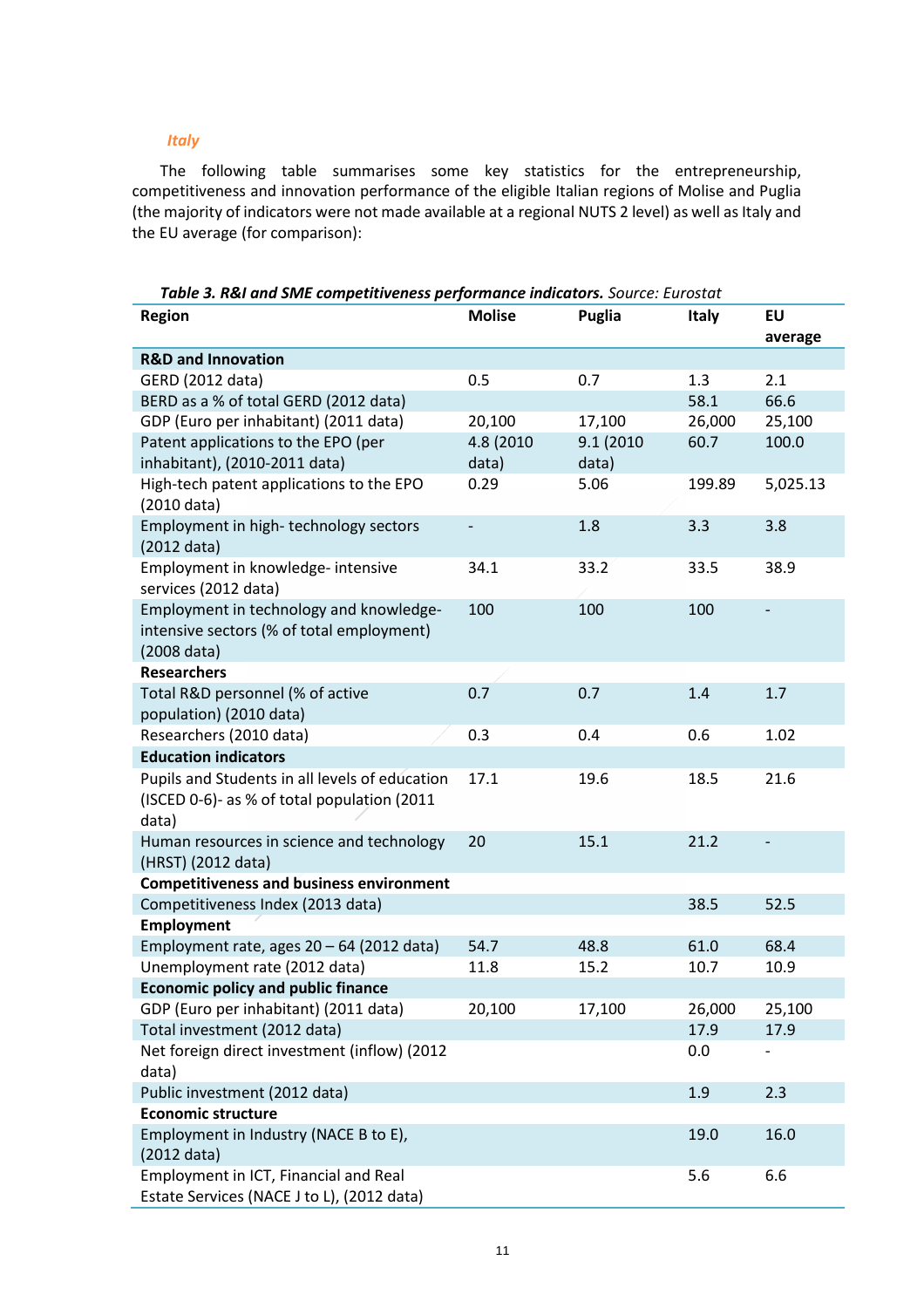| Productivity in Industry; GVA (PPS)/           | 87.2  | 100.0  |
|------------------------------------------------|-------|--------|
| Employment                                     |       |        |
| Productivity in ICT, Financial and Real Estate | 100.0 | 100.00 |
| Services; GVA (PPS)/ Employment, (2012         |       |        |
| data)                                          |       |        |
| % share of KIS SME employment in total         | 12.6  | 16.5   |
| SME employment (2009-2010-2011)                |       |        |

The key points from the analysis of entrepreneurship, competitiveness and innovation performance indicators of the eligible Italian regions (Molise and Puglia) are as follows:

- The regions allocate significantly lower **GDP shares to RTD (GERD)** in comparison to the Italian and EU average; similarly **business share in GERD** is less that EU average;
- **Patent applications** rates are very low in the regions; Italy also scores much lower than the EU average;
- Puglia has low **employment in high-technology sectors**; Italy similarly is below EU average levels; the same for **employment in knowledge-intensive services**;
- The number of researchers and the total R&D personnel in the 2 regions is also lower than Italian and EU average; education indicators also lag behind;
- Italy's **SME competitiveness performance** is lagging behind EU average considerably; **investments** are at EU average;
- Italy presents significantly lower **employment rates** than the EU average; Italy and primarily Slovenia present EU average comparable rates; **unemployment rates** area at EU average;
- **Italy's eligible regions** have more diverse profiles (from "Low tech regions" to "Advanced manufacturing regions" and "Advanced services regions" and from "Research intensive regions" to "Regions with no specialization in knowledge activities");

## *Albania and Montenegro*

The following table summarises some key statistics for the entrepreneurship, competitiveness and innovation performance of Albania and Montenegro:

*Table 5. R&I relevant indicators for the Albania and Montenegro. Source: ERAWATCH, Platform on Research and Innovation policies and systems.*

|                                               | <b>Albania</b>    | Montenegro         |
|-----------------------------------------------|-------------------|--------------------|
| GERD as % of GDP                              | $0.2$ (2012 data) | $0.41$ (2011 data) |
| GERD financed by abroad as % of total<br>GFRD |                   | 15 (2011 data)     |
| Researchers                                   | 2894 (2011 data)  | 1699 (2011 data)   |
| National patent applications                  | 10 (2007 data)    | 105 (2014 data)    |
| International patent applications             | 356 (2007 data)   | 2739 (2014 data)   |
| Patents applications                          | 366 (2007 data)   | 2844 (2014 data)   |

The following key observations can be made for research and innovation in the targeted countries of Albania and Montenegro (the conclusions are derived from World Bank's "Overview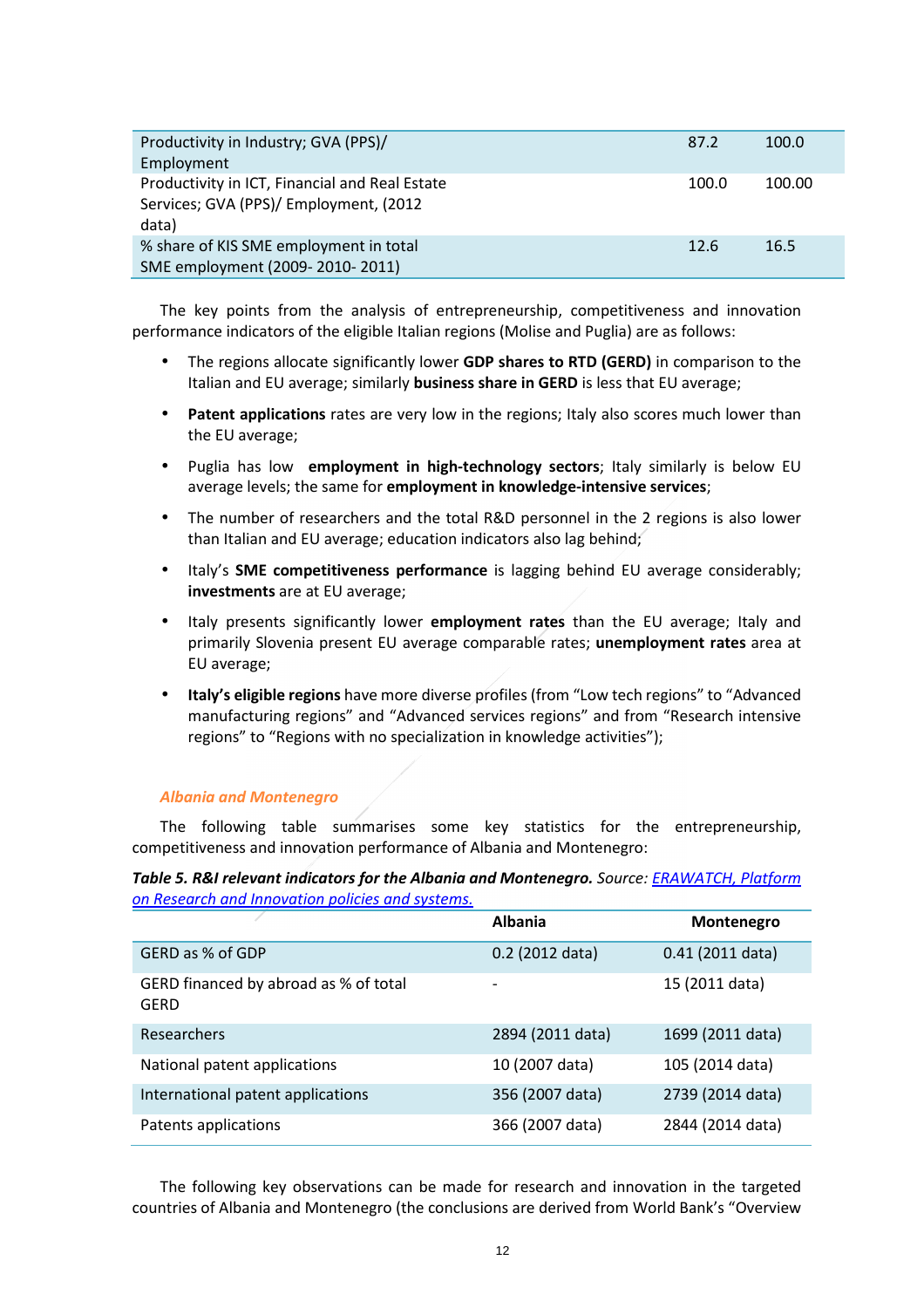of the research and innovation sector in the Western Balkans", 2013 and they can be considered indicative of Albania and Montenegro):

- **Low scientific performance**, resulting from the insufficient supply of inputs—human resources, research funding, and facilities; nevertheless scientific performance is showing signs of improvement;
- **Brain Drain** for example, in Albania more than 50 percent of all lecturers and research workers emigrated during the period 1991–2005;
- Obsolescence and depreciation of **research infrastructure**; poorly shared across institutions;
- **Low patenting activity**; inadequate management of intellectual property (IP);
- Inefficient **technology- transfer mechanisms** and commercialization of research results;
- Missing links of **industry-science interactions**; ad hoc collaborations without long- term strategy;
- **Businesses** show little interest to invest in research and innovation; declining trends in the employment of researchers by the business sector;
- Missing **legal framework** to manage intellectual property; missing reforms to facilitate contract enforcement, competition, access to finance, and labor market regulation;
- Restructuring and consolidation of **public research organizations** remains unfinished.

## *1.1.1.2 Regional Strategies for Innovation*

## *Puglia*

Developed since several years, Puglia can boast a significant industrial system in relation to the number of local units and employed staff recognized for its importance in terms of export capacity and investment in innovation.

Located around the large industrial area of Bari, Brindisi and Taranto, but also with significant presence in the Salento, plants and larger production sites are operating in the fields of iron and steel, basic chemicals and fine rubber, glass, energy, automotive, aerospace, food processing, ICT and building materials.

Next to them are present in various towns in Puglia smaller industrial settlements composed by small, medium and large companies in some cases of local entrepreneurs operating especially in the agro-food sector. Additionally, the range of industries is completed by the construction companies and those related to the extraction and processing of stone materialsThe regional system of R&D is composed by 5 University of Puglia (4 state, one private) and their Industrial Liaison Offices (ILO), research centers both public and private, from the Technology Parks of "Technopolis" Valenzano and the "Cittadella della ricerca" in Brindisi and other technological districts.

In Puglia there are also the headquarters of all major public research centers (EPR), such as CNR, ENEA and INFN. In addition to a system of networks of public laboratories, Puglia has a significant presence in the framework of European research infrastructures with a special vocation to co-operation with the Mediterranean. In this sense, it is worth to mention the IAM - Mediterranean Agronomic Institute of Bari, one of the four branches of the CIHEAM network, International Centre for Advanced Mediterranean Agronomic Studies, Mediterranean Centre for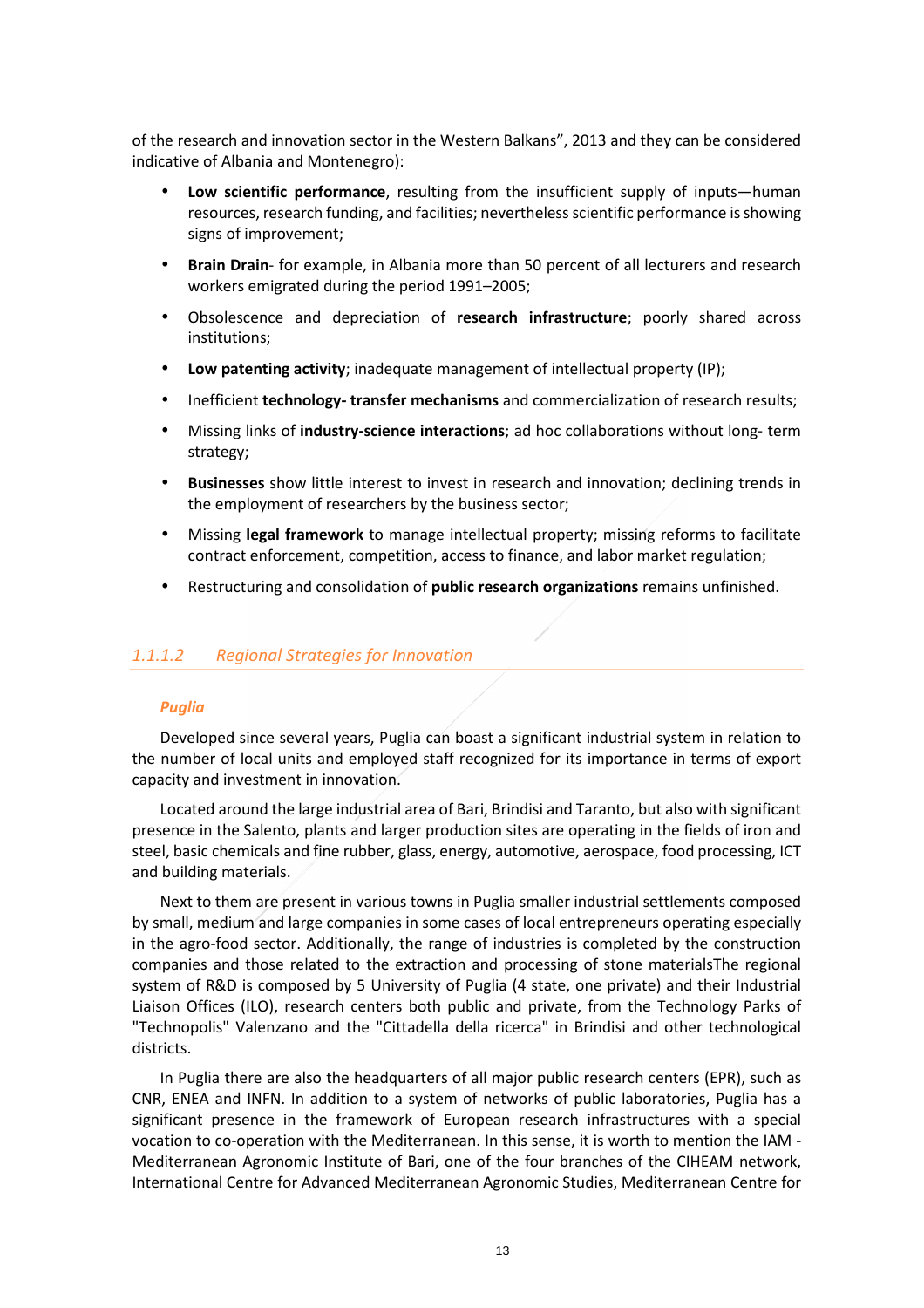Climate Change (CMCC), which deepens the knowledge in the field of climate change, its causes and its consequences, and the ESFRI infrastructure for biodiversity.

They are also present in the region several research consortia, such as the Centro Ricerche Bonomo, CETMA, OPTEL, ISBEM and Laser Center that - although private bodies - have a significant public participation.

The analysis of patent activity in Puglia region in the period 1980 - 2011 highlights the prevalence of macro-sectors patent "Mechanical" and "Chemical", which are due respectively about 40% and 19% of patents registered in the period from Puglia from 1978 to 2010.

The time evolution of the composition of technological patents Puglia indicates a substantial stability over time of regional profiles of technological specialization, with the field of mechanics that maintains the primacy in the various five-year periods. It has to be noted, however, a decline in the relative weight of the mechanics from the five-year period 94-98 to 04-08 five-year period, rising from 48% to 36% of regional patents. At the same time, however, there is a growth sector of the "Chemistry" and '"Electrical Engineering / Electronics," which instead increase from 14% to 20% and from 8% to 15% respectively.

It should be noted also that the region has developed a strategy to promote creativity with some good results in promoting the growth of creative industries and tourism. This includes the implementation and networking of physical spaces for creativity, the promotion of creative entrepreneurship and SMEs, support for the creative value chain, such as live entertainment, cinema and visual arts, as well as the promotion of regional clusters for creativity. Some of the initiatives undertaken include: Environmental and Cultural Systems, Urban Laboratories, Inhabited Theatres, Puglia Sounds, Active Principles, Creative District, Apulia Film Commission and the Film Fund• Cineporti, Located In Bari And Lecce, Puglia Events, INTRAMOENIA Extra Art, Contemporary Circuita, etc.

#### *Molise*

In 2013, the manufacturing productive base of Molise has been greatly enhanced by a number of registered enterprises amounted to 35,100 (there were 35,007 in the second quarter of 2013). Decreases, on the contrary, the weight of industry in line with those that are national values: the downsizing is due in large part, and especially in the last year of analysis, 2011, by the decrease in VA product industry in the strict sense, while decreases slightly the contribution of the construction sector. On the contrary, in Italy, the contribution of this sector has remained stable over the period analyzed.

The areas in which, in absolute terms, SMEs have shown the highest growth compared to the same period last year were related to the services sectors, in particular: tourism sector with the activities of accommodation services and restaurants (with 67 companies in addition, 41 of which are in the province of Campobasso, in percentage terms it means an increase of 3.1% over the previous year) and Business Services (2.3The regional innovation system is weak and characterized by low R&D investment. All indicators show a very limited innovation capacity with respect to both North-Central and Southern Italian regions.

In 2011, the total R&D expenditure was only 0.42% of the GDP, significantly lower than the national average (1.25%). There was no significant change since 2008, when it was equal to 0.40%.

The share of SME introducing innovation products or processes was 16.4% in 2010 (last available year), half of the Italian average which was 31.5%. These data show the weak competitiveness and fragmentation of local industry. Moreover, the innovation system is also affected by the lack of collaboration between public research and business, as well as by the weaknesses of local organisations providing technology transfer and business services.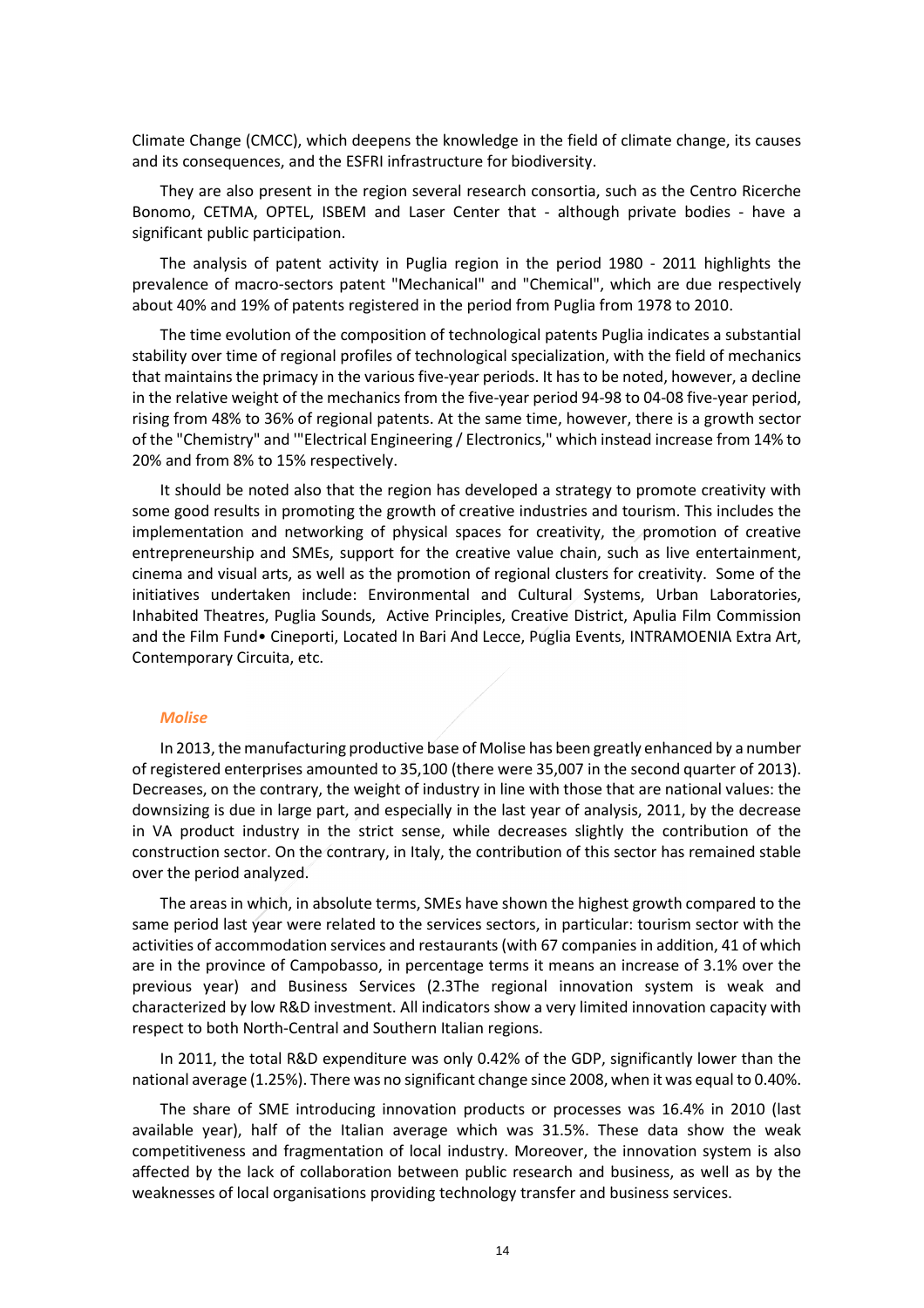The inadequacy of regional infrastructure (poorly developed broadband network and logistic facilities which contribute to the isolation of mountain and rural areas) and the low level of ICT diffusion are other constraining factors that hinder the development of an innovation friendly environment.

The broadband diffusion among Public Administration is relatively good: 89.6% in 2012 (last available year) but below the national average.

#### *Montenegro*

#### Research and Innovation

Montenegro's innovation policy focuses mainly on research as a major source of innovation. By investing in research, it intends to become a knowledge-based society and increase its economic competitiveness.

In order to reach the EU target on investing 3% of GDP in research, build human capital and modernise the infrastructure, it must increase its present level of funding allocations that come mainly from the state budget. The level of investment in research increased from 0.13% in 2010 to 0.43% of GDP in 2011 (or € 13, 3 million). The plan is to raise the level of investment in research to reach 1.4% in 2016, whereby 70% of the expected funding should come from the public sector and 30% from the private sector.

Actions have been taken to stimulate investment by the private sector through tax measures and by stimulating public and private partnership through establishment of the first Centre of Excellence and Scientific and Technological Park in Montenegro on 1st June 2014. (Higher Education and Research For Innovation and Competitiveness Project-HERIC). One project component is related to Collaborative Research Grants. Four grants have already been awarded to Montenegrin scientific research institutions.

Montenegro has taken several measures and actions in line with the European Research Area and Innovation Union to strengthen capacity building. In December 2012, it amended the Strategy on scientific research activities 2012–2016, placing greater focus on development research and introducing new instruments to bring national research funding more in line with the EU research priorities. Several measures have been taken to strengthen human capital building and encouraging mobility of researchers. Montenegro also contributed to the Innovation Union by creating the first scientific and technological park in Montenegro. As part (I Phase) of this project, Innovation-Enterpreneurship Centre "Technopolis" Nikšić was established with three laboratories: ICT (data centre), biochemistry laboratory and Laboratory for Industrial Design. In order to improve the innovation system, Montenegro will adopt a new policy framework in this field.

#### SME Competitiveness

Following the restructuring and/or liquidation of large state owned enterprises, small and medium size companies have taken the leadership in generating new economic activity and employment in Montenegro. SMEs are usually more flexible to adjust to the market needs which provide diverse employment opportunities, sustainable development and positive contribution to export and trade. They contribute around 60% of GDP.

Montenegro had 23,741 companies in 2012 that are all, with a few exceptions, small and medium sized companies.

The Strategy for Development of Small and Medium-Sized Enterprises (2011-2015) contains several measures aiming at stimulating the private sector to be more competitive including through support for start-ups and creating clusters. A voucher scheme for innovative SMEs has been established granting support to companies wanting to engage in innovative products or/and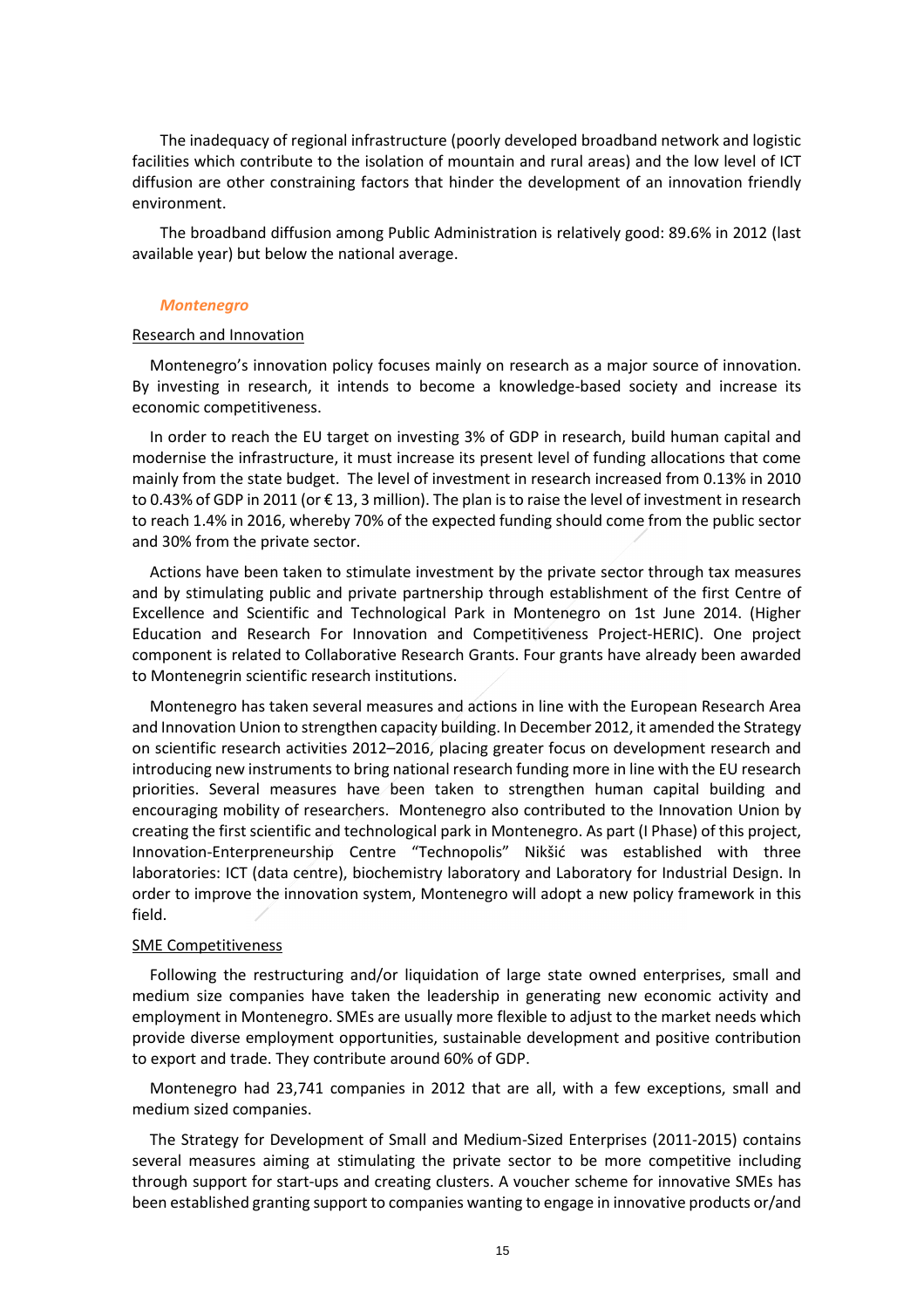services, business innovative processes and innovation in the business organisation. However, participation of SMEs is still limited.

Public-sector support for SMEs is, nonetheless, far from optimal. Most SMEs lack managerial and marketing experience. Business support services (business centres, business incubators, business advisory services, etc.) to help them build up performance and strengthen their competitiveness, are not well developed.

Another constraint for SME and entrepreneurship development in the area is the existence of business barriers both within internal markets and for various types of regional transactions. This discourages potential initiatives for fostering cross border cooperation and creation of various types of business clusters and vertically integrated company linkages. Consequently, options should be explored for reducing business barriers and creating a more business-friendly environment for cross border cooperation.

Inadequate access to finance is an additional market barrier for small enterprises and entrepreneurs. The Indicative strategy paper for Montenegro 2014 – 2020 adopted on 18 August 2014, sets as priority the development of a comprehensive industrial competitiveness strategy and of the necessary administrative capacity needed to ensure its appropriate implementation.

#### *Albania*

As regards **research and innovation policy**, some actions to stimulate innovation and to strengthen human capital building have been taken. The Agency for Research, Technology and Innovation (ARTI) has stepped up the actions to promote participation in EU research programmes but overall the success rate is still very low (success rate 13%). The national budget for research slightly increased but the level of investment in research and technological development is still very low. Increased financial resources are required in particular to strengthen the capacities and modernize infrastructure. Due to the lack of reliable statistics it remains difficult to establish the level of investment in research as a share of GDP which is around 0.35% of GDP. The contribution of the private sector and SMEs in research and technological development in particular is very limited. With respect to the Innovation Union, the Business Relay and Innovation Centre within the Albanian Investment and Development Agency (BRIC/AIDA) continued to stimulate innovation by entrepreneurs with an increasing number of technology audits and measures targeting SMEs. Overall further capacity building and investment in research are required to ensure integration into the European Research Area and contributing to the Innovation Union.

The private sector remains dominant and continues to account for about 80% of GDP. Business registration and licensing continued to perform well through the established network of one-stop shops. In 2012 the number of new businesses registered grew by 8% year-on-year; they make up 12% of all active enterprises.

Table below shows the dynamic of active enterprise growth in Albania and comparison with the core program area. As it can be shown the number of active enterprises in Albania has increased from 32,172 in 2005 to 111,083 in 2013. Most of enterprise birth comes from the coastal regions. This development is most significant after 2010 where more than 60% of active enterprises have been in the Regions of Durresi, Fieri, Lezha, Shkodra, Tirana and Vlora.

| Active enterprises by year of creation |              |      |                         |      |      |      |      |      |      |             |
|----------------------------------------|--------------|------|-------------------------|------|------|------|------|------|------|-------------|
|                                        |              |      | <b>Year of creation</b> |      |      |      |      |      |      |             |
| Qarget                                 | <b>Total</b> | 2013 | 2012                    | 2011 | 2010 | 2009 | 2008 | 2007 | 2006 | $\div 2005$ |

## **Active enterprises by year of creation**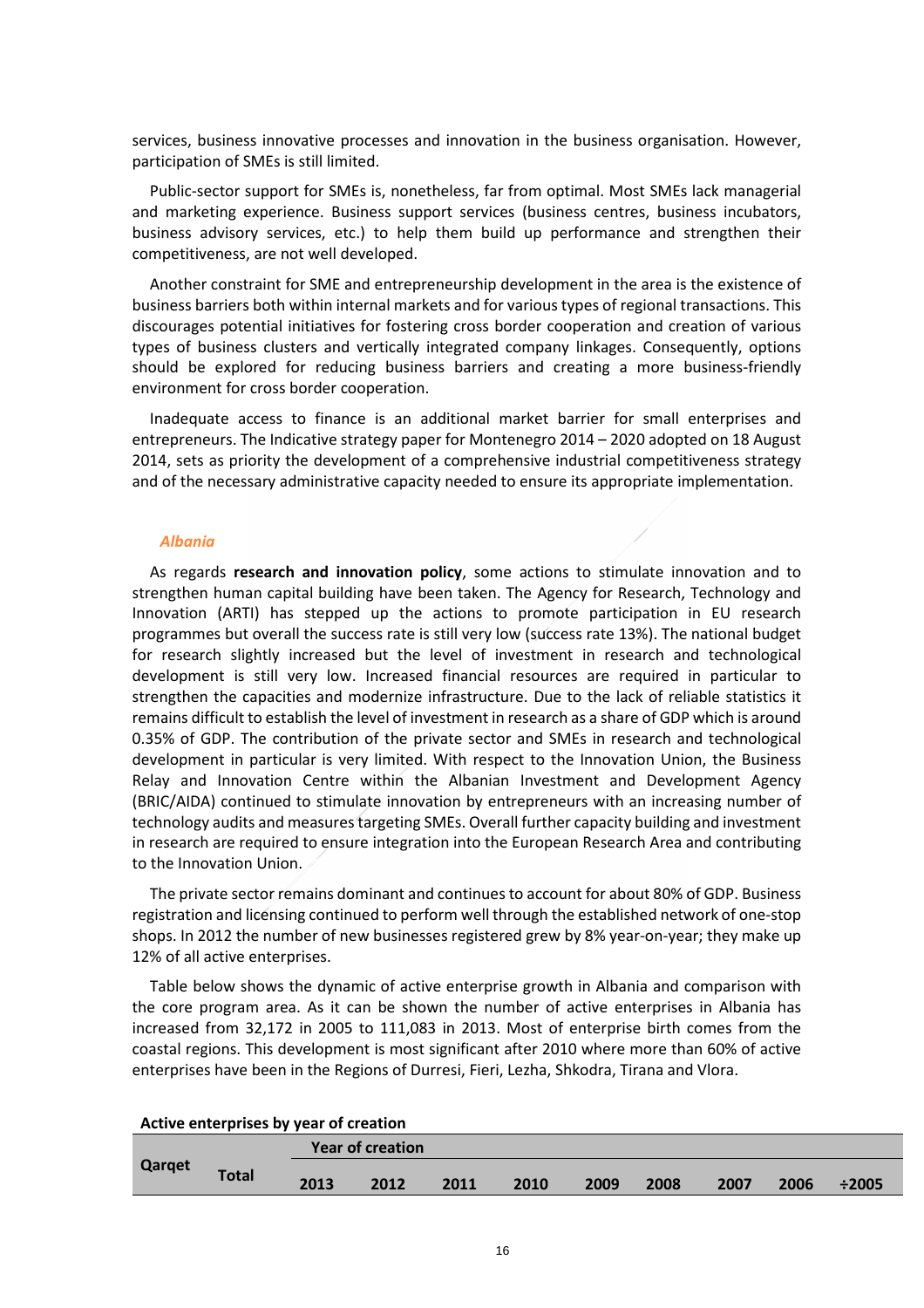| <b>Total</b>     | 111,083        | 12,131 | 12,248 | 11,033 | 12,091 | 8,685 | 10,010 | 6,499 | 6,214 | 32,172 |
|------------------|----------------|--------|--------|--------|--------|-------|--------|-------|-------|--------|
| %                |                |        |        |        |        |       |        |       |       |        |
| <b>Total</b>     | 100            | 10.9   | 11.0   | 9.9    | 10.9   | 7.8   | 9.0    | 5.9   | 5.6   | 29.0   |
| Durrës           | 100            | 10.3   | 12.6   | 11.3   | 8.8    | 6.9   | 8.8    | 5.5   | 6.6   | 29.2   |
| Fier             | 100            | 8.8    | 7.9    | 9.4    | 10.9   | 6.5   | 9.2    | 6.4   | 6.1   | 34.8   |
| Lezhë            | 100            | 10.4   | 9.8    | 9.3    | 9.6    | 7.4   | 9.0    | 8.5   | 6.6   | 29.4   |
| Shkodër          | 100            | 9.2    | 14.3   | 9.7    | 8.7    | 6.7   | 13.0   | 5.7   | 8.2   | 24.4   |
| Tiranë           | 100            | 12.9   | 12.0   | 10.3   | 12.1   | 9.0   | 8.7    | 5.0   | 4.8   | 25.2   |
| Vlorë            | 100            | 11.2   | 11.7   | 11.4   | 10.5   | 8.1   | 9.6    | 5.4   | 4.6   | 27.6   |
| %<br>of<br>total | Source: Instat | 62.7   | 68.4   | 61.4   | 60.6   | 44.6  | 58.2   | 36.5  | 37.0  |        |

Small and medium-sized enterprises (SMEs) play a very important role in the economy, providing 71% of official employment, although weaknesses in their operational environment persist. In the non-agricultural sector, SMEs account for 47% of exports and 68% of value added.

Table below shows the structure of active enterprise in Albania by size and production activity (goods and services) for 2013. As it can be distinguished 90% of active enterprises in Albania falls into micro enterprises (1-4 employees), of which 87% operate in service sector (mainly coffee bars hotels and restaurants). Micro enterprises comprising 5% of enterprise stock, while small enterprises employing 10-49 employees are 4% of enterprise stock, while medium and large enterprise are only 1% of active enterprises, operating 37% in production and of goods and 63% in service sector.

|                       |         | $1 - 4$ | $5-9$ | 10-49 | $50+$ |
|-----------------------|---------|---------|-------|-------|-------|
| Total                 | 111,083 | 99,782  | 5,235 | 4,660 | 1,406 |
| %                     |         | 90      | 5     | 4     |       |
| Producers of goods    | 16,842  | 13,071  | 1,565 | 1,681 | 525   |
| %                     | 15      | 13      | 30    | 36    | 37    |
| Producers of services | 94,241  | 86,711  | 3,670 | 2,979 | 881   |
| %                     | 85      | 87      | 70    | 64    | 63    |

Active enterprise by size and production activity 2013

Source: Instat

# **Regional Indicators for Sustainable Growth**

Sustainable Growth as a Europe 2020 priority entails the following goals:

- supporting the shift towards a low-carbon economy in all sectors;
- promoting climate change adaptation, risk prevention and management;
- protecting the environment and promoting resource efficiency;
- promoting sustainable transport and removing bottlenecks in key network infrastructures.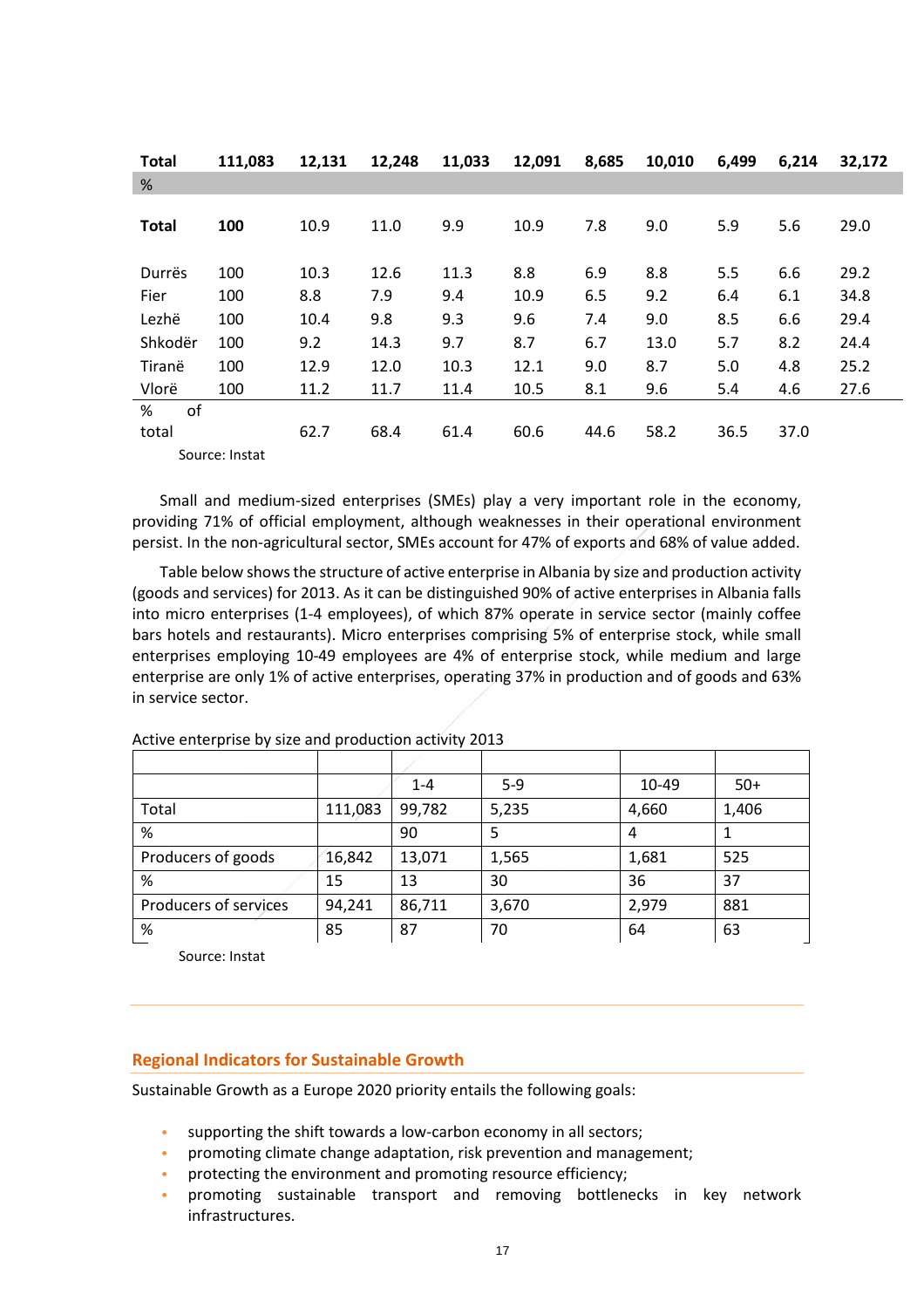The Programme Area performs lower than the EU 28 average (2013) in relation to the main indicators for sustainable development (use of renewable energy, ozone concentration levels, and the degree of susceptibility to climate change).

#### *Sustainable tourism*

Tourism is one of the important drivers of the Programme area economy and contributes to the overall social development of the all area. The whole cooperation area encompasses attractive landscapes and natural environment and high-potential for further development of cultural tourism in the main towns, some of which are inscribed on the UNESCO List and of sustainable tourism related to environmental assets.

Among the area's tourist resources, there are also varied and important eno-gastronomic and folk craft heritages. Some of the area's region have in fact a long culinary tradition and in some case the typical products (agricultural and crafts) originate an important domestic tourism flow.

The extraordinary environmental ecosystem and cultural heritage suffer of two opposite and different problems: in some coastal spots, it's subject to an excessive pressure applied by the same tourism settlements; in some other parts of the areas, minor destinations, the natural and cultural heritage is not yet enough enhanced, sometimes not easy to reach and without specialized services.

#### *Performance of the programme area, indicative indicators<sup>4</sup>*

Tourism in the programme area is often concentrated in coastal regions. The Italian regions obviously show the highest rate of tourist of the all area, while the largest growth rates is recorded in Albania (50% increase from 2008 to 2012. The most significant tourism data of the program area is related to the marked increase in the overnight stays. From 2008 to 2011, the nights spent in the area's accommodation establishments were about four times higher than the European average in the same period.

Across the programme area countries, the share of inbound tourism (visits from abroad) differed very widely in 2011: this share ranged from a low of 40.9 % of the total nights spent in Italy, 44.4% in Albania to a high of 88.8 % of all nights spent in Montenegro. Western Europe is the tourism generating area of the region. Generally, in terms of visitor arrivals, Germany is the major tourism generating country. Italians are numerous as well in Albania. Recently is also growing the Russian Federation tourist demand. In Albania, the most inbound market from EU came from the neighbouring Montenegro and Italy.

Regarding tourism intensity which measures the number of overnight stays in relation to the resident population, in 2013, Montenegro has 9.411.943 overnight stays. Of these, Russian tourists accounted for 2.637.000 and Italian tourists for 124.663 overnight stays. The average length of stay is another important indicator to measure the degree of sustainability economic and environmental of the tourism sector. In Montenegro is recorded the longest stay, with an average 6.35 days and Albania the lowest with 2.5 days.

The Italian Adriatic Regions have by far the largest tourism accommodation capacity. The offer of very big establishments is instead grown and is growing in Montenegro, often generated from foreign investments.

 $\overline{a}$ 

<sup>4</sup> Source: Eurostat, INSTAT, ISTAT, MONSTAT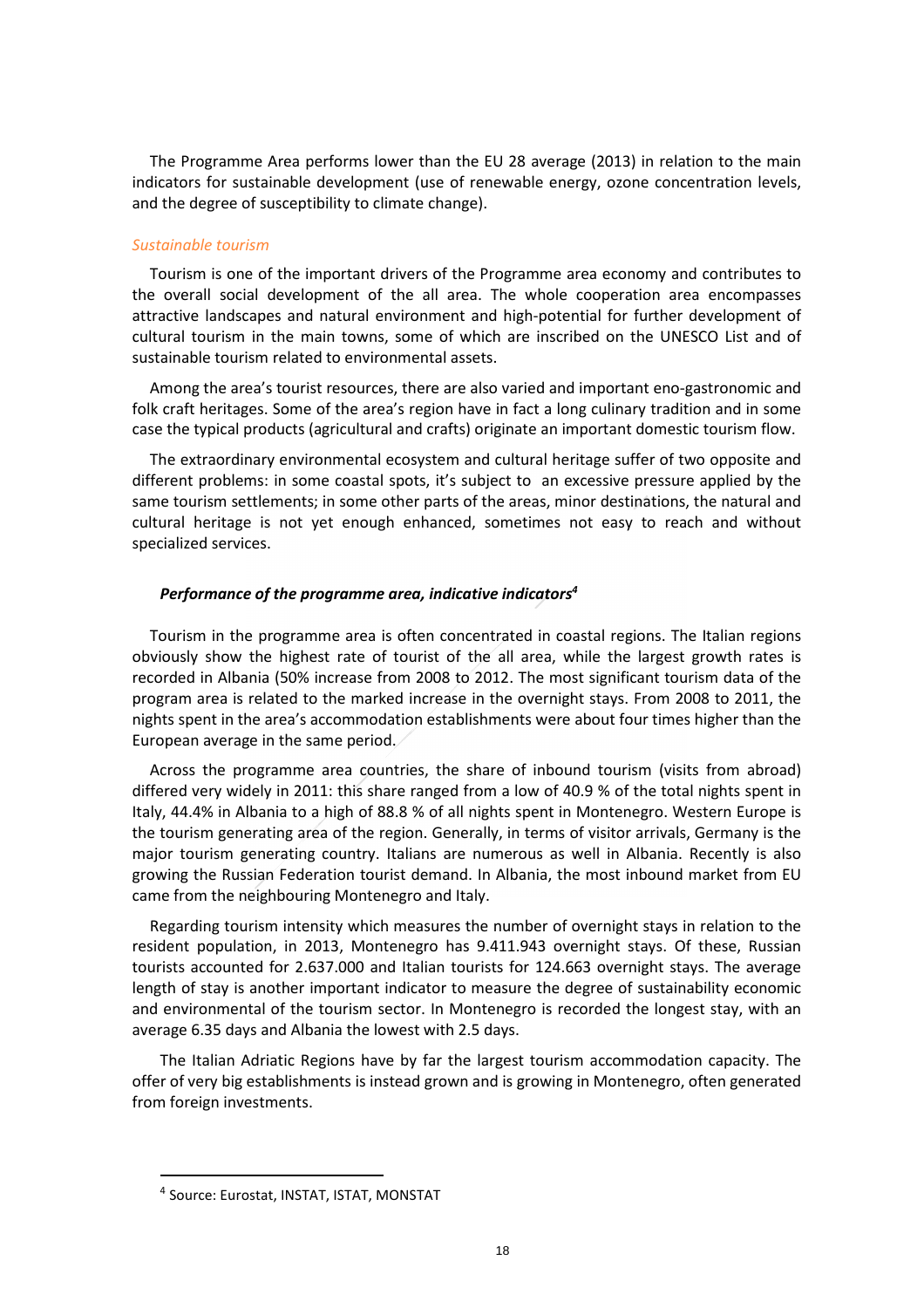## *Detailed Analysis per region*

#### *Puglia*

According to the available data, Puglia records the following values in tourist attractiveness: tourist rate in national and regional parks is equal to 4,2% (ISTAT, 2013); cultural heritage demand corresponds to 27,2% (MIBACT/ISTAT, 2013); days spent by tourists in hosting structures reach 3,4 (ISTAT, 2013).

Some values about maritime tourism can be mentioned too: in fact from the infrastructural side there are 64 ports, of which 46 on the Adriatic side and 18 on the Ionian side, hosting a total amount of 12.703 boat moorings, fully congested especially during summertime.

So, material and immaterial treasures in Puglia are unique and various but the related demand for these assets remains below national average. In order to improve sustainable tourist fruition of natural and cultural integrated heritage, appropriate territorial communication, brand reputation and identity divulgation strategies have to be implemented, together with innovative combination of historical identity promotion and new forms of audiovisual or contemporary art.

Aiming to reach this goal, Puglia plans have to be included in a macro-regional perspective, given that historical cultural exchanges with Balkan countries are a matter of fact which represent an opportunity for future cooperation.

#### *Molise*

The regional area of Molise shows unexpressed potentialities concerning hosting offer in tourism and cultural sector. It has been observed (2012) that in this territory 36,4 beds per person are available each 1.000 inhabitants, whilst in Southern Italy this amount reaches 58,9, and in Italy it is equal to 80,0.

Only during summertime the Region remarks an increasing demand and consequently tourist providers concentrate their activities along coastal sites.

Hotels' offer represents 54% of 11.435 beds per person available for tourists. Moreover, 80% of the hotels are located near Campobasso and its province. According to UNIONCAMERE data (2011) the percentage of tourist enterprises of the overall existing enterprises in Molise, reaches 6%, against a national average of 6,6%. This partial development doesn't help employment in tourism. Only 4,2% of regional employees come from this field, below national value (5,3%).

Private operators in Molise cultural sector corresponds to 0,5% of national cultural enterprises. Also in this domain employment suffers a lack of related jobs. The percentage of cultural employees (1,3%) is below Southern Italy average (1,6%) and below national average as well (1,7%). At a glance, one of the main needs of the territory seems to be the creation of networking among cultural and historical heritage and natural landscapes. So, it appears necessary to better enhance - through an appropriate joint initiatives of cross-border cooperation - ancient rural boroughs, historical sites and green treasures which can represent a model of attractiveness in terms of genuine lifestyle, environmental quality, social cohesion against demographic loss.

#### *Montenegro*

Tourism has been in expansion over past years in Montenegro and has become the country's key industry. Besides attractive coast and several inland cities, the country offers unique landscape resources, mountains, forests, lakes, clean rivers, mineral and thermal springs, natural parks, biodiversity, old traditional villages and rich cultural heritage.

In 2013, a total of 1.492.006 tourist arrivals have been registered, of which 90% have been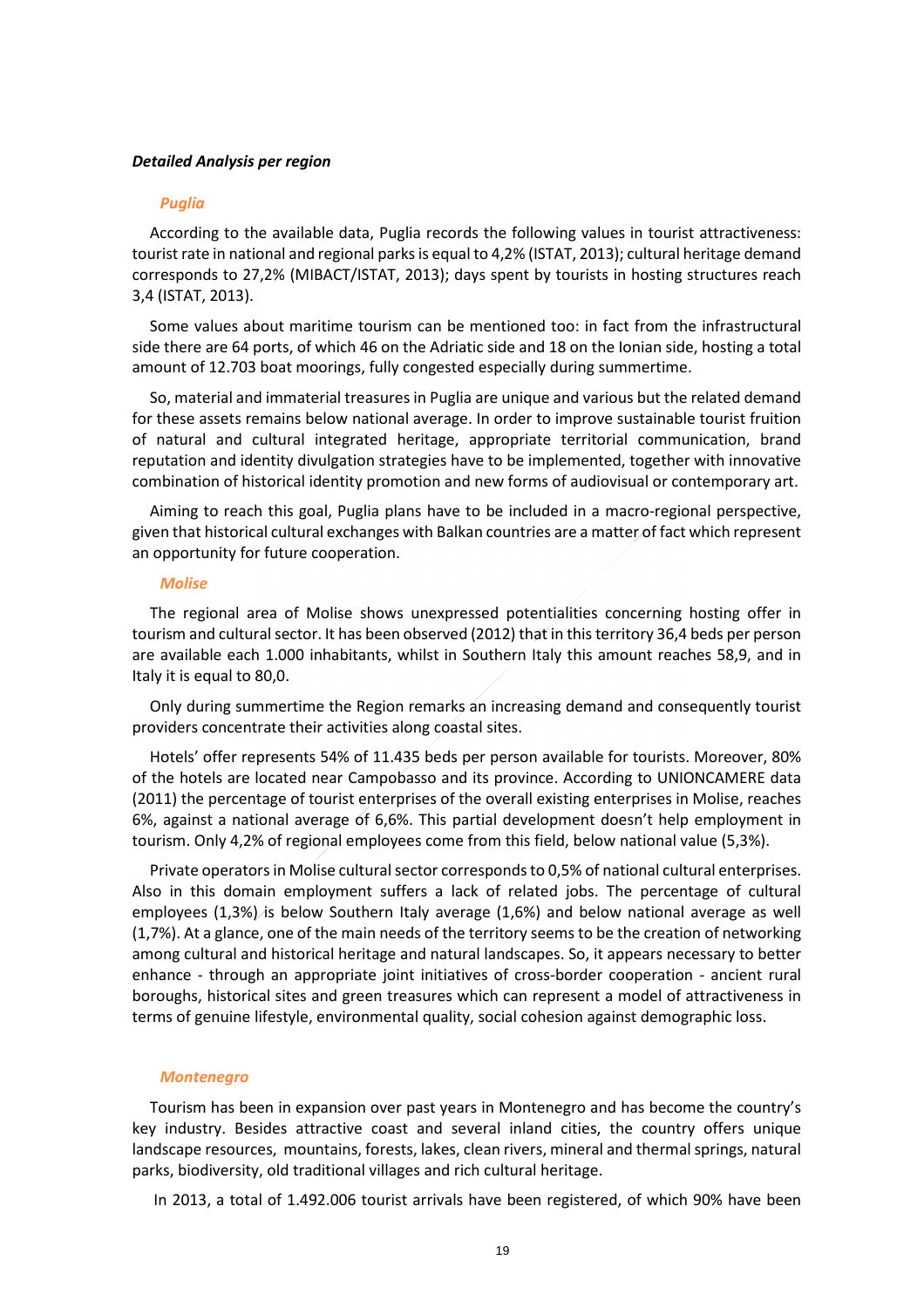foreign tourists. Revenues from tourism in 2013 were EUR 714 million, which is an increase of 10,7% over the previous year. The sector accounts for 19,5% of GDP. In 2013 the direct contribution of travel and tourism to GDP stood at 348.7 million euros, or 9.8% of total GDP. Investments in tourism amounted to 208.3 million euros, which is 28% of total investments in that year.

The central and eastern continental parts have less developed tourism, but have significant potential for its future development. These are mostly mountainous areas that have a comparative advantage for specialised tourist programmes focused on new "active" type of holidays, including but not limited to bird-watching, skiing, hiking, and cycling.

Under the Strategy for Sustainable Economic Growth of Montenegro through Introduction of Clusters 2012-2016, which is aligned with the Tourism Development Strategy until 2020, Montenegro is divided in six tourist clusters: Budva- Bar, Ulcinj, Kotor Bay, Skadar Lake – Cetinje, mountain region of Bjelasica, Komovi and Prokletije, and mountain region of Durmitor and Sinjajevina, that also cover the country"s five national parks. While these clusters are networking internally, there is significant scope for improving clustering activities with other productive sectors, like the agriculture.

The key weaknesses hampering tourism development, particularly outside the major tourist centres on the coast, are inadequate hospitality infrastructure and marketing skills, static and ineffective tourist promotion, low integration of cultural heritage in the tourism offer, lack of information exchange within the tourism industry, low level of networking between tourism operators and other sectors like agriculture, and lack of differentiated and innovative tourism products and services that would encompass the whole region and make it more attractive to potential tourists.

Successful marketing campaigns to bring increasing number of tourists to the coast could be further enhanced by integrating in them the opportunities offered by the rest of the country. The same could be promoted as a multi-ethnic and culturally diverse European destination that has unique cultural/historic heritage and beautiful unspoiled nature, coast, mountains, rivers, canyons, spas, national parks and protected areas.

Montenegro has vast untapped potential for promoting and celebrating cultural and natural heritage and linking the same to the tourist offer. The five national parks provide the most promising opportunities for sustainable tourism development in Montenegro outside the coastal area. Development of nature-based tourism throughout Montenegro will contribute to the integration of places of lesser importance in the overall tourism product and create new development opportunities for the local population. It will contribute to reducing migration, and revival of villages.

Cultural tourism is mostly developed in several urban centres on the coast and the city of Cetinje given their rich and unique cultural heritage and the variety of cultural events organized throughout the year. Other regions also have rich cultural heritage but it is still insufficiently exploited for tourism purposes. Poor state of cultural monuments and facilities around them are one of the key reasons for this.

Protection of cultural heritage at the national level is assumed by a specialized Institute for Protection of Cultural Monuments in Montenegro. However, municipalities have the primary responsibility to look after, maintain and use, and protect monuments from damaging impact of nature and human activities, to make them publicly available, and support the costs of regular maintenance. The lack of financial resources, nonetheless, limits the action of municipalities, possibilities of exchange of experience, opportunities for knowledge dissemination, organization of joint events and activities related to the protection of cultural heritage.

. The attention of the tourism market should be directed towards tangible cultural assets (cultural and historical monuments, cultural and historical complexes, sites or areas), museums,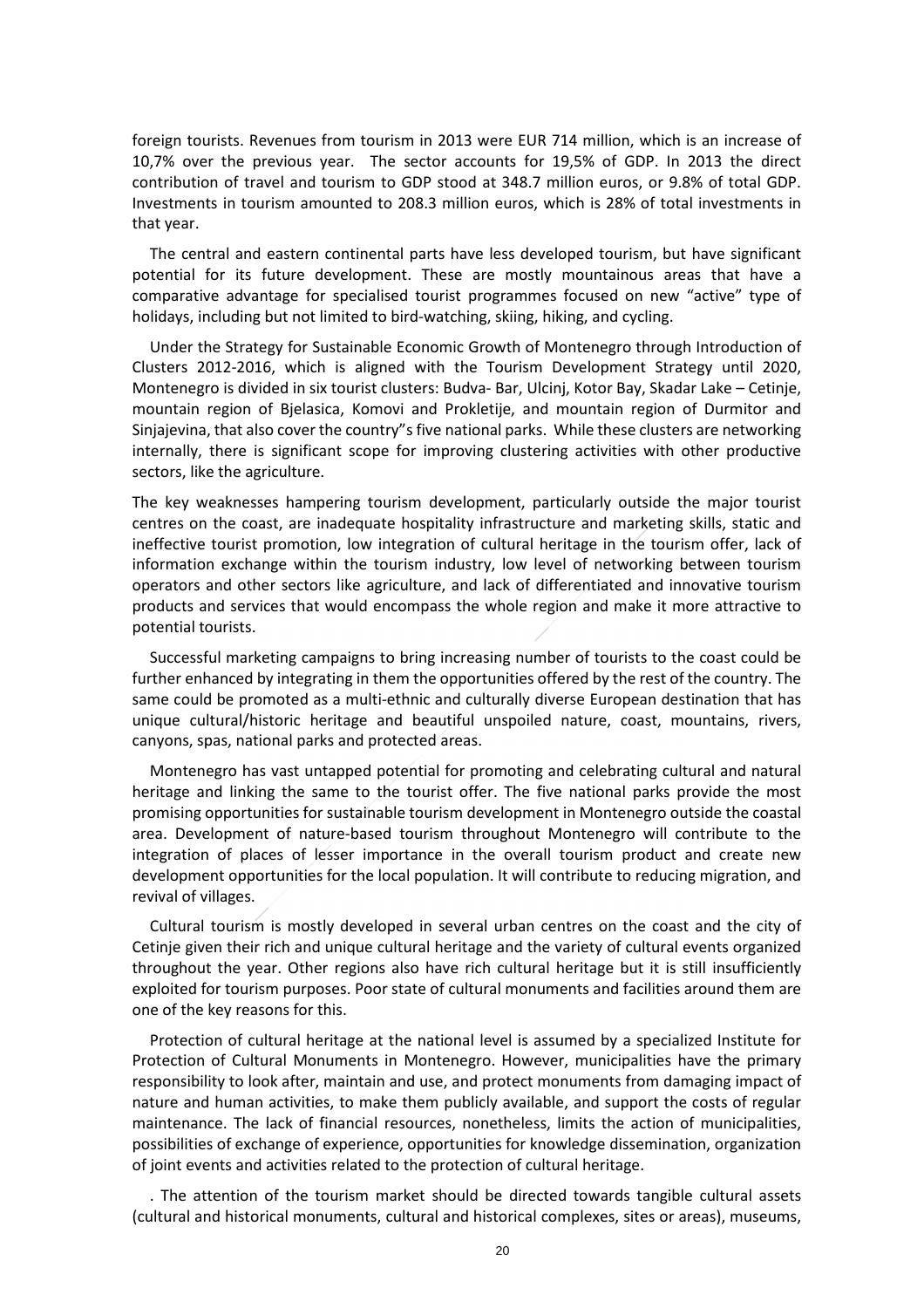and galleries, intangible cultural assets (language, dialect, oral heritage, customs, traditional crafts), and to religious, educational, and festival tourism. However, cultural tourism has yet to be recognized as a generator of development and serious efforts to integrate culture and tourism and to develop a sustainable cultural-tourism product have yet to be made.

Montenegro needs to diversify its tourist produce in order to reduce its pronounced seasonality. A greater focus on cultural, nature-based and agro tourism could contribute to that end. Linking tourism and agriculture is of great importance in general the Montenegrin economy.

#### *Albania*

The development of sustainable tourism potential has been identified as a key challenge in Albania since the previous programmatic period and remains presently one of the key strategic priorities of the present Albanian government since September 2013.

Despite the fact that the country possesses many cultural and natural attraction resources of very high quality that could attract high number of visits, the number of incoming travellers is growing steadily over the recent years but remains strikingly low compared to neighbouring countries of Greece, Montenegro and Croatia.

 $\overline{\phantom{a}}$ 

|         | Arrivals of foreigners by means of transport (1995-2013) (in thousands) |      |       |       |       |       |       |       |       |  |  |
|---------|-------------------------------------------------------------------------|------|-------|-------|-------|-------|-------|-------|-------|--|--|
|         | 2005                                                                    | 2006 | 2007  | 2008  | 2009  | 2010  | 2011  | 2012  | 2013  |  |  |
|         |                                                                         |      |       |       |       |       |       |       |       |  |  |
| Total   | 748                                                                     | 937  | 1.126 | 1.419 | 1.856 | 2.418 | 2.932 | 3.514 | 3.460 |  |  |
| By air  | 128                                                                     | 150  | 182   | 206   | 227   | 246   | 267   | 273   | 417   |  |  |
| By sea  | 130                                                                     | 141  | 162   | 189   | 215   | 216   | 191   | 180   | 220   |  |  |
| By land | 490                                                                     | 646  | 782   | 1.024 | 1,414 | 1.956 | 2.474 | 3.061 | 2.823 |  |  |
|         |                                                                         |      |       |       |       |       |       |       |       |  |  |

## Source: Instat

Main constraining factors determining the situation on the sector and preventing international investment, according to various assessments are the poor state of transport infrastructure development, lack of efficient management systems for the treatment of solid waste and wastewater treatment and management, poor land management and land use planning framework, unresolved legal issues related with the land and construction ownership, limited financing for the preservation and maintenance of natural and cultural assets, limited capacities and organization of the public sector, lack of appropriate data collection and management systems.

Hotel accommodation capacity has been growing also over the recent period with a pick in 2011 followed by a slow down after 2011. However hospitality standards overall remain poor and tourism product undifferentiated.

| Hotels and their capacity (2005-2013) – (numbers) |       |                   |      |      |      |      |                             |      |        |
|---------------------------------------------------|-------|-------------------|------|------|------|------|-----------------------------|------|--------|
|                                                   | 2005  | 2006              | 2007 | 2008 | 2009 | 2010 | 2011                        | 2012 | 2013   |
|                                                   |       |                   |      |      |      |      |                             |      |        |
| Hotels 220                                        |       | 243               | 221  | 240  |      |      |                             |      |        |
| <b>Beds</b>                                       | 6.742 | 7.248 8.649 8.038 |      |      |      |      | 11,932 11,793 18,905 15,901 |      | 10.620 |

The number of overnight stays has been affected by the economic crisis internal and external as well as transition period from changing of government and new government economic policies in 2013.

| Overnights of foreigners and Albanians in hotels (2005-2013) - (in thousands) |  |  |                                              |  |  |  |  |  |
|-------------------------------------------------------------------------------|--|--|----------------------------------------------|--|--|--|--|--|
|                                                                               |  |  | 2005 2006 2007 2008 2009 2010 2011 2012 2013 |  |  |  |  |  |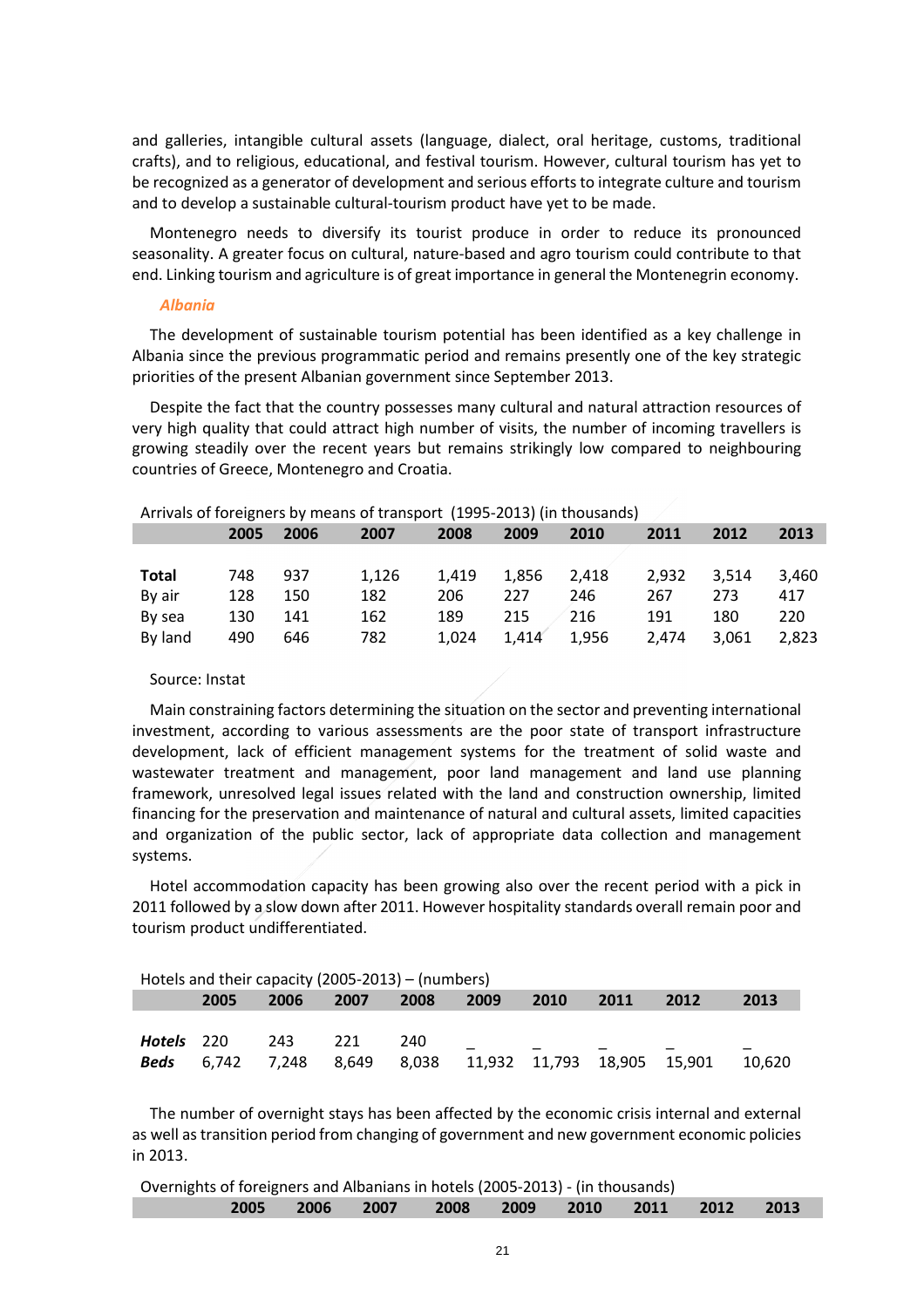| Total                                          | 344 | 459 | 547 |  | 490 539 610 | 801   | 591 | 394 |
|------------------------------------------------|-----|-----|-----|--|-------------|-------|-----|-----|
| Foreigners 130 136 172 130 170 185 356 353 178 |     |     |     |  |             |       |     |     |
| Albanians 214 323 375 360 369 425              |     |     |     |  |             | 445 — | 238 | 215 |
| Source: INSTAT                                 |     |     |     |  |             |       |     |     |

The tourism strategy of 2007-2013 focused on promoting Albania as special interest tourism destination under the motto "Discovery of Albania" however with poor results since the international market is very limited and domestic market is more focused on conventional sun & beach tourism product. The limited duration of the season is another impediment for the sustainable tourism development.

Since September 2013, the Law on tourism was amended, clarifying the legal status and scope of activity of the Tourism Service Offices. The Ministry of Tourism is in the process of preparing the new Tourism Strategy for the period 2014-2020 as well as launched a process for preparation of a National Coastal Spatial Plan aiming to promote quality tourism development investments. The government also adopted more strict measures against uncontrolled development and illegal construction throughout the coastal zone. A challenge upon implementing these ambitious policies over the next few years will be the problems in communication between different territorial entities which have been consolidated by force under the recent operation of territorial administrative reform and need now to cooperate on a new basis.

## *Protection and Enhancement of Natural Resources, Protected Areas and Landscape*

The Programme Area has a rich environmental heritage (sea, mountains, forests, wetlands), many protected areas, excellent quality natural environment making it attractive to individuals and investors. It includes several NATURA 2000 sites on the Italian part as well as national and regional parks, some of which have been designated as Special Areas for Conservation (SAC), Special Community Interest (SCI) and Special Protected Areas (SPA).

The landscapes of Puglia are the main asset - environmental, territorial, urban, social / cultural - and the main immediate basis in order to achieve a future socio / economic sustainable Programme Area. The landscapes of the coasts are characterized by the olive-trees, the pseudosteppe (Alta Murgia), citrus groves, vineyards, cereal (Tavoliere), but also the typical constructions (trulli and masserie), a wealth of stories and culture of inestimable value. But the landscapes are at risk: degradation and progressive impairment are under the eyes of all. Even more aggressive than environmental agents (fire, coastal erosion, desertification), are social behaviours, the processes of economic development and new lifestyles that increasingly impact on the landscape altering its beauty and integrity.

In Montenegro and Albania Illegal hunting and logging in the protected areas as well as widely spread unauthorised construction, particularly in the coastal area, are significant concerns. The most evident example of negative changes, i.e. disappearing of natural features of protected objects of nature is observed in the Montenegrin Littoral where the tourism/urban development pressure is dominant, particularly on the protected beaches and their immediate hinterland. Low level of general environmental awareness, particularly at local level where state nature initiatives are often perceived as business barrier, does not help address the challenge. Landscapes in Montenegro and Albania are at risk by environmental agents (fire, coastal erosion, desertification, plant pest) and social behaviours.

The significant efforts made by the regional and local authorities for the establishment and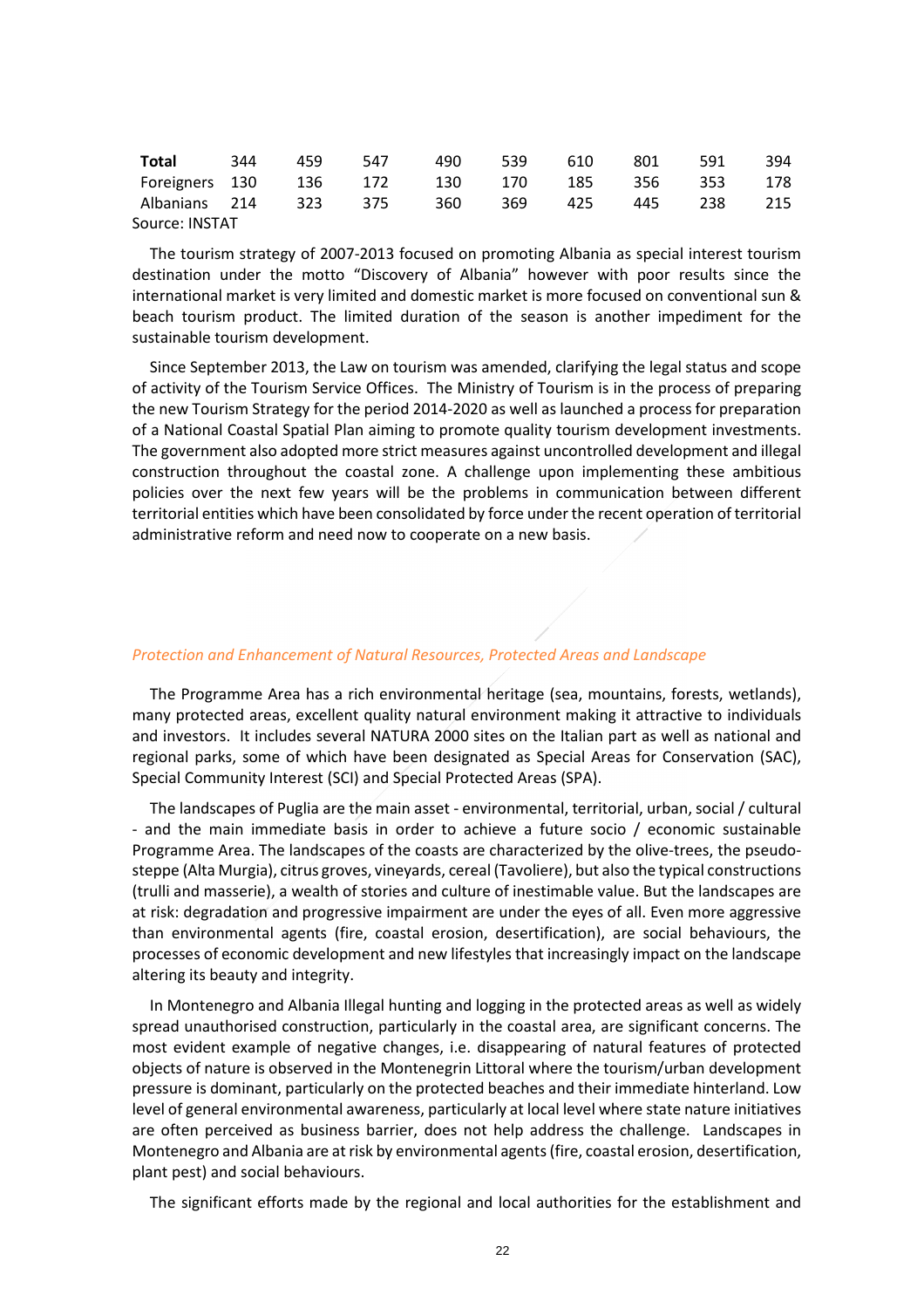management of protected areas must be reinforced by interventions on a larger scale. This should be done in order to cope with the regional and/or bio geographical scale of biodiversity and for accomplishing the effective integration, standardization, and public accessibility of biodiversity data and knowledge.

## *Designation of protected areas*

Considering the area under natural protection, there is a clear division between the Italian Regions and the two non-member states. In the first the share of protected areas and Natura sites is much larger. This indicates a different approach in designation and management of these areas.

In **Puglia** concerning environmental physical context there are different categories of sites under protection, according to EU, national and regional law. They are constituted by: 2 national parks; 16 national natural reserves; 3 marine protected areas; 19 regional protected areas. In relation to NATURA 2000 there are 89 sites of interest, of which 11 are Special Protection Zones. The relationship between protected natural areas in their territorial dimension and the natural protected areas including the coast is significant. Only 29 out of 89 SCI and SPA areas have their own management plan, approved between 2009 to 2010.

From the morphological point of view the region of **Molise** is characterized by a variety of important natural areas. Among these, the Natural Protected Areas (1,46% of regional surface): 1 National Park, shared with Lazio and Abruzzo; 4 Natural Reserves of which 3 are national and 1 regional; 2 Oasis managed by environmental activist organizations. In relation to NATURA 2000 in Molise Region 85 sites of Community Interest can be found (21,5% of the regional surface), as well as 12 Special Protection Zones (14,7% of the regional surface).

The Constitution defines **Montenegro** as an ecological state. However, environment protection and climate change are among its biggest weaknesses. These areas require substantial investments but the country has limited resources and has thus not been able to make much progress towards meeting the EU acquis.

Nonetheless, Montenegro is aligning its nature protection policy and preparing for establishment of the Natura 2000 network. It has adopted EU harmonized nature protection laws and adopted a national biodiversity protection strategy for 2010 – 2015. However, the responsible ministry for environment has publicly admitted that practically most of actions of this strategy have not been implemented to date due to a lack of capacity, financial limitations and other pressing priorities. Among others, the development of scientific information and data required for the designation of sites slated for protection is still at a very early stage.

At present, an area of approximately 125.000 ha is under some kind of protection, or 9% of the territory. These include 5 national parks, of which 4 represent mountain ranges while the fifth is the Lake Skadar shared with Albania. Some 16.000ha of the area in Kotor Bay are under UNESCO protection. A number of beaches on the Montenegrin Littoral have also been put under a protection regime. The Spatial plan of Montenegro foresees expansion of protection to new areas in the northern region and the coast, but detailed scientific studies and public consultations required by the Law on nature protection to justify the protection status have yet to be undertaken. Municipal authorities that are responsible for preparation of studies for protection of sites of regional importance (regional parks of nature) do not have the necessary knowledge or means to engage in such endeavours.

According to the Biodiversity protection strategy, a revision of the existing protected areas of nature in this region is needed to ensure better protection of its natural values. The Montenegro Coastal Area Management Programme (CAMP MNE), implemented with UNEP support, has defined the priority actions in this regard and proposed a model of integrated management of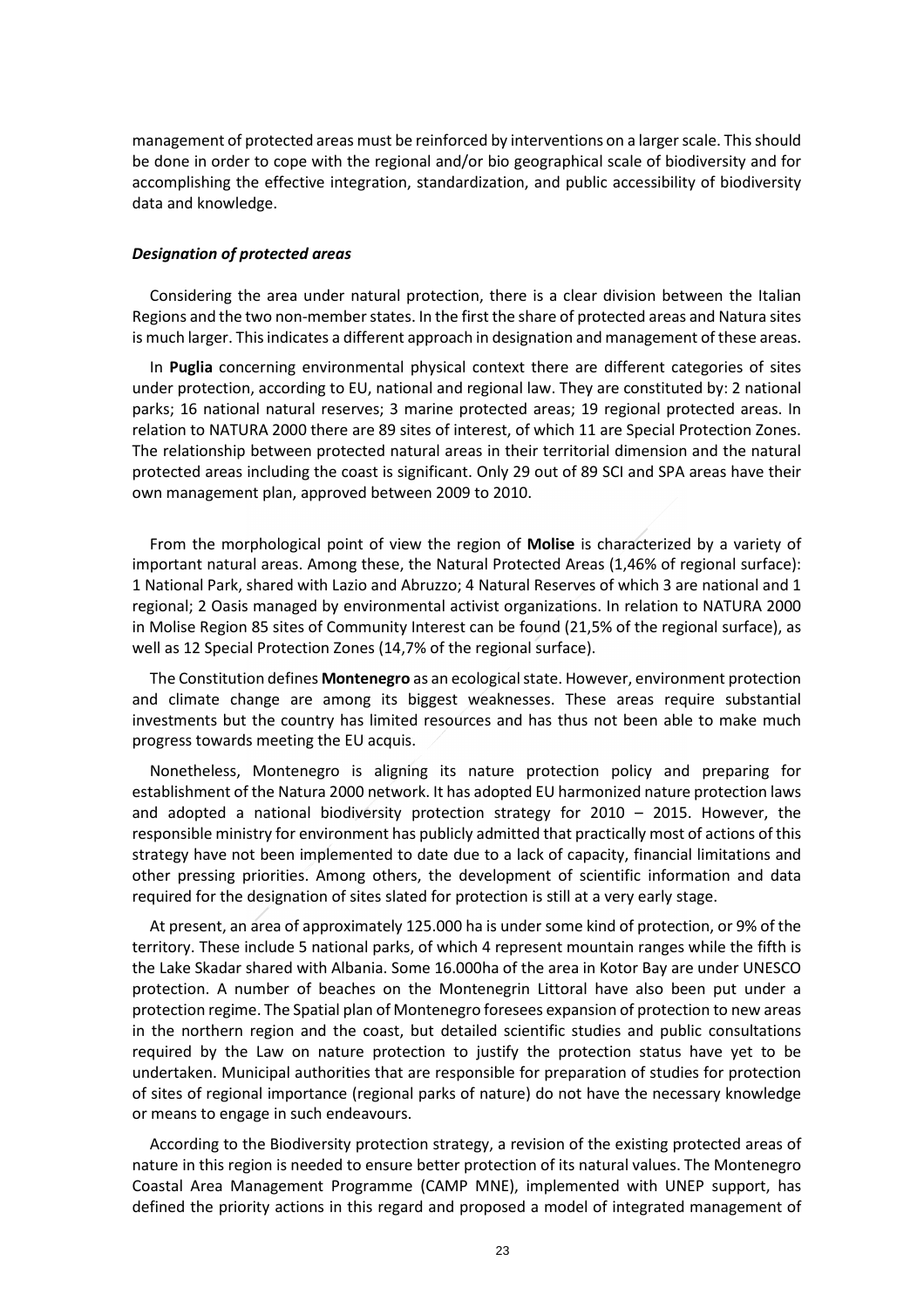this area. The new management structure could benefit from knowledge transfer and experience sharing with similar long established institutions.

Due to poor capacity to enforce the law and manage the protected areas, however, the state has not been able to mitigate the threats to nature and its biodiversity. The weak local municipal authorities have not been able to develop their spatial planning frameworks, enforce land management regulation and stop uncontrolled development.

Consequently, capacity building, better enforcement at all levels and ensuring proper coordination among public authorities is a highest priority, since strong and well equipped administration at national and local level is imperative for the application and enforcement of the acquis. This should be coupled by stronger effort to develop the scientific data for the designation of protected areas and future Natura 2000. A more careful development planning of the coast that takes into account the unique natural values must be envisaged.

As regards investment needs, the priority areas are to improve the solid waste management and waste water treatment and water management facilities in line with the EU standards, i.e. focused on the largest and strategically most important agglomerations (densely populated and industrialized territories) and environmentally sensitive areas. There both national and local authorities demonstrate clear ownership and commitment for timely design and implementation, as well as eventual maintenance of investments and prevent negative impact of plant pests and diseases through adequate monitoring and phytosanitary action.

In **Albania** in the field of *nature protection*, the proportion of protected territory was increased by 0.75% to reach 15.83% including 17 National Protected Areas, 5 Managed Natural Reserves, Nature Monuments, Protected Landscapes and Ramsar sites. A new Ramsar site was designated in June 2013. However, the protection of those areas still needs to be guaranteed. The current coverage of protected areas is uneven and is not representative of the different habitat types which exist in the country. The national network is still small to have an effective long-term impact on biodiversity protection. Moreover, protection is itself threatened by informal construction, woodcutting and illegal hunting still being widespread. The illegal hunting of birds and mammals is jeopardising efforts for biodiversity management and the administrative capacity of the inspectorates to fight them remains weak. Fishing resources are also endangered particularly due to the over-fishing near coastal area and use of illegal practices.

Very few investments have been done in the sector of Protected Areas and Nature Protection in Albania since more than 10 years. This has led to frequent law breaches within the Protected Areas. Law enforcement is weak and measures are still insufficient to counter the negative trend of biodiversity, fish and forest depletion. Only a few steps have been taken following the acceptance by the Bern Convention in 2011 of the candidate sites proposed by Albania for the Emerald Network.

Challenges in the field of nature and biodiversity protection consist on: (i) the identification and setting-up of the NATURA 2000 network of protected areas as an ecological network of Sites of Community Importance (SCI-s); (ii) effective implementation of management plans of protected areas and (iii) proper law enforcement that will ensure the long term survival of the species and habitats present in the country by achieving their 'favourable conservation status'.

#### *Human pressure on natural resources and environment*

The Programme participating states practice different approaches in the water field. Besides the overall high consumption, which is partially caused by low water prices and low collection rates, other problems in the water supply system include water shortages, especially in the coastal region and during the summer season, and insufficient level of coverage of the rural areas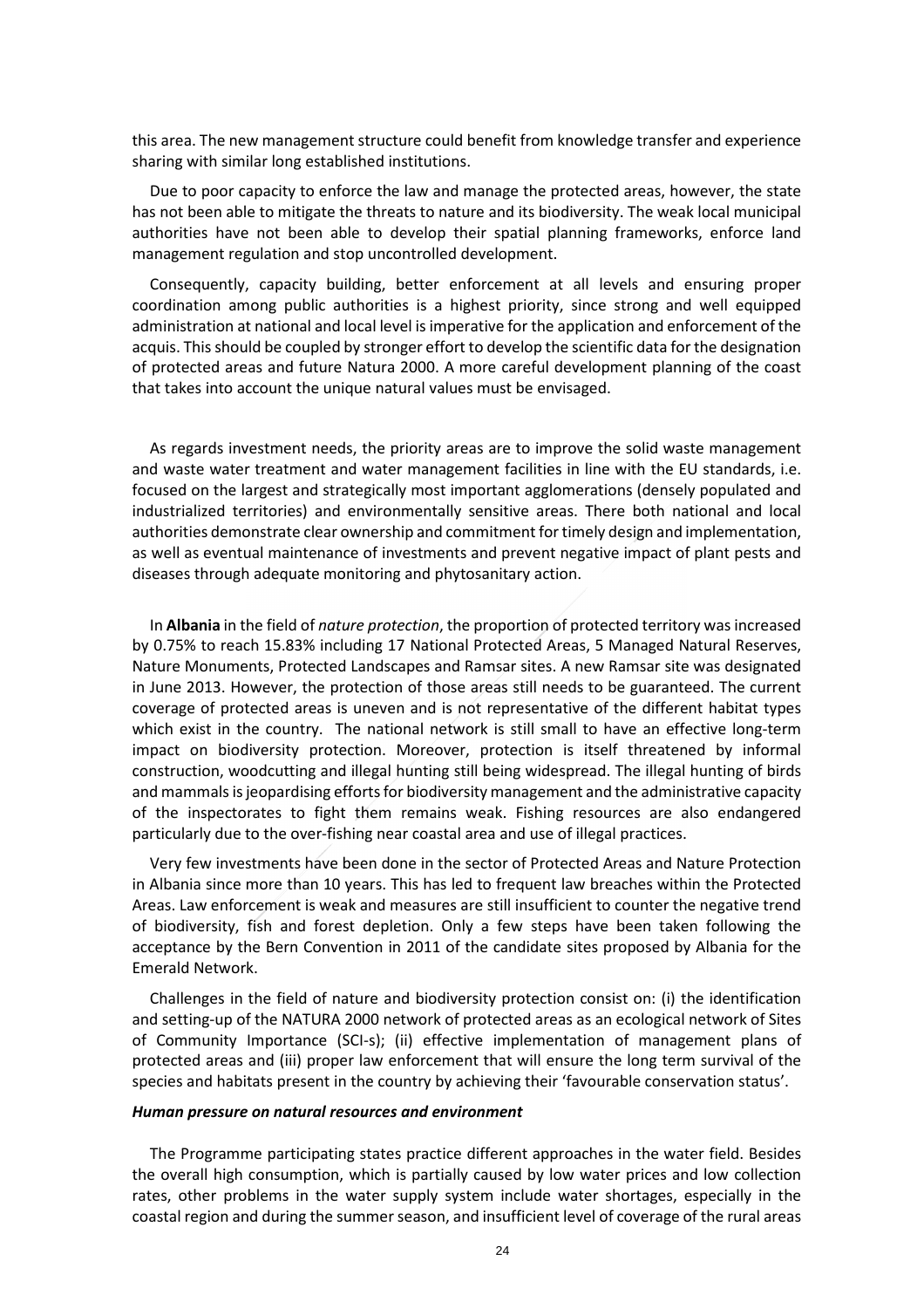with public water supply systems (with poor water quality control for the waters from the rural water supply systems and other sources). Quality of drinking water is regularly monitored for the public water supply systems and the quality requirements are in line with WHO and EU standards. Discharge of communal and industrial wastewater into natural recipients is done with almost no treatment other than primary. An additional problem is the lack of pre-treatment of industrial wastewater discharged into the public sewage systems, and a low level of residential connection to the sewerage especially in the remote areas.

In the context of the Water Framework Directive (WFD), the EU wants to put in place a common methodology for cost-recovery calculation, which would take account of the polluter pays principle. Water pricing – included in the WFD – has to be realistic and take account of environmental costs, but at present, in many cases, it is not working. Incentives for domestic consumers, farmers and businesses to use water more carefully should be installed through adequate pricing levels based on water-metering.

In Italy the water tariff is based (with very few exceptions) on irrigated area rather than on volumetric usage, moreover water tariffs for farmers are lower than for other users (water tariffs for agriculture vary significantly across the regions and the different river basins, and range from 30 EUR/ha to 100 EUR/ha, and in some cases up to 700 EUR/ha) and do not cover investment or depreciation costs, but only part of operation and maintenance costs.

In **Albania** recent developments demonstrate improvements. The Law on integrated water management was adopted in December 2012 and a water supply and sewerage master plan was finalized in April 2013. Centralized wastewater collection only exists in the larger cities. Four wastewater treatment plants are functioning while three other plants are completed but not yet operational and two more are under construction. Current financial and human investments are not sufficient to ensure the proper functioning and maintenance of existing wastewater treatment plants. The capacity of public water companies to manage basic services in delivering drinking water and waste water treatment is weak. Development of river basin management plans, including at regional level, is at an early stage.

Montenegro on the other hand has good quality and abundant underground and surface waters due to rich rainfall and relatively well-preserved water resources and low density. But the average consumption is exceptionally high. This can partly be attributed to climatic conditions, but is mainly due to wasteful use of water and high losses in the water supply systems. The country has an ambitious plan to improve the water supply and waste water management infrastructure. This comprises the rehabilitation and extension of the water supply systems in all municipalities where such a renewal is necessary, the construction/rehabilitation of the sewerage networks in all municipalities and the construction of wastewater treatment plants in 20 out of 23 municipalities. The control and planning system will be improved by introducing a full waterquality monitoring network and by preparing river basin and integrated coastal management plans.

In the field of **waste generation**, the area is characterized by lower waste levels than the EU28 but with rapidly rising per capita levels and overall poorly coordinated waste management mechanisms with limited recycling structures and a heavy reliance on (often uncontrolled) landfills. There were considerable variations among the countries, both in the amount of waste generated in 2010 and the activities that contributed considerably to waste generation.

**In Italy**, municipal waste has increased between 2000 and 2010 from 28mt to 32mt, equivalent to 509kg to 531kg/person, higher than the 520kg/person EU average for 2010. The country has great variability in waste management quality, with very well performing (high recycling/composting, stabilized or reduced waste generation levels) regions as well as extremely poor performing regions. Italy's recycling and recovery rates are still in transition, for example it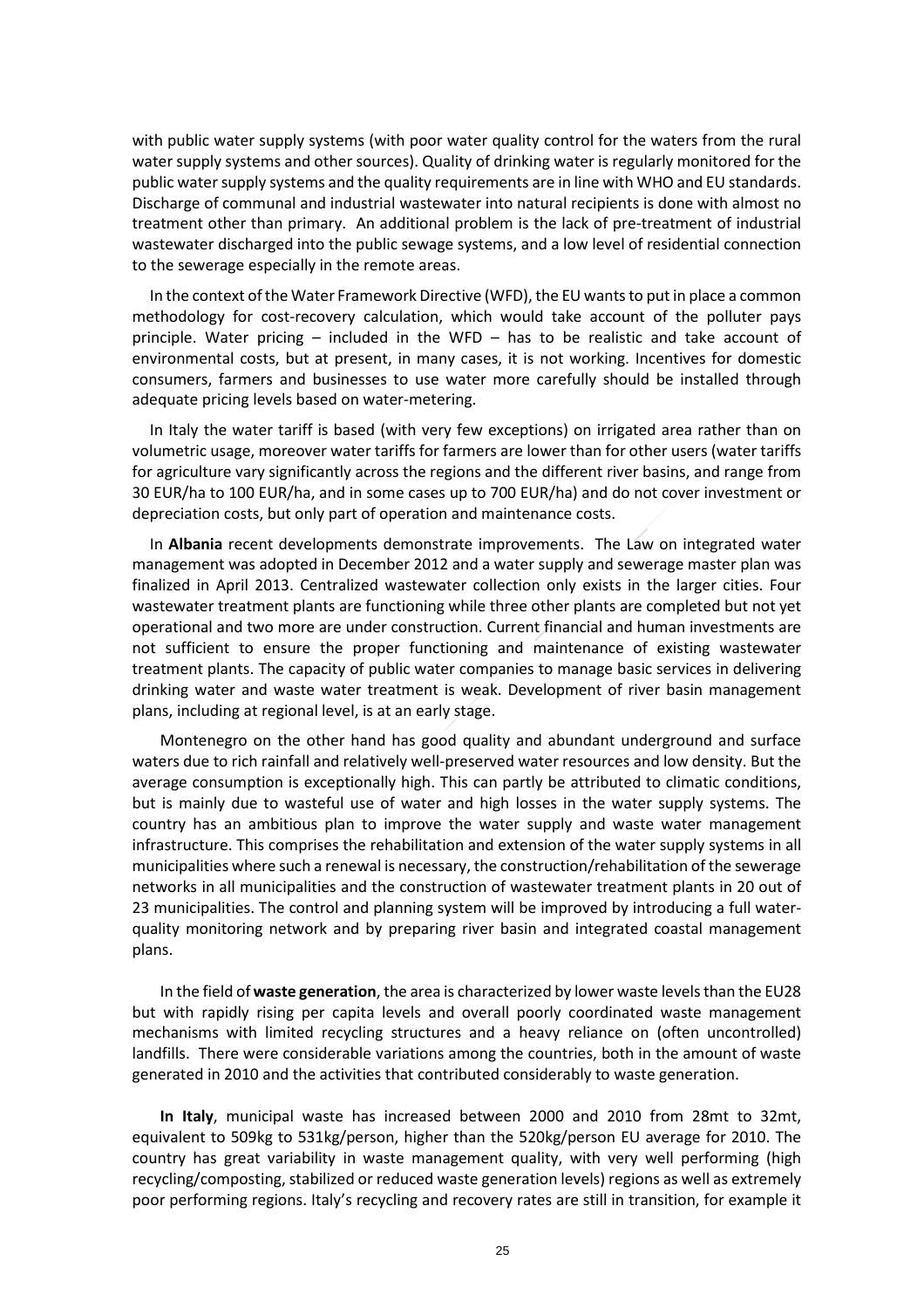doubled municipal waste recycling between 2000 and 2010 from 10% to 20%, and it reduced its landfilling of municipal waste in that time from 76% to 48%. It is anticipated that Italy will meet the 2020 target of 50% municipal waste recycling. However, it is questionable whether the 2009 (2013 with derogations) biodegradable municipal waste diversion target will be met. Focus in previous years has been on the much-needed closure of illegal or sub-optimally performing landfills. This has led to a shortage in landfill capacity. This situation has been exacerbated by poorly developed waste collection services. In some regions, since the closure of many landfills, political focus has been on building of large incinerators instead of introducing recycling/composting collection systems. This also explains the wide discrepancies in recycling performances between regions. In general, technical barriers to good waste management include lacking and misused infrastructure, surplus staff and poor management.

Waste produced in **Puglia** can be divided in two kinds: urban waste and special waste. The annual production of urban waste – considering trends 1997-2011 – decreased from 2009 to 2011. Special waste production falls under: waste treatment and sewage water depuration (20,7% of the total); metal production (9,8%); chemical industry (9,7%); electric energy, water and gas production (9,1%).

In **Molise** waste management and recycle are considered crucial in order to achieve a zero impact sustainable development. Urban waste recovered per inhabitant – during 1996-2012 – increased: from 364,7 kg to 404,4 kg. This puts Molise Region below national value (505,0 kg) and below Southern Italy value as well (462,6 kg). Moreover, traditional management methods seem to persist and in 2012 the amount of waste carried to dumps corresponds to 423,6 kg per inhabitant, marking exactly the double in comparison to the Italian data (236,2 kg) and to the Southern Italy data too (196,4 kg). The percentage related to recycled waste has changed: from 2,8% in 2000 to 18,4% in 2012. This value is still below Southern Italy average (26,5%) and below national average as well (45%) but anyhow it has to be highlighted the strong progresses achieved in the last decade, thanks to the Programming Period 2007-2013.

**In Albania** implementing legislation on waste management was adopted and management plans were prepared in Tirana, Lezha and Shkodra. Waste management remains a serious cause of concern in Albania. Separation of waste has not yet started with few exceptions and recycling rates are very low. The recycling industry is nascent and has to import most of the required raw materials from outside the country. Municipalities have very weak capacities to manage waste, including at the end destination. Most of the waste is still disposed of unsafely in legal and illegal dumpsites or burned. To date, only two sanitary landfills complying with EU standards exist. The construction of one landfill in Korça is under way. There are still no facilities for hazardous, medical and construction waste, and no clear procedure for the management and control of landfills. New investments in the area of waste should focus more on waste separation and recycling.

In the area of waste management**, Montenegro** adopted implementing legislation on waste oil handling, on handling PCB-containing equipment and waste, on handling and processing construction waste, and on conditions and methods of disposal of cement asbestos waste. The negative impacts from waste will be reduced by constructing 6 waste management centres with an EU regulations compliant sanitary landfill, each. In addition, 15 waste treatment installations will be constructed. This will allow starting of the closures of all non-compliant landfill sites. A strategy for the export/treatment of hazardous waste and a waste prevention programme will be prepared in line with the EU waste legislation.

#### *Climate Change and risk prevention*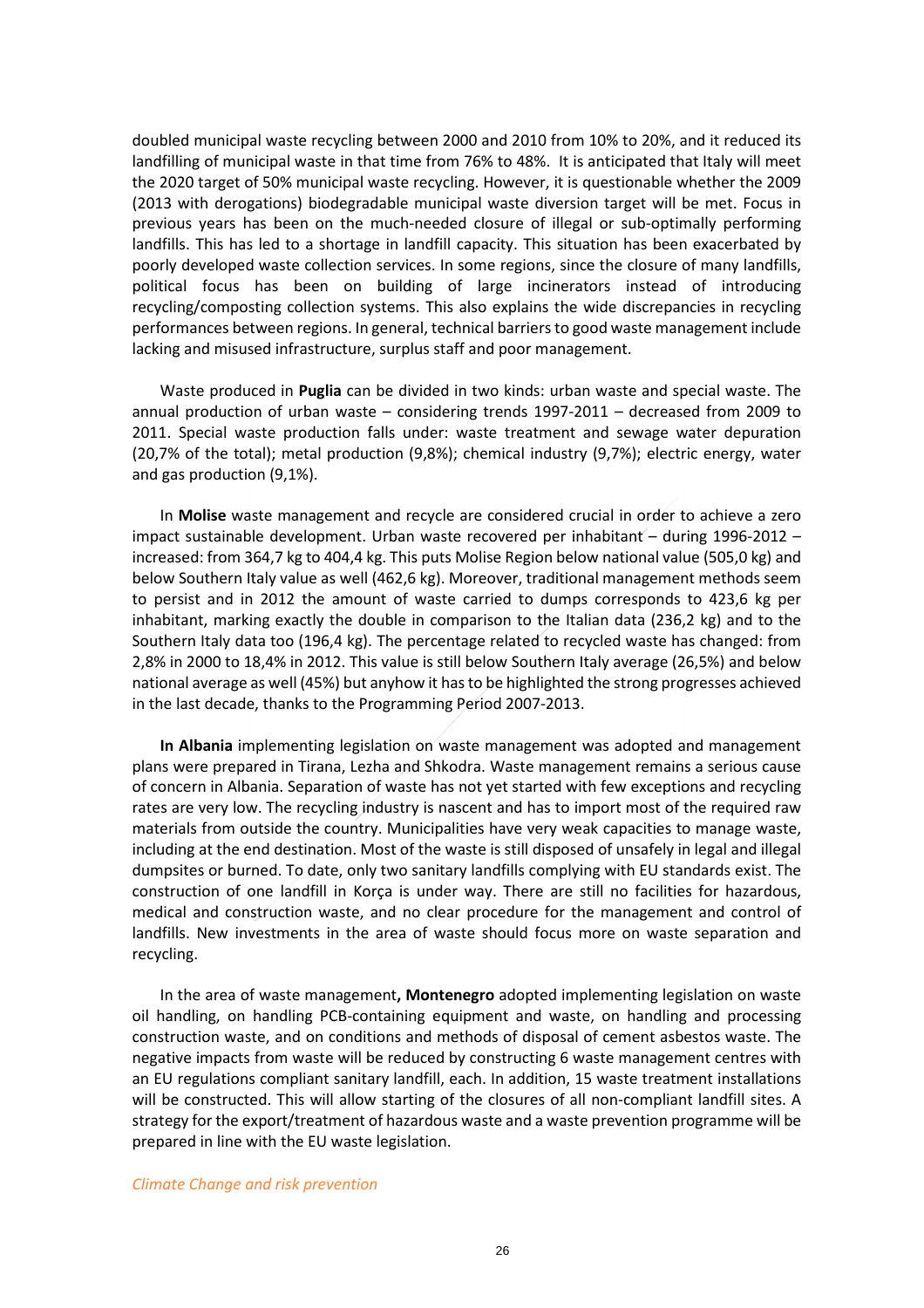#### *Climate Change*

Overall the programme area is characterized by medium level of per capita emissions with a noted contrast between Italy (at appr. 6.5teq) and Montenegro at approximately half that level and Albania being distinctively lower at 1,5 teq per capita and year, as a result of the low motorization and the very high share of electricity from Renewable Energy Sources (RES).

Relating to the most recent ARPA Puglia air quality survey, the Region of **Puglia** presents quite a homogeneous status, mostly respecting the Italian law parameters. The only exceptions can be found in Taranto (Tamburi neighbourhood) and Martina Franca. Despite this, sustainable urban mobility for CO2 low emissions needs concrete answers and Puglia still results at national level, one of the main Italian Regions in terms of industrial pollution of the atmosphere. The most important industrial plants (energetic and siderurgical) are based in Brindisi and Taranto areas, so their contribution to the general balance of air quality, is definitely heavy. Here, CO2, PM10 and dioxin ejection reach the highest values at national level. Finally, ozone concentration, especially during summertime, is very diffused all over the territory and constantly exceeds target values for health protection.

Reduction of CO2 emissions is a priority also in **Molise** where during 2005-2011 CO2 emissions increased by 57% in relation to 1990 values.

As regards **climate change**, **Montenegro** has ratified the Kyoto Protocol. It is a non-Annex I Party to the United Nations Framework Convention on climate change (UNFCCC) and has no greenhouse gas (GHG) emission limitation/reduction target. It has submitted a national communication (NC) under the UNFCCC that provides information regarding national circumstances, greenhouse gas inventories, climate change mitigation, vulnerability to climate change and steps taken to adapt to climate change, and information on public awareness, education, training, systematic research and observation, and technology transfer.

According to the 2013 EU Progress report: *Montenegro is not ready to take on a legally binding GHG emission limitation or reduction commitment under the post-2012 climate regime. It is not able to meet the GHG reporting obligations under Decision 280/2004/EC on the monitoring mechanism. The country has associated itself with the Copenhagen Accord but not yet put forward a mitigation commitment by 2020 consistent with those of the EU and its Member States. Regarding alignment with climate acquis, Montenegro is at an early stage. Five installations were identified for the purpose of future implementation of an emissions trading system. Significant efforts are required to strengthen the country's monitoring, reporting, and verification capacity.* 

In this regard, Montenegrin government plans to prepare and adopt in 2014 a National Strategy on Climate Change that will be a base for identification of potentials for low carbondioxide emission in the economy. In order to mitigate causes leading to climate change and adjust to adverse effects on Montenegro, a National Report on Climate Change is also being prepared, containing an inventory of greenhouse gas emissions, a greenhouse gas emission reduction plan, as well as an assessment of degree of vulnerability and measures to adapt to the consequences of climate change, and on the other hand a Programme for the gradual elimination of ozone depleting substances.

Priority actions in the area of climate change mitigation and adaptation will concentrate on strengthening the institutional capacity to design, implement and monitor mitigation policies, as well to enhance the resilience of vulnerable economic sectors and infrastructure to climate change. Support will also be provided for promotion of energy efficiency and the use of renewable energy sources.

Regarding **climate change**, a comprehensive country-wide climate policy and strategy are lacking in **Albania**. The country regularly associated itself with EU positions in the international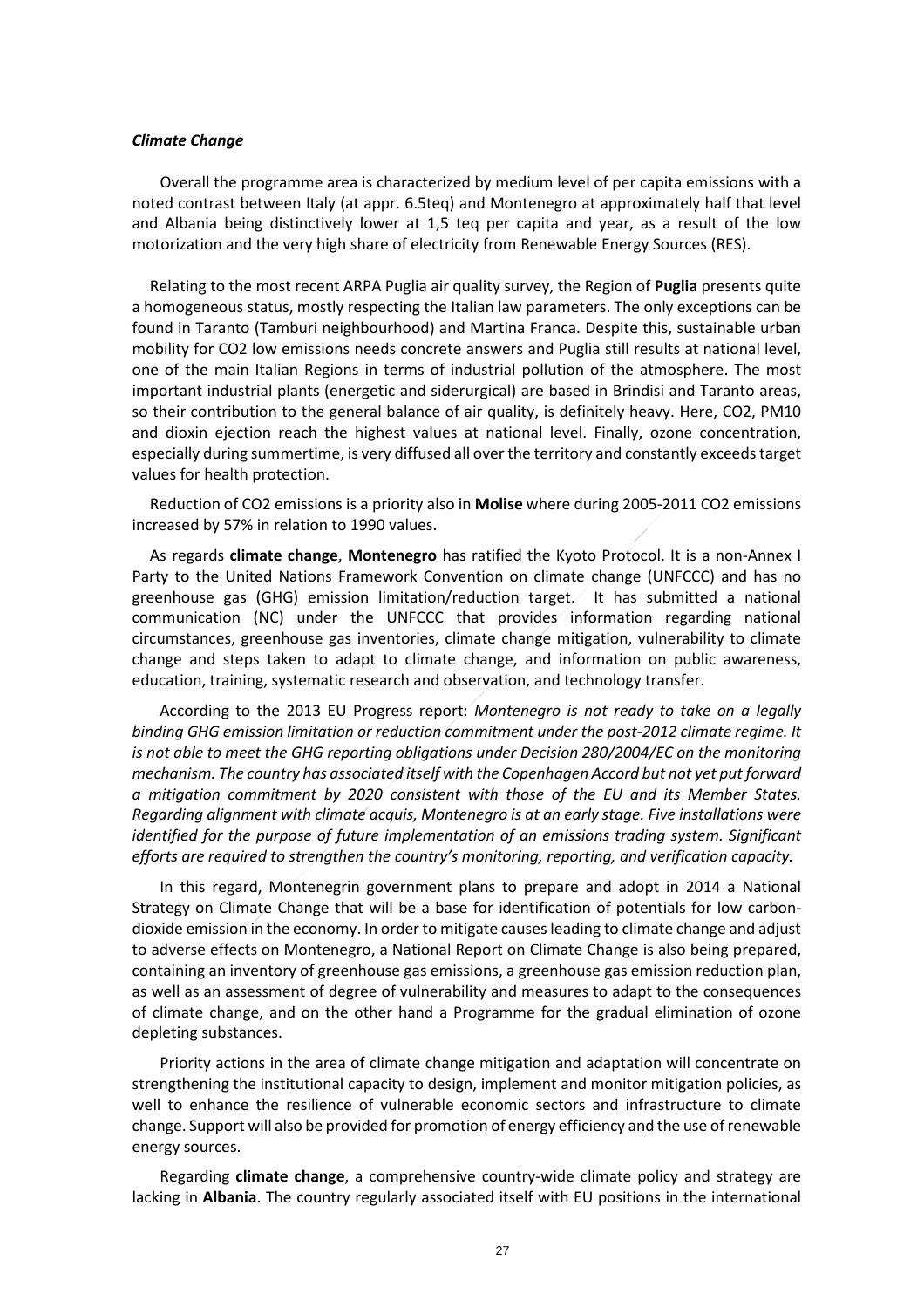context. While having associated itself with the Copenhagen accord, it has not yet put forward a mitigation commitment by 2020. Albania should consider taking mitigation commitments consistent with those of the EU and its Member States for the purpose of the post-2020 climate agreement to be reached by 2015. In line with the EU Green Paper 'A 2030 framework for climate and energy policies', the country needs to start reflecting on its climate and energy framework for 2030.

As regards alignment with the climate *acquis*, legislation has been adopted in the field of fuel quality. The country identified 13 stationary installations for the purpose of future implementation of an emissions trading system. Significant efforts are still required to enhance the country's monitoring, reporting and verification capacity. Albania participated regularly in the climate component of the Regional Environmental Network for Accession (RENA). Climate awareness at all levels remains low and cooperation between all relevant stakeholders requires further strengthening.

## *Risk Prevention*

Different parts of the Programme Area present a relatively high exposure to risks of natural and human causes compared to national and EU average. Risk types encompass landslide, seismic, hydraulic and hydrogeological risk, soil desertification, erosion and fires, stress from urban and tourism development, or even industrial pollution in Albania.

In **Puglia** Region, it has to be noticed that one of the most critical points of the entire regional soil is represented by forestry fires which, in 2011, caused 945 cases of "green" surface destruction, equal to 8.877,21 hectares. Among these, 580 were woods and 387 were other green areas.

Other critical aspects can be found in soil desertification and in developing urbanization affecting rural areas: in fact soil consumption and progressive constructions in agricultural contexts highlight a concrete menace for regional ecology, notably in Salento, in central Apulia and in Ionic bow. From 1945 to 2006 the spread of extra-urban buildings strongly augmented: +416% in the mentioned counties (+915% including total amount of buildings, settings and productive zones). The coastal zone is highly stressed by tourism and by human activities. This is true especially for sand dunes (37% of coastal line), suffering erosion and loss of natural defensive functionality against marine advancement.

In Puglia almost all the landslide risk is concentrated in the province of Foggia, where around 30% of the territory is classified at risk in comparison to a regional average equal to 8,4%. On the contrary, the areas which are classified at hydraulic risk, are distributed equally to the whole regional land. In the provinces of Foggia, Barletta-Andria-Trani and Taranto around 6% of the territory is defined at hydraulic risk against a regional average of 4%. In particular, the provinces of Foggia and Taranto are the most risky in terms of hydrogeological danger. So, if we consider all risk categories – hydraulic, landslides and floods – 13% of Puglia regional surface can be identified definitely at risk.

Turning to natural risk management, **Molise** is the Italian region having the highest number of municipalities exposed to landslide risk. In fact 36% of municipalities are included in the area which is considered the most dangerous (R4). High seismic risk is extended to 91,2% of regional territory and municipalities involved in this area are 127 (93,4%), while the inhabitants potentially damaged correspond to the 83,3% of the whole regional population. Furthermore 43 municipalities are situated in Highest Risk Area, 84 in Medium Risk Area and only 9 in Low Risk Area (ISTAT/Protezione Civile, 2012).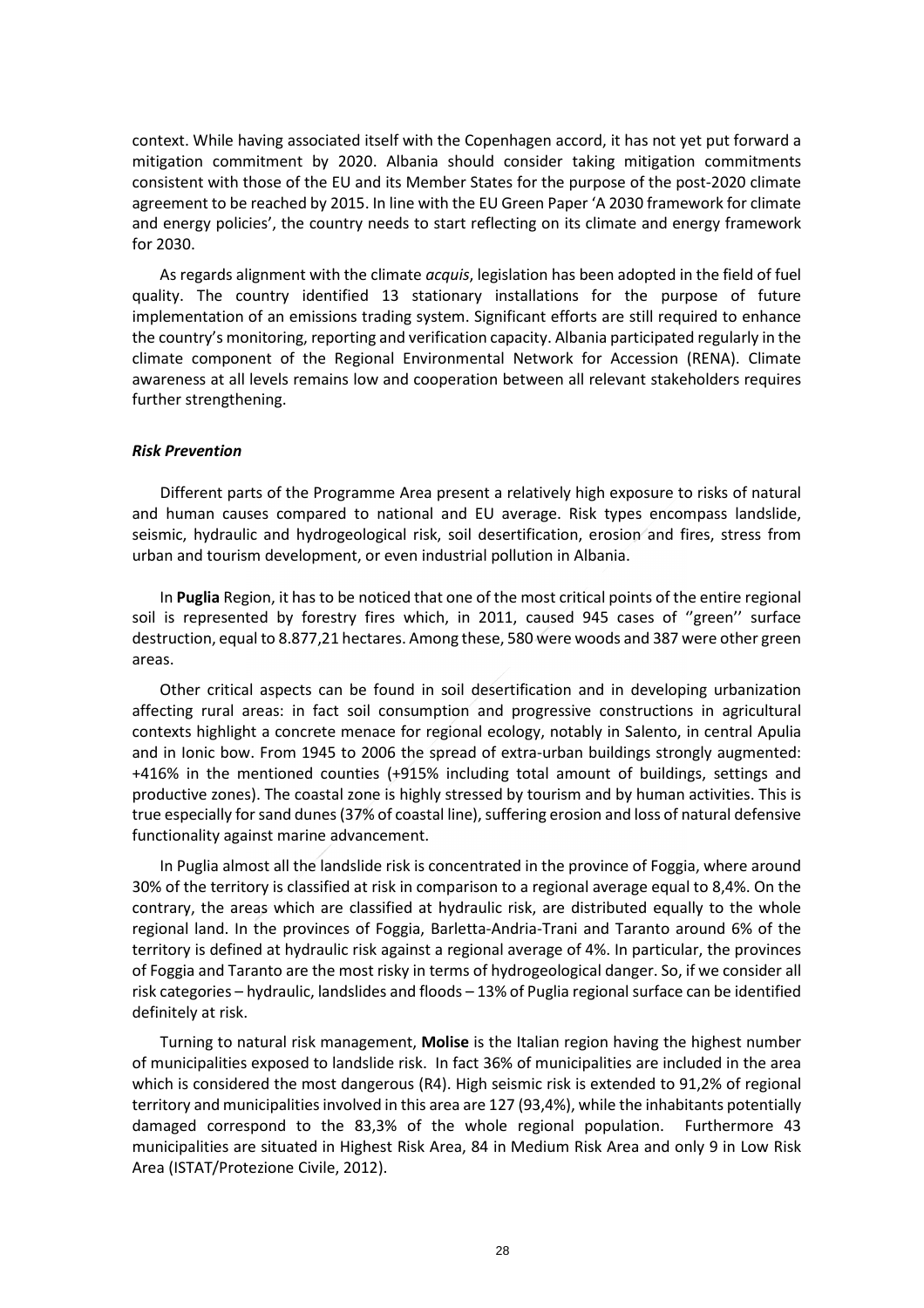In **Montenegro** the government policy for strengthening the inspection of protected areas foresees the mapping of the main areas of soil erosion in order to prevent further land degradation.

As regards *industrial pollution control and risk management*, **Albania** ratified in September 2012 the Protocol on Preparedness, Response and Cooperation to Pollution Incidents by Hazardous and Noxious Substances (OPRC-HNS).

As regards environmental *noise* policies, a permanent task force has been established to deal with noise pollution in urban centres and costal tourist areas but enforcement of its decisions remains challenging. There were no developments in the chemicals and civil protection sectors according to country Progress Report.

#### *Low carbon strategies*

Energy policy is perceived as one of the key challenges of the coming decade at European, but also at global level. The recent past has been marked by a significant number of strategic documents at European level and the requirement to transpose it into national strategies and action plans.

In order to ensure the achievement of the 20/20/20 goals Member States need to invest in measures which support the shift towards a resource-efficient and low-carbon European economy that is efficient in the way it uses all resources, to decouple economic growth from resource and energy use, reduce CO2 emissions, enhance competitiveness and promote greater energy security.

The ESI Funds can contribute to accelerating the implementation of EU legislation on renewable energy and energy efficiency, in particular the Energy Performance of Buildings Directive, the Energy Services Directive, the Renewable Energy Directive and the Strategic Energy Technology Plan.

In 2012, the EU adopted the Directive on Energy Efficiency. The Directive brings forward legally binding measures to step up Member States' efforts to use energy more efficiently at all stages of the energy chain: from production over transformation and distribution networks to final consumption. Measures include the legal obligation to establish energy efficiency schemes or policy measures in all Member States. These will drive energy efficiency improvements in households, industries and transport sectors. Other measures include an exemplary role to be played by the public sector and a right for consumers to be able to monitor energy consumption closely.

#### *Situation in the Programme Area*

In the RES sector there is a division between Italy, where RES is relatively low but diversified (with wind power and photovoltaic (PV) being well developed) and with a higher share in the two non-member states, Albania and Montenegro (due to the high importance of hydro-power).

**Table 1: Low Carbon Economy context indicators**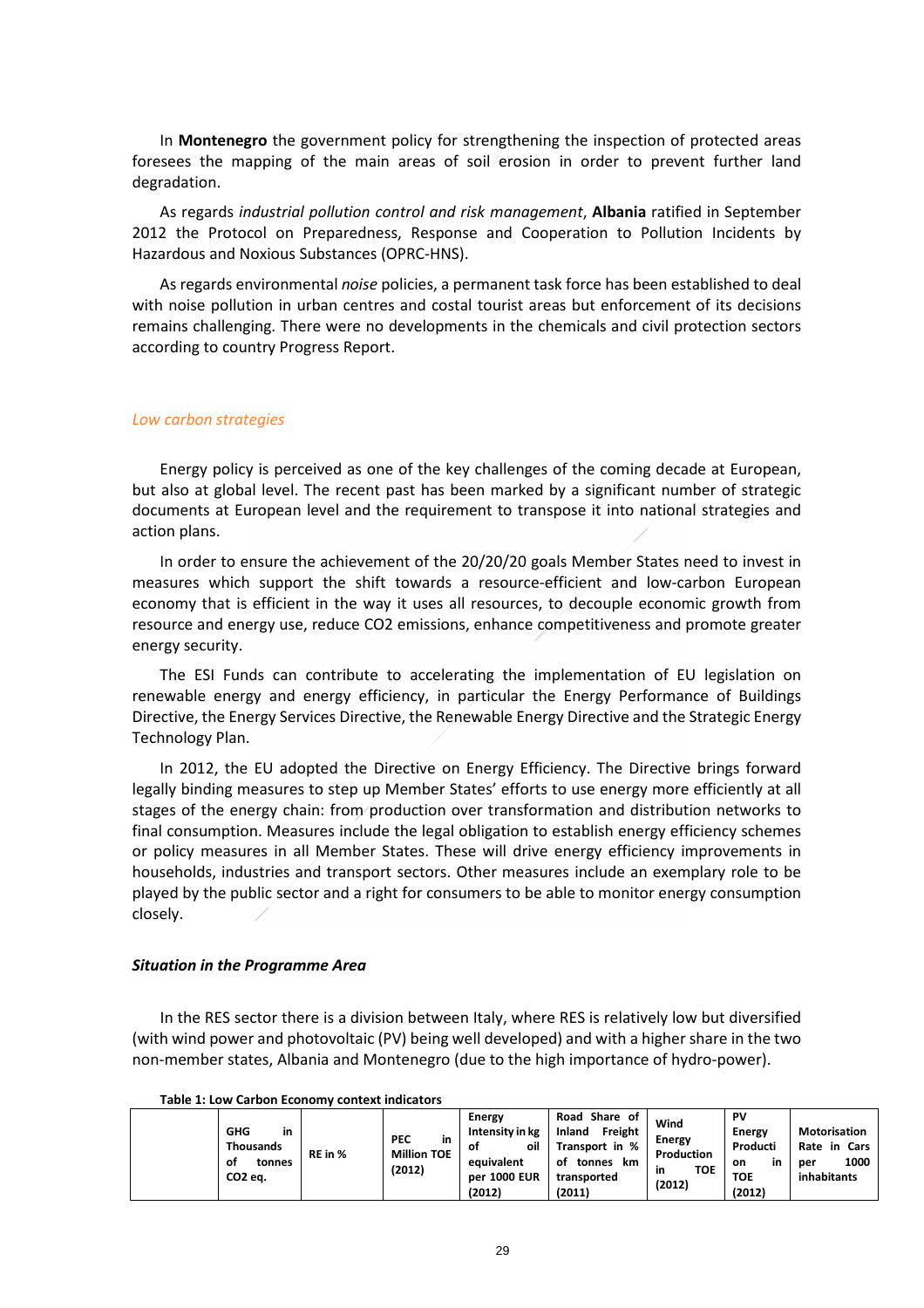| Italy (IT)         | 404.444<br>(2011)             | 13,5 (2012)                         | 155,2     | 117,3       | 87,8       | 1.152.8 | 1.621,8 | (2011<br>610<br>data) |  |  |  |
|--------------------|-------------------------------|-------------------------------------|-----------|-------------|------------|---------|---------|-----------------------|--|--|--|
| Source             |                               | http://appsso.eurostat.ec.europa.eu |           |             |            |         |         |                       |  |  |  |
| Albania (AL)       | 4.283 (2010)                  | 97 (2011)                           | 2,2(2011) | 55,5 (est.) | 99 (est.)  |         |         | 118                   |  |  |  |
| Montenegro<br>(ME) | 2.581 (2010)                  | 45,8 (2011)                         | 1,2(2011) | 98 (est.)   | 100 (est.) |         |         | 311                   |  |  |  |
| Source             | http://databank.worldbank.org |                                     |           |             |            |         |         |                       |  |  |  |

Considering Primary Energy Consumption (PEC) Italy and Montenegro demonstrate relatively low due to the higher share of services in the GDP, while Albania has a very low PEC level per inhabitant. Considering energy intensity and efficiency all countries are facing however similar constraints, either in the sense of the need to become more energy efficient or in the sense of transforming their economic structure without becoming increasingly energy demanding. Landbound transport modi and related emissions are heavily depended on country form, topography and availability of reliable railway alternatives. Hence it comes to no surprise that all cooperation countries are heavily road-transport dependent. Motorisation rates are high in Italy, close to the European average and lower in Montenegro and relatively low in Albania. The lower numbers in those countries are usually related to lower income but are constantly rising.

Both Puglia and Molise offer a surplus of electric energy production; Puglia of 83,5% (2012), Molise of 84,6% (2012).

**Puglia** region, currently, starting from third position in the Italian ranking for electric energy produced from renewables, covers through alternative sources 36,4% of the total internal energetic needs (8.000 gwh according to 2012 TERNA/ISTAT data). Nevertheless, energy provision still remains underdeveloped. So, in order to ensure efficiency and maximise energy flow management, further progresses can be achieved through the realization of smart grids. These are low tension systems, which are flexible and able to guarantee balance and security of the electric distribution all over regional territory.

According to the available data, from 2012 to 2013 electric energy consumption has decreased of -1,4%, from 18.545,70 (mln/kwH) to 16.970,50. This is specially due to the industrial sector that in the mentioned years records a decrease of -12,6%, while agriculture of -12,2%. This is generally respecting the trend foreseen at national level. However, it is more interesting to highlight the fact that energy consumption for the public administration has decreased by -4.8% while public light system electric energy consumption has decreased of -3,7%.

Regarding **Molise** Region, it has to be underlined that in the period 2005-2011 it has significantly improved its production of electric energy from alternative sources. In 2011 the concerned territory reached 67,4% of this production, thus overtaking the 20% target indicated by Europe 2020 Strategy. According to 2012 survey (ISTAT), Molise counts on 78,5% as consumption of energy covered by renewables. Currently, this makes Molise the best one in Adriatic-Ionian Italy, as ''green'' electricity producer. Other very good results have been scored in the Italian ranking. In fact National target for EU 2020 is foreseen as 13,4%, while Molise has already reached 11,7% (Final Energy Consumption/GDP).

It has been analysed how – in 2005-2009 – Eolic plants have dramatically increased by 420%, hydroelectric Energy arose to +48%, allowing an overall development of Green Energy: +186,1% (see also Documento Programmatico Molise POR FESR 2014-2020).

According to the available data, from 2012 to 2013 electric energy consumption has decreased of -1,1%, from 1.309,20 (mln/kwH) to 1.294,70. This is due to the industrial sector that in the mentioned years records a decrease of -1,6%, while agriculture of -5,0%. This is generally respecting the trend foreseen at national level. Energy consumption for the public administration has decreased by -1,1% while public light system electric energy consumption has decreased of -4,8%.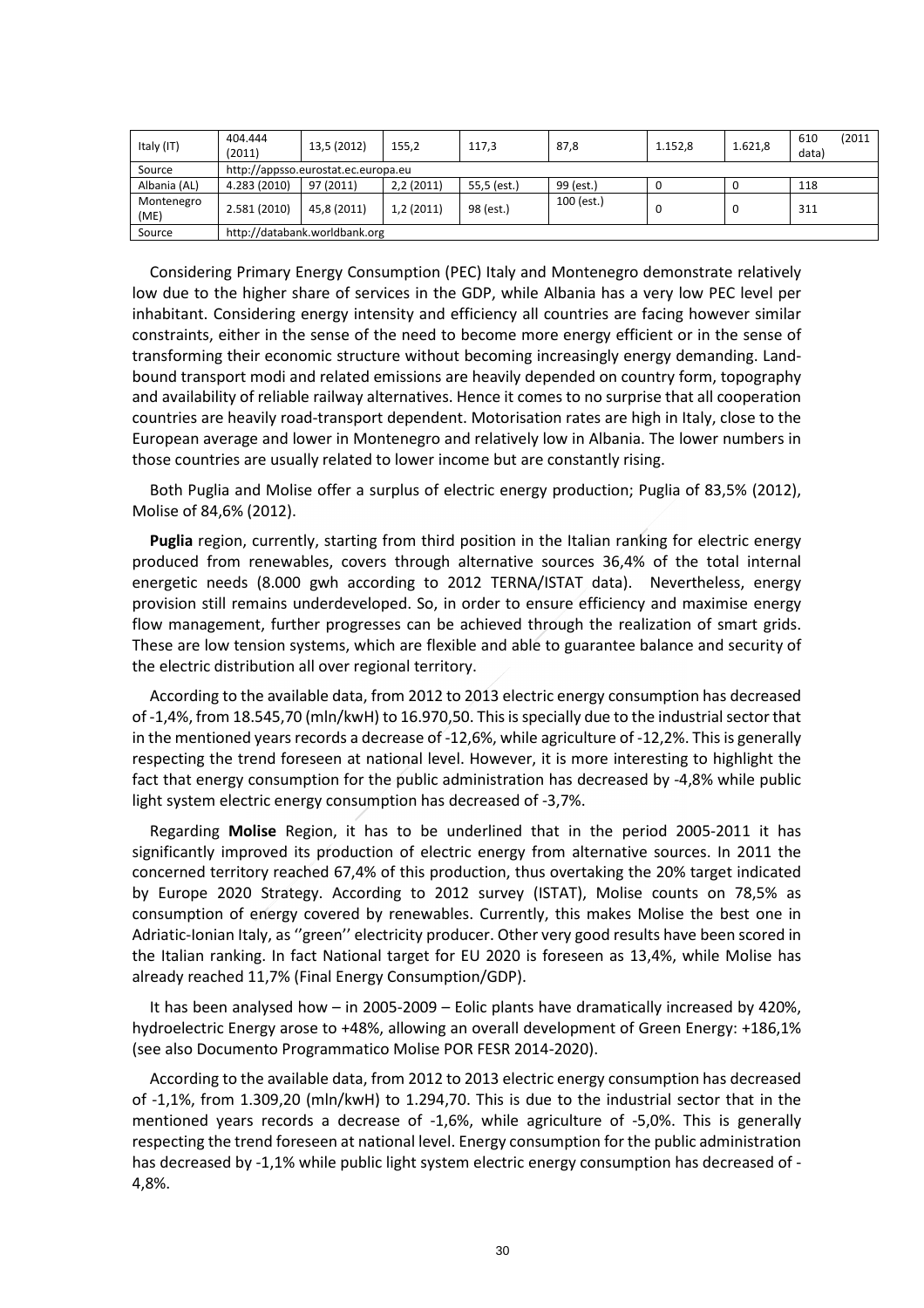Despite positive outcomes concerning Energy saving in the whole region, nevertheless it has to be reminded that a critical point still arises: Energy surplus produced in the area depends on thermoelectric industry and on import of raw materials as well. Aiming to reach 78,9% (Renewables/Final Gross Consumption) as ''burden sharing'' goal, indicated by Italian Ministry of Economic Development (in 2011 it was 67,4%), it will be necessary to mix sources, enforcing in particular forestry and agricultural biomasses utilization. In this perspective some specific initiatives related to public and private building energy efficiency are considered strategic: smart grids in urban areas, as well as promotion of sustainable and clean mobility for a better quality of citizens' life.

Additionally, it is worth to mention that in July 2014 Italy through its Ministry of Economic Development (MISE) has published the National Energy Efficiency Action Plan 2014. The document, proposed by the Italian National Agency for New Technologies, Energy and Sustainable Economic Development (ENEA), outlines energy efficiency goals that Italy has planned to achieve by 2020 as well as running policy measures for achieving them.

According to the document, established measures together with ongoing instruments will help Italy to achieve the expected energy efficiency targets, including reducing 50-55 million tons of greenhouse gases emissions yearly as well as saving about 8 billion euros in fossil fuels imports.

In **Montenegro** besides hydro and thermal energy potential, the area also offers significant but still unexploited opportunities for use of solar and wind power energy. Under a Decision by the Ministerial Council of the Energy Community taken in October 2012, Montenegro's target for renewable sources as a proportion of gross final consumption of energy is 33%. However, Montenegro still needs to adopt the ten-year work programme (national renewable energy action plan) on the development of renewable energy sources. The country has a strategy and action plans for energy efficiency, but lacks administrative capacity for its promotion. Consequently, the projects and actions in this area are developing at a slow pace.

In **Albania** regarding renewable energy here has been some progress as regards attracting greenfield investment in the energy sector with 11 new agreements signed in 2012 to construct and operate hydropower plants (HPPs). However diversification of electricity sources is still lacking. The Law on **renewable energy** was adopted aiming at further alignment with the *acquis*. Implementing legislation for the new law remains to be adopted. The development of the National Renewable Energy Action Plan is delayed. Rules concerning access to the grid for renewable energy installations are to be included in the new Power Sector Law.

Administrative barriers for licensing and authorisation of renewable energy investments and connection of renewable energy producers to the grid have not been reduced. The law on biofuels remains to be amended in order to approximate it to the *acquis* on the use of renewable energy in transport.

#### *Transport and energy Infrastructure*

The programme area fragmentation on two sides of the Adriatic-Ionian Sea specifies the pattern of spatial interactions in the programme area. The diverse Balkan topography contributes to a further fragmentation of physical relations: both internal and external ones.

The two Adriatic coasts present a dynamic settlement of opposite sign and a system of relations in both cases developed largely in the North-South Axis. In the Italian case, however, have some East-West-South link with the Tyrrhenian urban system, which is much more developed than the Adriatic, while in the case of the Balkans we have fewer gates and much more tortuous and slow infrastructural links to the area behind the Balkan Danube and its main urban centers.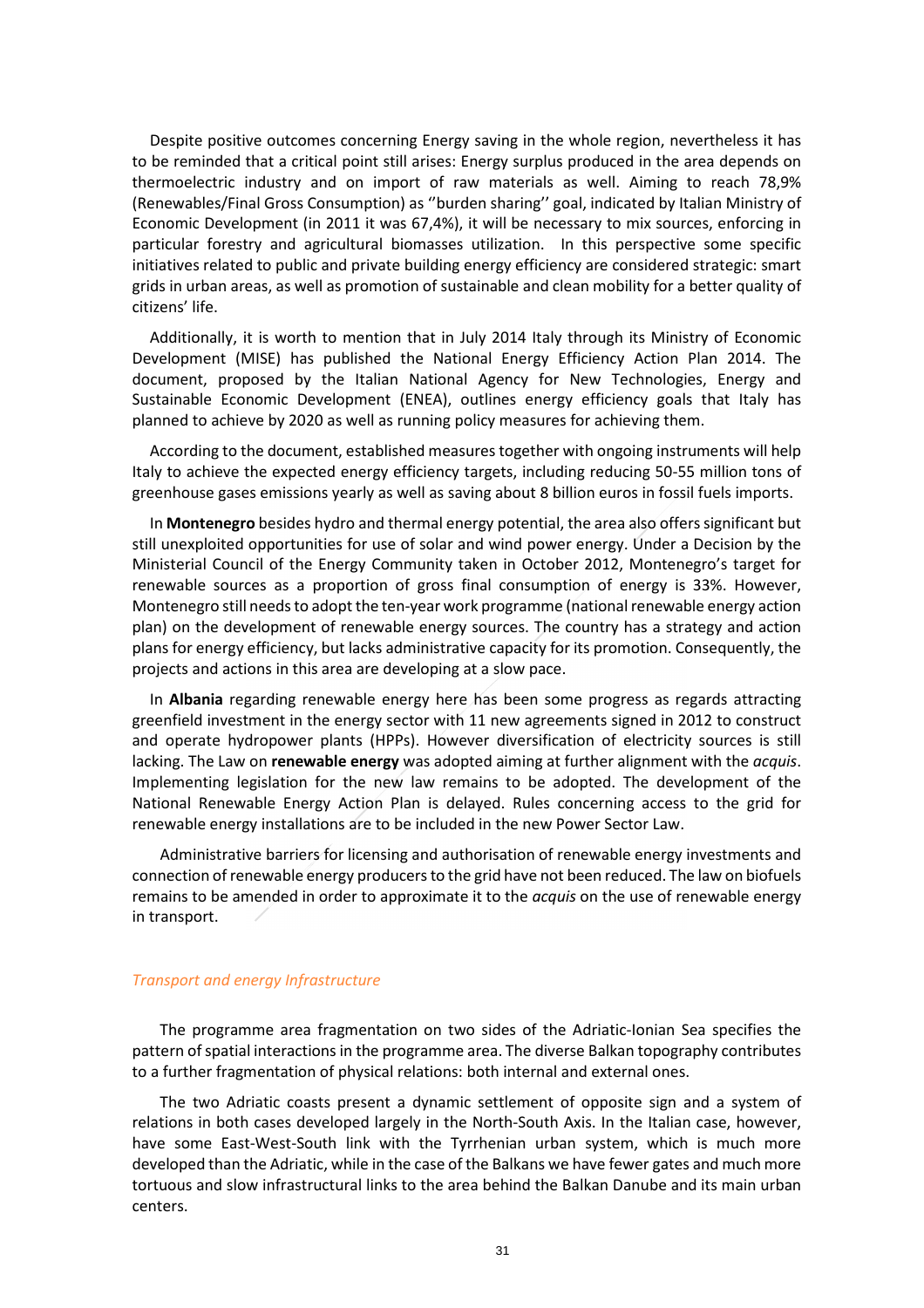It's important to distinguish between the external accessibility of the macro region Adriatic Ionian and the accessibility within the different regions that compose it. The external accessibility is essentially linked to ports, airports and major routes by land, rail and road crossing along the tracks historically determined by the morphology of the territory which allowed the consolidation of the infrastructure routes travelled by trade flows, while the interior is linked connections of short and medium range which is dominated by road and rail networks.

In practice, these are the main recognized guidelines that can be employed as access ports in the cooperation area, and that in perspective should form the skeleton of reference for future strategic investments on the terrestrial networks. In addition to these there is a network of minor roads and railways linking together the cities and regions of the larger system.

#### *Ports*

Compared to the network of European ports, those belonging to the programme area can be considered small to medium-sized all with regard to the flow of containers (TEUs) taken as an indicator of international competitiveness. It should be recognized that port traffic in the cooperating countries show a prevalence of 'imports compared to exports means that the functions of the catchment area are directed more to the markets of consumption and production. It 'a fact that the ports have a limited hinterland interregional or international, and this is due to two main factors: the low population density or limited extension of the areas served, and the difficulties caused by the topography of the connections.

**Puglia** has three major ports with diversified functions. Brindisi is an important commercial and industrial port, Bari, in addition to being a commercial port, is mainly a passenger and cruise ship terminal, while the port of Taranto has important traffic volume and has connections with international ports in the Mediterranean basin, the Far East and the US.

Puglia is among the leaders in maritime passenger transport in Europe, even though in the past three years there has been a decrease in the number of passengers passing through its ports mainly caused by reductions in the numbers of passengers embarking and disembarking. The number of seaborne passengers transported to or from the main ports of Puglia fell by 3,4% in 2012. Similarly, the number of total goods loaded and unloaded from the main ports in Puglia has been reduced in the last three years by around 6%.

In **Montenegro** ports need modernisation. The port of Bar, the deepest in the region, is the country's major port. Its container terminal has recently been privatised. It is planned the modernisation of the port and revitalisation/expansion of the merchant flee in the period 2013- 2016. The port of Kotor services large cruisers and other commercial boats, while the marina in Tivat has positioned itself as a major Adriatic gateway for yachts. Other sites on the coast have also have excellent potential for developing new marinas or upgrading existing ones, but the state lacks technical and financial capacity to undertake the necessary studies proving their bankability, attract investors and offer them as concessions to (or develop them together with the) private sector.

Competitive pressure from other regional ports, impose on Montenegro to invest in development of combined truck/railway transport on the most important directions in Montenegro, open new perspectives for Ro-Ro transport and better connect ship ferry lines with Italy. For maritime economy to be revitalised, among others, new lines connecting the Port of Bar with other ports on the Mediterranean should be opened and new vessels should be purchased. Again, detailed technical and market studies are needed that Montenegrin experts cannot prepare without outside support.

Montenegro has limited inland waterways transport on the Lake Skadar and the connecting rivers. The big lake, shared by Montenegro and Albania, has attractive tourism potential, but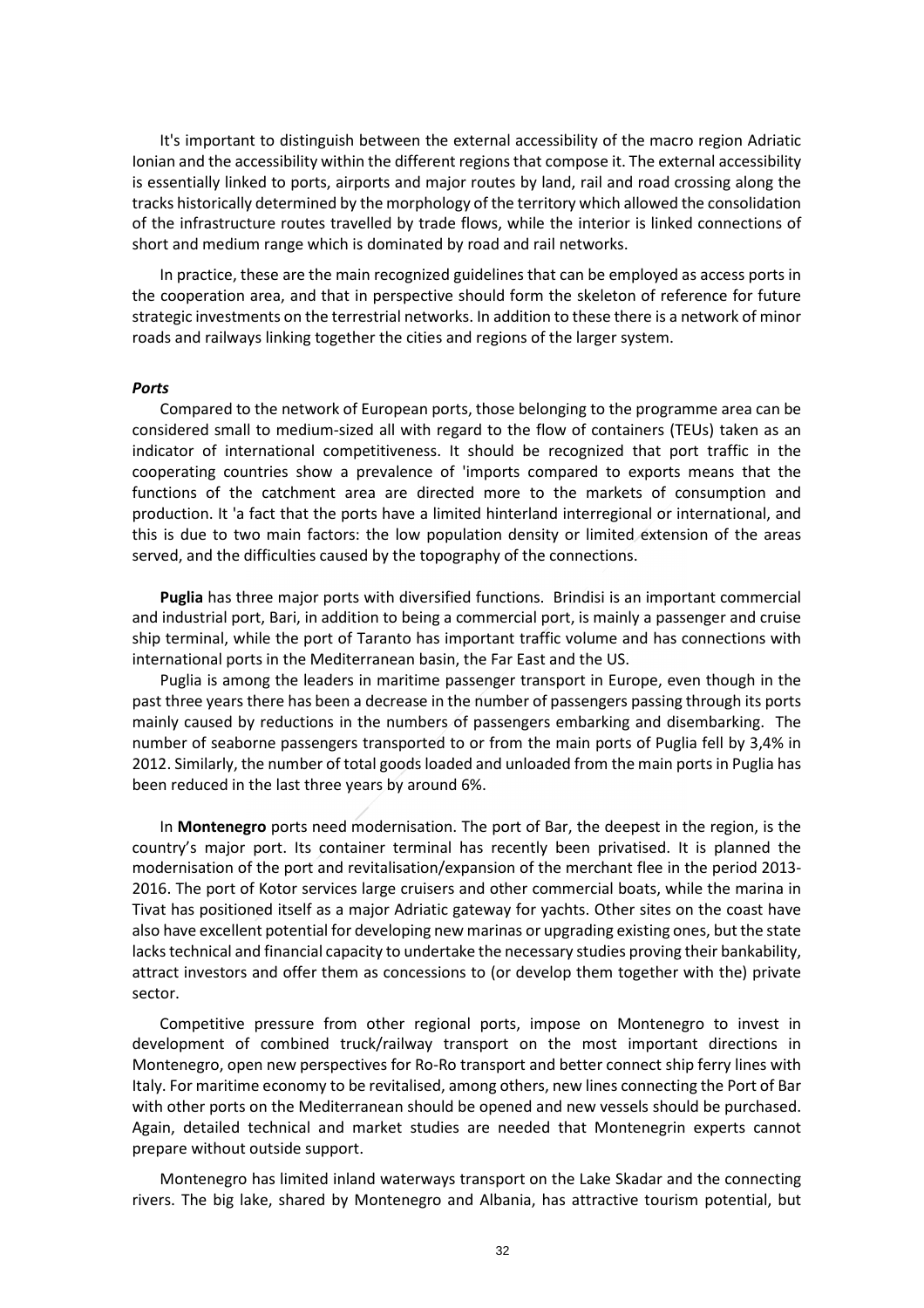there is no waterway traffic between the two countries, although both sides have expressed interest in its development. Skadar Lake would best be valorised through development of nautical tourism for which the upgrading of the small port of Virpazar, encompassing the reconstruction of harbour capacities and the activation of border crossing for international lakepassenger traffic, would be the best option.

In **Albania** transport infrastructure development and maintenance remain a challenge. The country continued to participate in the South-East Europe Transport Observatory and to implement the memorandum of understanding on the development of the South-East Europe Core Regional Transport Network. However preparations are not yet very advanced.

As regards port infrastructure in **Albania**, the port of Duress is the biggest harbor in the country regarding goods (currently 78% of total maritime trade at national level) and main gateway to Italy for passenger traffic. The Port of Vlore is the second largest harbour of Albania and the secondary terminal port of "Corridor VIII" project after Duress. Both ports are now undergoing through important modernization programs. Works in Durres are progressing well, while procurement procedures started for works planned in Vlora. Resources for dredging of port access need to be secured in order not to jeopardise investments. The third largest harbor is the port of Shëngjin in the northeast that services mostly cargo in bulk and fuel. In the south there is a sea link connection between Corfu and the secondary port of Saranda which is developing towards its transformation into a tourist port.

#### *Airports*

The network consists of the airports in some medium-sized ports and a number of other smaller airports in the regional ranking. The limited amount of direct connections within the Programme area indicates well the low intensity of the exchanges. Most connections are made in fact going through an intermediate stop outside the area, although it is a short distance.

The demand for air transport clearly indicates that the prevailing routes are to and from the countries of Central Europe, some of which serve as the hub and to the rest of the world to other destinations. The integration inside the programme area today appears to be limited by the fact that they appear also limited the degree of integration and the reasons for mutual exchange internal to these countries, in addition to the fact that some distances are served by road or rail transport, certainly slower but cheaper.

In Puglia there are four airports, in Bari, Brindisi, Foggia and Taranto.

In **Montenegro** there are two international airports – Podgorica and Tivat. One small airport is located in Nikšić. The public company managing the airports is efficient, profitable and capable to invest in their operations. The modernization of both airports in Podgorica and Tivat forms part of government plans in the period 2013-2016

In **Albania** the only operating airport is the international airport of Tirana which has been constructed under a special agreement with private investor in 2002 that prevents the development of new or using other existing airport in the country for next 20 years. This fact is considered a huge obstacle in accessibility regarding objective of development of tourism development on the south coast which the priority of the government policy considering still poor level of existing transport infrastructure.

#### *Road Network*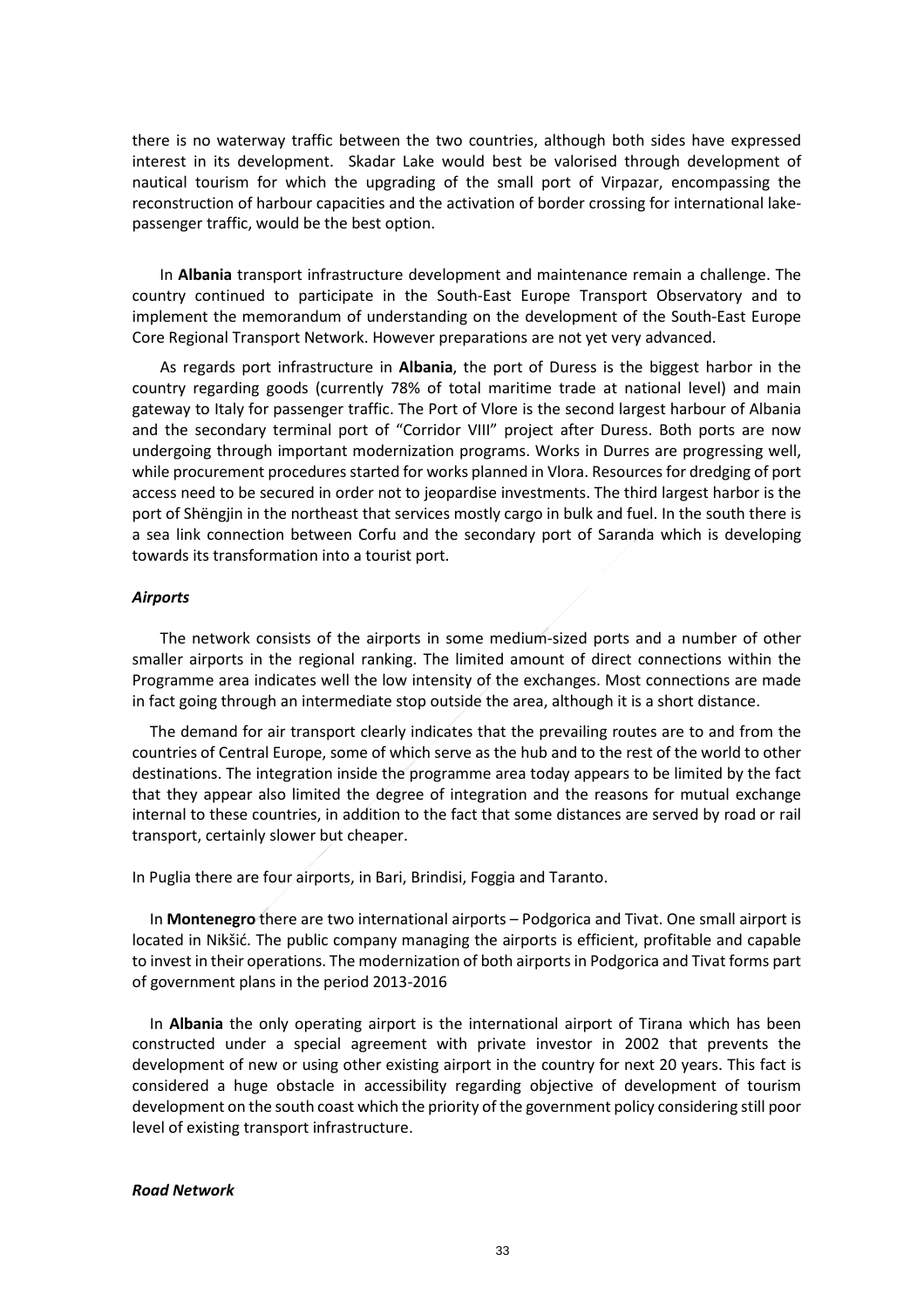The roads by which the Programme area communicate internally and with neighbouring regions are affected by the morphology of mainland. The development of the internal road network is largely based on the historical routes that have experienced the greatest flows in the past decades and now include the effects of fragmentation state occurred at the end of the twentieth century in the WBS, which interrupted or greatly reduced the previous inter-regional trade and thus reduce transport flows.

The Italian has a highway network that efficiently presents some problems only around some of the major coastal urban areas. The great part of the road network of Albania Montenegro and also of the Italian regions presents in fact flows between 5-10,000 vehicles daily which can give rise to saturation or criticalities especially when the road sections are at a single lane in each direction, while only in the Valley and around the major Balkan capitals, there are higher than average flows and also critical axes in two or three lanes in each direction due to greater traffic intensity.

With regard to road freight transport Molise in 2011 had an impact of 19.4 (T/km) per 10,000 inhabitants compared to 14.7 of Southern regions and 22.8 of overall Italy.

The EU and Montenegro agree that the improving of road and rail links included in the South-East Europe Transport Observatory (SEETO) comprehensive network is a priority. Bar-Boljare motorway project was developed to address this issue. However, this effort is challenged due to mountainous landscape, rather low-density traffic and limited financial means for a huge investment which might crowd out investment in other transport modes. It would, in particular, affect the rail which needs specific attention, notably the rail link from the port of Bar, as well as maintenance of the transport infrastructure which is not fully ensured. In the recently adopted Indicative strategy paper for Montenegro 2014 – 2010, nonetheless, the investments in the railway corridor Bar-Belgrade and developing the potential for multi-modal maritime-railway transport are marked as high priorities.

Road transport is the main form of movement of goods and passengers in **Albania**. Improvements continued throughout the road network. Construction work began on the Fier bypass on road corridor VIII, while construction of the Tirana–Elbasan road is progressing and the Damës-Tepelenë segment is still not completed. On the north-south corridor, the section from Shkodra to the border with Montenegro has been completed with the exception of Shkodra ring road which is delayed. Expropriation problems and lack of funds continue to slow down some projects. Often works are not finished and roads are left without signs and marking. Comprehensive environmental impact assessments are not carried out systematically. The tender for the maintenance concession for the Milot-Morine motorway, which was launched in February 2012, has not yet been finalised. The road maintenance asset management scheme has been updated. Funds allocated for maintenance are still insufficient.

New technical standards for road transport are still awaiting adoption. There have been no improvements with regard to road safety; the number of road accidents and the death toll remain high with pedestrians making up a high share of the casualties.

#### *Rail Network*

The railway network testifies probably even more than the road, the major differences between the two "peninsular" developments, East and West, of the programme area. The western part, Italian, has a medium level of rail network and also of rail services, while both the rail network and services seem to be less efficient than in northern part of the country, both for passengers and freight. But the development of the entire network in the eastern coast presents average low standards both as regards the rail infrastructure and services, passengers and goods, from which also the limited role for the railway mobility especially at international level.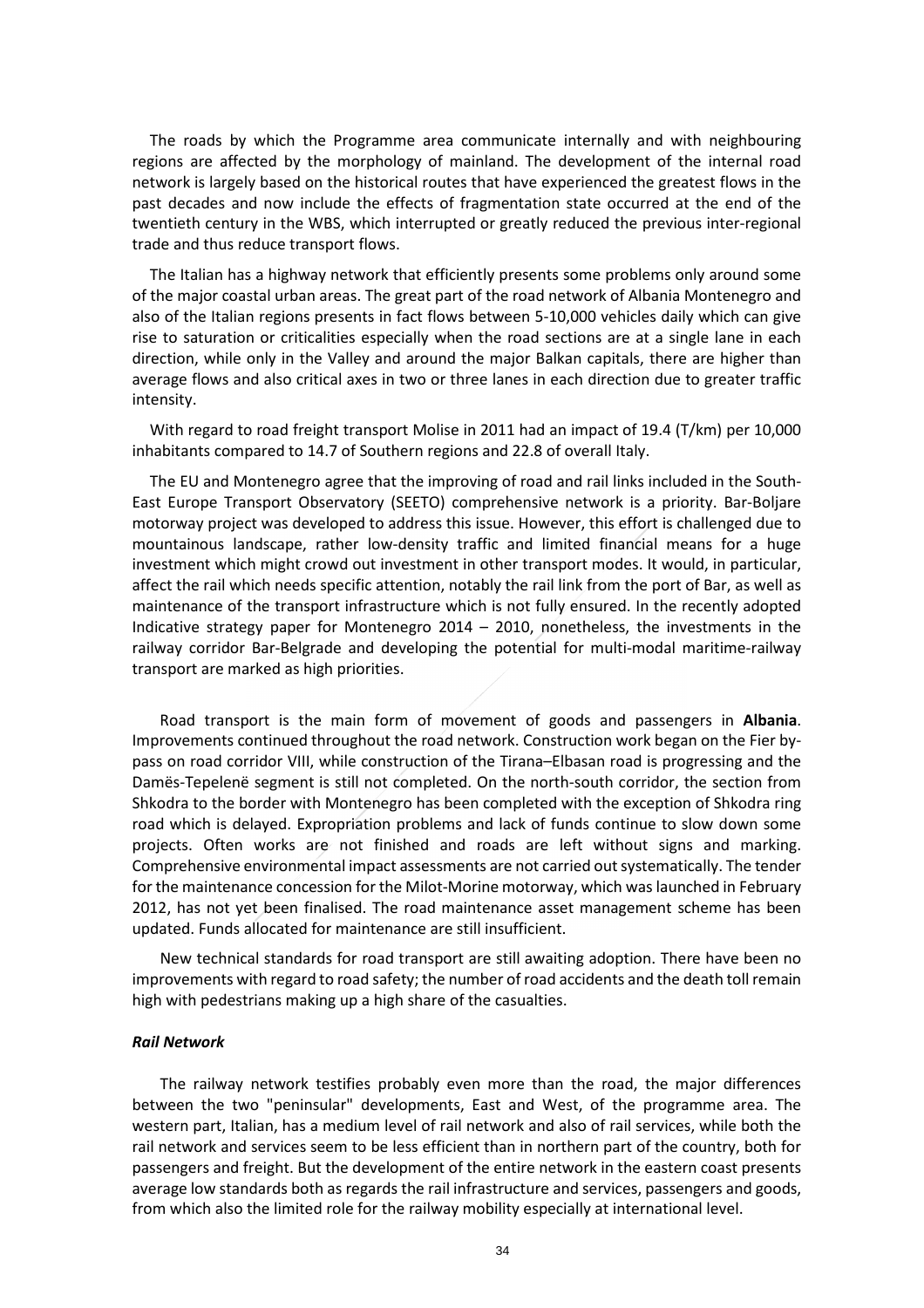**Puglia** has a railway network of 838 km. The European Commission has recently approved an investment of 115 million EUR from ERDF for two railway projects in Puglia. The first project "Electric railway line Bari-Taranto" foresees the electrification of the 121 km long Bari-Taranto Railway Network running parallel to the Bari-Taranto standard railway line. The second project "Modernisation of the FSE railway line" is expected to speed up the modernization of the standard railway network managed by Ferrovie del Sud-Est (FSE) in the area of Salento, providing a better signaling and safety equipment. Both projects are part of a strategic transport plan for the region to improve railway transport infrastructure and services for better accessibility, reliability and safety of rail travel. More than 900 000 inhabitants will benefit from these investments and more than 2000 jobs are expected to be created during their implementation.

In **Molise** the regional infrastructure rail network presents a density of 6 km of network every 100 sqm, a bit higher than the national average that is 5.5 km and overall South 4.7 km. The region, however, is not crossed by high-speed lines and additionally 74.0% of the rail network is electrified while 66.6% of the electrified lines are single track. According to SVIMEZ (*Indice sintetico di dotazione infrastrutturale per la mobilità logistica e la movimentazione dei flussi*) if the national average is calculated as 100, Molise network is assessed as a value of 43.5. This figure is below the average for the South (66.8) and ranks the region at the third-last place at the national level, in front of Basilicata (40.2) and Sardinia (6.5). Moreover, in spite of a strong number of rail terminals in (229.8 considering 100 the Italian average) there is a lack of connections to the rail network taking advantage of such a strategic element.

In **Montenegro** the government is planning to continue investment on reconstruction and modernisation of the Bar – Vrbnica railroad. A five-year business plan was prepared by the Railway Directorate for 2013-2017, but further alignment with the acquis in the area of rail transport safety is needed. A 2012 review mission by the EC concluded that Montenegro had stepped up progress towards meeting the phase 1 requirements under the ECAA agreement and that the great majority of these requirements had been complied with.

Regarding **Albania** in the field of train transport, situation remains extremely poor. Albanian railway network has a total length of 447 km and 230 km main line secondary line. It stretches from the border station Bajza (bordering Montenegro) north to south with Vlora terminus, to the east terminus of Pogradec, on the border with Macedonia. Connection with the international railway network is through the line Bajze - Podgorica, Montenegro, which is currently used for the transport of goods only. It is also linked with the Port of Durres. Electric trains are not yet in operation. After 1990, as a result of changing the structure of production and the strengthening of other types of transport, railway transport volumes decreased drastically, both goods as well as passengers.

| Year           | <b>Passengers</b> |                          | <b>Transported Freight</b> |                                    |  |  |
|----------------|-------------------|--------------------------|----------------------------|------------------------------------|--|--|
|                | in thousands      | in millions<br>pass.-kms | in thousands<br>tonnes     | millions<br><u>in</u><br>tonne-kms |  |  |
| 1993           | 3,961             | 223                      | 539                        | 54                                 |  |  |
| 1996           | 3,389             | 168                      | 521                        | 42                                 |  |  |
| 2000           | 2,381             | 125                      | 412                        | 28                                 |  |  |
| 2004           | 1,758             | 89                       | 417                        | 32                                 |  |  |
| 2008           | 822               | 41                       | 355                        | 52                                 |  |  |
| 2012           | 448               | 16                       | 142                        | 25                                 |  |  |
| 2013           | 329               | 12                       | 151                        | 23                                 |  |  |
| Source: INSTAT |                   |                          |                            |                                    |  |  |

Railway transport of goods and passengers (1993-2013)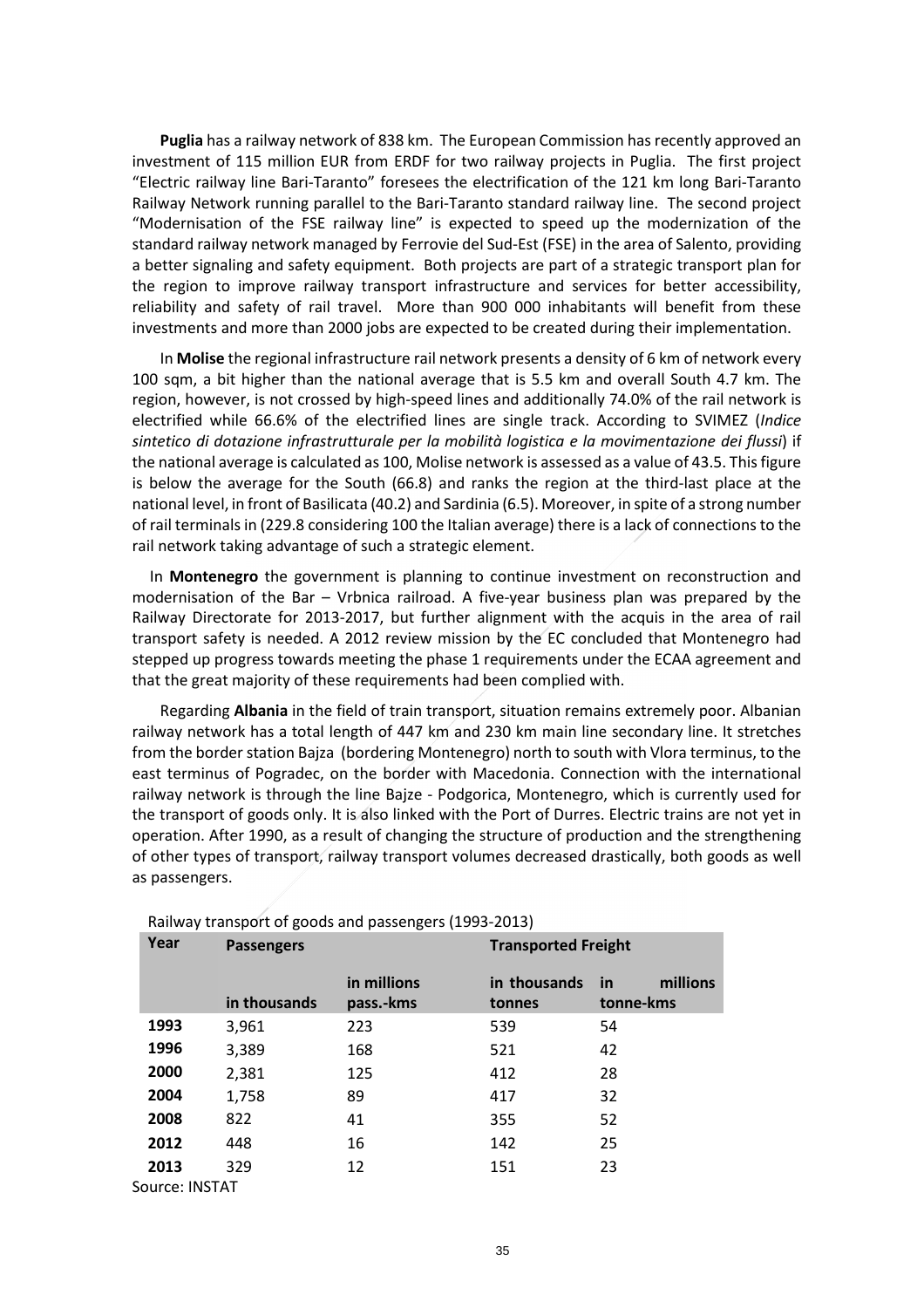There has been no progress in developing the rail network. The border crossing agreement with Montenegro was ratified in December 2012. A network statement has been finalized and was published in March 2013. The new Railway Law is still awaiting adoption. No progress has been made towards setting up independent railway institutions, infrastructure managers and rail operators. Resources allocated for the development and maintenance of railway infrastructure remain extremely low, resulting in further deterioration.

#### *Border Crossings*

The increased number of borders created in the last twenty years in the wider Balcan area has a direct impact on both the long-haul traffic - international crossings - that short-range - crossborder inter-regional - and indirectly on the mutual integration of economies, most of which exchange more with external countries, especially Europeans, who with geographic neighbours . The synthesis of all results in the problem of the times of crossing borders, both road and rail, especially from the commercial loads, which have a very extended period of variability: less than half an hour to several hours. All this represent barriers to the operatons of logistic chains and intermodality.

Better intermodal organization and equipment helps to reduce the transport costs and the environmental performances mainly referred to the road transport thanks to a rational use of the lorry fleets and a progressive improvement of operational standards by the existing vehicle in use, which are economically competitive at a loss of environmental performances.

At the same time the quality of the rail service is mainly addressed to satisfy the low value goods transport or those ones which do not require high commercial speed.

The EU economic integration process of the Programme area can for sure stimulate a better development of the transport sector as long as the countries opting for EU integration will be able to reorganize their domestic transport systems in an efficient and competitive way.

Looking at sustainable interventions related to the available resources it is allowed to suppose to improve the efficiency of the intermodal organization of the Programme area starting from increasing the efficiency of the intermodal nodes – ports, freight villages, goods yards – by intervening on their entrance bottlenecks, on the storage and parking areas, and the efficiency of the intermodal transfer technologies.

#### *Energy Infrastructure*

With regard to energy infrastructure it seems that the development of the network infrastructure in the IPA countries, in some cases with participation of Italian investments in the context of development of Trans European energy networks as well as the TAP project for the transportation of gaz present some opportunities for cooperation between the Programme regions.

In **Montenegro** electricity generation and its transmission and distribution represent the country's key energy sector. The electricity utility, including the generation, distribution and supply entities, is the country's largest and strongest enterprise. It was privatised in 2009 by the Italian a2a but the state has kept the majority stake in the company. Its power generation units consist of two large hydropower plants Piva and Perućica and a thermal power plant in Pljevlja. Following the recent upgrading of existing power plants and the downsizing of several large industries, Montenegro has become a net exporter of power in 2013. This status could be preserved in the coming years if the planned investments in the sector are realised.

In addition, a high-voltage transmission line is an important part of the Balkan network and represents a solid basis for further modernisation and development. Trans-European energy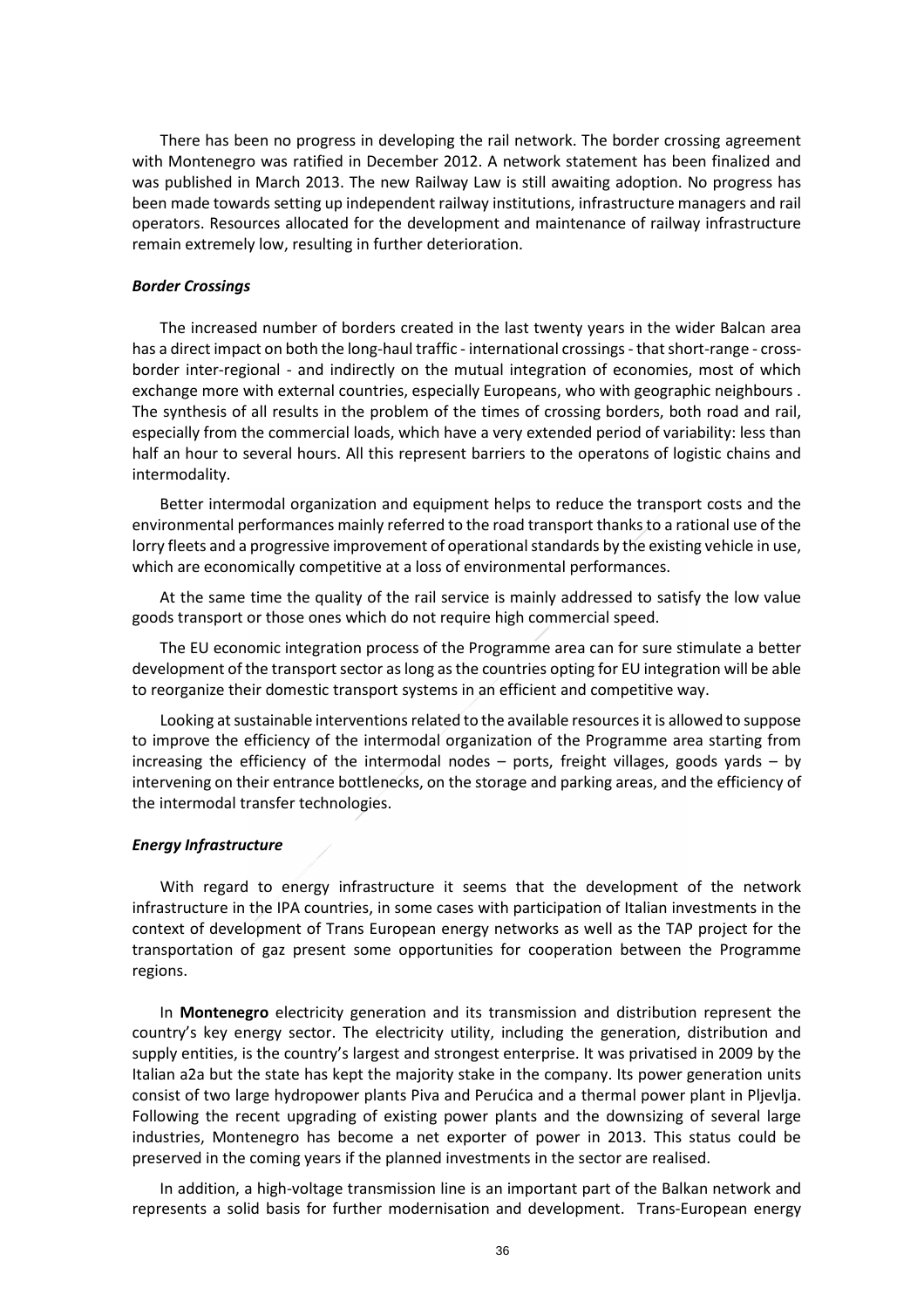networks (TEN-E) play a pivotal role in Montenegro's electricity supply. Montenegro's electricity networks are well connected with the power systems of Serbia, Bosnia and Herzegovina and Albania, but the electricity networks are outdated, except for interconnection with Albania to 400 kV which has been recently upgraded. The state controlled Montenegrin power transmission company, along with a consortium of Italian power companies, has started the construction of a submarine power transmission cable connecting Italy and Montenegro under the Adriatic Sea. This interconnection infrastructure between Italian and Balkan peninsulas through Montenegro and new connections between regional electricity systems will foster development of a regional electricity market. The same will facilitate exports and imports of electricity and encourage further power generation investments in Southeast Europe. In this regard, however, a number of NGOs from the region and neighbouring countries have raised concern that some of these investments might involve construction of high dams and large thermal plants that could be in conflict with environmental goals such as biodiversity and decarbonisation.5 They claim that instead of such investments stronger focus should be assigned to the developing of alternative energy supply solutions and the improving of energy efficiency.

Montenegro has no national gas network but in May 2013 the government signed a memorandum of understanding with Albania, Croatia and Bosnia and Herzegovina as a preliminary step towards developing a domestic gas market connected to the Ionic-Adriatic pipeline.

As regards **energy networks**, Albania remains over-dependent on hydropower and vulnerable to hydrological conditions. The new energy sector strategy is still being developed. Electricity generation capacity improved with the operation since September 2012 of the new Ashta hydroelectric plant. Investments in rehabilitation and modernisation of monitoring of the 220 kV substations at Fier, Tirana, Elbasan and Burrel were completed. A feasibility study for the construction of a 200 Kv interconnection with the former Yugoslav Republic of Macedonia has been finalised. Preparations for the construction of the 400 kV interconnection with Kosovo were relaunched in January following a delay due to disputes regarding the outcome of the first tender procedure. The government adopted a regulation on the identification, assessment and granting of concessions for hydro-electric plants.

An intergovernmental agreement with Italy and Greece on the Trans-Adriatic Pipeline (TAP) project and the Host Government Agreement between the TAP consortium and Albania were ratified in March and April respectively. In June the TAP project was selected to bring Azeri gas of the Shah Deniz 2 field from the Turkish border via Greece and Albania to Italy. This pipeline will allow Albania to have access to natural gas resources. Albania has adopted a national sectoral plan for the development of the TAP project and has signed a joint agreement with the energy regulators of Italy and Greece.

## **Regional Indicators for Inclusive Growth**

 $\overline{a}$ 

Inclusive Growth as a Europe 2020 priority entails the following objectives:

- promoting employment and supporting labour mobility;
- promoting social inclusion and combating poverty;
- investing in education, skills and lifelong learning;
- enhancing institutional capacity and an efficient public administration.

<sup>5</sup> http://seechangenetwork.org/index.php/newsfeed/1-latest-news/83-press-release-on-pecis-approved-by-energycommunity.html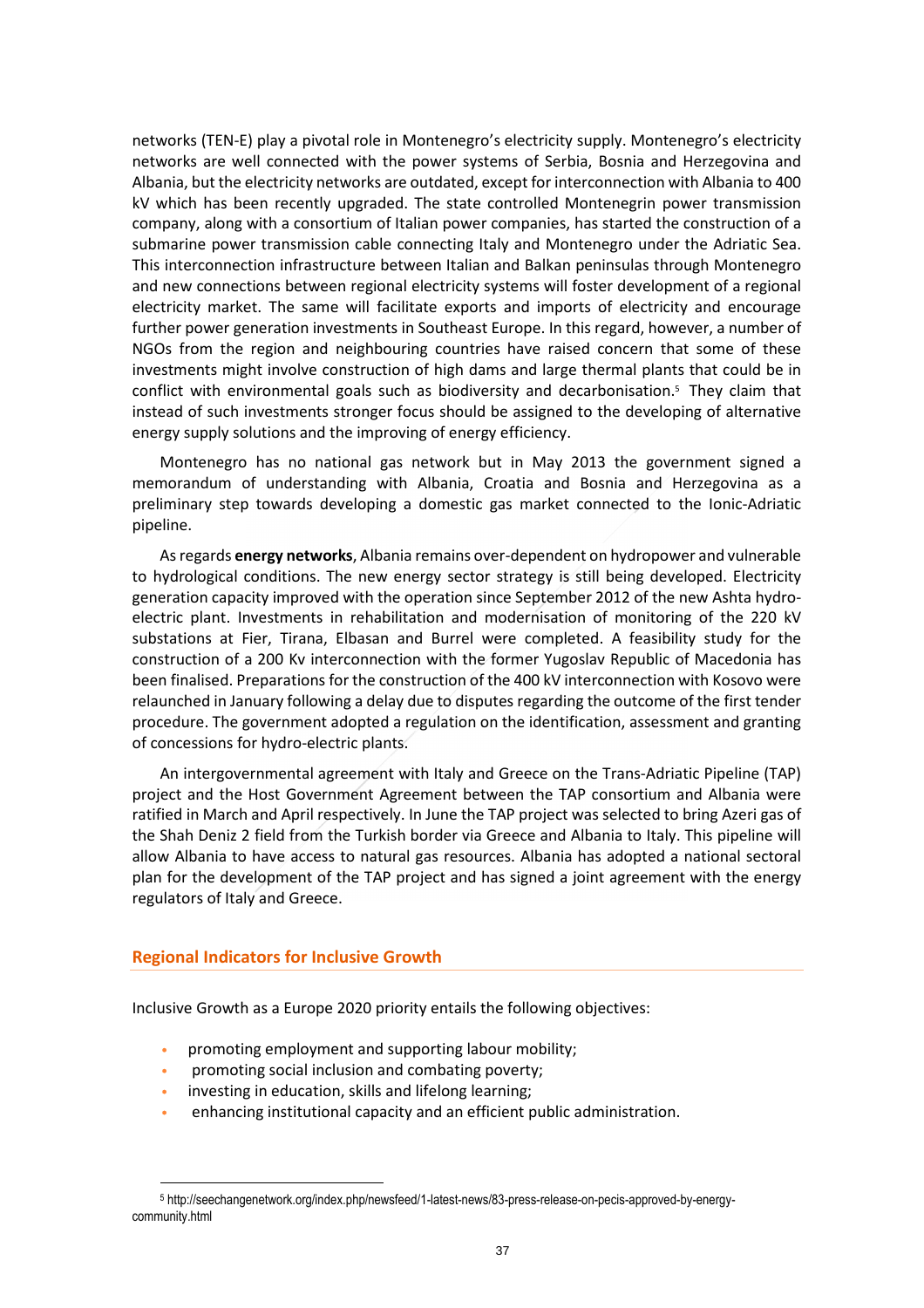Europe 2020 strategy sets the goal of increasing the population's (aged 20-64) employment rate from the current 69% to at least 75% through the greater involvement of women, older workers and the better integration of migrants in the work force.

#### *Labour Market*

Conditions in the labour market of the entire Programme area are fairly critical. The unemployment rate is more than double the EU-28 average rates (10.8%). Inequalities also appear in regard to age and gender. Youth unemployment rates are particularly high. Women's unemployment also is very high and follows the same pattern in all participating regions, reflecting very small integration of women into the labour market. Within the Programme Area there are significant disparities, particularly between coastal and inland mountainous areas in Montenegro and Albania. Internal migration remains an important factor characterizing the labour markets in the Programme Area. Also informality is a structural aspect of employment particularly in IPA countries.

The unemployment rate in the Region of **Puglia** is standing at 23% in 2013. Those in employment are principally men. In the past five years there has been a significant increase in immigration levels whereas historically Puglia has always had a high level of emigration. Emigration has continued, with recent graduates having a high propensity to leave. Another significant phenomenon is commuting by 'teams' of specialised labourers in the building and carpentry sectors who periodically move to the north of Italy to work as subcontractors for large construction firms. From a sectoral point of view, employment in the region is concentrated in services (including the public administration) a sector that represents 66 % of the employed population; the figures are lower for industry (25.4 %) and agriculture (8.5 %). Compared to the south of Italy as a whole, Puglia has, on the one hand, a higher percentage of people employed in industry and agriculture and, on the other, a smaller percentage working in services. In addition, Puglia is estimated to have some 17 % of people engaged in the 'black' economy against a national average of 12%. <sup>6</sup>

In the period 2010-2012 **Molise Region** shows an employment rate which is equal to 54,7% concerning people aged 20-64. So, it reaches the sixteenth position among the Italian regions and the first position among Southern Italy regions. These score an average of 47,8%, while national value corresponds to 61% and EU value is 68,5%. Negative trends in employment dynamics start after 2008, when employees percentage was at the top level: 58,5, as it was in Southern Italy (50,2) and in Italy (61,2). Unemployment rate (people aged 15-24) in 2011-2012 changed from 28,6% to 41,9%. In the meanwhile the overall southern value changed too: from 40,4% to 46,9%. National average arose to 35,3% (from 29,1%). Secondary education allows better chances to keep a job: In 2007-2010 the highest loss of workers hit less formed employees. During 2007- 2011 the Labour Market highlights high-skilled professionals' rise, going from 18,1% to 22,4%, whilst low skilled professionals have been ''downgraded'' to 44% (47% as former value).

One of the main critical aspects and needs is that intermediate med-skills professionals suffer a greater lack of qualified employment, thus they are often replaced by low skilled individuals. In **Montenegro** unemployment is high at approximately 20%, practically unchanged since 2010 according to the labour market surveys. Regional disparities are significant. In the coastal and central regions, the unemployment rate is 10% and 15.6% respectively, but it rises to 36.7% in northern Montenegro. Unemployment particularly affects the young (15-24 years), who account for more than 40% of the total.

The slow process of employment generation has also been accompanied by unfavourable migration trends. In the internal migration from the less developed north to the more developed

l

<sup>6</sup> EURES- The European Job Mobility Portal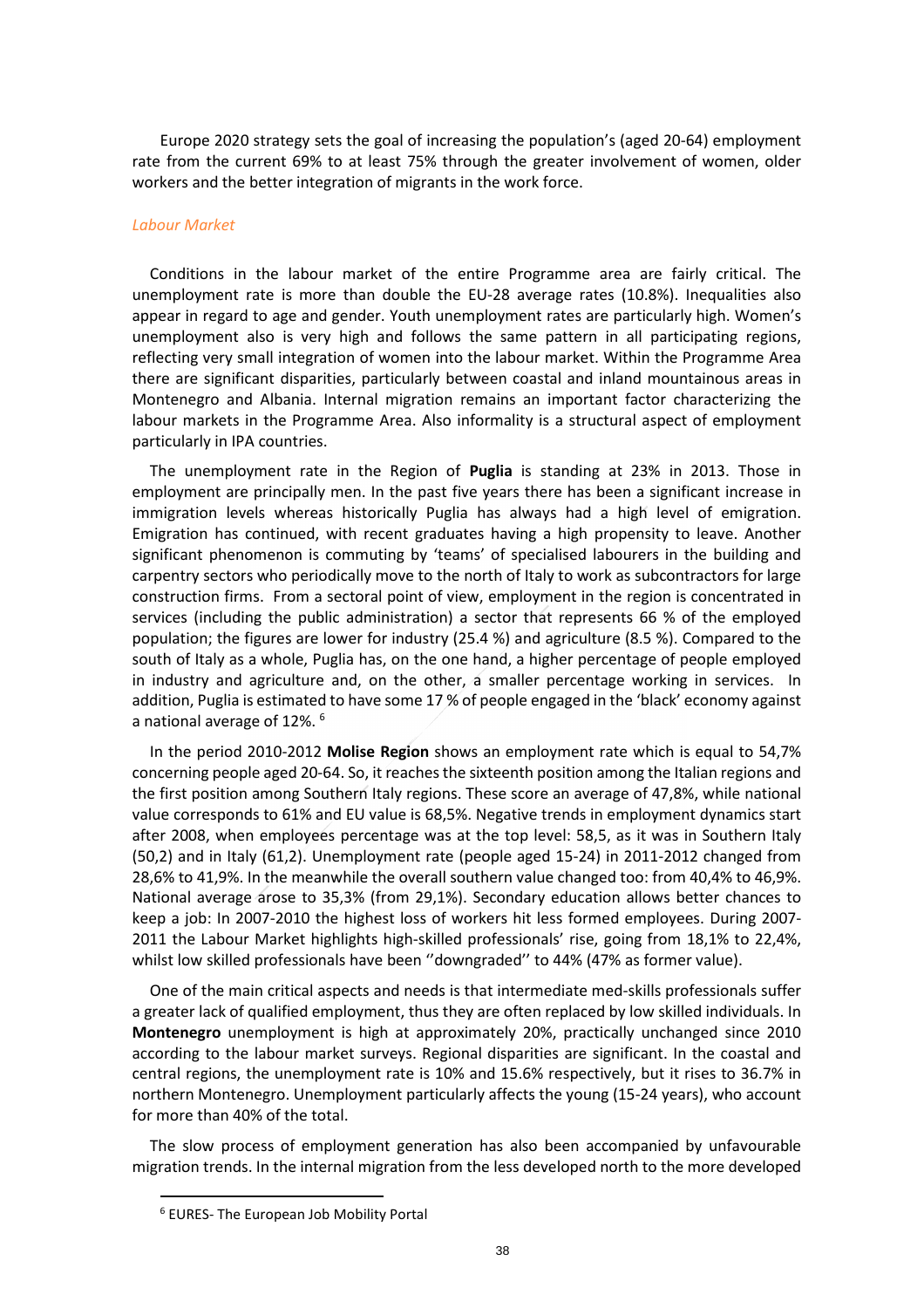central and coastal areas, the northern region has lost 9.34% of its population from 2007 to 2012. The unfavourable situation with migration is further compounded by a steady 'brain drain' process leaving the country without the preciously needed skilled human resources.

There is still high dependence on public sector employment, since the weak entrepreneurial initiative does not generate sufficient opportunities for alternative employment.. Montenegro uses active labour policies and the necessary institutional infrastructure to address these important issues, but there is scope for improving their effectiveness. Better results could, in particular, be achieved in improving access to vocational training, internship, non-formal and lifelong learning modules and programmes, as well as through increased cooperation between public and private partners in the labour market.

Along the border with Albania, i.e. on both sides of the border, there are attractive regions with high unemployment that have not been promoted to investors capable to create employment opportunities. Needless to say, an improved cooperation of the two countries, their engaging in joint investment promotion efforts with support of Italian counterparts and in offering specifically designed incentives, could enhance the attractiveness of these border areas to the investment community.

The economic growth registered in the last decade in **Albania** did not have much impact on employment levels. The low labour market in Albania is influenced by many factors, such as higher participation of young people in education, or the fact that a large number of young men and women are increasingly discouraged from job search etc. Labour Force Survey (LFS) in 2012 showed that the participation rate in work was 65.5 percent (74.3% for men and 56.6% for women), three percentage points lower than that recorded in 2011. Such a decline is due to the decline in the degree of labour force participation among young people aged 15 to 24 years (from 44.8% in 2011 to 37.4% in 2012) and especially to young women.

An additional reason influencing the low labour market is that a large number of the population is involved in small scale informal market which is neither counted nor registered. During the period 1998-2006 the employment-population ratio declined from 57% to 48.7%. However, in 2007, the first survey of the labor force recorded an employment rate of 56.4%. These figures show that the creation of private sector jobs - despite doubled in number during the period 1996-2008- has not been powerful enough to offset the losses in employment in the public sector (30%) and agriculture (28%).

## *Regional Gross Value Added*

The distribution of the Gross Value Added (GVA) in the three productive sectors of the Programme Area indicates that:

- − The share of the primary sector is very low compared to the other two sectors of the Programme Area's GVA).
- − The tertiary sector is dominant. The tourism sector industries represent a major element in the Programme Area economy, in terms of absolute value, Gross Value Added and employment. Importantly, they offer opportunity for future economic growth for the Programme Area and the rebalancing of the economy.

The added value at basis prices of **Puglia** amounts to 63.402 MEuro in 2011 showing an improvement of 2,1% in relation to years 2010-2011. The same years for Italy show an increase of 1,6%. The sectoral composition of the added value of the industry is characterized by a weight lower than the national average but higher than the average in the South (2011). The agricultural sector and the service sector are relatively more important than the average national. The construction industry accounts for 5% of the value added although significantly decreasing in the last years (2011). The agricultural sector is the most important one, leading the national trend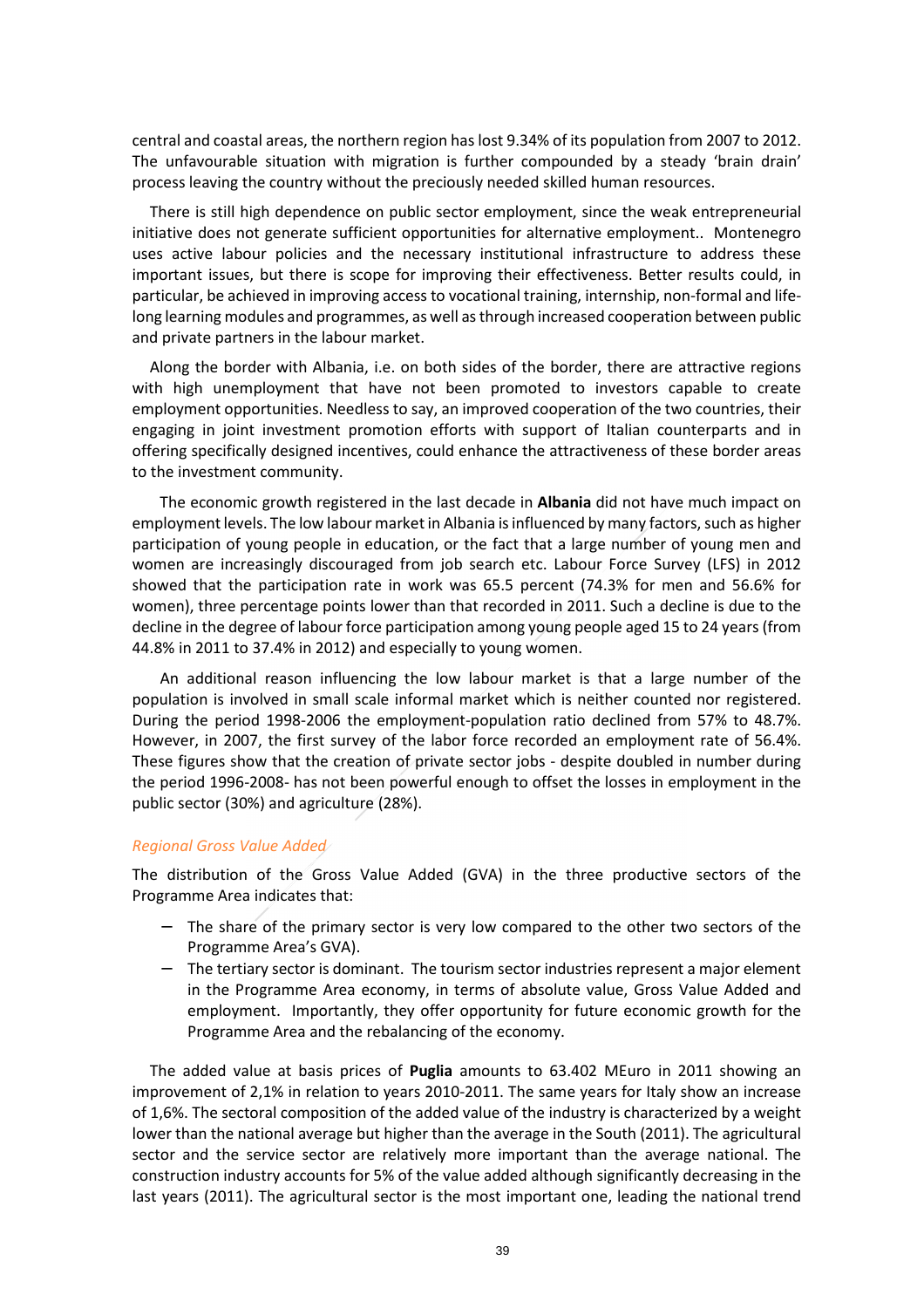and is based on intensive and specialized production: as a fact, Puglia produces 23.1% of the value added of the agricultural sector of the South and 9.5% the national one.

Analysis of Value Added in **Molise Region** at current prices show an increase in the weight of the primary sector in the definition of the total result of the regional economy: in 2007 it resulted as 4.0%, 4.4% in 2011. More significant increase has been recorded for the services sector: from 70.5% to 71.1%. So over the years has increased the importance of agriculture that weighs more than double compared to Italy.

The gross value added of Montenegro at current prices in 2012 was 3,148 157 thousands euros which marked a decrease of 2.6 % in relation to 2011. Agriculture that accounted for 7.4%, industry and mining 5.4%, construction 4.6% and transportation 4.1% of the valued added recorded the most significant decline. In turn, water supply, sewerage and waste management that accounted for 2.2%, energy sector 2.8% and accommodation and food services 6.7% of the gross value added - recorded the greatest increase. Overall, according to government estimates, the share of services in GDP from 69% in 2010 is expected to increase to the level of 77% in 2016.

Regarding **Albania**, in terms of GDP structure below table shows that in 2013, 50% of value added in Albania economy is created by service sector (down 1% compare with 2009 data). Agriculture sector has increased its significance to the Albanian economy since its share of value added formation is increased from 20% in 2009 to 22% in 2013. A decrease in significance is noted in construction sector due to the shift of the resources from this sector to industry.

|    | agriculture   Industry   Construction   Services |    |     |      |
|----|--------------------------------------------------|----|-----|------|
|    |                                                  | 50 | 100 | 2013 |
| 20 | 16                                               |    | 10C | 2009 |

Source: INSTAT

## *Education*

The EU target with regard to education is to improve the quality and effectiveness of education and training by reducing school drop-out rates to less than 10% and increase share of people in tertiary education to at least 40%. Italian regions particularly Puglia are still far from reaching these goals but situation is improving over the last decade. In IPA countries the system of education is presented as well developed with relatively high level of literacy and increasing number of persons that seek a tertiary education degree. However it is characteristically suffering from limited resources allocation and low quality, which often does not provide the needed skills and preparation to compete in the labour market. The poor achievement of vocational training is characteristically noted in Albania as well need to promote career education.

Educational domain in **Puglia** highlights good results despite the relatively low performance of the region with regard to Italian average. So, nowadays the Region is very close to the Italian targets. In particular, early leaving school rate which was very high has dropped significantly from 30,3% in 2003 to 19,9% in 2013. The Italian value is 17%. NEET number has strongly decreased (- 12.000 units), from 408.000 in 2010 to 396.000 in 2012. This is translated in -2,9% (-0,9% in Southern Italy, -2,2% at national level).

In **Molise Region** the concerned territory joins the sixth position in the Italian ranking in relation to education and training of youngsters aged 15-19. The percentage is equal to 83,1. According to last reports (see ''Rapporto PISA Invalsi'') students' skills get an average value of 478, below the Italian average (490), and below OECD's average (493). Despite this, the percentage still remains far from EU 2020 target (40%) and furthermore, the University attractiveness index scores a negative trend in 2012 (-26%). Nevertheless, it has to be underlined that women aged 30-34 who award a University degree (32,1%) double males aged 30-34 (15,8%).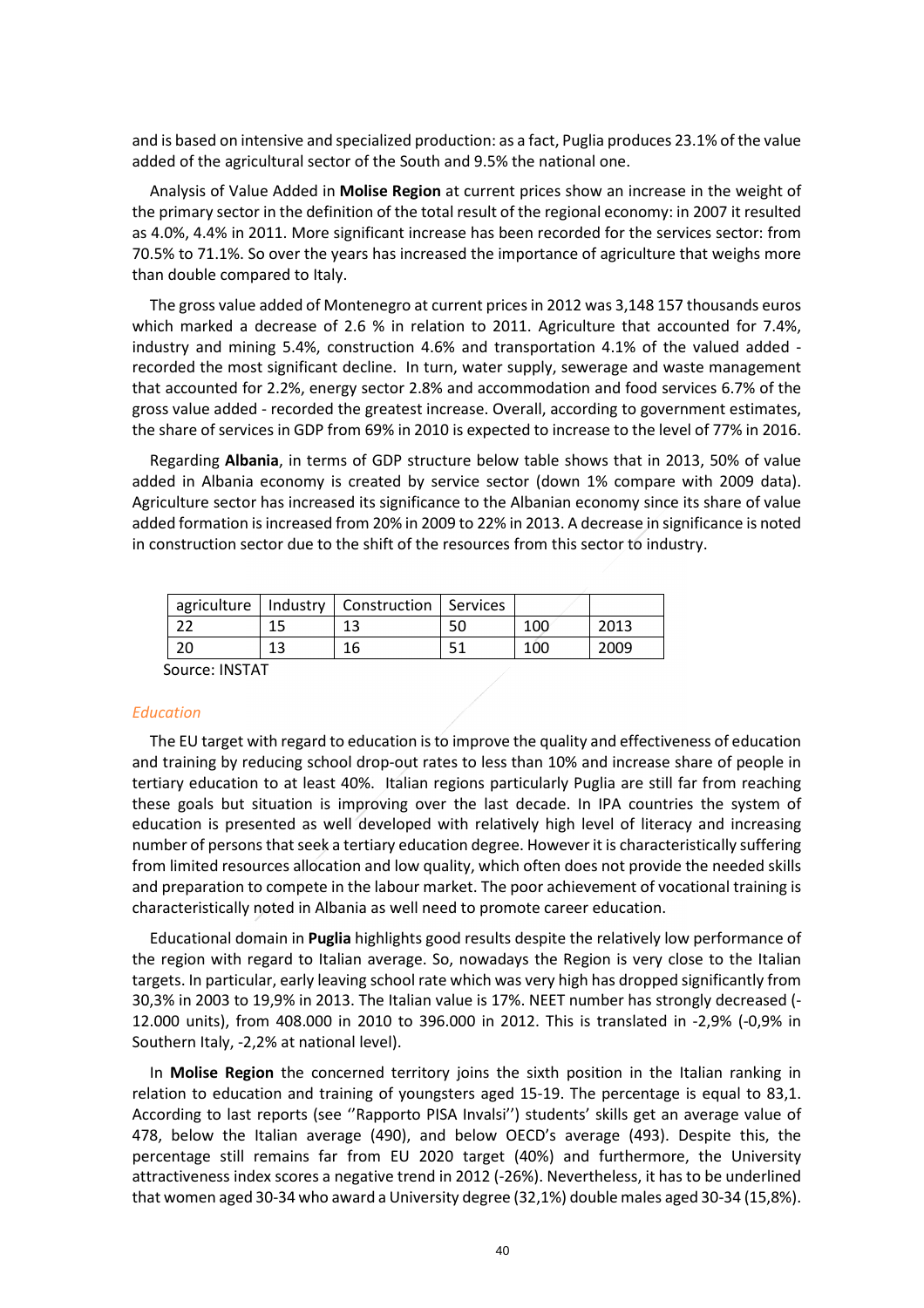In **Montenegro** the system of education is relatively well developed with regard to primary and secondary schools, and university education. Less than 2% of the inhabitants are illiterate. Secondary schools are located in every city. The number of regional higher education institutions is also steadily increasing, and is offering a greater diversity of undergraduate and graduate level curricula. Nonetheless, the quality of school and university education needs to be improved. In addition, there is a mismatch between education qualifications and the labour market, but the country has started to address its priorities in this area. Links between educational institutions and the business sector, however, are still weak and result in low innovation, research and development activity.

Despite the fact that education is considered one for big priorities of **Albanian** Government in the last 10 year still public expenditures on education barely exceed 3% of GDP, while other Countries in the region has this indicator 4.4% of GDP, compare with 5.4% which is average for EU Member States. Unlike general education, vocational education has been a downward trend. Number of students enrolled in vocational education declined during the period 2006-2011 by about 38 percent, rising to regain some extent during the last school year. This is partly due to demographic factors (number of children attending primary and secondary education declined by about 10 percent during the period from 2001 to 2010), but mainly due to the poor achievement of the vocational education system, leading to reduction the attractive ability of this educational leadership among students and their families. Graduates of vocational education during the academic year was 2,844 compared with 4,801 in the previous year, while women graduates constitute a figure twice as small. Even the attractiveness of vocational education is still poor, conceived as way as second best to tertiary education, and not as a way to enter the labor market. Career education, as a tool to help students and their families to make decisions is still insufficient. Still there are few existing programs post secondary education and vocational training for graduates from secondary schools, which are able to respond to the growing demand of enterprises and that enable individuals to enter and exit from education and training in time various of their careers. Opportunities for lifelong learning and opportunity for persons previously removed from education and low-skilled workers to enhance their competencies for work are still limited in quantity and in quality.

#### *Health*

The Health sector in the Programme Area represents an area where significant progress still needs to be achieved. Italian regions are among the least developed ones with regard to national average with characteristically high percentage of hospital migration for recovery. In IPA countries significant efforts are taking place to align health policy with EU standards however ambitious goals are limited by low level of public expenditure. In Albania the underfinancement is associated and with problem of corruption. A particular challenge seems to be improving the quality and accessibility of services in remote areas inside the Programme Area.

Regarding health system in **Puglia Region** some crucial progresses have to be achieved. In fact the Region is still classified among ''less developed'' ones. Some data can be reported: 660 is the total amount of clinics and general hospitals (ISTAT, 2010); children aged 0-3 served by childhood services join 4,4% (ISTAT, 2012), while existing dedicated structures are currently 9.000 (source: Apulia Region, 2013).

Hospital migration in terms of transfers for recovery reaches 7,3% (ISTAT, 2012); Integrated Domestic Elderly Assistance for people aged over 65 is equal to 2,2% (2012), while existing dedicated hosting structures are currently 1.200 (source: Apulia Region, 2013). Finally, IDEA incidence in Regional Health expenses corresponds to 0,6% (ISTAT, 2011).

The improvement of quality and accessibility of services especially in rural areas, the enforcement of infrastructures and the full implementation of e-Health tools for managing sociosanitary policies are some of the main goals for 2014-2020 programming period.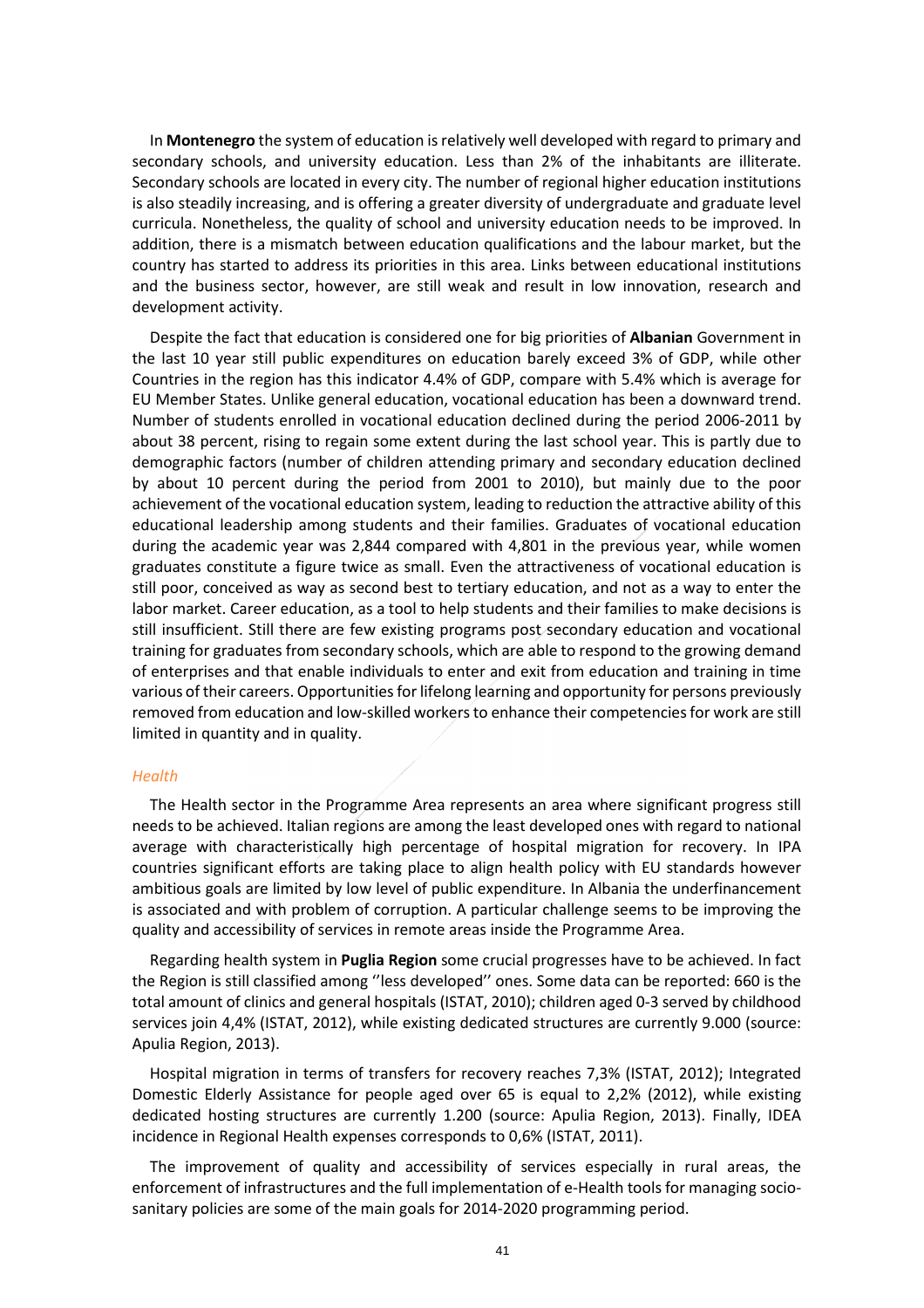In Health sector -referring to 2010 data (ISTAT)- **Molise Region** disposes of 58 clinics and general hospitals. A specific problem of the Region seems to be hospital migration, translated in transfers for recovery. In fact the related percentage in 2012 was 20,8, which represents the highest rate among Italian Adriatic Regions (Abruzzo follows at 12,8%). Additionally, concerning children aged 0-3 served by childhood services, Molise is classified as ''transition region'' (with positive trend since 2005) sharing socio-sanitary difficulties with the rest of Southern Italy, whose average in this particular category reaches 5%, against 17,9% in Northern Italy (ISTAT, 2011). Integrated Domestic Elderly Assistance for people aged over 65 is equal to 3,9% (ISTAT, 2012). Also for this domain, Molise is indicated as ''transition region'' and, even If it overtakes Southern Italy percentage (3,4), IDEA trend has worsened from 2005 till now.

The government strategy 'Health Policies in **Montenegro** up to 2020' aims to extend life expectancy, improve the quality of life, reduce health inequities and integrate Montenegro's health system with the European and global health development process. The development of the health sector in Montenegro is broadly in line with the EU health strategy. Overall, the legal basis, national structures and resources for addressing communicable diseases are generally in place and are being strengthened.

The Indicative strategy paper 2014 – 2020 sets as priority the reform of social policies (benefits and services), including health policy, so as to improve its efficiency and coverage, as well as the social and child protection systems.

Total public health expenditure in **Albania** is 2.8 % of GDP, which is the lowest in the region, respectively 4.4% in Montenegro and 7.2% in Italy. Such expenditures are covered by all type of resources excluding the private one, such as investment and operation cost covered by state budget, grant from donors, as well as health insurance scheme. As a consequence the Albanian health system is facing big "diseases", such as wide spread corruption, shortages in public hospitals, high accumulated debt from public entities and unequal distribution of health services among hospitals. In EC progress report of 2013 it is emphasized that "the lack of capacity in healthcare management, low public spending and corruption has slowed down progress in the area of public health. Primary healthcare lacks appropriate funding and human resources. The coverage of insurance-based care is still very low. The public hospital sector remains underdeveloped whereas the private sector is growing without proper regulation".

In recent years Albania government is paying more attention to prevention measures, especially by reinforcing the already consolidated primary health care system, increasing public awareness for causes of non community deceases, for prevention of respiratory and cardiac diseases as the main causes of death in Albania. In this regard a National Plan for implementation of the WHO Agenda 2020 on implementation of universality principle is underway.

However despite problems and shortages in Albanian health system life expectancy at birth in Albanian is one of the highest in the region with 77 years, compared with 75 years in Montenegro and 83 in Italy. Infant mortality rate in Albania is 15 per 1000 live births compared with 7 in Montenegro and 3 in Italy.

.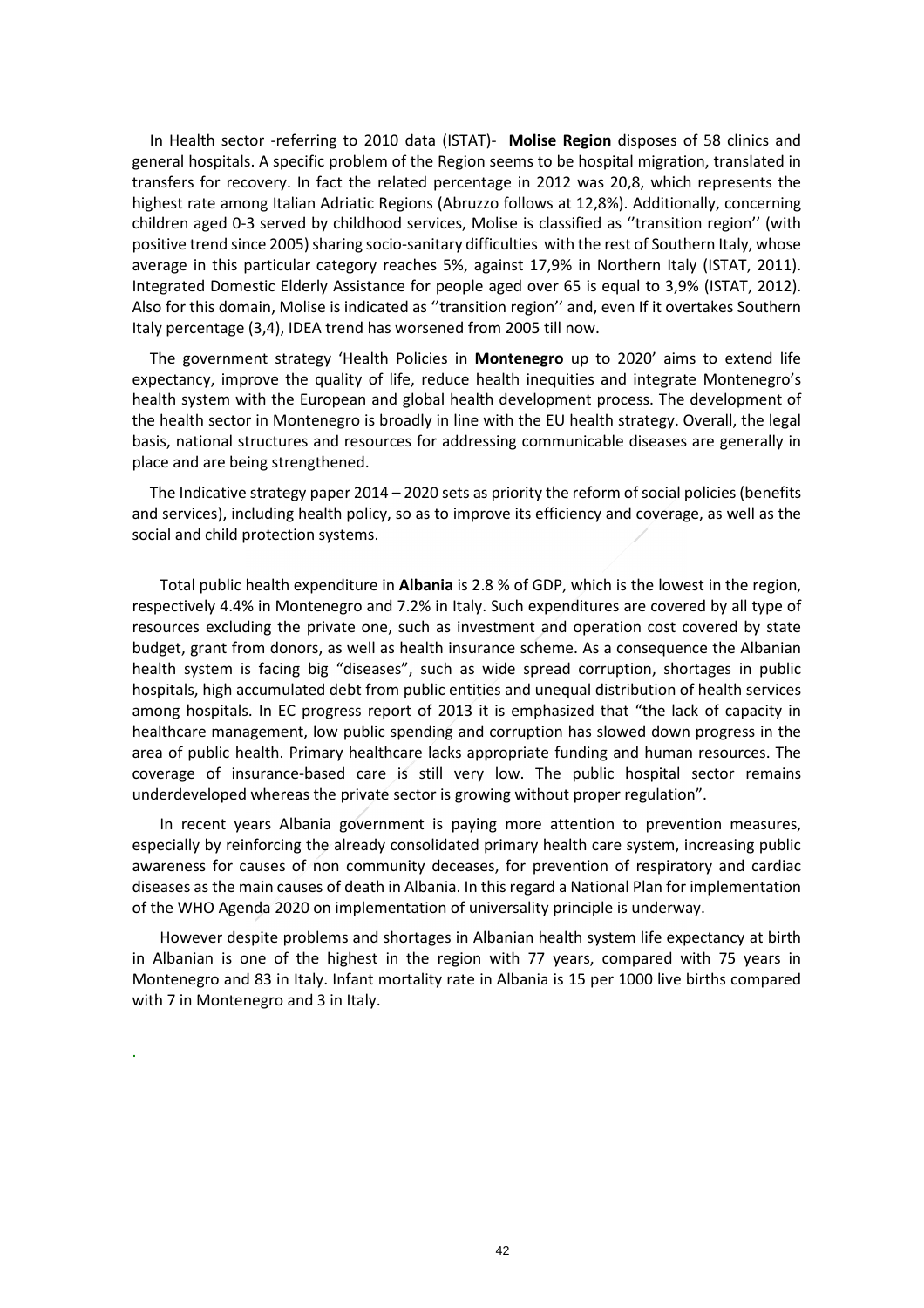# **SWOT ANALYSIS**

|                        | <b>Thematic</b><br><b>Objective</b>                         | <b>Strengths</b>                                                                                                                                                                                                                                                                                                                                                                                                       | Weaknesses                                                                                                                                                                                                                                                                                                                                                                                                                                                                                                                                                                                                                                                                                                                 | <b>Opportunities</b>                                                                                                                                                                                                                                                                                                                                           | <b>Threats</b>                                                                                                                                                                                                                                                                                                                                                               |
|------------------------|-------------------------------------------------------------|------------------------------------------------------------------------------------------------------------------------------------------------------------------------------------------------------------------------------------------------------------------------------------------------------------------------------------------------------------------------------------------------------------------------|----------------------------------------------------------------------------------------------------------------------------------------------------------------------------------------------------------------------------------------------------------------------------------------------------------------------------------------------------------------------------------------------------------------------------------------------------------------------------------------------------------------------------------------------------------------------------------------------------------------------------------------------------------------------------------------------------------------------------|----------------------------------------------------------------------------------------------------------------------------------------------------------------------------------------------------------------------------------------------------------------------------------------------------------------------------------------------------------------|------------------------------------------------------------------------------------------------------------------------------------------------------------------------------------------------------------------------------------------------------------------------------------------------------------------------------------------------------------------------------|
| <b>Smart</b><br>Growth | Research,<br>technological<br>development and<br>innovation | skill<br>productive<br>high<br>Some<br>(agriculture,<br>sectors<br>agribusiness, tourism)<br>strong institutional setup for<br>R&D in Italian Regions and<br>tradition in selected economic<br>sectors<br>Existence of plans in support of<br>private sector development and<br>employment policies<br>commitment<br>Expressed<br>for<br>increasing support for research<br>and innovation to academia and<br>business | GDP showing low level of<br>performance and substantial<br>wealth disparities across the<br>Programme Area<br><b>R&amp;D:</b><br>Low investment in<br>Insufficient funding available<br>for research and innovation<br>Low proportion of research<br>personnel in the population<br>Low number of<br>patent<br>applications<br>Innovation models more based<br>diversification<br>than<br>on.<br>breakthrough<br>innovation;<br>Puglia characterized as an<br>"Imitative innovation Area"<br>of local<br>Weak network<br>organisations<br>providing<br>transfer<br>technology<br>and<br>business services<br>Low level of ICT diffusion<br>Frail link between education<br>the<br>labour market,<br>and<br>especially SMEs | Rising investments in R&D<br>Slight increase of patent<br>applications over the last<br>years<br>R&D<br>specialisations<br>in<br>agribusiness and tourism<br>A diverse and networked<br>innovation community (by<br>clusters)<br>Improved cooperation of<br>R&D institutions with SMEs<br>(funding available through<br>ERDF mainstream and CBC<br>programmes) | continuously<br>Economy<br>affected by the economic<br>and debt crisis<br>Increasing<br>competition<br>southern<br>from<br>and<br>eastern countries<br>lack of<br>interest of<br>entrepreneurs for R&D<br>and innovation<br>continuous<br>lack<br>0t<br>investment of SMEs in<br>innovation in the regions<br>Brain drain to Western<br>Europe<br><b>Rising unemployment</b> |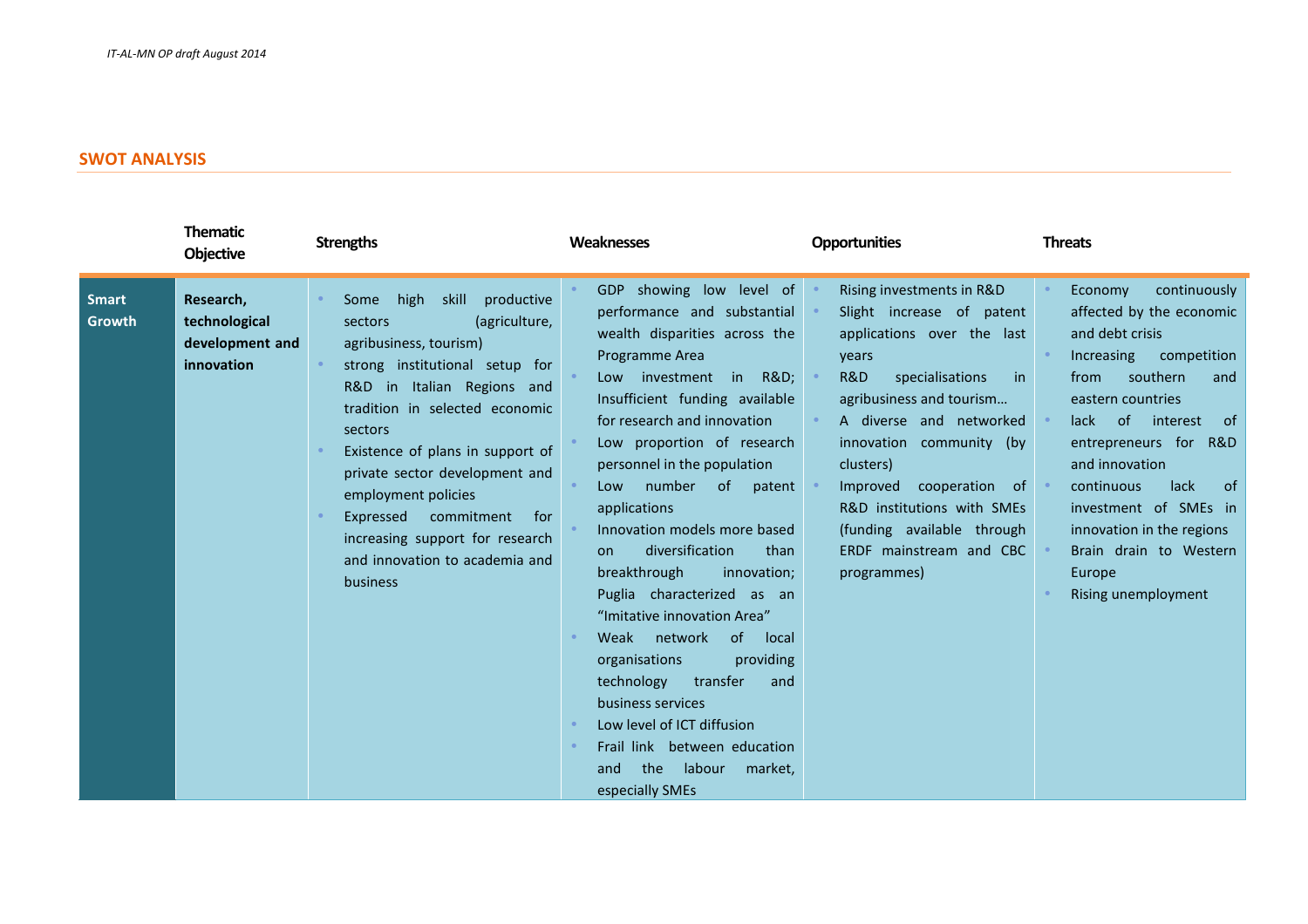| <b>Thematic</b><br><b>Objective</b> | <b>Strengths</b>                                                                                                                                                                                                                                                                                                                                  | <b>Weaknesses</b>                                                                                                                                                                                                                                                                                                                                                                                                                                                                                                                                                                                                                                                                                                                                                                                                           | <b>Opportunities</b>                                                                                                                                                                                                                                                                                                                                                                                                                                                                                                                                                                                         | <b>Threats</b>                                                                                                                                                                                                                  |
|-------------------------------------|---------------------------------------------------------------------------------------------------------------------------------------------------------------------------------------------------------------------------------------------------------------------------------------------------------------------------------------------------|-----------------------------------------------------------------------------------------------------------------------------------------------------------------------------------------------------------------------------------------------------------------------------------------------------------------------------------------------------------------------------------------------------------------------------------------------------------------------------------------------------------------------------------------------------------------------------------------------------------------------------------------------------------------------------------------------------------------------------------------------------------------------------------------------------------------------------|--------------------------------------------------------------------------------------------------------------------------------------------------------------------------------------------------------------------------------------------------------------------------------------------------------------------------------------------------------------------------------------------------------------------------------------------------------------------------------------------------------------------------------------------------------------------------------------------------------------|---------------------------------------------------------------------------------------------------------------------------------------------------------------------------------------------------------------------------------|
| <b>Competitiveness</b><br>of SMEs   | Powerful tertiary sector<br>$\bullet$<br>Relatively low labour cost for all<br>$\bullet$<br>territory<br>Strong commitment<br>to EU<br>integration<br>political<br>across<br>spectrum and all levels of the<br>IPA<br>society<br>expressed<br>in<br>countries<br>Good neighbourly relations and<br>border<br>record<br>in<br>cross<br>cooperation | Weak competitiveness of the<br>economy; Lagging behind in<br><b>SME</b><br>competitiveness •<br>performance<br>Strong influence of traditional<br>business (low and medium<br>technology sectors)<br>Incremental<br>innovation<br>producing limited added value<br>in SMEs<br>Low productivity of business<br>Small market and segmented<br>A majority of SMEs poorly<br>integrated<br>in international<br>networks<br>Inadequate and poor SME<br>access to finance and inexistent<br>risk capital, guarantee schemes<br>and venture capital<br><b>Business</b><br>support<br>services<br>centres,<br>business<br>(business<br>incubators, business advisory<br>services, etc.) and innovation<br>and technology centres to help<br>SMEs build up performance<br>strengthen<br>their<br>and<br>competitiveness, are missing | High business rate creation in<br>some regions<br>Increasing clustering of SMEs •<br>Potential for "Blue Economy"<br>development<br>Supportive environment for<br>promotion of entrepreneurial<br>culture and employment<br>generation<br>for<br>Opportunities<br>cooperation<br>in<br>common<br>interest key specialization<br>such<br>sectors<br>as<br>agriculture/fisheries/food<br>metal<br>processing,<br>and<br>mechanics industry. Tourism<br>and Creative industries and<br>energy efficiency.<br>The development of creative<br>industries as drivers of<br>economic<br>social<br>and<br>innovation | Serious recession in the<br>majority of regions<br>Difficulties of businesses<br>to access finance<br>Competition from other<br>Mediterranean areas that<br>offer innovative and high-<br>tech tourism and business<br>services |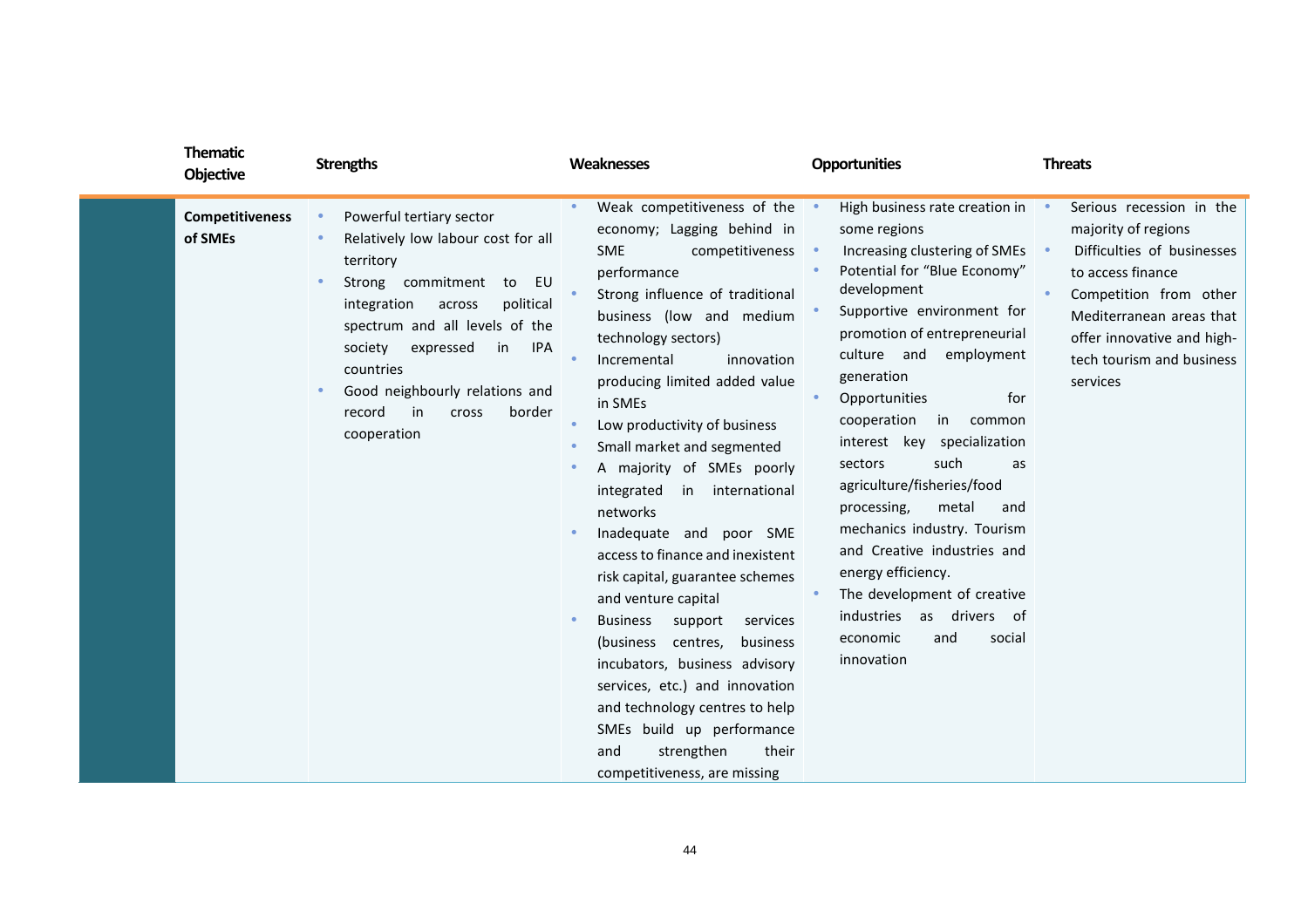| <b>Thematic</b><br><b>Objective</b>  | <b>Strengths</b>                                                                                                                                                                                                                                                                                                                                                                                                                                                                                                        | Weaknesses                                                                                                                                                                                                                                                                                                                                                                                                                                         | <b>Opportunities</b>                                                                                                                                                                                                                                                                                                                                                                                                                         | <b>Threats</b>                                                                                                                                                                                                                                             |
|--------------------------------------|-------------------------------------------------------------------------------------------------------------------------------------------------------------------------------------------------------------------------------------------------------------------------------------------------------------------------------------------------------------------------------------------------------------------------------------------------------------------------------------------------------------------------|----------------------------------------------------------------------------------------------------------------------------------------------------------------------------------------------------------------------------------------------------------------------------------------------------------------------------------------------------------------------------------------------------------------------------------------------------|----------------------------------------------------------------------------------------------------------------------------------------------------------------------------------------------------------------------------------------------------------------------------------------------------------------------------------------------------------------------------------------------------------------------------------------------|------------------------------------------------------------------------------------------------------------------------------------------------------------------------------------------------------------------------------------------------------------|
|                                      |                                                                                                                                                                                                                                                                                                                                                                                                                                                                                                                         | Practically<br>inexistent<br>local<br>$\bullet$<br>tradition of using commercial<br>business advisory services is<br>discouraging the development<br>of consultancy profession<br>Limited understanding of the<br>$\bullet$<br>importance of intellectual<br>property<br>Weak administrative capacity,<br>informal<br>corruption<br>and<br>economy are business barriers<br>conditioned<br>Seasonally                                              | Further tourism as a result of                                                                                                                                                                                                                                                                                                                                                                                                               | Sustainable<br>tourism                                                                                                                                                                                                                                     |
| <b>Sustainable</b><br><b>Tourism</b> | Appeal of the Programme area<br>which is essential for the tourism<br>Tourism is one of the most<br>significant<br>of<br>branches<br>Programme Area economy<br>Existence of valuable<br>and<br>recognized cultural heritage<br>assets (history, architecture,<br>tradition and folklore)<br>Extremely rich environmental<br>heritage<br>(sea,<br>mountains,<br>forests, wetlands)<br>Excellent<br>quality<br>natural<br>environment in many parts of the<br>region making it attractive to<br>individuals and investors | development of tourism<br>Natural resources under strong<br>pressure due to seasonal<br>tourism<br>Low integration of cultural<br>heritage with the development<br>of the tourism offer and<br>inefficient utilization of culture<br>and leisure facilities<br>Cultural heritage sites in poor<br>condition<br>in<br>Albania,<br>Montenegro<br>Lack of differentiated and<br>innovative tourism products<br>and services in Montenegro,<br>Albania | political<br>instability<br>in<br>competitive<br>tourism<br>destinations<br>Strong potential for port,<br>marina and nautical tourism<br>development<br>Cultural/historic tourism and<br>education<br>activities<br>promoting the region as a<br>multi-ethnic and attractive<br>European location;<br>Improving the existing tourist<br>offer<br>by<br>activating<br>cultural/natural/historical<br>and culinary resources and<br>potentials | model<br>is is<br>not<br>well<br>understood and applied,<br>mostly in Albania<br>Business barriers, lack of<br>knowledge,<br>experience<br>and skills in destination<br>management<br>and<br>marketing<br>Global climate change<br>might influence tourism |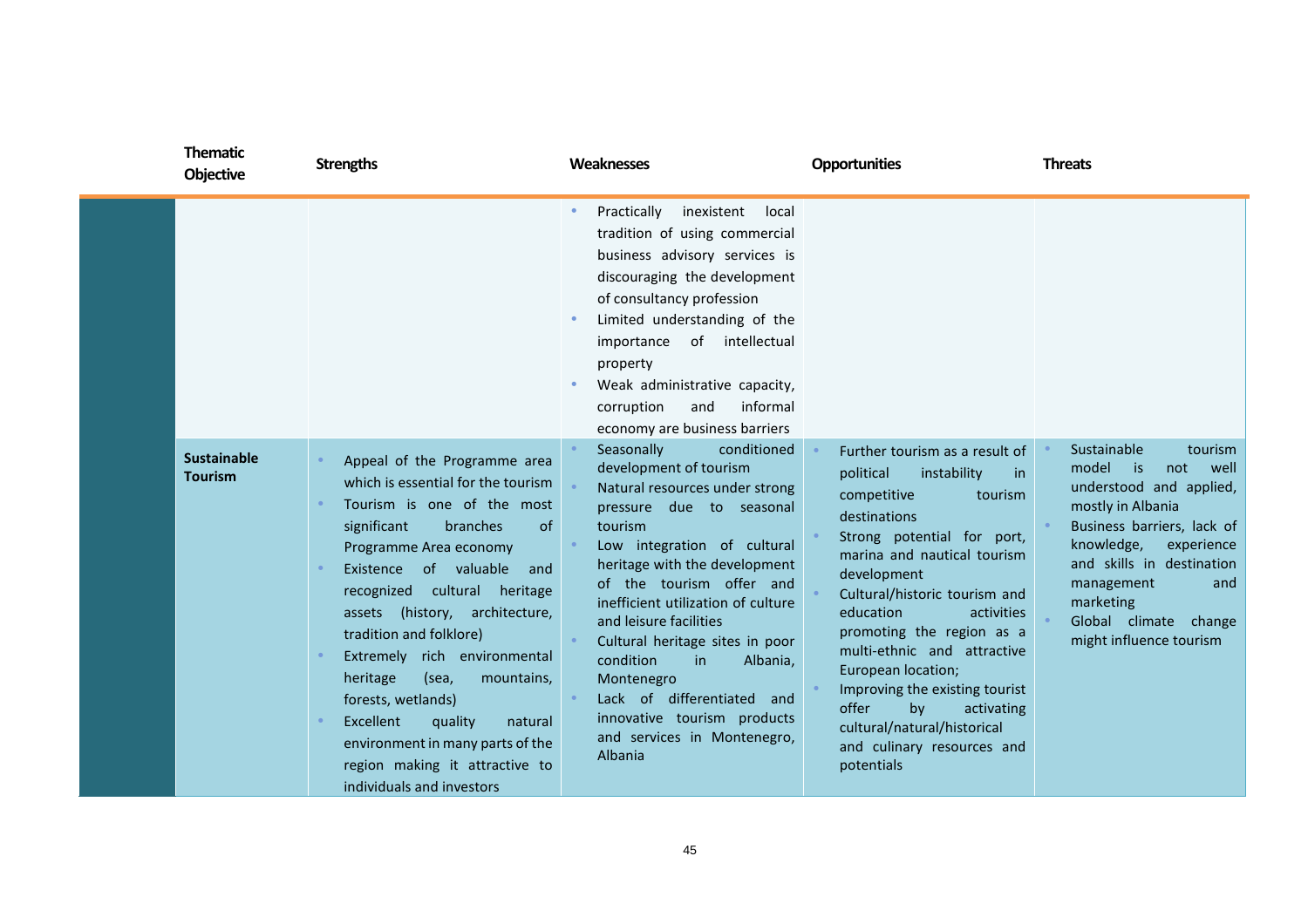|                                     | <b>Thematic</b><br><b>Objective</b>              | <b>Strengths</b>                                                                                                                                                                                                                                                                              | Weaknesses                                                                                                                                                                                                                                                                                                                                  | <b>Opportunities</b>                                                                                                                                                                                                                                                                                                                                                                                                                                                                        | <b>Threats</b>                                           |
|-------------------------------------|--------------------------------------------------|-----------------------------------------------------------------------------------------------------------------------------------------------------------------------------------------------------------------------------------------------------------------------------------------------|---------------------------------------------------------------------------------------------------------------------------------------------------------------------------------------------------------------------------------------------------------------------------------------------------------------------------------------------|---------------------------------------------------------------------------------------------------------------------------------------------------------------------------------------------------------------------------------------------------------------------------------------------------------------------------------------------------------------------------------------------------------------------------------------------------------------------------------------------|----------------------------------------------------------|
|                                     |                                                  | Temperate climate with different<br>influences and fertile soils<br>Good<br>level<br>of<br>transport<br>infrastructure in Italian Regions<br>only;<br>Accessible coastal region in<br>Montenegro with good quality<br>beaches                                                                 | Lack of maritime<br>tourism<br>Albania<br>infrastructure<br>in<br>(marinas)<br>Static and ineffective national<br>tourism marketing promotion<br>Lack of harmonised tourism<br>management: rules, standards,<br>certification, and use of<br>statistics<br>common<br>and<br>indicators                                                      | agriculture<br><b>Strong</b><br>development potential in<br>coastal and adjacent areas of<br>Albania, Montenegro<br>Linking coastal with rural<br>tourism and organic farming<br>Development of specialized<br>tourist programmes focused<br>on new "active" type of<br>holidays<br>Enhance<br>creativity<br>approaches in promotion of<br>tourism attractiveness                                                                                                                           |                                                          |
| <b>Sustainable</b><br><b>Growth</b> | carbon<br>Low<br>economy<br>and<br>energy sector | Favourable conditions for the<br>production of renewable energy<br>(climate, natural resources)<br>Lead position of Puglia in<br>producing RES / easy to apply to<br>the rest of the region<br>Increased awareness about the<br>$\bullet$<br>need for a shift towards a low<br>carbon economy | Green-house gas index much .<br>higher than the EU average<br>Insufficient development of<br>renewable energy<br>Relatively high<br>degree of<br>energy dependence<br>efficiency<br>Low<br>energy<br>compared to the EU average<br>Slow implementation of energy<br>and<br>renewable<br>efficiency<br>energy strategies and action<br>plans | Development potential for .<br>renewable energy not fully<br>exploited (solar and wind<br>power in Montenegro / and<br>hydro power in Albania)<br>Programme<br>countries<br>committed to reduce GHG<br>emissions<br>Potential<br>for<br>0f<br>use<br>sustainable environmentally<br>friendly and energy efficient<br>services and technologies<br>of renewable<br>Promotion<br>production<br>resources<br>demonstration<br>including<br>projects<br>Potential for exchange of<br>experience | Significant increase in the<br>cost of low carbon energy |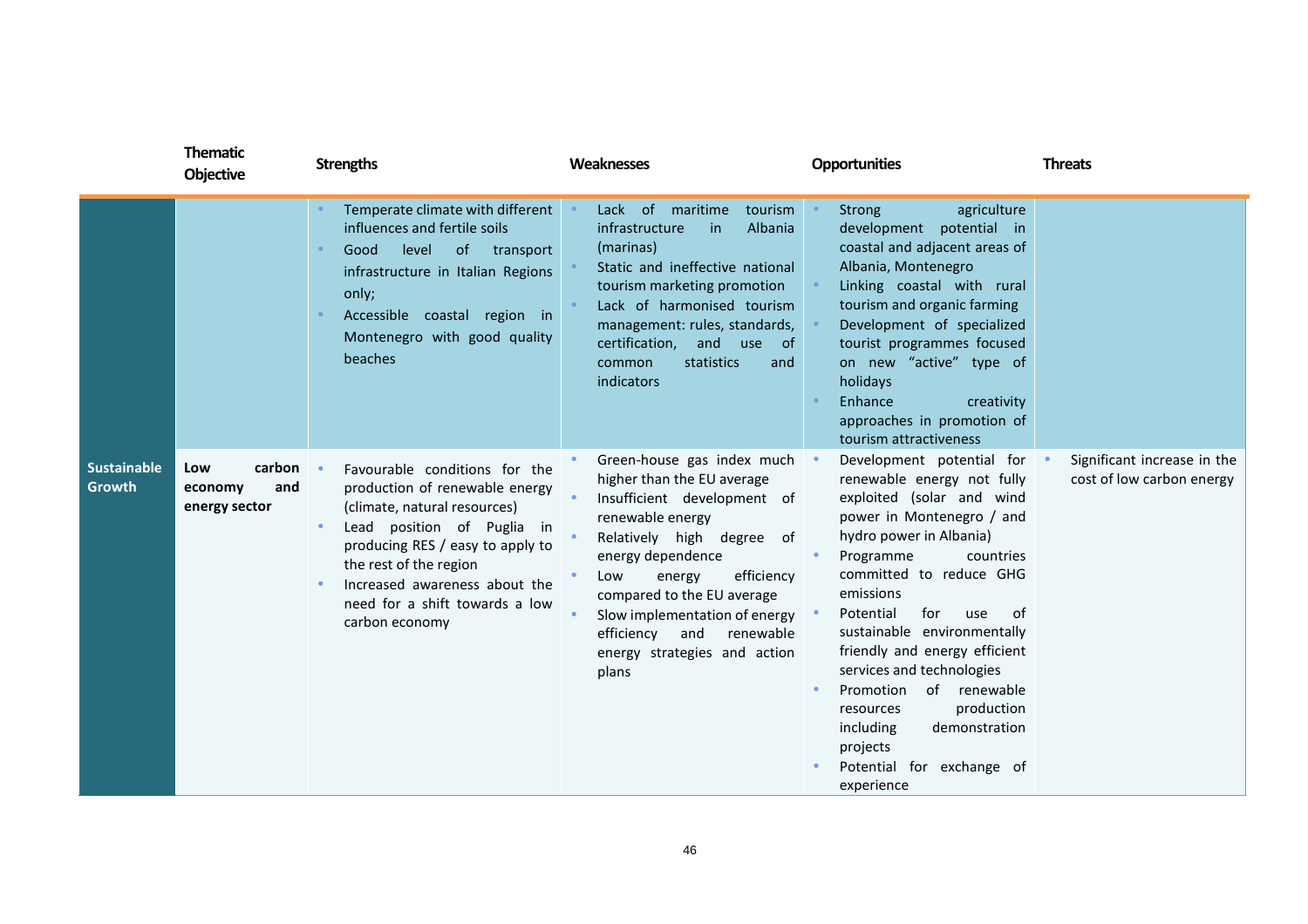| <b>Thematic</b><br><b>Objective</b>                                                                                                                | <b>Strengths</b>                                                                                                                                                                                                                                                                                                          | <b>Weaknesses</b>                                                                                                                                                                                                                                                                                                                                                                                                                                                                                                                                                                                  | <b>Opportunities</b>                                                                                                                                                                                                                                                                                                 | <b>Threats</b>                                                                                                                                                                                                                                                                                                                    |
|----------------------------------------------------------------------------------------------------------------------------------------------------|---------------------------------------------------------------------------------------------------------------------------------------------------------------------------------------------------------------------------------------------------------------------------------------------------------------------------|----------------------------------------------------------------------------------------------------------------------------------------------------------------------------------------------------------------------------------------------------------------------------------------------------------------------------------------------------------------------------------------------------------------------------------------------------------------------------------------------------------------------------------------------------------------------------------------------------|----------------------------------------------------------------------------------------------------------------------------------------------------------------------------------------------------------------------------------------------------------------------------------------------------------------------|-----------------------------------------------------------------------------------------------------------------------------------------------------------------------------------------------------------------------------------------------------------------------------------------------------------------------------------|
| change<br><b>Climate</b><br>and<br>risk<br>prevention                                                                                              | European<br>Existence<br><sub>of</sub><br>a<br>framework and national policies<br>the<br>reduction of C02<br>for<br>emissions                                                                                                                                                                                             | strongly<br>Programme<br>area<br>confronted to natural risks<br>(drought, fire, floods)<br>Low wind potential compared<br>with Europe and the respective<br>national context<br>High ozone concentration<br>Low capacity of adaptability to<br>climate<br>change<br>$\mathsf{in}$<br>the<br>Programme<br>area<br>and<br>insufficient measures to tackle<br>this challenge<br>Low interoperability of Civil<br><b>Protection Mechanisms</b><br>desertification<br>Soil<br>and<br>developing<br>urbanization<br>affecting mostly rural areas<br>Poor enforcement of the<br>principle "Polluter pays" | Increasing commitment to<br>sustainable development<br>Collaboration on raising<br>awareness of the impact of<br>climate change on the<br>Programme Area<br>Emergence<br>of<br>low-cost<br>effective technologies for risk<br>early<br>warning,<br>communication<br>and<br>interoperability (e.g. remote<br>sensing) | Programme<br>area<br>vulnerable<br>to<br>climate<br>change<br>Increased risk of natural<br>due to the<br>disasters<br>reinforcing<br>mutually<br>effect of hazards (e.g.<br>climate change, drought,<br>forest fires and erosion)<br>High costs involved in<br>repairing<br>the<br>damage<br>caused<br>by<br>natural<br>disasters |
| <b>Protection</b><br>and<br>Enhancement of<br><b>Natural</b><br>Resources,<br><b>Protected Areas</b><br>and Landscapes /<br>(Coastal<br>Pollution) | <b>Numerous</b><br>protected<br>areas<br>(NATURA<br>2000 and<br>global<br>(UNESCO) importance) in Italian<br>Regions<br>Improved legal framework for<br>environment<br>protection<br>in<br>Albania, Montenegro<br>Unique landscape resources<br>$\bullet$<br>(Adriatic coast, mountainous<br>areas with forests and water | Degradation of fragile areas,<br>$\bullet$<br>notably coastal areas and<br>pollution of maritime areas<br>Challenges, such as air, water<br>biodiversity<br>quality,<br>and<br>pressures on the environment<br>resulting from development in<br>urban, rural and coastal areas<br>of<br>level<br>Low<br>general<br>$\bullet$<br>environmental awareness                                                                                                                                                                                                                                            | Development environmental<br>protection<br>measures<br>(protected areas)<br>Raising awareness of the<br>of<br>merits<br>environment<br>protection and sustainable<br>development and increased<br>public participation in the<br>related<br>decision<br>making<br>process                                            | Unsustainable<br>economic<br>development<br>and<br>pollution<br>uncontrolled<br>may deteriorate air, water<br>and soil quality<br>Increasingly poorer air<br>quality<br>Increasing scarcity of<br>water resources                                                                                                                 |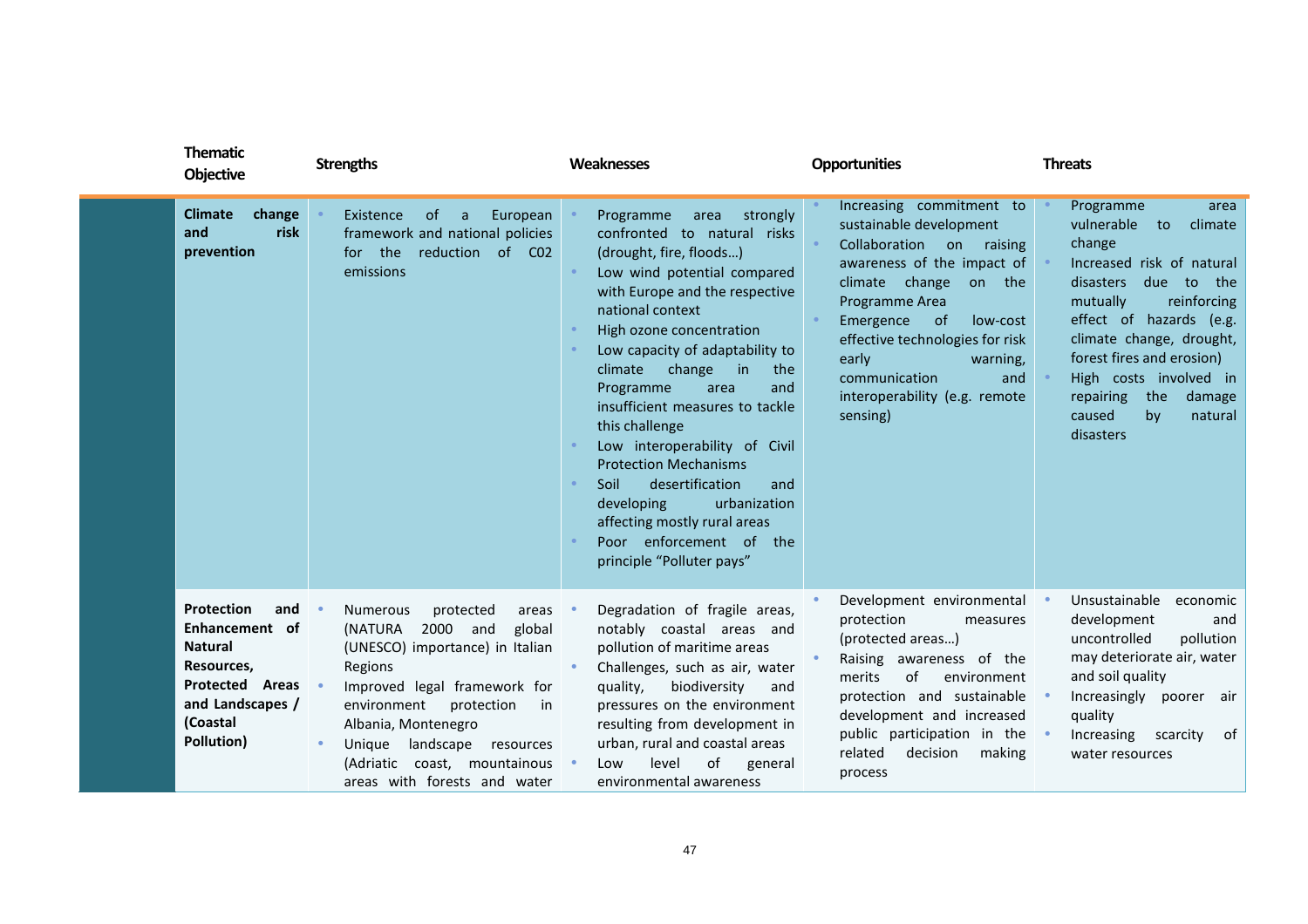| <b>Thematic</b><br><b>Objective</b>                               | <b>Strengths</b>                                                                                                                                                                                                                                                                                                                                                                   | <b>Weaknesses</b>                                                                                                                                                                                                                                                                                                                                                                                                                                                       | <b>Opportunities</b>                                                                                                                                                                                                                                                                                                                                                                                                                                    | <b>Threats</b>                                                                                                                                                                                                                                                                                                                                                                                                                                         |
|-------------------------------------------------------------------|------------------------------------------------------------------------------------------------------------------------------------------------------------------------------------------------------------------------------------------------------------------------------------------------------------------------------------------------------------------------------------|-------------------------------------------------------------------------------------------------------------------------------------------------------------------------------------------------------------------------------------------------------------------------------------------------------------------------------------------------------------------------------------------------------------------------------------------------------------------------|---------------------------------------------------------------------------------------------------------------------------------------------------------------------------------------------------------------------------------------------------------------------------------------------------------------------------------------------------------------------------------------------------------------------------------------------------------|--------------------------------------------------------------------------------------------------------------------------------------------------------------------------------------------------------------------------------------------------------------------------------------------------------------------------------------------------------------------------------------------------------------------------------------------------------|
|                                                                   | resources, lakes, clean rivers,<br>mineral and thermal springs);<br>Diverse and well preserved<br>nature with natural parks and<br>protected areas;<br>biodiversity,<br>including<br>Rich<br>$\bullet$<br>valuable medicinal plants and<br>herbs;                                                                                                                                  | Insufficient capacity to manage •<br>the protected areas<br>Illegal<br>construction<br>is<br>a a<br>widespread phenomenon<br>Weak capacity to developing<br>spatial planning frameworks,<br>enforce land<br>management<br>regulation<br>and<br>stopping<br>uncontrolled development.<br>Growing households waste<br>production<br>Waste still largely managed in<br>classical ways (dumps) mainly<br>in Albania<br>Waste recycling remains lower<br>than the EU average | Shift from traditional waste<br>processing towards cleaner<br>methods<br>Existence<br>of<br>integrated<br>coastal management plans<br>of<br>Expansion<br>and<br>international recognition of<br>natural parks and marine<br>protected areas;<br>Partnership of public, private<br>civil<br>sector<br>and<br>in.<br>implementing environmental<br>protection<br>initiatives and<br>promoting<br>sustainable<br>development<br>programmes<br>and projects | Overexposure<br>$\bullet$<br>of<br>overexploitation<br>specific sites / resources<br>Increasing urban sprawl<br>Non-systematic<br>exploitation of forests<br>of<br>Lack<br>sufficient<br>$\bullet$<br>for<br>current<br>resources<br>maintenance<br>and<br>preservation<br>0f<br>the<br>natural,<br>cultural<br>and<br>historical heritage<br>Increasing<br>οf<br>cost<br>recycling and waste re-use<br>methods<br>due<br>to<br>complexity of products |
| <b>Transport</b><br>and<br><b>Energy</b><br><b>Infrastructure</b> | level<br>of<br>Good<br>road<br>infrastructures especially in the<br>north-south direction in Italian<br>Regions whereas improvements<br>are needed in the IPA countries<br>Substantial network of port cities<br>even if not well equipped to deal<br>with the flow of passengers and<br>goods<br>geographical<br>Strategic<br>connection between Balcans and<br>Italian Peninsula | High difference in terms of<br>satisfactory accessibility, For<br>IPA countries Low resources<br>allocated for the development<br>and maintenance of railway<br>infrastructure<br>Geographical<br>fragmentation<br>and isolation of numerous<br>territories (remote areas)<br><b>Badly</b><br>managed<br>urban<br>development,<br>notably<br>in<br>coastal<br>relying<br>areas<br>on<br>individual motorised traffic                                                    | Good position of regions as<br>hubs for tourists and trade<br>Development of multimodal<br>transport systems<br><b>Strong</b><br>potential<br>for<br>developing<br>combined<br>truck/railway transport and<br>linking it with ferry lines with<br>Italy<br>Reinforcement of existing<br>railway network                                                                                                                                                 | Lack<br><sub>of</sub><br>European<br>of<br>coordination<br>the<br>communication system<br>of the<br>Fragmentation<br>transport<br>landscape<br>depending on the EU<br>accession process of the<br>non MS<br>Dominance<br>and<br>continuing attractivity of<br>the road-bound transport                                                                                                                                                                 |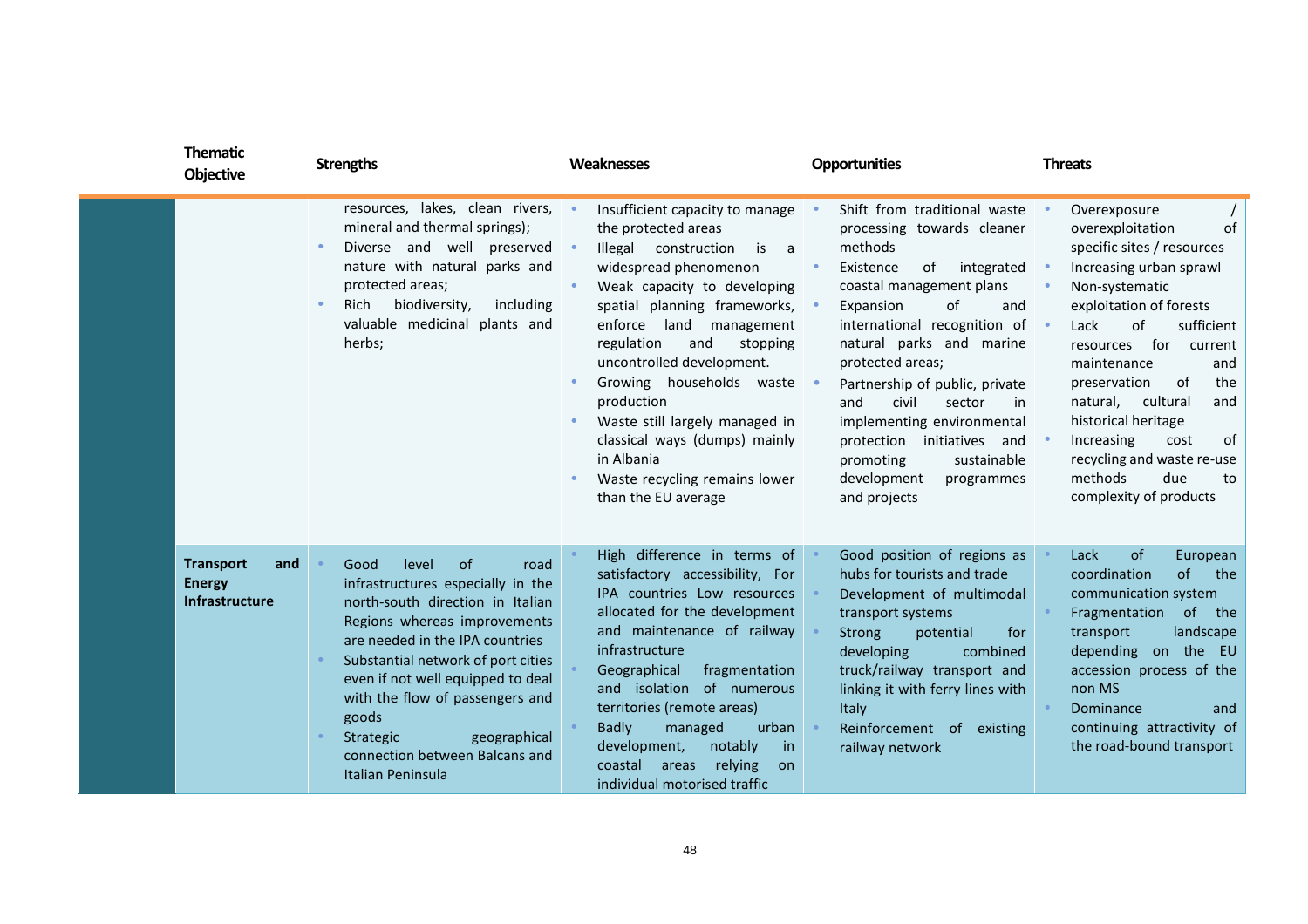|                            | <b>Thematic</b><br><b>Objective</b> | <b>Strengths</b>                                                                                                                                                                                          | Weaknesses                                                                                                                                                                                                                                                                                                                                                                                                                                                                                                                                                                                                                                                  | <b>Opportunities</b>                                                                                                                                                                                                                               | <b>Threats</b>                                                                                                                                                                 |
|----------------------------|-------------------------------------|-----------------------------------------------------------------------------------------------------------------------------------------------------------------------------------------------------------|-------------------------------------------------------------------------------------------------------------------------------------------------------------------------------------------------------------------------------------------------------------------------------------------------------------------------------------------------------------------------------------------------------------------------------------------------------------------------------------------------------------------------------------------------------------------------------------------------------------------------------------------------------------|----------------------------------------------------------------------------------------------------------------------------------------------------------------------------------------------------------------------------------------------------|--------------------------------------------------------------------------------------------------------------------------------------------------------------------------------|
|                            |                                     | Well-developed<br>energy<br>production and supply network<br>in Montenegro                                                                                                                                | of<br>railway<br>Poor<br>level<br>infrastructure in IPA countries;<br>lower density of the railway<br>network than the EU average in<br><b>Italian Regions</b><br>Low multimodal accessibility<br>Insufficient development of<br>coastal maritime traffic<br>public investment<br>Limited<br>budget unable to meet huge<br>infrastructure<br>development<br>needs<br>Weak technical and financial<br>capacity for port, marina and<br>nautical tourism development<br>and public private partnership<br>transactions in this sector<br>Complex Customs procedures<br>in border crossings<br>Inadequate<br>public<br>utility<br>management for IPA countries | ICT tools for sustainable and<br>efficient<br>"real-time"<br>multimodal transport                                                                                                                                                                  | Low competitiveness of<br>transport<br>operation<br>(ports, airports, railways)<br>Infrastructure<br>potentially<br>investments<br>adversely affecting the<br>environment      |
| <b>Inclusive</b><br>Growth | <b>Labour Market</b>                | High number of self-employed<br>$\bullet$<br>High level mobility of students<br>employment<br>policies<br>Active<br>implemented<br>A dominant tertiary sector in the<br>Programme area<br>Low labour cost | Low employment level<br>High unemployment levels of<br>the active population<br>High youth and women's<br>unemployment<br>High long term unemployment<br>rate<br>Low income and standard of<br>living among the majority of<br>the population in IPA countries                                                                                                                                                                                                                                                                                                                                                                                              | Tourism-related services a<br>$\bullet$<br>prominent factor in securing<br>employment and are one of<br>the main sources of income<br>for the local population<br>Simplified<br>labour mobility<br>within<br>and<br>between<br>Programme countries | Consequences<br>0f<br>continuous<br>economic<br>crisis on unemployment<br>increase<br>Drain of human resources,<br>notably young people<br>towards<br>other<br>EU<br>countries |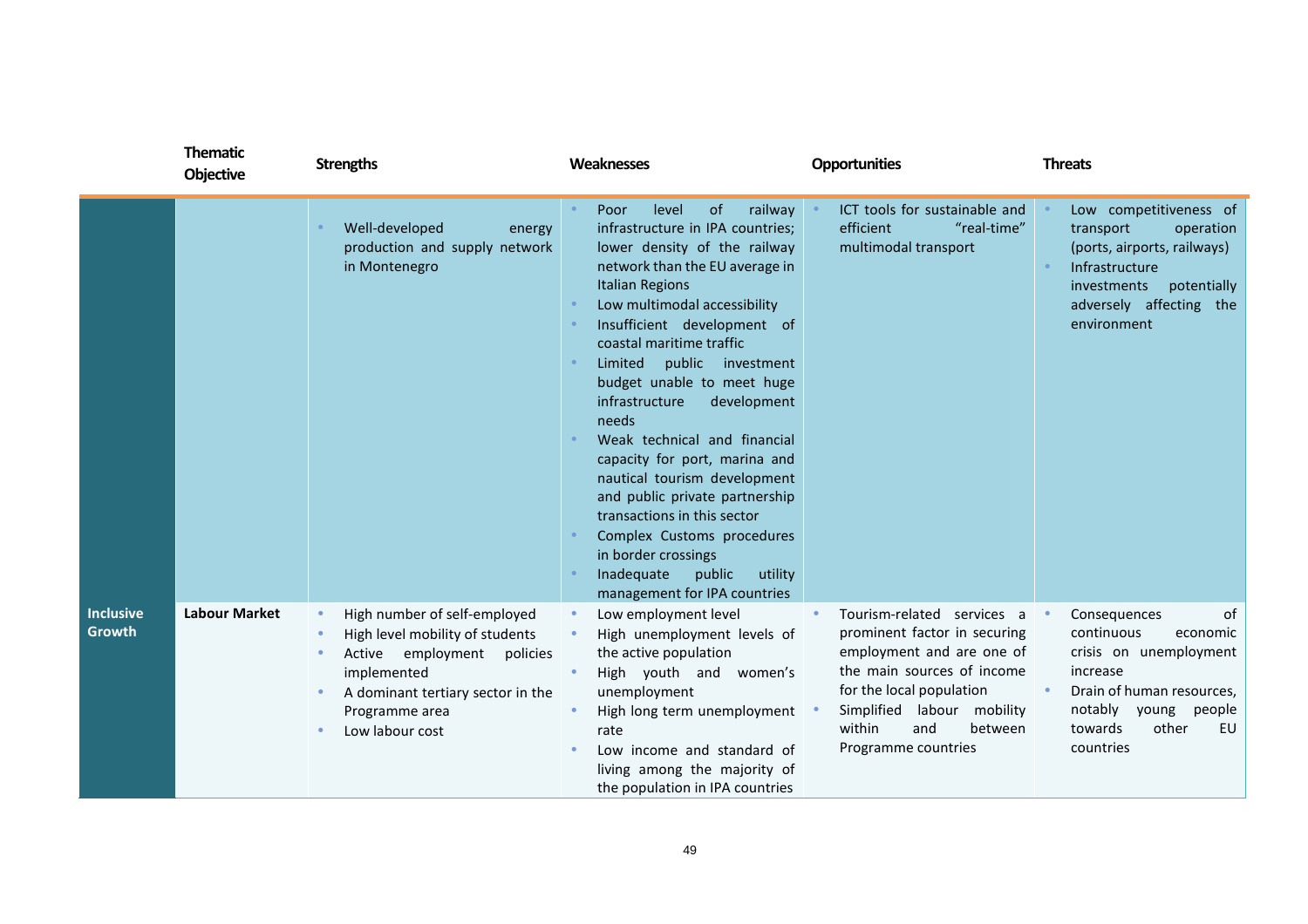| <b>Thematic</b><br>Objective             | <b>Strengths</b>                                                                                                                | <b>Weaknesses</b>                                                                                                                                                                                                                              | <b>Opportunities</b>                                                                                                                                                                                                                     | <b>Threats</b>                                                                                                                                                                                                                                                                                                                                               |
|------------------------------------------|---------------------------------------------------------------------------------------------------------------------------------|------------------------------------------------------------------------------------------------------------------------------------------------------------------------------------------------------------------------------------------------|------------------------------------------------------------------------------------------------------------------------------------------------------------------------------------------------------------------------------------------|--------------------------------------------------------------------------------------------------------------------------------------------------------------------------------------------------------------------------------------------------------------------------------------------------------------------------------------------------------------|
|                                          |                                                                                                                                 | Low mobility of the labour<br>$\bullet$<br>force in IPA countries<br>Periodic seasonal labour                                                                                                                                                  | Opportunities offered by Blue<br>Growth and tourism for local<br>employment<br>Improving the skills profile of •<br>the workforce to respond to<br>special<br>sectors<br>and<br>innovation against challenges<br>of the economic crisis. | Ageing of the population<br>and depopulation of some<br>rural settlements<br>Increased social exclusion<br>for some groups (persons<br>disabilities,<br>with<br>minorities, women and<br>youth)<br>Unemployment caused by<br>collapse or restructuring<br>of larger industries<br>Insufficient<br>investment<br>into human capital and<br>workforce mobility |
| <b>Education</b><br>and<br><b>Health</b> | Higher<br>education<br>culturally<br>praised<br>choice of professional<br>Good<br>training<br>Sufficient number of universities | High level of early school<br>leavers compared to the EU<br>average<br>Higher education institutes<br>ranking rather low globally<br>High incompletion rates of<br>tertiary education in heavily<br>specialized in tourism regions<br>(Puglia) | Progressive decrease in the<br>rate of early school leavers<br>Increasing recognition of the<br>$\circ$ f<br>skills<br>importance<br>assessment systems                                                                                  | <b>Brain drain</b><br>Poor disposition of SMEs<br>to invest in vocational and<br>dual training                                                                                                                                                                                                                                                               |

X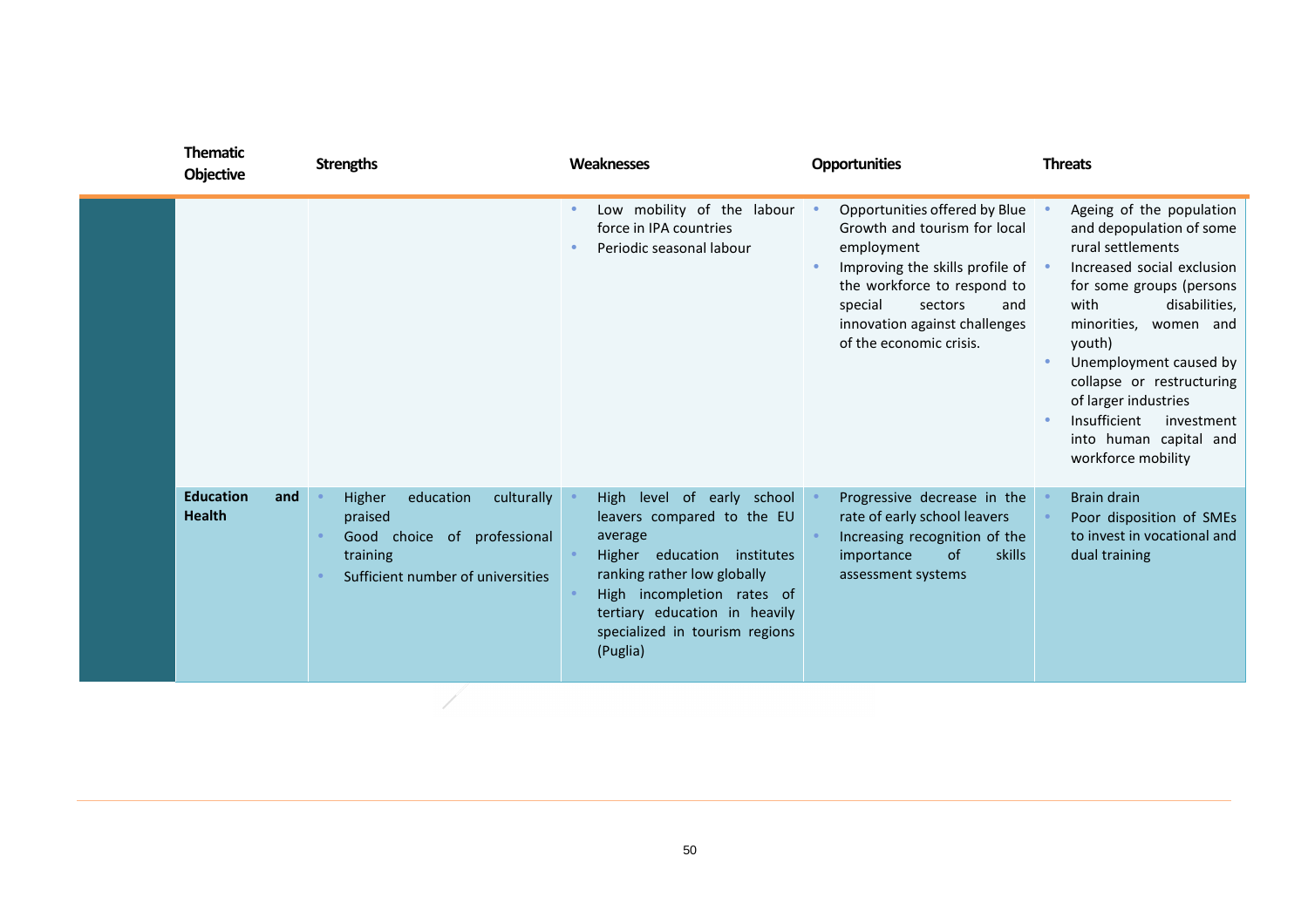## **Summary of the Main challenges and Needs of the IT-AL-MN Area**

| <b>Main needs</b>                                                                                                                                                                                                                                                                                                                                                                                                                                                                                                                                                                                                                                                                                                                                                                                                                                                                                                                                                                                                                                                                                                                                                                                                                                                                                                                                                                                                                                                                                                                                                                                                                                                                                                                                                                                                                                                                                                                                                                                                                                                                                                                                                                                                                                                                                                                                                                                                                                                                                                               |
|---------------------------------------------------------------------------------------------------------------------------------------------------------------------------------------------------------------------------------------------------------------------------------------------------------------------------------------------------------------------------------------------------------------------------------------------------------------------------------------------------------------------------------------------------------------------------------------------------------------------------------------------------------------------------------------------------------------------------------------------------------------------------------------------------------------------------------------------------------------------------------------------------------------------------------------------------------------------------------------------------------------------------------------------------------------------------------------------------------------------------------------------------------------------------------------------------------------------------------------------------------------------------------------------------------------------------------------------------------------------------------------------------------------------------------------------------------------------------------------------------------------------------------------------------------------------------------------------------------------------------------------------------------------------------------------------------------------------------------------------------------------------------------------------------------------------------------------------------------------------------------------------------------------------------------------------------------------------------------------------------------------------------------------------------------------------------------------------------------------------------------------------------------------------------------------------------------------------------------------------------------------------------------------------------------------------------------------------------------------------------------------------------------------------------------------------------------------------------------------------------------------------------------|
| Sustainably exploit the opportunities derived by the Blue and Green<br>Improved regulatory framework for doing business; identifying and<br>tackling inefficiencies of the regulatory framework can enhance<br>Development of innovation communities and chains in relation to the<br>entrepreneurship<br>innovation status of each region (from "low tech" to "market leader<br>Access to finance and business support services focused directly to SMEs<br>Enhancing human capital for entrepreneurship focusing on the region's<br>Exploitation of the baseline provided by the RIS3 developed in the MS and<br>common challenges, i.e. tourism, maritime, agrofood, creative industries<br>identification of smart specialisation topics and synergies with the IPA<br>etc.<br>Increased adoption of innovation and technologies by SMEs-It is suggested<br>Increase of cross-border economic interactions, joint projects and clusters<br>that more innovative instruments and approaches should be sought for<br>particularly in the common interest key specialization areas of<br>capacity building of SMEs instead of the traditional ones that are best<br>agriculture/fisheries/food processing, tourism and creative industries,<br>tackled at a national/ regional level<br>metal and mechanics industry; It is suggested that schemes aim directly at<br>Increased cooperation between research and industry; It is suggested that<br>focus should be put on the exploitation of cross-border cooperation and<br>linkages and clustering of RIS3 pre-selected areas of competitive<br>Increased exploitation of synergies with other relevant programmes; This<br>may be a standard "module" of the programme funded projects, i.e. the<br>advantage for the programme regions<br>Increased business investment in R&I It is suggested that focus should be<br>put on the identification of hurdles to increased business investment in R&I<br>Promote cooperation for the development of creative industries as<br>and the adoption of measures to tackle the problem.<br>Commercialisation/Utilisation of research (innovation); It is suggested that<br>professional services directly aiming SMEs are deployed along with<br>capacity building for IPA innovation support mechanisms based on careful<br>examination of reasons that hinder SME participation<br>Development of smart specialisation strategies and examination of<br>synergies among the various countries and regions; It is suggested that |
|                                                                                                                                                                                                                                                                                                                                                                                                                                                                                                                                                                                                                                                                                                                                                                                                                                                                                                                                                                                                                                                                                                                                                                                                                                                                                                                                                                                                                                                                                                                                                                                                                                                                                                                                                                                                                                                                                                                                                                                                                                                                                                                                                                                                                                                                                                                                                                                                                                                                                                                                 |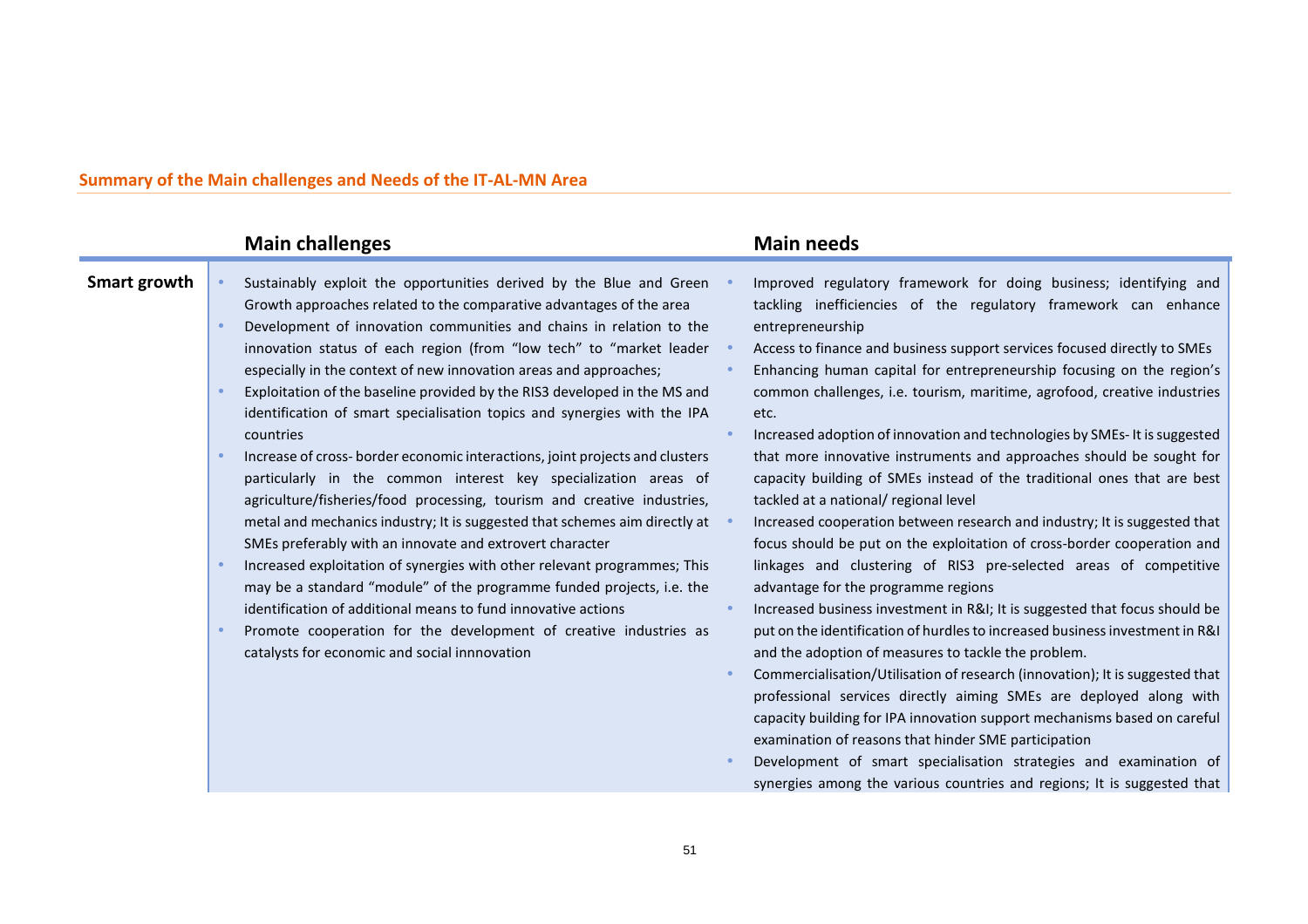|                              | <b>Main challenges</b>                                                                                                                                                                                                                                                                                                                                                                                                                                                                                                                                                                                                                                                                                                  |           | <b>Main needs</b>                                                                                                                                                                                                                                                                                                                                                                                                                                                                                                                                                                                                                                                                                                                                                                                                                                                                                                                                                                                                                                                                                          |
|------------------------------|-------------------------------------------------------------------------------------------------------------------------------------------------------------------------------------------------------------------------------------------------------------------------------------------------------------------------------------------------------------------------------------------------------------------------------------------------------------------------------------------------------------------------------------------------------------------------------------------------------------------------------------------------------------------------------------------------------------------------|-----------|------------------------------------------------------------------------------------------------------------------------------------------------------------------------------------------------------------------------------------------------------------------------------------------------------------------------------------------------------------------------------------------------------------------------------------------------------------------------------------------------------------------------------------------------------------------------------------------------------------------------------------------------------------------------------------------------------------------------------------------------------------------------------------------------------------------------------------------------------------------------------------------------------------------------------------------------------------------------------------------------------------------------------------------------------------------------------------------------------------|
|                              |                                                                                                                                                                                                                                                                                                                                                                                                                                                                                                                                                                                                                                                                                                                         |           | activities focus on the identification of smart specialisation synergies<br>among the various countries and regions and the transfer of RIS3 practices<br>to the IPA countries<br>More emphasis on new innovation areas and approaches (Eco Innovation;<br>Public Procurement for Innovation; Creative Industry; Service Industry and<br>Social Innovation, Procurement and Social Innovation); The promotion of<br>these new innovation areas and approaches can be beneficial both for<br>ERDF and IPA countries. In particular social innovation and creative<br>industry allow room for nurturing non- technological "soft" innovation<br>which is relevant to many of the less developed regions in the programme<br>area.<br>Innovation management support (IP advise, tech- transfer, prototyping,<br>demonstrators, etc.); can be especially beneficial for IPA countries;<br>capacity building can be directed to the local innovation support<br>mechanisms.<br>there is a need to promote critical mass of SMEs throughout the setting up<br>of new clusters especially in blue economy sectors |
| <b>Sustainable</b><br>growth | Large regional disparities in economic development levels<br>$\bullet$<br>Insufficient development of renewable energy<br>$\bullet$<br>Relatively high degree of energy dependence<br>$\bullet$<br>Low energy efficiency compared to the EU average<br>Degradation of fragile areas, notably coastal areas<br>$\bullet$<br>Lack of capacities in management of cultural and tourism activities<br>Challenges in relation to areas, such as water quality, biodiversity and<br>pressures on the environment resulting from development in urban, rural<br>and coastal areas<br>Overcome geographical fragmentation and isolation of some territories<br>$\bullet$<br>(remote areas)<br>Increase multimodal accessibility | $\bullet$ | Cooperation in development of crossborder tourist routes<br>Promote cross border cultural and creative activities<br>Need to turn towards a postfossil and low carbon economy allowing the<br>Italian regions to further focus on the decoupling of their economies, while<br>assisting the IPA countries to master the transition of their economies in<br>that direction<br>Need to diversify the RES potential and to enhance local approaches.<br>Promote energy efficiency in the public sector<br>Need to conciliate energy production with aims of protecting nature,<br>landscape and biodiversity, with touristic and local interests                                                                                                                                                                                                                                                                                                                                                                                                                                                             |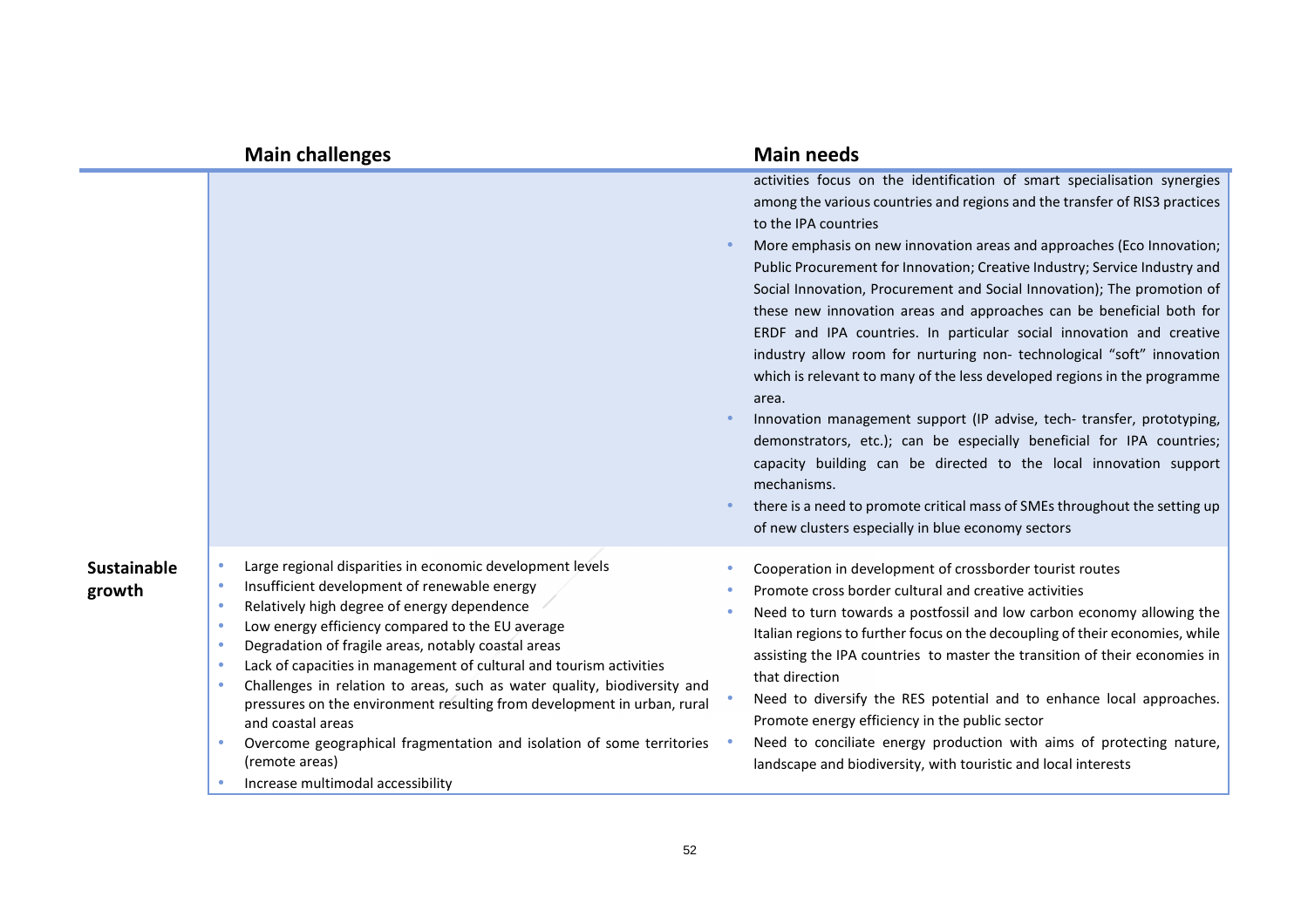|                            | <b>Main challenges</b>                                                                                                                                                                                                                                                                                                                                                                                                                                                                                    |                | <b>Main needs</b>                                                                                                                                                                                                                                                                                                                                                                                                                                                                                                                                                                                                                                                                                                                                                                                                                                                                                                                                                                                                                                                                                                                                                                                                                                                                                                                                                                          |
|----------------------------|-----------------------------------------------------------------------------------------------------------------------------------------------------------------------------------------------------------------------------------------------------------------------------------------------------------------------------------------------------------------------------------------------------------------------------------------------------------------------------------------------------------|----------------|--------------------------------------------------------------------------------------------------------------------------------------------------------------------------------------------------------------------------------------------------------------------------------------------------------------------------------------------------------------------------------------------------------------------------------------------------------------------------------------------------------------------------------------------------------------------------------------------------------------------------------------------------------------------------------------------------------------------------------------------------------------------------------------------------------------------------------------------------------------------------------------------------------------------------------------------------------------------------------------------------------------------------------------------------------------------------------------------------------------------------------------------------------------------------------------------------------------------------------------------------------------------------------------------------------------------------------------------------------------------------------------------|
|                            | Increasing awareness on sustainable growth agenda, e.g. on the non-<br>technical framework conditions for RES or the sustainable valorisation of<br>the heritage;<br>CB cooperation can offer an added value in tackling jointly specific natural<br>risks<br>Supporting to diversify and to specialize territorial and accommodation<br>offer<br>Better integration among tourism development<br>planning and<br>$\bullet$<br>environmental management system<br>Fragmented tourist markets<br>$\bullet$ | $\bullet$<br>۰ | There is a need to improve sustainable tourist fruition of natural and<br>cultural heritage by appropriate territorial communication, brand<br>reputation and identity divulgation strategies as well ITC<br>Need to manage the high environmental vulnerability, increased land and<br>resources consumption<br>Need for effective and sustainable use of natural resources, particularly<br>forests,<br>Need for improveingwater management<br>Need to address fragmentation of habitats and landscapes<br>Need to integrate Ecosystem Services, Blue and Green Growth principles<br>in regional development planning and establish sustainable valorisation of<br>natural and cultural assets as growth assets<br>Need to elaborate common standards for the smart and sustainable<br>management of cultural activities and heritage<br>Need to improve capacities of cultural and tourism operators and local<br>public authorities management skills<br>Need to agree and implement on common standard and procedures to<br>overcome discontinuities across borders, optimise existing services and<br>create multi-modal systems by existing infrastructures<br>Accessibility of the area shall be improved by mean of coordination of<br>existing regional transport systems<br>Need to share methodologies for collecting data and common indicators<br>for tourism and transport; |
| <b>Inclusive</b><br>growth | Low employment levels / High unemployment levels of the active<br>population<br>High youth and women's unemployment / increasing difficulties for the<br>$\bullet$<br>socioeconomic inclusion of young people, in particular in time of crisis<br>Long-term structural unemployment<br>$\bullet$<br>Brain drain and skilled labour                                                                                                                                                                        |                | There is a need to increase employment in all sectors of the society by<br>creating new a long lasting jobs<br>Need to connect education and labour market<br>Specific skills are required to match needs of the regions / Need to align<br>vocational education and training programmes in the Programme area<br>with territorial needs (match skills)                                                                                                                                                                                                                                                                                                                                                                                                                                                                                                                                                                                                                                                                                                                                                                                                                                                                                                                                                                                                                                    |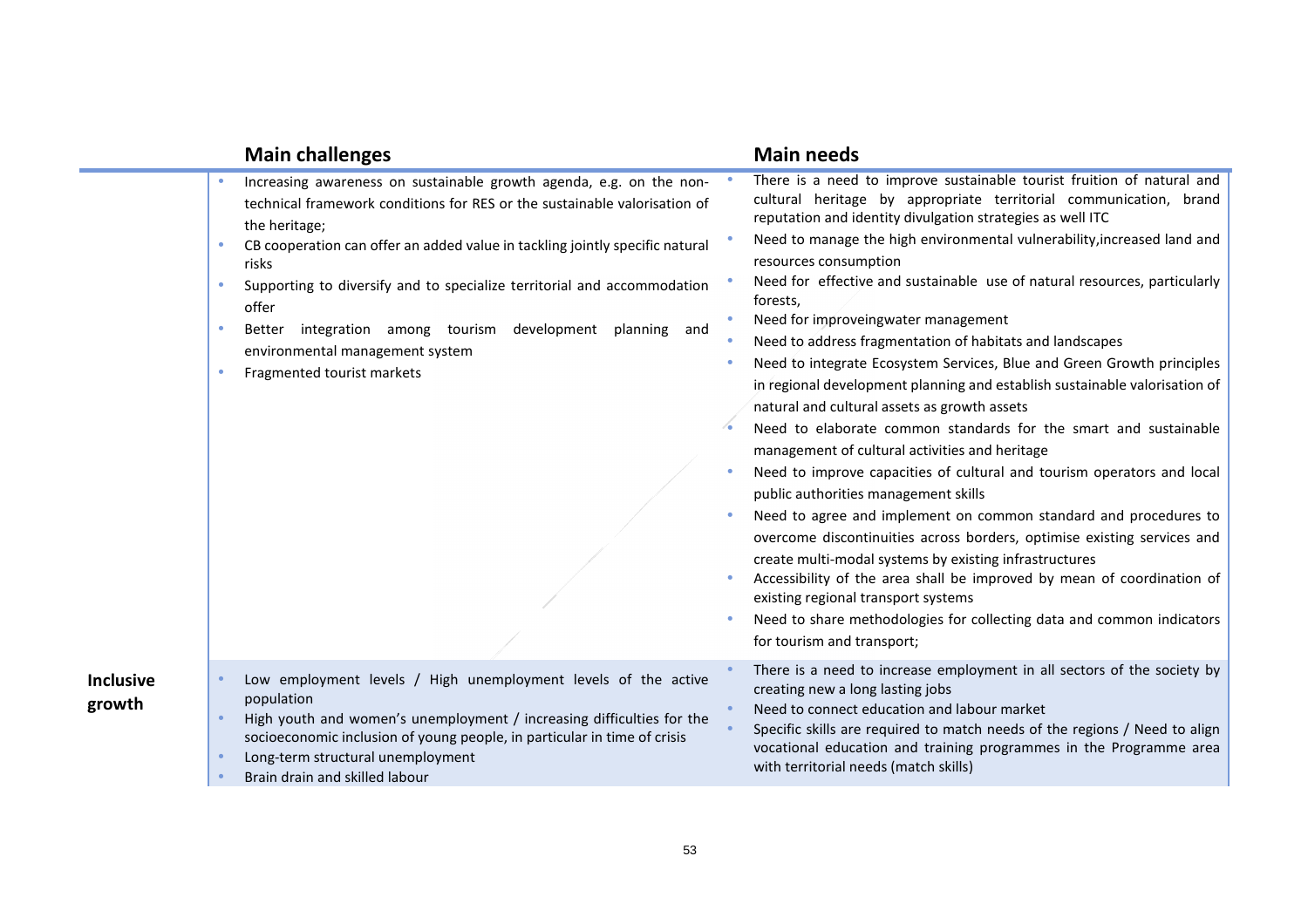|  | <b>Main challenges</b>                                                                         | <b>Main needs</b>                                                                                                                                          |
|--|------------------------------------------------------------------------------------------------|------------------------------------------------------------------------------------------------------------------------------------------------------------|
|  | Seasonal labour                                                                                | There is a need to improve the quality and accessibility of services                                                                                       |
|  | A large percentage of the population at risk of poverty and social exclusion<br>(Puglia 49,6%) | especially in rural areas, the enforcement of social infrastructures and the<br>full implementation of e-Health tools for managing socio-sanitary policies |
|  | High drop-out rates in touristic regions (Puglia)                                              |                                                                                                                                                            |

# **1.1.2 Justification for the choice of thematic priorities**

**Justification for the choice of thematic priorities, based on an analysis of the needs within the programme area as a whole and the strategy chosen in response to such needs, addressing, where appropriate, missing links in cross-border infrastructure, taking into account the results of the ex-ante evaluation** 

# **Table 1: A synthetic overview of the justification for the selection of thematic priorities**

| <b>Selected thematic PRIORITIES</b>                                                                                                                                                                                                                                                                                                                                        | <b>Justification for selection</b>                                                                                                                                                                                                                                                                                                                                                                                                                                                                                                                                                                                                                                                  |
|----------------------------------------------------------------------------------------------------------------------------------------------------------------------------------------------------------------------------------------------------------------------------------------------------------------------------------------------------------------------------|-------------------------------------------------------------------------------------------------------------------------------------------------------------------------------------------------------------------------------------------------------------------------------------------------------------------------------------------------------------------------------------------------------------------------------------------------------------------------------------------------------------------------------------------------------------------------------------------------------------------------------------------------------------------------------------|
| <b>Thematic Prioritiy (G) enhancing competitiveness, the business</b><br>environment and the development of small and medium-sized<br>enterprises, trade and investment through, inter alia, promotion and<br>support to entrepreneurship, in particular small and medium-sized<br>enterprises, and development of local cross-border markets and<br>internationalisation; | Need to Improve the regulatory framework for doing<br>business; identifying and tackling inefficiencies of the<br>regulatory framework can enhance entrepreneurship<br>Need to promote critical mass of SMEs throughout the<br>setting up of new clusters especially in blue economy sectors<br>Increased cooperation between research and industry by<br>the exploitation of cross-border cooperation and linkages<br>and clustering of RIS3 pre-selected areas of competitive<br>advantage for the programme regions<br>Enhancing human capital for entrepreneurship focusing on<br>the region's common challenges, i.e. tourism, maritime,<br>agrofood, creative industries etc. |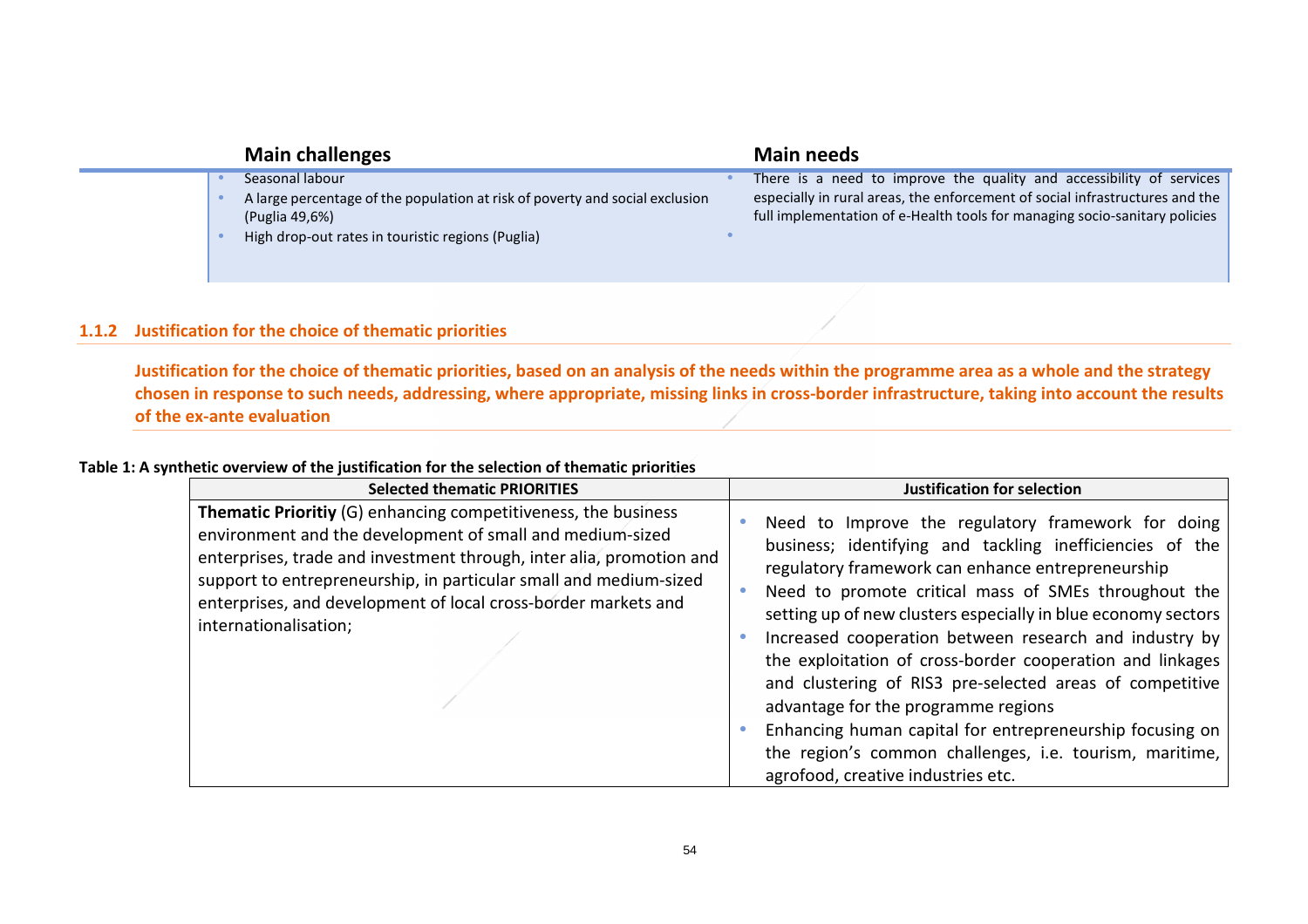|                                                                                                                                                                                                                                                                                                                                                                                                                                                                                                                                                  | Need to exploit new innovation areas and approaches In<br>particular social and open innovation (living labs)<br>and<br>creative industry allow room for nurturing<br>non-<br>technological "soft" innovation which is relevant to many of<br>the less developed regions in the programme area.                                                                                                                                                                                                                                                                          |
|--------------------------------------------------------------------------------------------------------------------------------------------------------------------------------------------------------------------------------------------------------------------------------------------------------------------------------------------------------------------------------------------------------------------------------------------------------------------------------------------------------------------------------------------------|--------------------------------------------------------------------------------------------------------------------------------------------------------------------------------------------------------------------------------------------------------------------------------------------------------------------------------------------------------------------------------------------------------------------------------------------------------------------------------------------------------------------------------------------------------------------------|
| Thematic Prioritiy - (d) encouraging tourism and cultural and natural<br>heritage;                                                                                                                                                                                                                                                                                                                                                                                                                                                               | Need to elaborate common standards for the smart and<br>sustainable management of cultural activities and heritage<br>Need to promote sustainable tourist fruition of natural and<br>cultural heritage by appropriate territorial communication,<br>brand reputation and identity divulgation strategies as well<br>ITC Need to improve capacities of cultural and tourism<br>operators and local public authorities management skills<br>Cooperation in development of crossborder tourist routes<br>$\bullet$<br>Promote cross border cultural and creative activities |
| Thematic Prioritiy b) protecting the environment and promoting<br>climate change adaptation and mitigation, risk prevention and<br>management through, inter alia: joint actions for environmental<br>protection; promoting sustainable use of natural resources, resource<br>efficiency, renewable energy sources and the shift towards a safe<br>and sustainable low-carbon economy; promoting investment to<br>address specific risks, ensuring disaster resilience and developing<br>disaster management systems and emergency preparedness; | Need to manage the high environmental vulnerability and<br>$\bullet$<br>increased land and resources consumption<br>Need to improve the coastal, and marine good management<br>Need to elaborate common early warning sytem for the risk<br>٠<br>prevention and management<br>Need to share commons tools to measure environmental<br>impact of tourism activities (water, soli, waste)<br>Need for improving water management<br>$\bullet$<br>Need to improve the regulatory framework for the energy<br>efficiency in the public sector                                |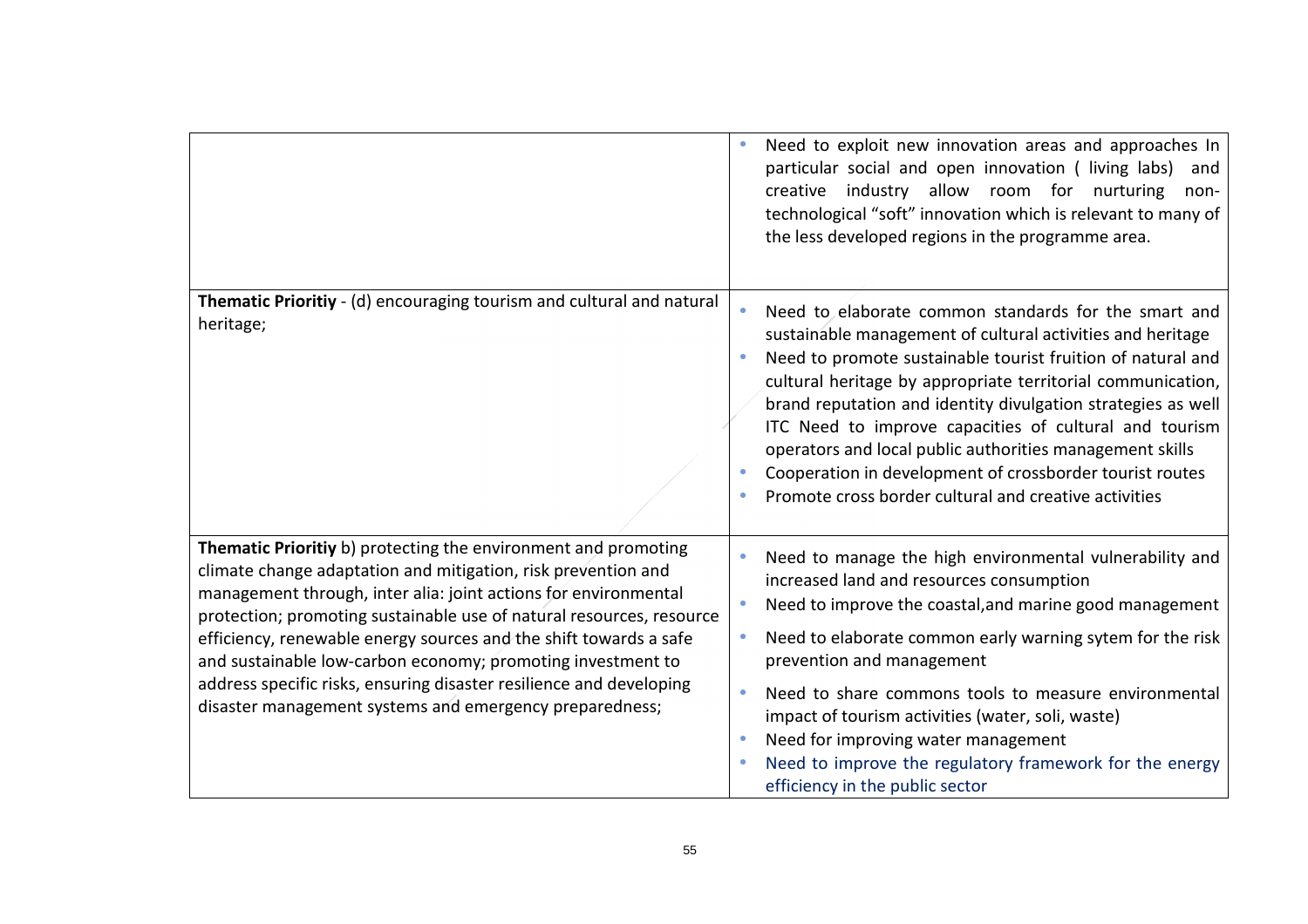|                                                                                                                                                                                                                                                                                                                    | Need to develop smart grids models and models for RES and<br><b>RUE</b>                                                                                                                                                                                                                                                                                                                                                                                          |
|--------------------------------------------------------------------------------------------------------------------------------------------------------------------------------------------------------------------------------------------------------------------------------------------------------------------|------------------------------------------------------------------------------------------------------------------------------------------------------------------------------------------------------------------------------------------------------------------------------------------------------------------------------------------------------------------------------------------------------------------------------------------------------------------|
|                                                                                                                                                                                                                                                                                                                    |                                                                                                                                                                                                                                                                                                                                                                                                                                                                  |
| Thematic Prioritiy (c) promoting sustainable transport and<br>improving public infrastructures by, inter alia, reducing isolation<br>through improved access to transport, information and<br>communication networks and services and investing in cross-border<br>water, waste and energy systems and facilities; | Need to agree and implement on common standard and<br>procedures to optimise existing services and create multi-<br>modal systems by existing infrastructures<br>Accessibility of the area shall be improved by mean of<br>coordination of existing regional transport systems<br>Need to share methodologies for collecting data and<br>common indicators for tourism and transport<br>Need to improve flight and maritime connections in the<br>programme aera |
|                                                                                                                                                                                                                                                                                                                    |                                                                                                                                                                                                                                                                                                                                                                                                                                                                  |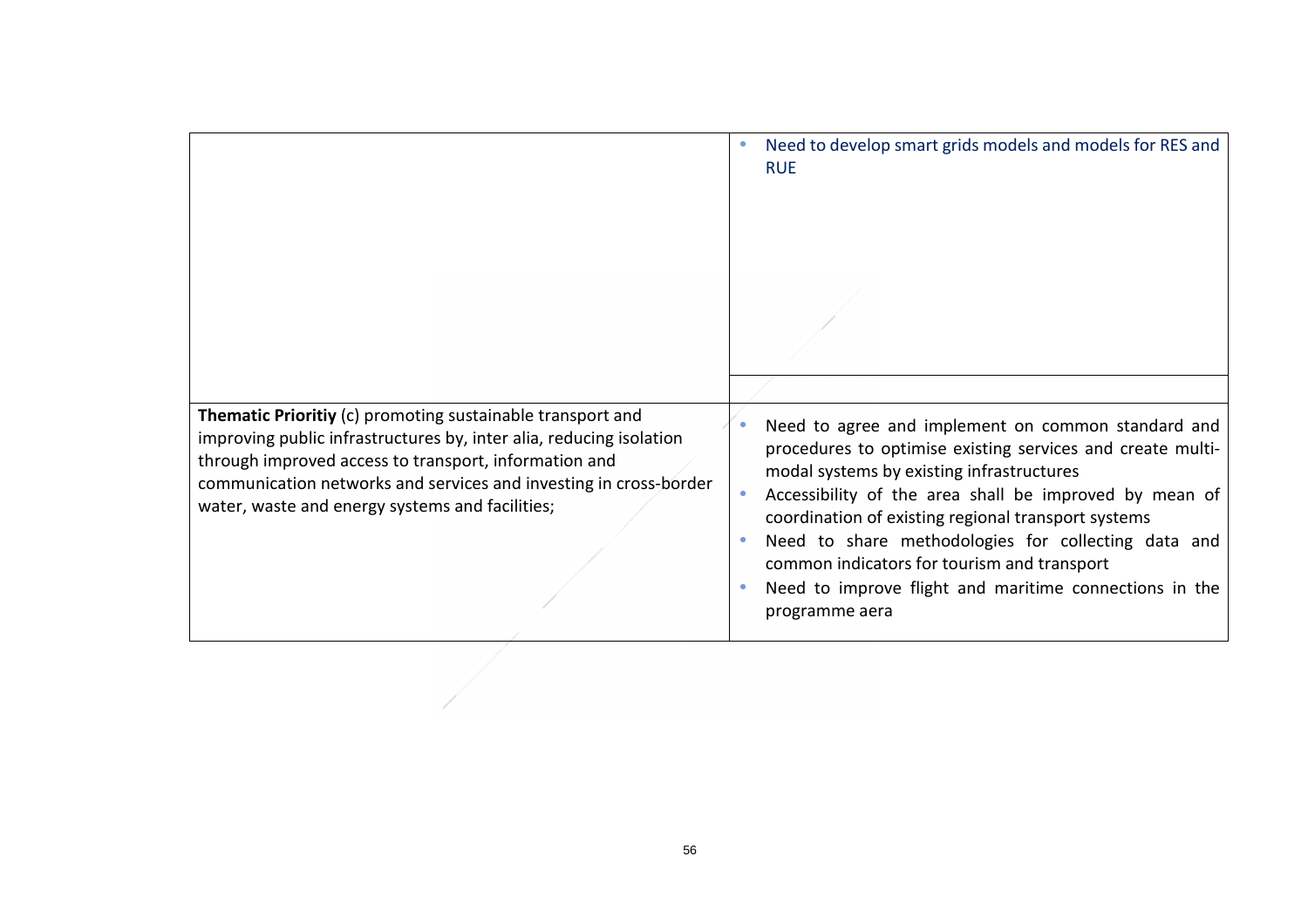| (f) promoting local and regional governance and enhancing the                                                                                                                                                                                   | Both the thematic priorities have been considered as cross-      |
|-------------------------------------------------------------------------------------------------------------------------------------------------------------------------------------------------------------------------------------------------|------------------------------------------------------------------|
| planning and administrative capacity of local and regional                                                                                                                                                                                      | cutting priorities and some specific assessment criteria will be |
| authorities;                                                                                                                                                                                                                                    | defined as selection criteria of the operations                  |
| (h) strengthening research, technological development, innovation<br>and information and communication technologies through, inter<br>alia, promoting the sharing of human resources and facilities for<br>research and technology development. |                                                                  |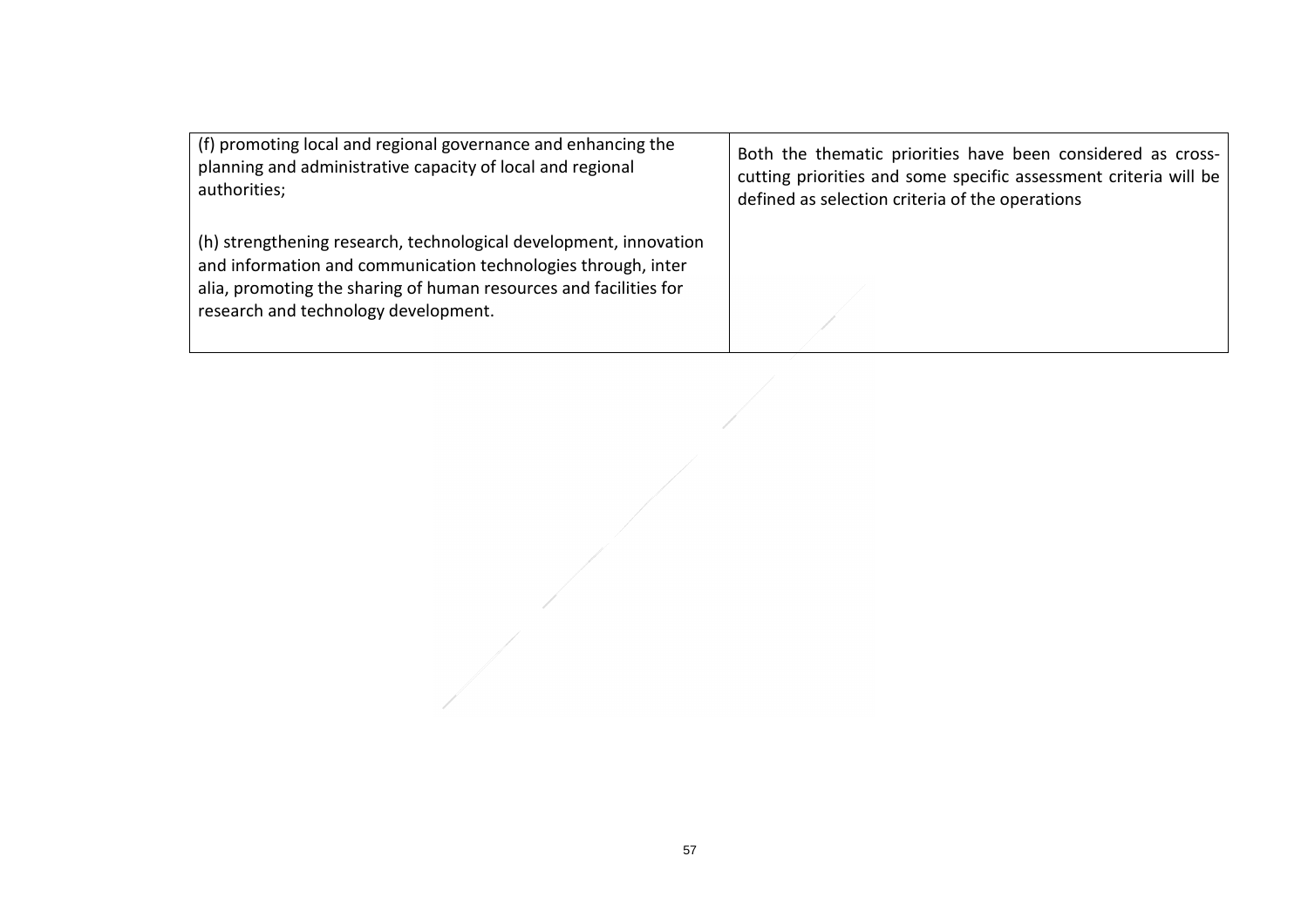# *SECTION 2. PRIORITY AXES*

# **Section 2.1. Description of the priority axes (other than technical assistance)**  *(Reference: point (b) of Article 8(2) of Regulation (EU) No 1299/2013)*  **2.1.1 Priority axis 1**

| ID of the priority axis    | PA 1                                               |
|----------------------------|----------------------------------------------------|
| Title of the priority axis | SMEs' competitiveness and cooperation<br>practices |

# **2.1.2 Fund, calculation basis for Union support and justification of the calculation basis choice**

| Fund                                                                                | $\langle 2.1.6 \text{ type} = \text{S}' \text{ input} = \text{S}' \rangle$ |
|-------------------------------------------------------------------------------------|----------------------------------------------------------------------------|
| Calculation basis (total eligible<br>expenditure or public eligible<br>expenditure) | $\langle 2.1.7 \text{ type} = \text{S}' \text{ input} = \text{S}' \rangle$ |
| Justification of the calculation<br>basis choice                                    | $\langle$ 2A.8 type='S' input='M'>                                         |

## **2.1.3. The specific objectives of the thematic priority and expected results**

(Reference: points (b)(i) and (ii) of Article 8(2) of Regulation (EU) No 1299/2013)

|                 | 1.1                                                             |
|-----------------|-----------------------------------------------------------------|
| <b>Specific</b> | SO 1.1: Enhance the framework conditions for the development of |
| objectives      | SME's cross-border market.                                      |

## *2.1.4. Guiding principles for the selection of operations*

(Reference: point (b)(iii) of Article 8(2) of Regulation (EU) No 1299/2013)

The following guiding principles will be observed when selecting project applications:

*Strategic coherence:* coherence and contribution of each project application to the relevant Programme's specific objective, while addressing in a coherent way the achievement of the Programme's specific results envisaged. Furthermore, the CBC added value of the operation, its territorial dimension and the relevance of the partnership will also be assessed in this context.

*Operational quality:* design of the project application in relation to clarity and coherence of the operational objectives, activities and means, feasibility, efficiency, communication of the project and its specific results, potential for uptake and embedment into operative procedures of the partners involved. The output and result-oriented approach that places much emphasis on the development of concrete, relevant and visible outputs and results will be a must.

*Compliance to the horizontal principles:* coherence and contribution of each project application to the Programme's horizontal principles (sustainable development and climate change, equality etcc) and the demonstration of their integration and advancement within the project proposal intervention logic.

The detailed assessment criteria will be adopted by the Monitoring Committee and will be made available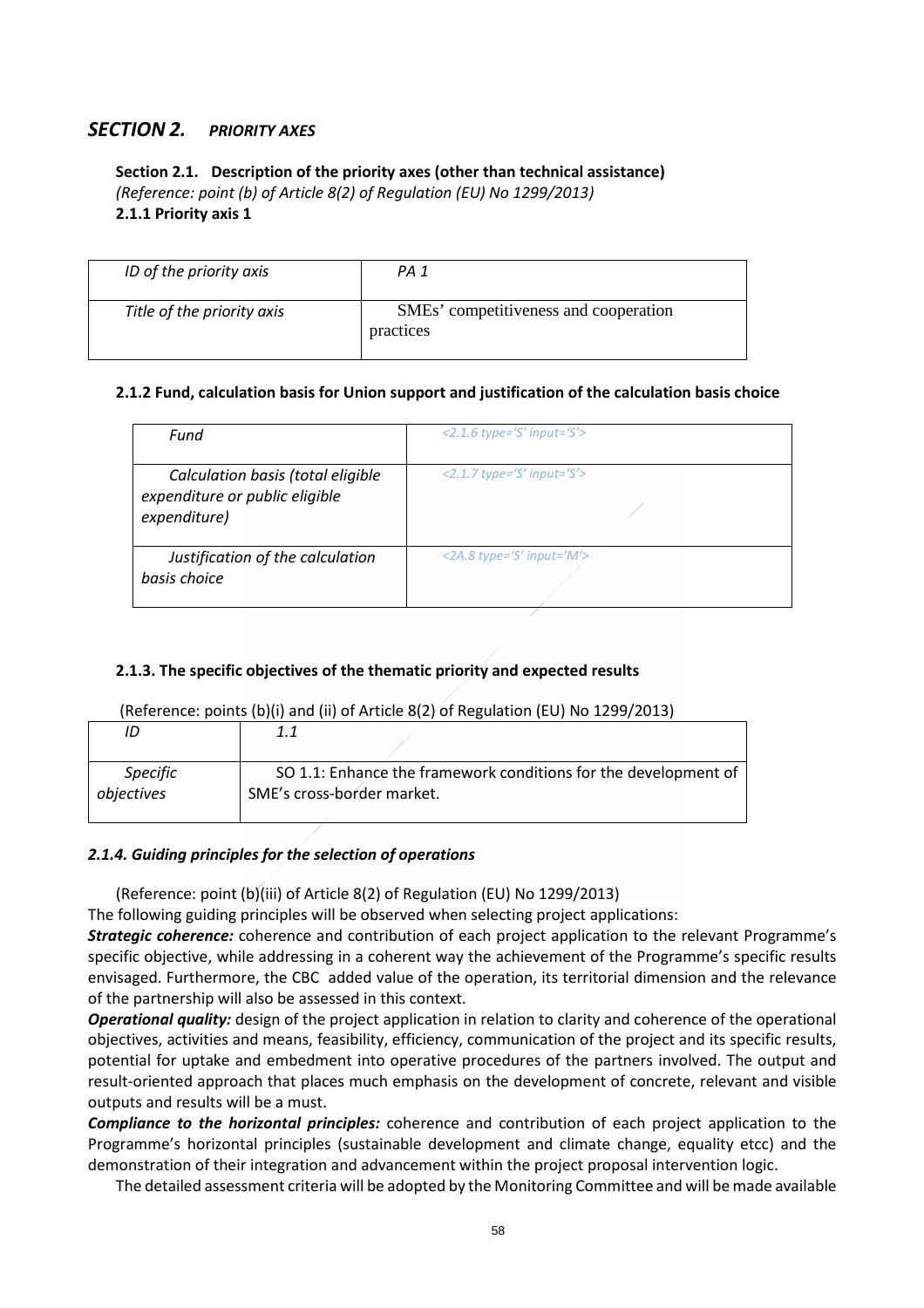to potential applicants in the calls for proposals' documentation, which will be prepared and disseminated

by the Managing Authority and the Joint Secretariat.

# **2.1.5.Actions to be supported under the thematic priority** (by thematic priority)

(Reference: point (b)(iii) of Article 8(2) of Regulation (EU) No 1299/2013)

| <b>Thematic Priority</b> | 1. Enhancing competitiveness, the business environment and the<br>development of small and medium-sized enterprises, trade and<br>investment through, inter alia, promotion and support to<br>entrepreneurship, in particular small and medium-sized enterprises,<br>and development of local cross-border markets<br>and<br>internationalization |
|--------------------------|---------------------------------------------------------------------------------------------------------------------------------------------------------------------------------------------------------------------------------------------------------------------------------------------------------------------------------------------------|
|                          | <b>SO 1.1:</b> : Enhance the framework conditions for the development<br>of SME's cross-border market.                                                                                                                                                                                                                                            |

Actions:

Setting up networking actions of Intemediary Organizations (such as Chambers of Commerce, Districts, Trade Unions, internationalization agencies) promoting cooperation/cross border business practices and pilot initiatives to support SMEs internationalization in the area (participation in fairs, business scouting, BtoB, technology brokerage, capacity building)

- $\checkmark$  Developing and testing innovative approaches for integrating different businesses sectors of special interest to the Programme area
- $\checkmark$  Improving access to research results and technology transfer for SMEs in some key areas such as sustainable agriculture, food processing , energy and blue economy
- $\checkmark$  Developing and testing capacity building schemes benefiting the SMEs competitiveness

Results:

- $\checkmark$  Enhanced quality of the innovation services delivered to the SMes
- $\checkmark$  Increased business relationships/business financial volumes among Smes of the area

Indicative beneficiaries: Public bodies, Chambers of Commerce, Districts, Trade Unions, internationalization agencies, technology transfer institutions, centres of R&D excellence, innovation agencies, business incubators, cluster management bodies, International organizations.

Target groups:

- $\checkmark$  SMFs
- $\checkmark$  Stakeholders concerned by incubators strategy: regional, local, urban and other public authorities, economic and social partners.
- $\checkmark$  Research and innovation actors
- $\checkmark$  Financial institutions

## **2.2.1 Priority axis 2**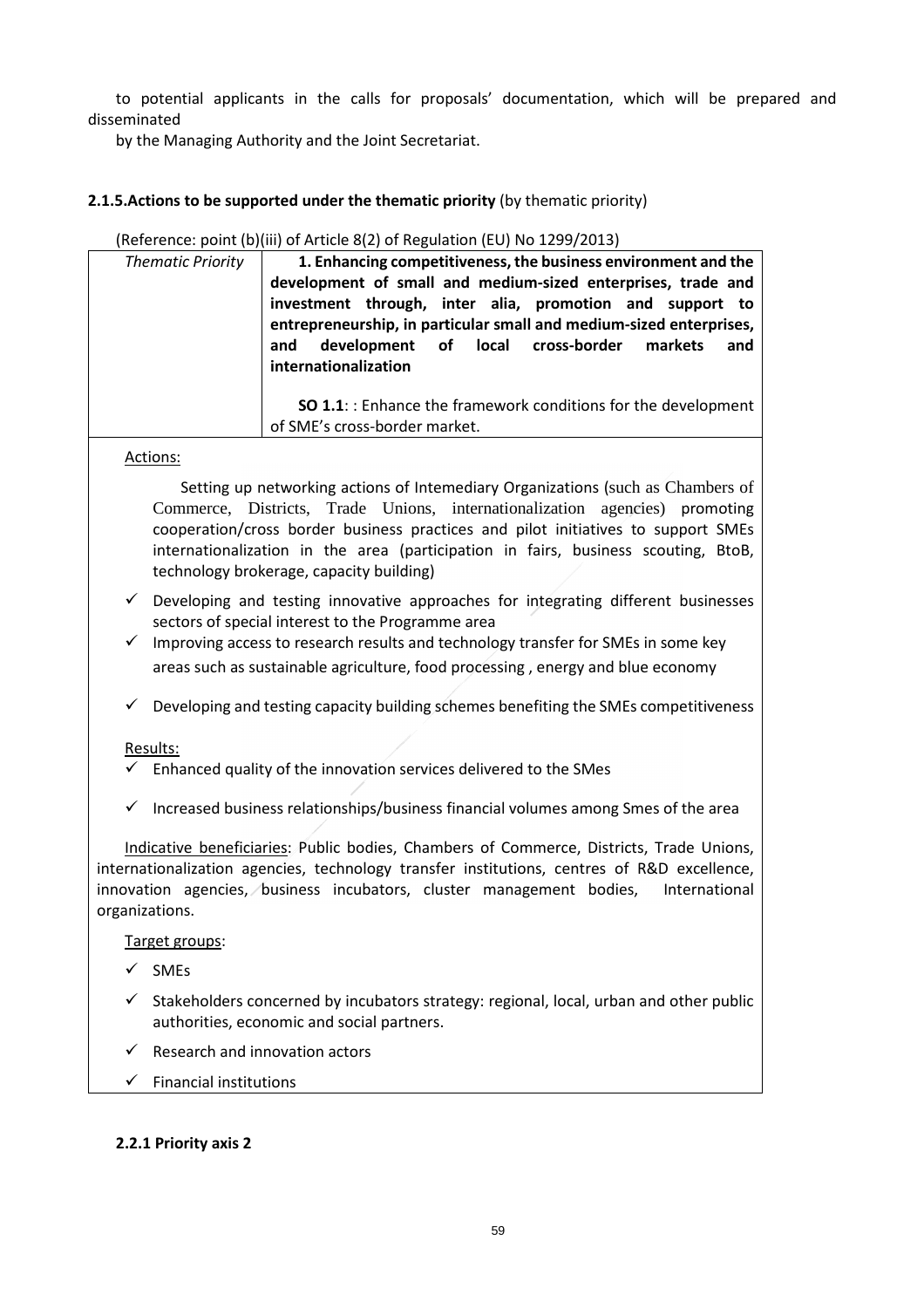| ID of the priority<br>axis    | PA <sub>2</sub>                                                                                                                                   |
|-------------------------------|---------------------------------------------------------------------------------------------------------------------------------------------------|
| Title of the priority<br>axis | 2. Good governance of natural and cultural heritage for the<br>exploitation of cross border sustainable tourism and territorial<br>attractiveness |

# **2.2.2 Fund, calculation basis for Union support and justification of the calculation basis choice**

| Fund                                                                                | $\langle 2.1.6 \text{ type} = \text{S}' \text{ input} = \text{S}' \rangle$ |
|-------------------------------------------------------------------------------------|----------------------------------------------------------------------------|
| Calculation basis (total eligible<br>expenditure or public eligible<br>expenditure) | $\langle 2.1.7 \text{ type} = \text{S}' \text{ input} = \text{S}' \rangle$ |
| Justification of the calculation<br>basis choice                                    | $\langle$ 2A.8 type='S' input='M'>                                         |

# **2.2.3. The specific objectives of the thematic priority and expected results**

(Reference: points (b)(i) and (ii) of Article 8(2) of Regulation (EU) No 1299/2013)

| ID         | $2.1 - 2.2$                                                          |
|------------|----------------------------------------------------------------------|
|            |                                                                      |
| Specific   | SO 2.1: Boost attractiveness of specific natural and cultural assets |
| objectives | to improve a smart and sustainable economic development              |
|            | SO 2.2: Exploitation of creativity potential for increasing local    |
|            | development and the area tourist attractiveness.                     |

# *2.2.4. Guiding principles for the selection of operations*

(Reference: point (b)(iii) of Article 8(2) of Regulation (EU) No 1299/2013)

The following guiding principles will be observed when selecting project applications:

**Strategic coherence:** coherence and contribution of each project application to the relevant Programme's specific objective, while addressing in a coherent way the achievement of the Programme's specific results envisaged. Furthermore, the CBC added value of the operation, its territorial dimension and the relevance of the partnership will also be assessed in this context.

*Operational quality:* design of the project application in relation to clarity and coherence of the operational objectives, activities and means, feasibility, efficiency, communication of the project and its specific results, potential for uptake and embedment into operative procedures of the partners involved. The output and result-oriented approach that places much emphasis on the development of concrete, relevant and visible outputs and results will be a must.

*Compliance to the Cross-cutting thematic Priorities: a specific section of the quality assessment grid will check the coherence of the project proposals with the following thematic Priorities.* 

- Promoting local and regional governance and enhancing the planning and administrative capacity of local and regional authorities
- Strengthening research, technological development, innovation and information and communication technologies

# *The details will be provided in the terms of references of the calls for proposals*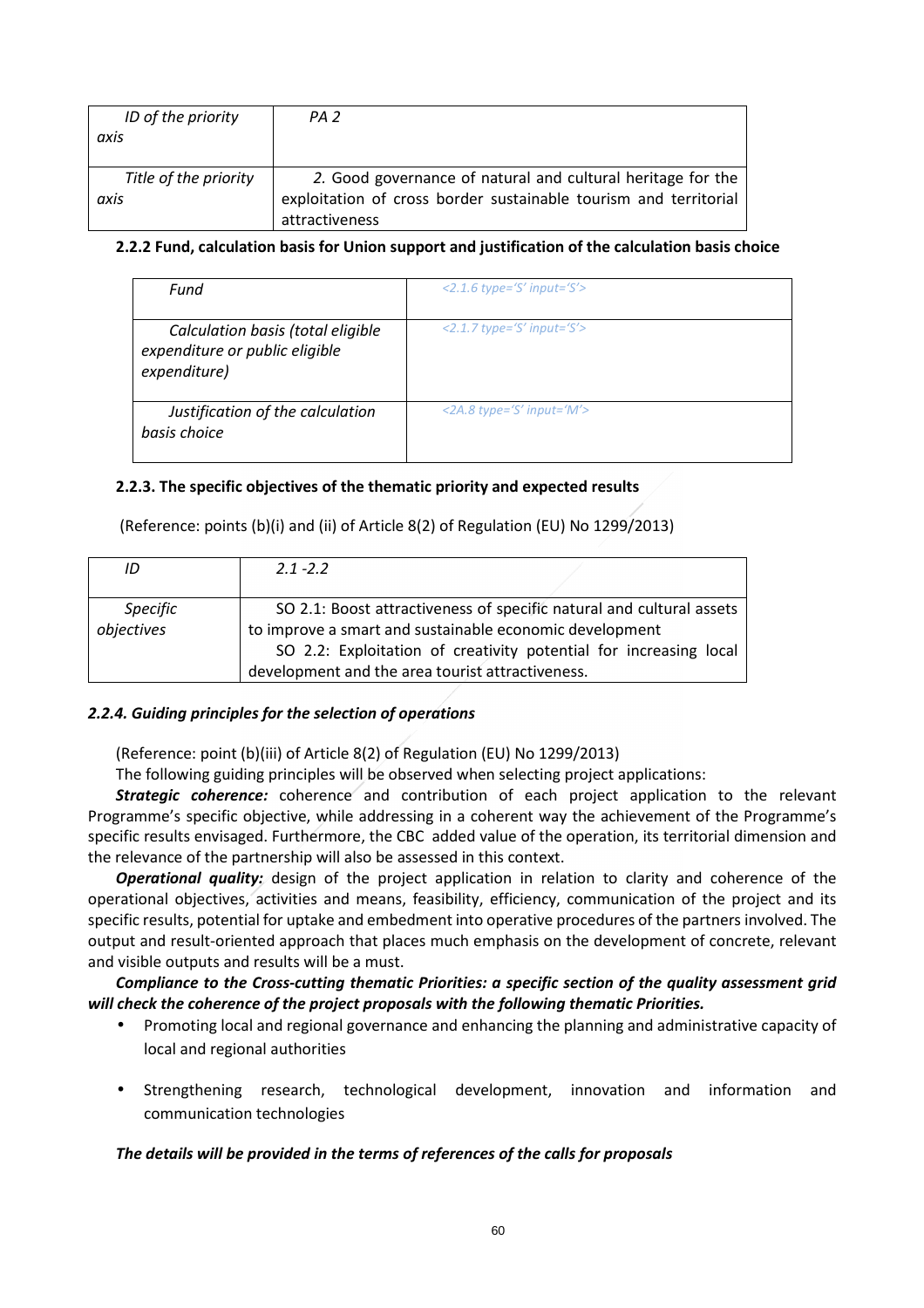*Compliance to the horizontal principles:* coherence and contribution of each project application to the Programme's horizontal principles (sustainable development and climate change, equality etcc) and the demonstration of their integration and advancement within the project proposal intervention logic.

The detailed assessment criteria will be adopted by the Monitoring Committee and will be made available to potential applicants in the calls for proposals' documentation, which will be prepared and disseminated

by the Managing Authority and the Joint Secretariat.

# **2.2.5. Actions to be supported under the thematic priority** (by thematic priority)

(Reference: point (b)(iii) of Article 8(2) of Regulation (EU) No 1299/2013)

| <b>Thematic Priority</b>                       | 2. Encouraging sustainable tourism and cultural and natural                                                                                                                   |  |  |
|------------------------------------------------|-------------------------------------------------------------------------------------------------------------------------------------------------------------------------------|--|--|
|                                                | heritage                                                                                                                                                                      |  |  |
|                                                | SO 2.1: Boost attractiveness of specific natural and cultural assets                                                                                                          |  |  |
|                                                | to improve a smart and sustainable economic development                                                                                                                       |  |  |
| Actions:                                       |                                                                                                                                                                               |  |  |
| ✓                                              | Developing and testing common ITC promotional tools in tourism                                                                                                                |  |  |
| ✓                                              | Developing services and products for specific tourist categories (disabled people, young<br>/ old tourist, etc.) and sectors (enogastronomic tourism, sport, religious, etc.) |  |  |
|                                                | $\checkmark$ Developing new cross border tourist routes and exploiting the already existing ones                                                                              |  |  |
| activities and heritage                        | $\checkmark$ Developing common standards for the smart and sustainable management of cultural                                                                                 |  |  |
| Results:                                       |                                                                                                                                                                               |  |  |
|                                                | Tourist volume for specific cross border natural and cultural assets boosted and                                                                                              |  |  |
|                                                | realized with innovative and sustainable tools                                                                                                                                |  |  |
|                                                | $\checkmark$ Enhanced infrastructures and services (material and immaterial) for specific cross                                                                               |  |  |
|                                                | border natural and cultural assets.                                                                                                                                           |  |  |
|                                                |                                                                                                                                                                               |  |  |
| cultural sectors.                              | Indicative beneficiaries: Public and private stakeholders dealing with tourist, natural and                                                                                   |  |  |
| Target groups:                                 |                                                                                                                                                                               |  |  |
|                                                | $\checkmark$ Cultural, tourist and natural operators                                                                                                                          |  |  |
| $\checkmark$ Tourists and citizens / end users |                                                                                                                                                                               |  |  |
|                                                |                                                                                                                                                                               |  |  |
| <b>Thematic Priority</b>                       | 2. Encouraging tourism and natural and cultural heritage                                                                                                                      |  |  |
|                                                | SO 2.2: Exploitation of creativity potential for increasing local<br>development and the area tourist attractiveness                                                          |  |  |
| Actions:                                       |                                                                                                                                                                               |  |  |
| - private partnership.                         | Setting up cross border cooperation platforms on creativity in the context of the public                                                                                      |  |  |
| ✓                                              | Promoting cross border creative and cultural market oriented activities                                                                                                       |  |  |
| ✓                                              | Setting up and testing innovative tools for improving the entrepreneurial, marketing,<br>networking and management skills of the private operators                            |  |  |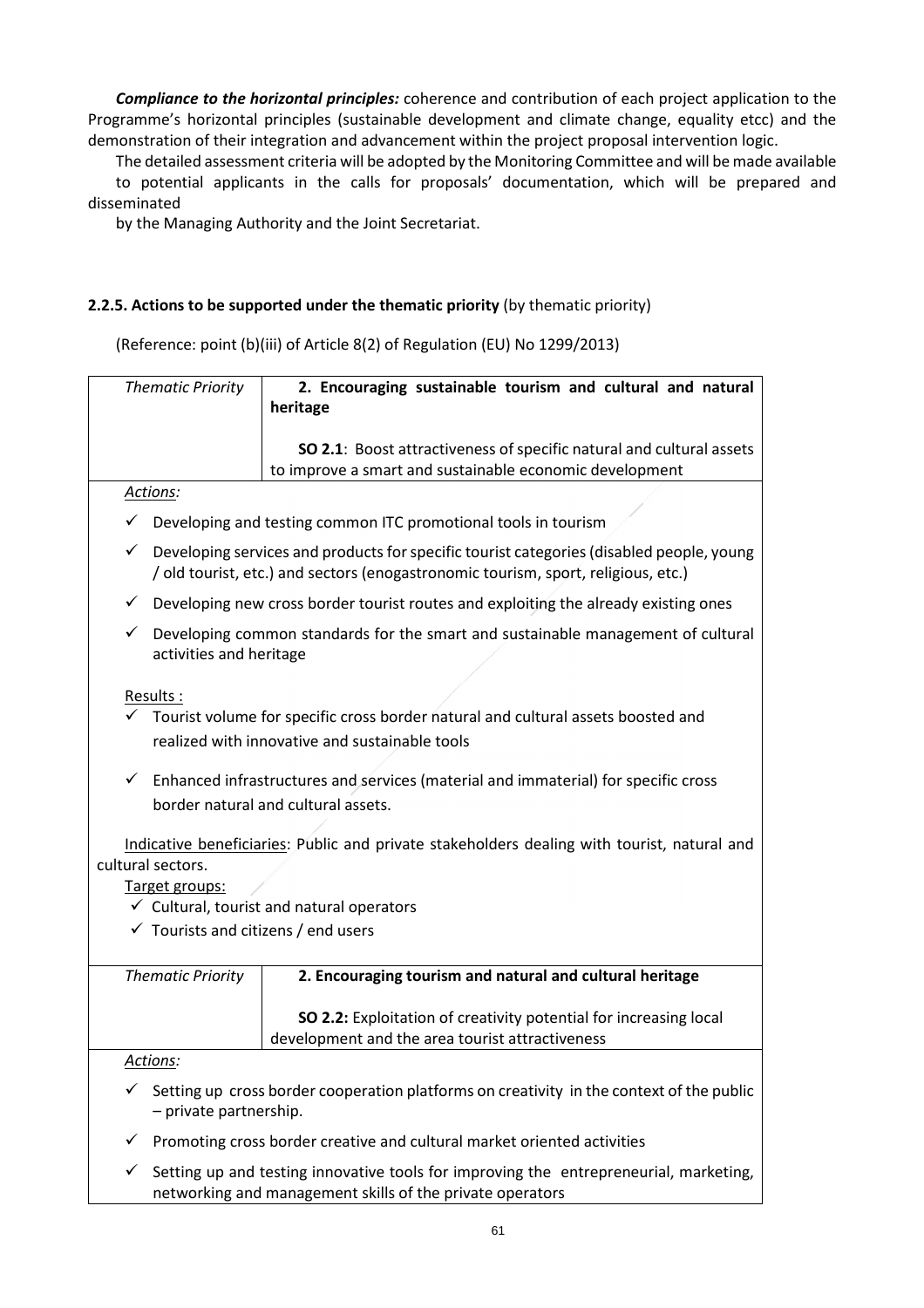- $\checkmark$  Implementing exchanges and transfer of good practices on the policy framework conditions needed for setting up creative platforms Results :
- $\checkmark$  South Adriatic creativity cooperation platforms created in the context of the public private partnership.
- $\checkmark$  Cultural and creative activities, initiatives and events connected with the touristic attractiveness increased

Indicative beneficiaries: local, regional and national public authorities and related agencies, regional development agencies, regional associations, education and training centers as well as universities and research institutes, tourism operator associations.

Target groups:

- $\checkmark$  Cultural, tourist and natural operators
- $\checkmark$  Tourists and citizens / end users

# **2.3.1 Priority axis 3**

| ID of the priority axis    | PA 3                                                                  |
|----------------------------|-----------------------------------------------------------------------|
| Title of the priority axis | 3. Environment protection, risk management and<br>low carbon strategy |

## **2.3.2 Fund, calculation basis for Union support and justification of the calculation basis choice**

| Fund                                                                                | $\langle 2.1.6 \text{ type} = \text{S}' \text{ input} = \text{S}' \rangle$ |
|-------------------------------------------------------------------------------------|----------------------------------------------------------------------------|
| Calculation basis (total eligible<br>expenditure or public eligible<br>expenditure) | $\langle 2.1.7 \text{ type} = S' \text{ input} = S' \rangle$               |
| Justification of the calculation<br>basis choice                                    | $\langle$ 2A.8 type='S' input='M'>                                         |

# **2.3.3. The specific objectives of the thematic priority and expected results**

(Reference: points (b)(i) and (ii) of Article 8(2) of Regulation (EU) No 1299/2013)

| ID                            | $3.1 - 3.2 - 3.3$                                                                                                                                                                                                                               |
|-------------------------------|-------------------------------------------------------------------------------------------------------------------------------------------------------------------------------------------------------------------------------------------------|
| <b>Specific</b><br>objectives | SO 3.1 : Enhance coordination for environmental protection and<br>risk prevention management<br>SO 3.2 Boost implementation of innovative practices and tools to<br>reduce carbon emission and to promote energy efficiency in public<br>sector |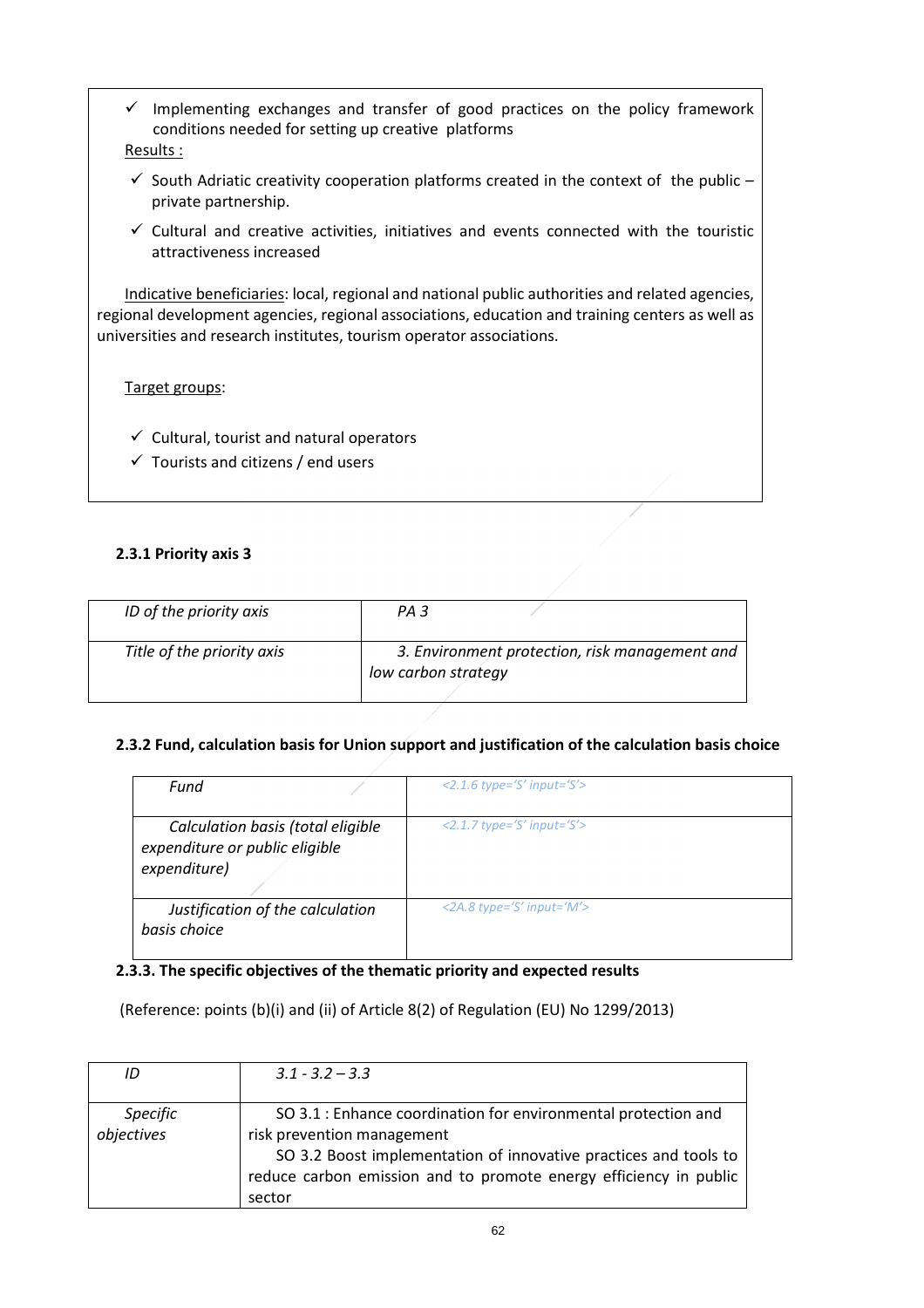| SO 3.3 Increase implementation of systems and plans contributing |
|------------------------------------------------------------------|
| to improve water management                                      |

## *2.3.4. Guiding principles for the selection of operations*

(Reference: point (b)(iii) of Article 8(2) of Regulation (EU) No 1299/2013)

The following guiding principles will be observed when selecting project applications:

*Strategic coherence:* coherence and contribution of each project application to the relevant Programme's specific objective, while addressing in a coherent way the achievement of the Programme's specific results envisaged. Furthermore, the CBC added value of the operation, its territorial dimension and the relevance of the partnership will also be assessed in this context.

*Operational quality:* design of the project application in relation to clarity and coherence of the operational objectives, activities and means, feasibility, efficiency, communication of the project and its specific results, potential for uptake and embedment into operative procedures of the partners involved. The output and result-oriented approach that places much emphasis on the development of concrete, relevant and visible outputs and results will be a must.

*Compliance to the Cross-cutting thematic Priorities: a specific section of the quality assessment grid will check the coherence of the project proposals with the following thematic Priorities.* 

- Promoting local and regional governance and enhancing the planning and administrative capacity of local and regional authorities
- Strengthening research, technological development, innovation and information and communication technologies

# *The details will be provided in the terms of references of the calls for proposals*

*Compliance to the horizontal principles:* coherence and contribution of each project application to the Programme's horizontal principles (sustainable development and climate change, equality etcc) and the demonstration of their integration and advancement within the project proposal intervention logic.

The detailed assessment criteria will be adopted by the Monitoring Committee and will be made available to potential applicants in the calls for proposals' documentation, which will be prepared and disseminated

by the Managing Authority and the Joint Secretariat.

# **2.3.5. Actions to be supported under the thematic priority** (by thematic priority)

(Reference: point (b)(iii) of Article 8(2) of Regulation (EU) No 1299/2013)

| <b>Thematic Priority</b> | 3. protecting the environment and promoting climate change<br>adaptation and mitigation, risk prevention and management<br>through, inter alia: joint actions for environmental protection;<br>promoting sustainable use of natural resources, resource efficiency,<br>renewable energy sources and the shift towards a safe and<br>sustainable low-carbon economy; promoting investment to address<br>specific risks, ensuring disaster resilience and developing disaster<br>management systems and emergency preparedness |
|--------------------------|------------------------------------------------------------------------------------------------------------------------------------------------------------------------------------------------------------------------------------------------------------------------------------------------------------------------------------------------------------------------------------------------------------------------------------------------------------------------------------------------------------------------------|
|                          | <b>SO 3.1</b> Encourage common actions for environmental<br>management and risk protection                                                                                                                                                                                                                                                                                                                                                                                                                                   |
| Actions:                 |                                                                                                                                                                                                                                                                                                                                                                                                                                                                                                                              |

 Developing and Implementing cross-border actions for coastal and marine good management and risk protection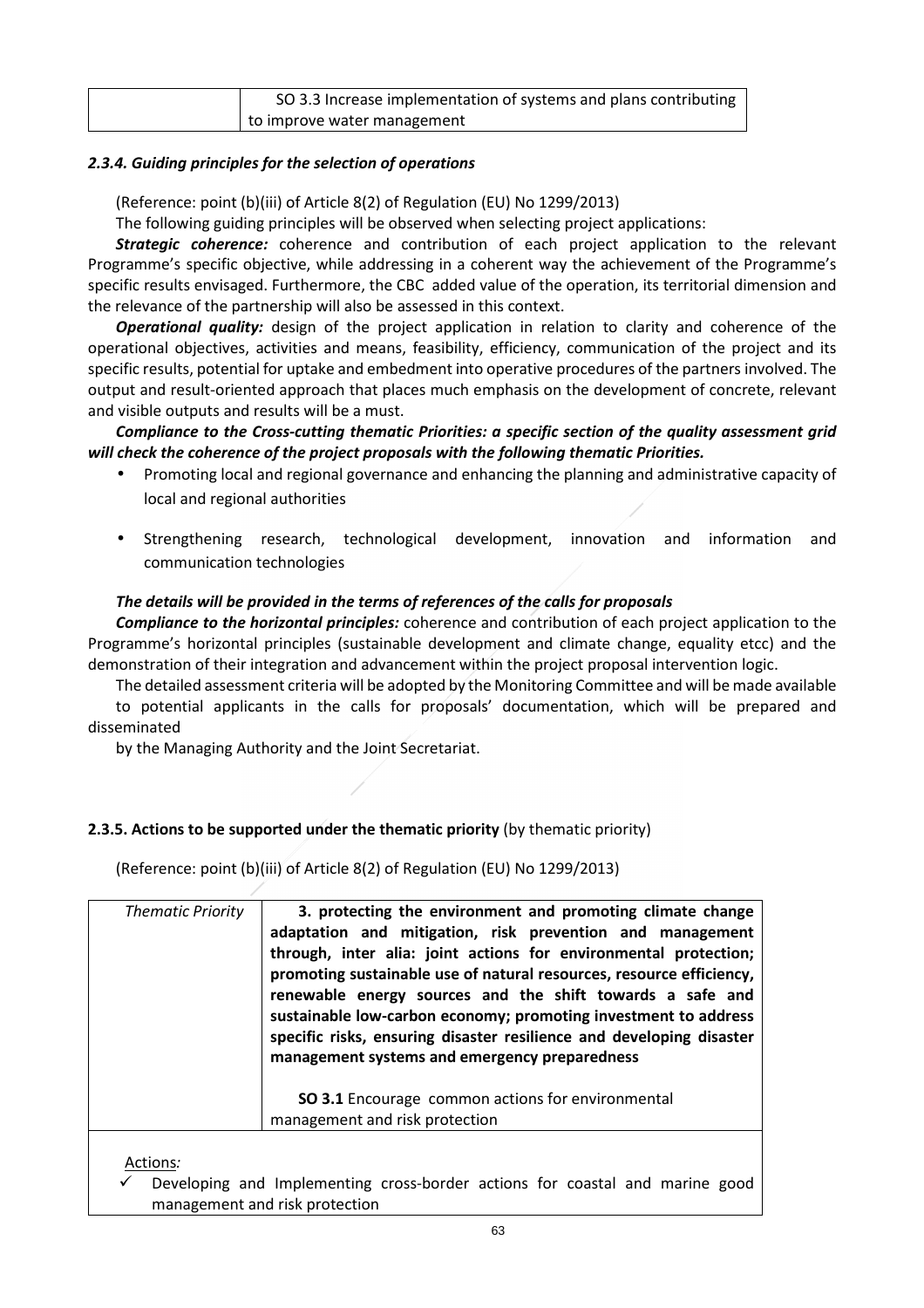- Implementing common actions for inland good management and risk protection
- $\checkmark$  Setting up cross-border early warning system for risk management
- $\checkmark$  Developing and testing innovative training schemes addressing the management skills of the risk management operators (monitoring, operational etc)

# Results:

- $\checkmark$  Joint innovative coastal and marine good management and risk prevention practices implemented
- $\checkmark$  Joint innovative inland environmental good management and risk prevention practices implemented

Indicative beneficiaries: International organizations, research institutes, national, regional and local Authorities;public stakeholders dealing with environmental management and risk protection

Target groups:

Decision makers, environment department, economic development departments of local, regional and national authorities, Tourist operators, Environmental agencies, Protected areas management organisations, Citizens / consumers

| <b>Thematic Priority</b> | 3. protecting the environment and promoting climate change<br>adaptation and mitigation, risk prevention and management<br>through, inter alia: joint actions for environmental protection;<br>promoting sustainable use of natural resources, resource efficiency,<br>renewable energy sources and the shift towards a safe and<br>sustainable low-carbon economy; promoting investment to address<br>specific risks, ensuring disaster resilience and developing disaster<br>management systems and emergency preparedness |
|--------------------------|------------------------------------------------------------------------------------------------------------------------------------------------------------------------------------------------------------------------------------------------------------------------------------------------------------------------------------------------------------------------------------------------------------------------------------------------------------------------------------------------------------------------------|
|                          | SO 3.2 Boost implementation of innovative practices and tools to<br>reduce carbon emission and to promote energy efficiency in public<br>sector                                                                                                                                                                                                                                                                                                                                                                              |
| .                        |                                                                                                                                                                                                                                                                                                                                                                                                                                                                                                                              |

# *Actions:*

- Formulation and adoption of innovative common regulative framework
- $\checkmark$  Developing and adopting common standards for the energy management in public structures (testing international energy management standards, introducing training schemes for energy managers )
- $\checkmark$  Good practice exchange on developing and implementing local action plan for sustainable energy
- $\checkmark$  Promoting and sharing feasibility studies on development of smart grids models and models for RES and RUE such as clean energies from the sea -offshore wind power and marine and hydrokinetic energies- and from the sun -photovoltaic, solar thermal electricity, solar heating.

# Results

- $\checkmark$  Innovative common regulative tools and standards adopted
- $\checkmark$  Pilot initiatives implemented
- $\checkmark$  Nes international standard adopted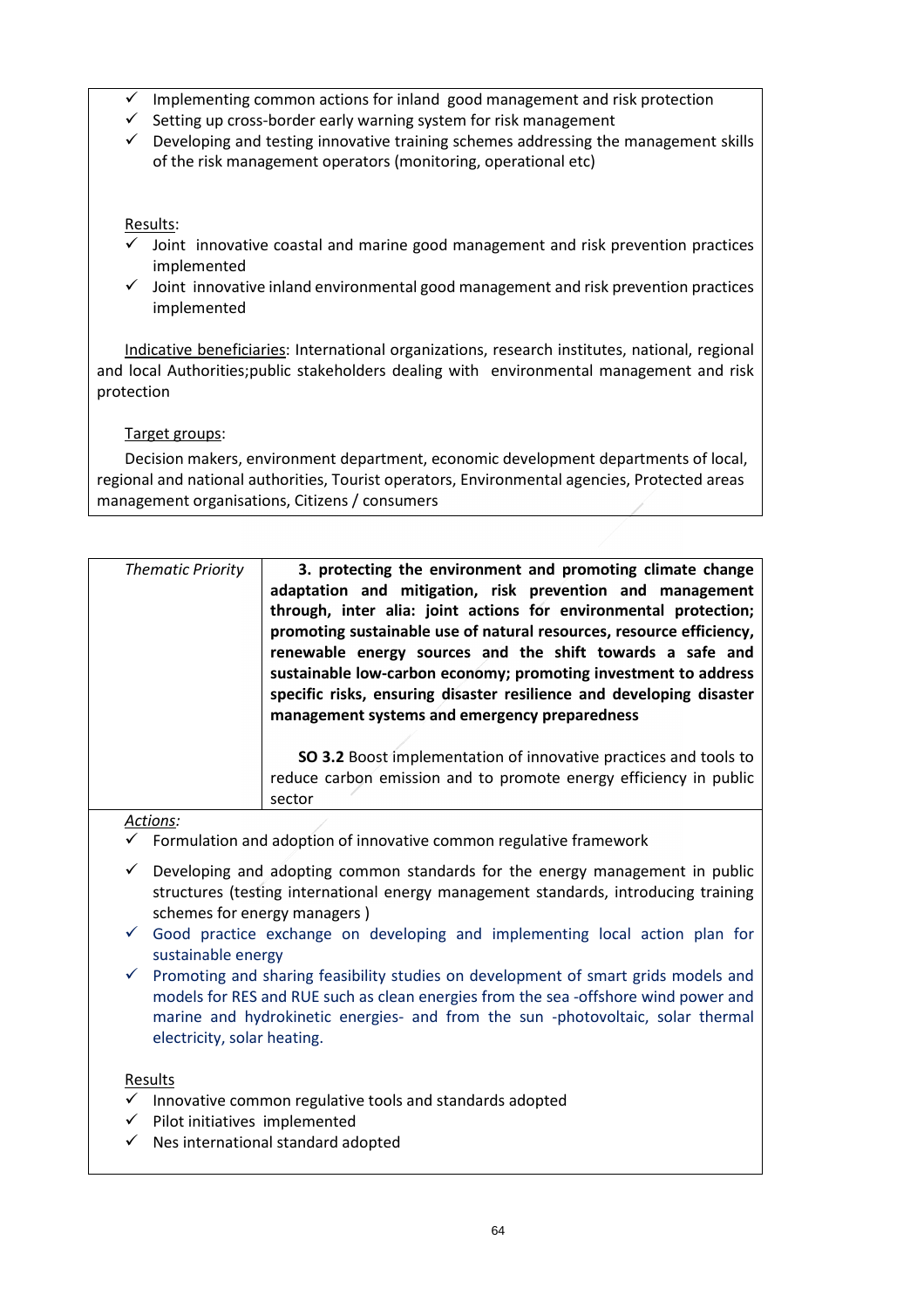Indicative beneficiaries: International organizations, , research institutes, environmental national and regional authorities; regional development agencies;, universities and research institutes, representatives of private sector,, other public stakeholders

Target groups: energy providers and distributions networks, environmental national and regional authorities, eco-innovative SMEs, local communities.

| <b>Thematic Priority</b> | 3. protecting the environment and promoting climate change<br>adaptation and mitigation, risk prevention and management<br>through, inter alia: joint actions for environmental protection;<br>promoting sustainable use of natural resources, resource efficiency,<br>renewable energy sources and the shift towards a safe and<br>sustainable low-carbon economy; promoting investment to address<br>specific risks, ensuring disaster resilience and developing disaster<br>management systems and emergency preparedness |
|--------------------------|------------------------------------------------------------------------------------------------------------------------------------------------------------------------------------------------------------------------------------------------------------------------------------------------------------------------------------------------------------------------------------------------------------------------------------------------------------------------------------------------------------------------------|
|                          | SO 3.3 Increase implementation of systems and plans contributing<br>to improve water management                                                                                                                                                                                                                                                                                                                                                                                                                              |

*Actions:*

- $\checkmark$  Enhancing regional and national systems and plans to support/stimulate investments in water management
- $\checkmark$  Promoting exchange of experience and pilot initiatives on water management measures
- $\checkmark$  Developing common standards for the water management systems

# Results

- Water management systems and plans developed/promoted
- $\checkmark$  Experiences exchanged and pilot initiatives implemented

Indicative beneficiaries: International organizations, research institutes, environmental national and regional authorities; regional development agencies;, universities and research institutes, representatives of private sector, , other public stakeholders

Target groups: water providers and distributions networks, environmental national and regional authorities, eco-innovative SMEs, Local communities.

# **2.4.1 Priority axis 4**

| ID of the priority axis    | PA 4                                                     |
|----------------------------|----------------------------------------------------------|
| Title of the priority axis | 4 Cross border sustainable networks and<br>accessibility |

## **2.4.2 Fund, calculation basis for Union support and justification of the calculation basis choice**

| Fund | <2.1.6 type='S' input='S'> |
|------|----------------------------|
|      |                            |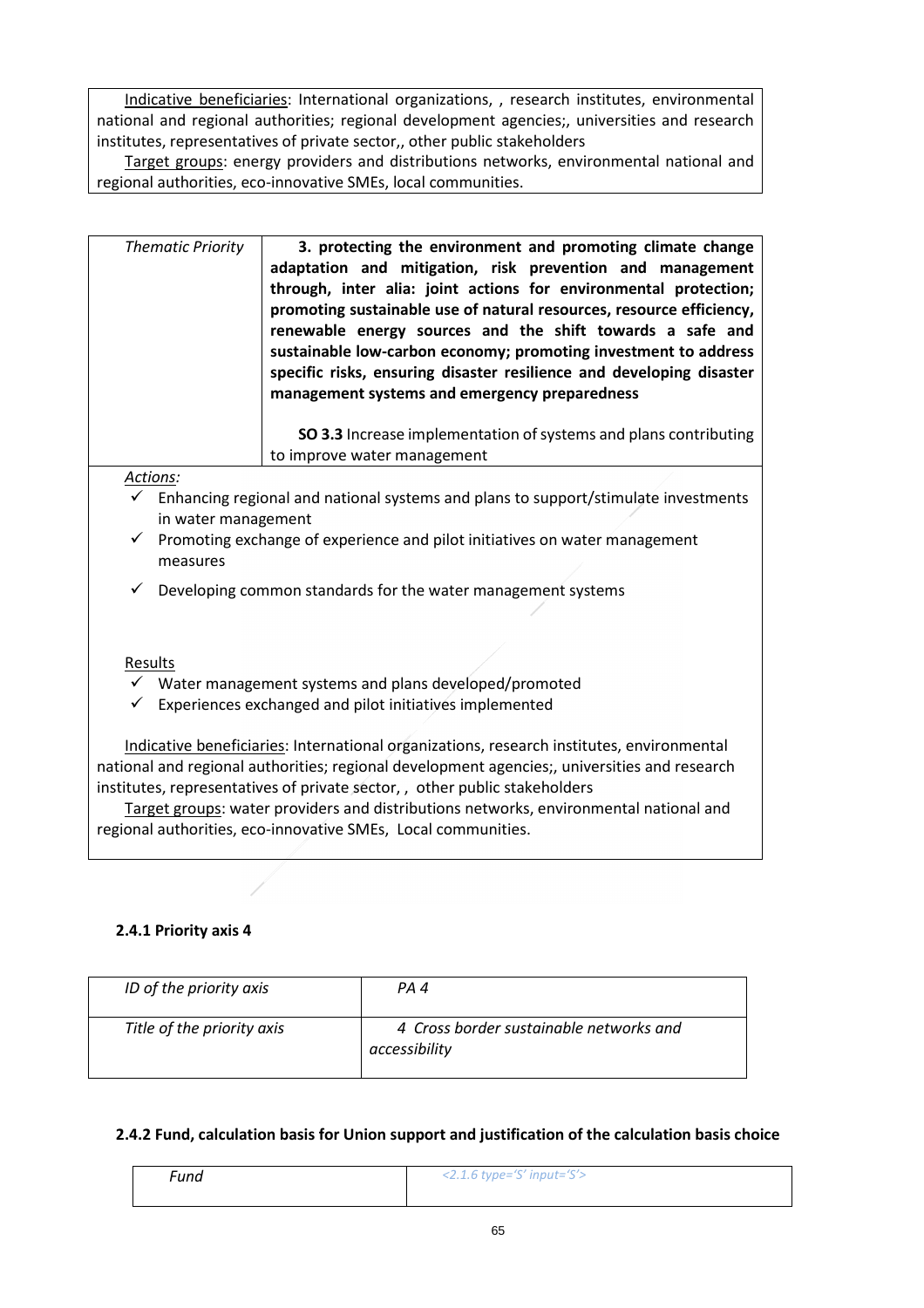| Calculation basis (total eligible<br>expenditure or public eligible<br>expenditure) | $\langle 2.1.7 \text{ type} = \text{S}' \text{ input} = \text{S}' \rangle$ |
|-------------------------------------------------------------------------------------|----------------------------------------------------------------------------|
| Justification of the calculation<br>basis choice                                    | $\langle$ 2A.8 type='S' input='M'>                                         |

# **2.4.3. The specific objectives of the thematic priority and expected results**

| <b>Thematic</b><br>Priority | 4. Promoting sustainable transport and improving public<br>infrastructures by, inter alia, reducing isolation through improved<br>access to transport, information and communication networks and<br>services and investing in cross-border water, waste and energy<br>systems and facilities |
|-----------------------------|-----------------------------------------------------------------------------------------------------------------------------------------------------------------------------------------------------------------------------------------------------------------------------------------------|
| <b>Specific</b>             | <b>SO 4.1</b> Increase coordination among relevant stakeholders to                                                                                                                                                                                                                            |
| objectives                  | promote connections in the area                                                                                                                                                                                                                                                               |

(Reference: points (b)(i) and (ii) of Article 8(2) of Regulation (EU) No 1299/2013)

## *2.4.4. Guiding principles for the selection of operations*

(Reference: point (b)(iii) of Article 8(2) of Regulation (EU) No 1299/2013)

The following guiding principles will be observed when selecting project applications:

*Strategic coherence:* coherence and contribution of each project application to the relevant Programme's specific objective, while addressing in a coherent way the achievement of the Programme's specific results envisaged. Furthermore, the CBC added value of the operation, its territorial dimension and the relevance of the partnership will also be assessed in this context.

*Operational quality:* design of the project application in relation to clarity and coherence of the operational objectives, activities and means, feasibility, efficiency, communication of the project and its specific results, potential for uptake and embedment into operative procedures of the partners involved. The output and result-oriented approach that places much emphasis on the development of concrete, relevant and visible outputs and results will be a must.

*Compliance to the Cross-cutting thematic Priorities: a specific section of the quality assessment grid will check the coherence of the project proposals with the following thematic Priorities.* 

- Promoting local and regional governance and enhancing the planning and administrative capacity of local and regional authorities
- Strengthening research, technological development, innovation and information and communication technologies

# *The details will be provided in the terms of references of the calls for proposals*

*Compliance to the horizontal principles:* coherence and contribution of each project application to the Programme's horizontal principles (sustainable development and climate change, equality etcc) and the demonstration of their integration and advancement within the project proposal intervention logic.

The detailed assessment criteria will be adopted by the Monitoring Committee and will be made available to potential applicants in the calls for proposals' documentation, which will be prepared and disseminated by the Managing Authority and the Joint Secretariat.

## **2.4.5. Actions to be supported under the thematic priority** (by thematic priority)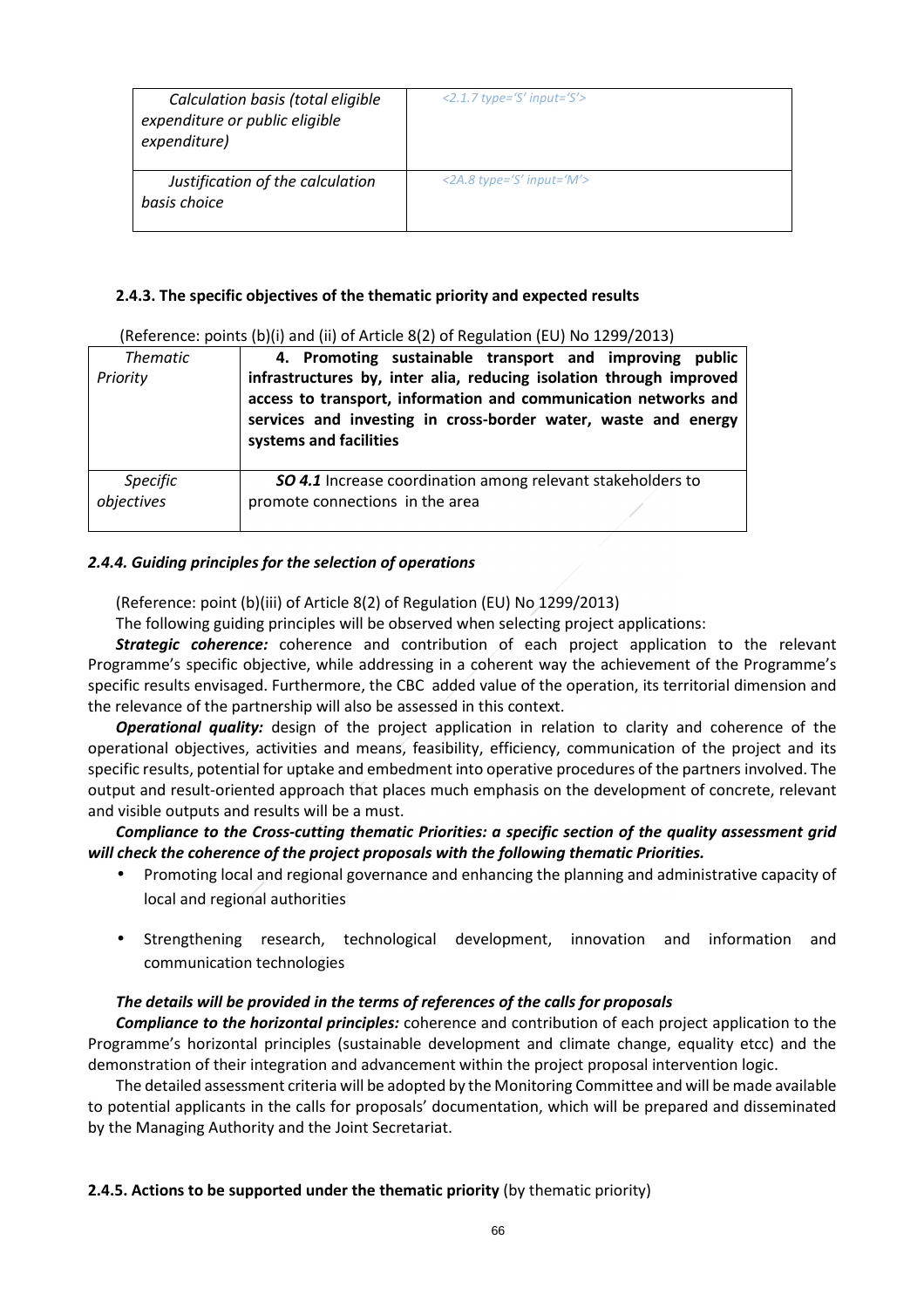|              |                             | (Reference: point (b)(iii) of Article 8(2) of Regulation (EU) No 1299/2013)                                                                                                            |
|--------------|-----------------------------|----------------------------------------------------------------------------------------------------------------------------------------------------------------------------------------|
|              | <b>Thematic Priority</b>    | 4. Increasing cross border accessibility, promoting sustainable                                                                                                                        |
|              |                             | transport service and facilities and improving public infrastructures                                                                                                                  |
|              |                             |                                                                                                                                                                                        |
|              |                             | SO 4.1 Increase coordination among relevant stakeholders to<br>promote connections in the area                                                                                         |
|              | Actions:                    |                                                                                                                                                                                        |
|              |                             |                                                                                                                                                                                        |
|              |                             | $\checkmark$ Establishing a cooperation platform among relevant stakeholders to improve flight and<br>maritime connections inside the programme area and to optimize the existing ones |
| $\checkmark$ |                             | Implementing small scale investments in advanced services and physical infrastructures                                                                                                 |
| $\checkmark$ |                             | Enhancing network of relevant cross border customs stakeholders in order to improve<br>custom procedures for passengers and goods traffic                                              |
| $\checkmark$ | EU trans-European corridors | Fostering connection between the main cross border transport infrastructures and the                                                                                                   |
| $\checkmark$ | transports systems          | Improving the public sector operators management skills in terms of sustainable                                                                                                        |
|              |                             |                                                                                                                                                                                        |
|              |                             |                                                                                                                                                                                        |
|              | Results:                    | $\checkmark$ Cross border direct transport connections inside the area improved                                                                                                        |
| $\checkmark$ |                             | Optimization of existing connections                                                                                                                                                   |
| ✓            |                             | Small scale infrastructures and services realized                                                                                                                                      |
|              |                             | $\checkmark$ Cross border customs procedures harmonized                                                                                                                                |
| ✓            |                             | Studies/agreements/pilot actions about main transport infrastructures connected to                                                                                                     |
|              | EU trans-European corridors |                                                                                                                                                                                        |
|              |                             |                                                                                                                                                                                        |
|              |                             | Indicative beneficiaries: International organizations, transport regional and national                                                                                                 |
|              |                             | development agencies; research and training organizations, railway undertakings, port                                                                                                  |
|              |                             | authorities, national/regional agency for energy policies, research institutes, national, regional                                                                                     |

and local Authorities of transport and infrastructure;

Target groups: multi- modal operators, shipping operators, shippers, maritime transport industry, ports, customs, energy providers, local communities.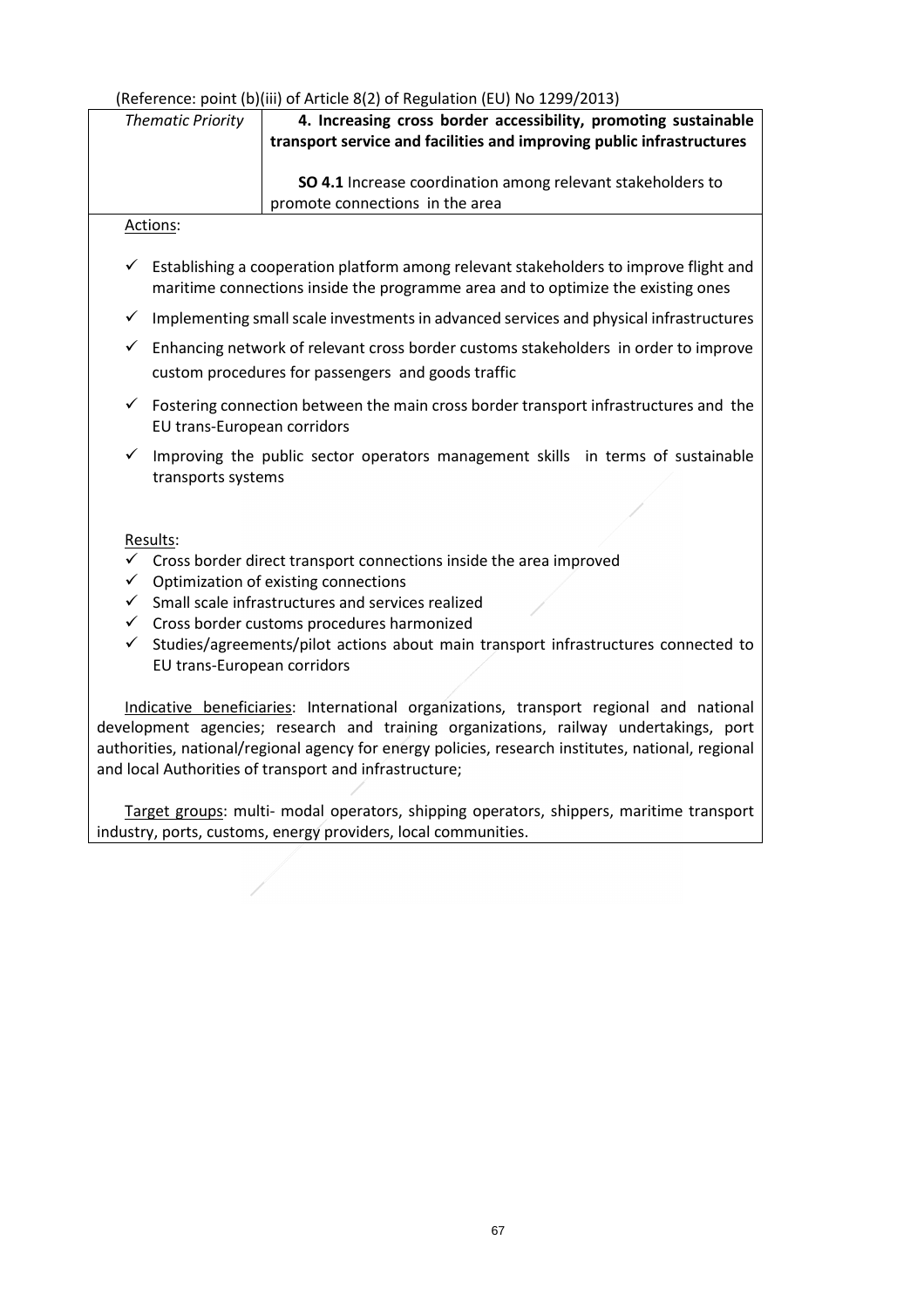# **2.1.6 Common and programme specific indicators to be defined for all the PA**

(Reference: point (b)(ii) and (b)(iv) of Article 8(2) of Regulation (EU) No 1299/2013 and Article 2(2) of IPA II Implementing Regulation)

| 2.1.6.1 Priority axis result indicators (programme specific) |
|--------------------------------------------------------------|
| Table 3: Programme specific result indicators                |

| ID             | <b>Indicator</b>    | <b>Measurement</b>  | <b>Baseline</b>     | <b>Baseline</b> | Target value (2023) <sup>7</sup> | Source of data  | Frequen       |
|----------------|---------------------|---------------------|---------------------|-----------------|----------------------------------|-----------------|---------------|
|                |                     | unit                | value               | year            |                                  |                 | cy of         |
|                |                     |                     |                     |                 |                                  |                 | reporting     |
| < 2A.1.4       | $<$ 2A.1.5 type='S' | $<$ 2A.1.6 type='S' | Quantitative        | $<$ 2A.1.9      | Quantitative                     | <2A.1.11        | < 2A.1.12     |
| $type = 'S'$   | maxlength='255'     | $input = 'M'$       | $<$ 2A.1.8 type='N' | type='N'        | $<$ 2A.1.10 type='N'             | type='S'        | $type = 'S'$  |
| $maxlength=5'$ | $input = M'$        |                     | $input = 'M'$       | $input = 'M'$   | $input = M'$                     | maxlength='200' | $maxlength=1$ |
| input='M'>     |                     |                     |                     |                 |                                  | $input = M'$    | 00'           |
|                |                     |                     | Qualitativ          |                 | Qualitative <2A.1.10             |                 | $input = M'$  |
|                |                     |                     | $e$ <2A.1.8         |                 | type='S' maxlength= $100'$       |                 |               |
|                |                     |                     | $type = 'S'$        |                 | $input = M'$                     |                 |               |
|                |                     |                     | $maxlength=10$      |                 |                                  |                 |               |
|                |                     |                     | $0'$ input= $'M'$   |                 |                                  |                 |               |
|                |                     |                     |                     |                 |                                  |                 |               |
|                |                     |                     |                     |                 |                                  |                 |               |

 $7$  Target values may be qualitative or quantitative.